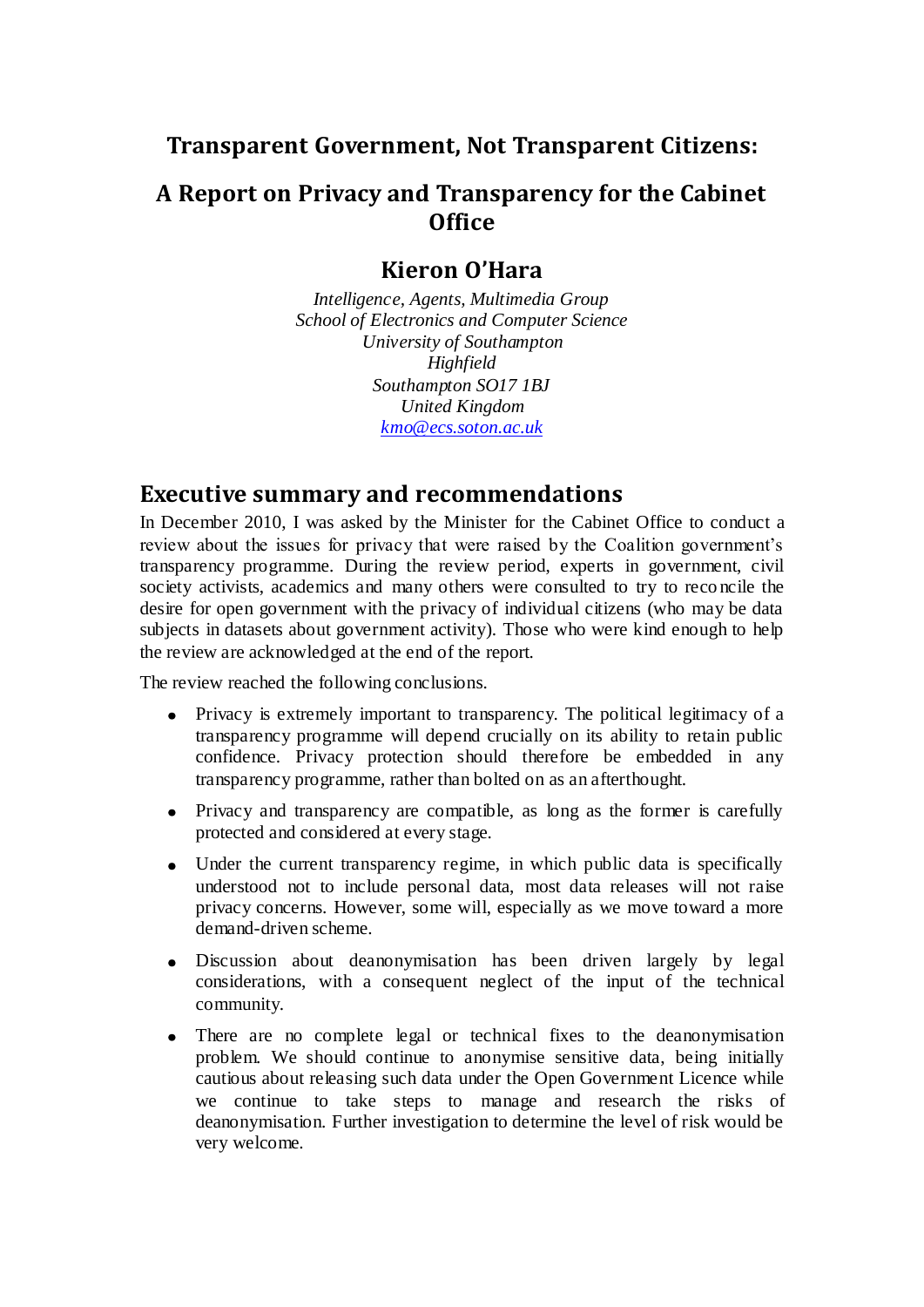There should be a focus on procedures to output an auditable debate trail. Transparency about transparency – metatransparency – is essential for preserving trust and confidence.

Fourteen recommendations are made which are intended to implement these conclusions without making too strong a claim on resources.

- 1. **Represent privacy interests on the Transparency Board.**
- 2. **Use disclosure, query and access controls selectively.**
- 3. **Include the technical paradigm.**
- 4. **Move toward a demand-driven regime.**
- 5. **Create a data asset register.**
- 6. **Create sector transparency panels.**
- 7. **A procedure for pre-release screening of data to ensure respect for privacy.**
- 8. **Extend the research base and maintain an accurate threat model.**
- 9. **Create a guidance product to disseminate best practice and current research in transparency.**
- 10. **Keep the efficacy of control in the new paradigm under review.**
- 11. **Maintain existing procedures for identifying harms and remedies.**
- 12. **Use data.gov.uk to raise awareness of data protection responsibilities.**
- **13. Investigate the Vulnerability of Anonymised Databases.**
- **14. Be transparent about the use of anonymisation techniques**

The grounds for these conclusions and recommendations are given in the body of the report, and the recommendations elaborated in detail in the final section.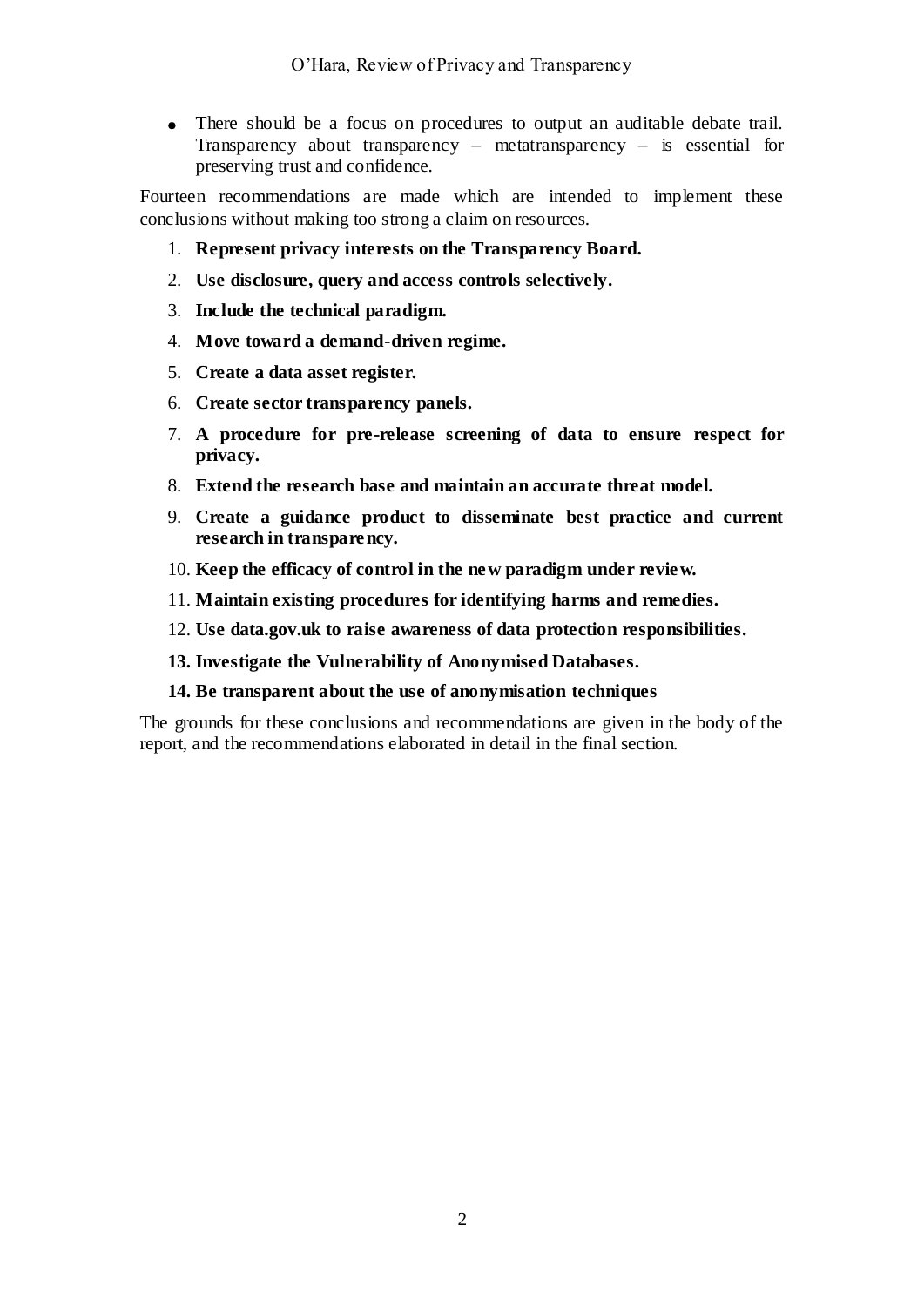# **1 Introduction**

Transparency as practised in the United Kingdom is a very new and innovative phenomenon. As recently as 2007, a trio of political scientists from Harvard's Transparency Policy Project wrote one of the most important studies of transparency (Fung et al 2007), they focused on the mandatory publication of data by (usually) private sector outfits for particular purposes – not the voluntary publication of lots of data about anything and everything, available to anybody and everybody. This latter type of transparency (they called it  $3<sup>rd</sup>$  generation transparency) they saw as "a glimpse of a technology-enabled future", but erroneously imagined that government, though a coordinator of efforts, would not be a provider of data (Fung et al 2007, 151- 169).

Similarly, as transparency is an innovation that came, if not out of the blue, at least very unheralded, the potential threat to privacy has not been considered and theorised to any great extent. In September 2008, a special edition of *Scientific American* featured 12 articles on digital privacy by some of the finest commentators in the field, including Simson Garfinkel, Whitfield Diffie and Daniel Solove. Less than three years ago – yet transparency of government data was not mentioned once in the issue. One of the leading introductory textbooks on US privacy law, dating from 2008, does not include transparency in its closing survey of future challenges (Soma & Rynerson 2008, 292-341)

Yet we do need to think about these issues. A good government will have a range of interactions with its citizens, but it is essential that transparency of government does not lead to exposure of the citizen. This report will consider ways to prevent this from happening.

I shall argue that a proper concern for privacy is not incompatible with transparency. The proceedings of government can, and should, be open to scrutiny without compromising citizens, or sacrificing their seclusion, or preventing them from keeping control of their self-presentation. I am optimistic that those pushing forward the transparency agenda in the United Kingdom are sensitive to privacy concerns, and will act accordingly.

Indeed, not only are privacy and transparency compatible, privacy is *a necessary condition* for a successful transparency programme. Transparency requires public confidence, and one way to ensure that is to reassure the public that its privacy is a central concern whose protection is embedded in decision-making processes. This reassurance will only happen if the transparency programme is itself transparent, so that discussions and debates are open to inspection.

In this report, I shall set out recommendations that I believe will allow the integration of privacy protection with transparency, and help preserve public confidence. My first task is introductory. Section [1.1](#page-3-0) will set out the basic ideas and practices of the UK's transparency programme, to specify the context of this review. In section [1.1](#page-3-0) I shall discuss the terms of reference of the review, and explain my interpretation of it – in particular, why I feel that privacy is the relevant and most important driver here, as opposed to the legalistic idea of data protection. Section [1.3](#page-11-0) will then outline my approach, while sectio[n 1.4](#page-15-0) will explain the report's overall structure.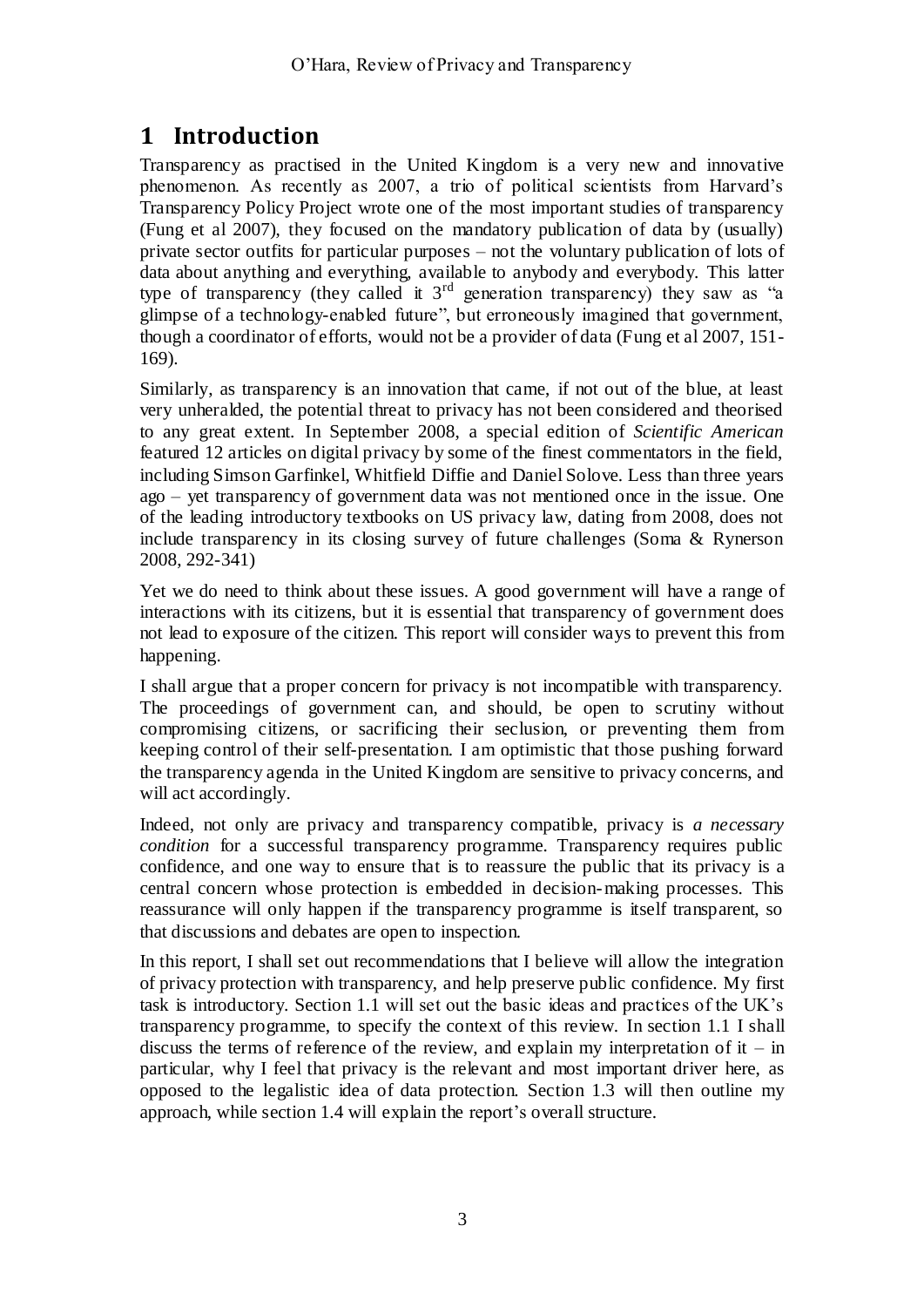# <span id="page-3-0"></span>*1.1 The practice of transparency in the United Kingdom*

The transparency programme of the UK government is a specific example of the transparency ideology in action. I will discuss the broader ideology in section [2.1](#page-16-0) below, but in this section I shall set out the immediate context which may be of value to the reader.

### **1.1.1 The Coalition Agreement**

Transparency is an important part of the Coalition government's political agenda. The Coalition Agreement (Cabinet Office 2010) states:

The government believes that we need to throw open the doors of public bodies, to enable the public to hold politicians and public bodies to account. We also recognise that this will help to deliver better value for money in public spending, and help us achieve our aim of cutting the record deficit. Setting government data free will bring significant economic benefits by enabling businesses and non-profit organisations to build innovative applications and websites.

On this basis, the agreement makes a number of specific commitments, augmented by the Prime Minister's letters of  $29<sup>th</sup>$  May, 2010 and  $7<sup>th</sup>$  July, 2011 (Cameron 2010, 2011).

Transparency is clearly central to the government's plans.

#### **1.1.2 The government's aims**

The government has set itself the target of making the UK the most transparent and accountable government in the world. By doing this, it hopes to achieve the following aims.

- Making government more accountable and approachable, by moving from administrative accountability to more direct democratic accountability, enabling citizens to hold the government to account.
- Creating better value for money by providing an insight into how money is  $\bullet$ spent, encouraging departments to improve controls on spending and reduce their costs.
- $\bullet$ Stimulating growth by enabling businesses to develop innovative informationbased products and applications using public data.
- Reforming public services by:  $\bullet$ 
	- o Providing choice and improving public sector outcomes, by giving citizens the information they need to make informed decisions about the public services they use, and giving providers the incentives they need to improve the quality of their services and to develop new innovative services.
	- o Opening up public sector contracts, giving companies, social enterprises, charities and employee-owned cooperatives the opportunity to compete to offer high quality services by providing access to public sector contract and procurement data.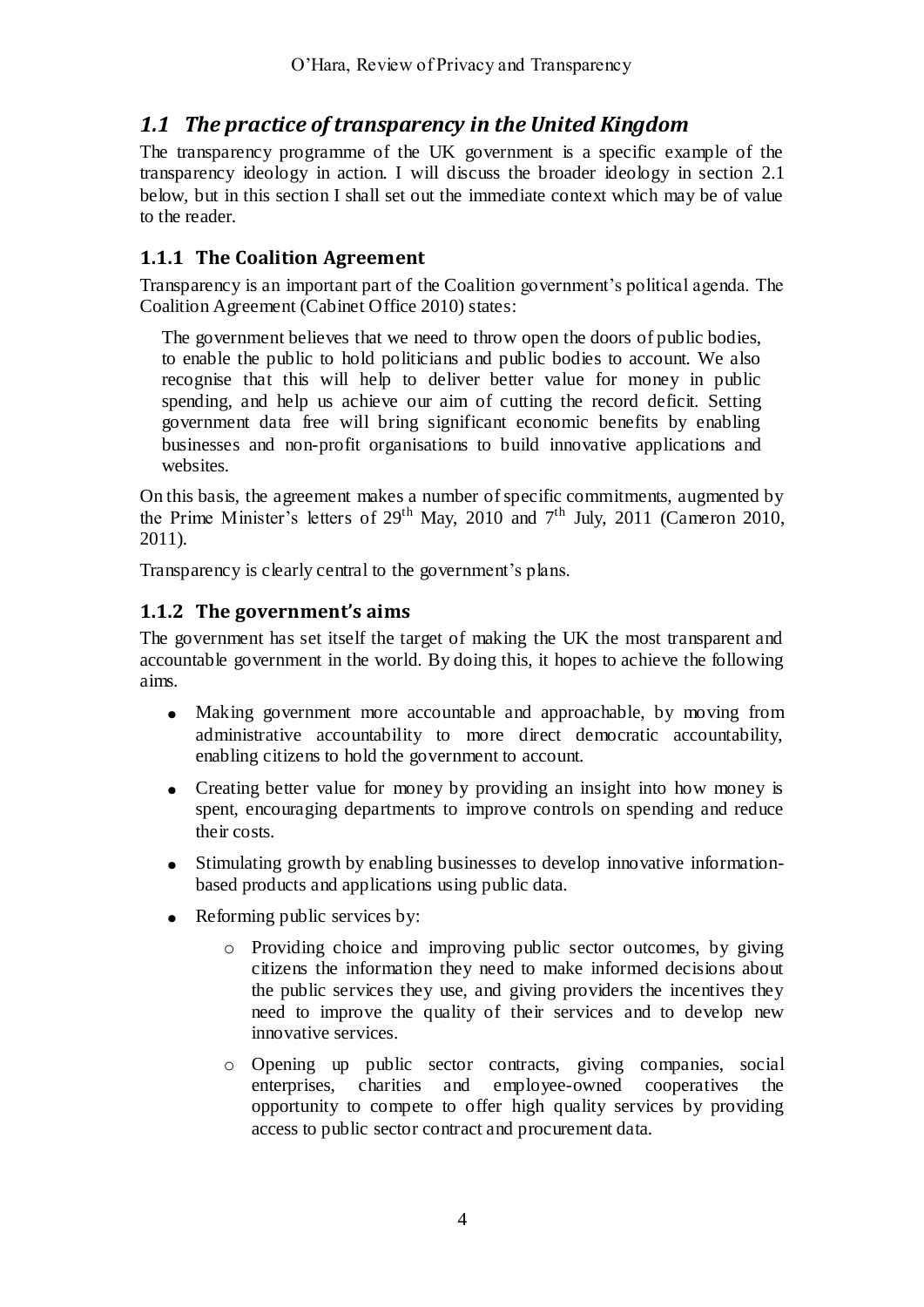### **1.1.3 Institutional structures**

To implement these plans, the Cabinet Office contains a Transparency Team tasked with delivery of the transparency programme. An advisory body, the Public Sector Transparency Board, chaired by the Minister for the Cabinet Office, is charged with driving the policy. The Board has released a set of Public Data Principles which are intended to ensure that data releases are timely, valuable and reusable (Transparency Board 2010). A Local Public Data Panel plays a similar role to the Transparency Board with respect to data from local government. A website, data.gov.uk, is intended to act as an aggregator for public data releases in open and standardised formats.

In March, 2011, it was announced that Tim Kelsey of McKinsey's would be an advisor to the government, supporting the Government in shaping its transparency agenda over a period of at least six months.

A new UK Open Government Licence (OGL – [http://www.nationalarchives.gov.uk/doc/open-government-licence/\)](http://www.nationalarchives.gov.uk/doc/open-government-licence/) was launched in September 2010 as a simple and straightforward set of rules to enable people to re-use government data in any way they want. The OGL implements the commitment not only to publish the data but to allow everyone to use it freely, helping to create a new era of social entrepreneurs. The licence is available in machine readable form, flexible and works in parallel with other internationally-recognised licensing models such as Creative Commons. The new UK licence does not require users to register or formally apply for permission to reuse data.

#### **1.1.4 Government agencies and third party suppliers**

The selection of data for release can be made on a number of grounds, including ease of publication, likely value for the public and so on. Currently the Transparency Board takes a lead in pushing for particular datasets to be published.

It should be noted, however, that practical considerations are not the only ones driving decisions about what and what not to publish. Most government departments have discretion via common law powers over what they can and cannot publish – in other words, where they are mandated in law neither to restrict nor provide access to data, they can make a choice. Forthcoming right to data legislation is intended to promote data releases and give the public greater rights to ask for data (it also specifies that data should be released where feasible in reusable form).

Other statutory bodies whose managers lack the powers of ministers are somewhat more restricted in what they can do, and their decision-making powers in this space are determined by legislation. Some bodies have very strict requirements of confidentiality laid upon them by the relevant acts of Parliament. An example here would be the 2005 Commissioners for Revenue and Customs Act, which is intended to protect taxpayer confidentiality within Her Majesty's Revenue and Customs.

In particular, it is worth noting that, although most such legislation would have been enacted during periods of government when transparency was not valued, where duties of confidentiality have been created by legislation there is usually good reason. In considering the privacy implications of data releases, the reasoning behind such legislation, where it exists, should be a factor in debate.

With regard to non-governmental organisations supplying services to government, who may generate valuable data as a by-product of a government contract, one would not want to see a smaller commitment to transparency. It would be unfortunate indeed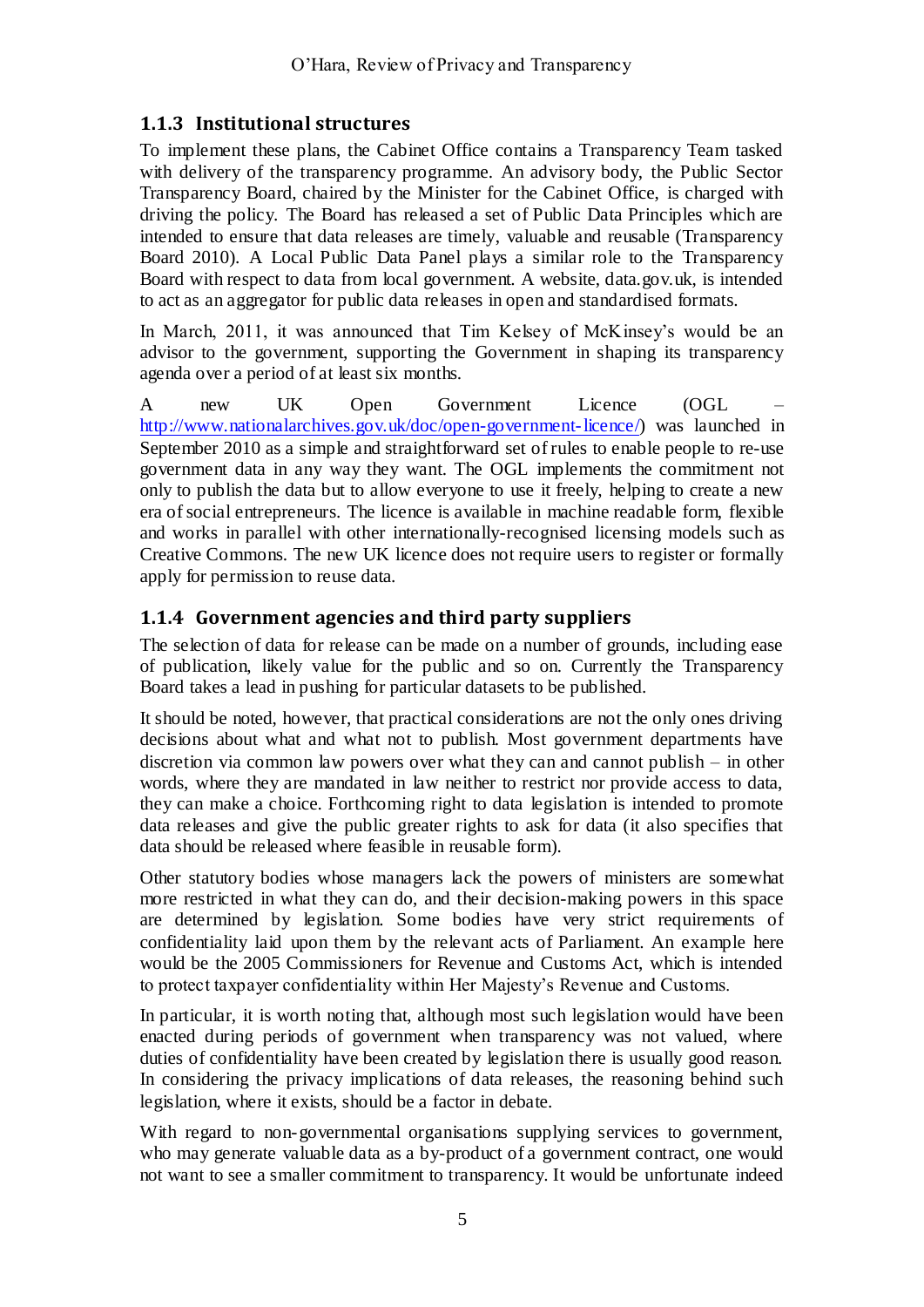if a more efficient government that outsourced more functions became less transparent because it generated less data directly.

In the case of both non-departmental government agencies and non-governmental organisations, there is already a set of scrutinising principles in place to determine whether a release of information is justified (and to what extent it can/should be redacted) under Freedom of Information legislation. Given the soundness of these principles, there seems to be little reason why transparency should not apply to these non-departmental bodies, by following the FoI principles but with a proactive publication strategy to address public demand, rather than a reactive publication strategy driven by orders from the government.

### **1.1.5 Demand and supply, and the right to data**

Currently, releases of data are driven largely by the Cabinet Office, the Transparency Board and individual departments and agencies. Forthcoming right to data legislation, as noted, will give citizens a say in what information and data are provided.

Hence it is fair to say that the transparency programme of the UK government at the moment is largely a top-down process. It is an aim of the Transparency Board and the Transparency Team to move toward a situation where demand for data was easy to register. In such a situation, the transparency programme would become a more bottom-up, demand-driven process. That would be very much more in line with the underlying philosophy of transparency.

The Cabinet Office is currently working to amend the Freedom of Information Act 2000 to ensure that all datasets realised through FoI must be available for reuse and in a reusable format, available to everyone and able to be exploited for social and commercial purposes. At the time of writing these legislative changes are included in the Protection of Freedoms Bill. Until the Bill is enacted, the advice is that public requests to departments for the release of government datasets should be handled in line with a presumption in favour of transparency, with all published data licensed for free reuse including commercial reuse. Since these are data which departments already have, or should have, this is not expected to involve significant costs or new IT systems.

### *1.2 Terms of reference of the review*

The terms of reference that governed this review were set out in a letter from the Minister for the Cabinet Office. In particular, I shall focus on the sections of the terms that specify the purpose and remit of the review.

#### **1.2.1 Content of the terms of reference**

The terms of reference of the review were as follows:

#### **Purpose**

The Minister for the Cabinet Office has established a review of the impact of Transparency on Privacy. The Review will ensure that as the Government develops its transparency agenda, it continues to uphold high standards of personal privacy.

The Review will support officials and Ministers in ensuring that on-going releases of data are done in a way that provides maximum transparency of data consistent with the appropriate data protection safeguards.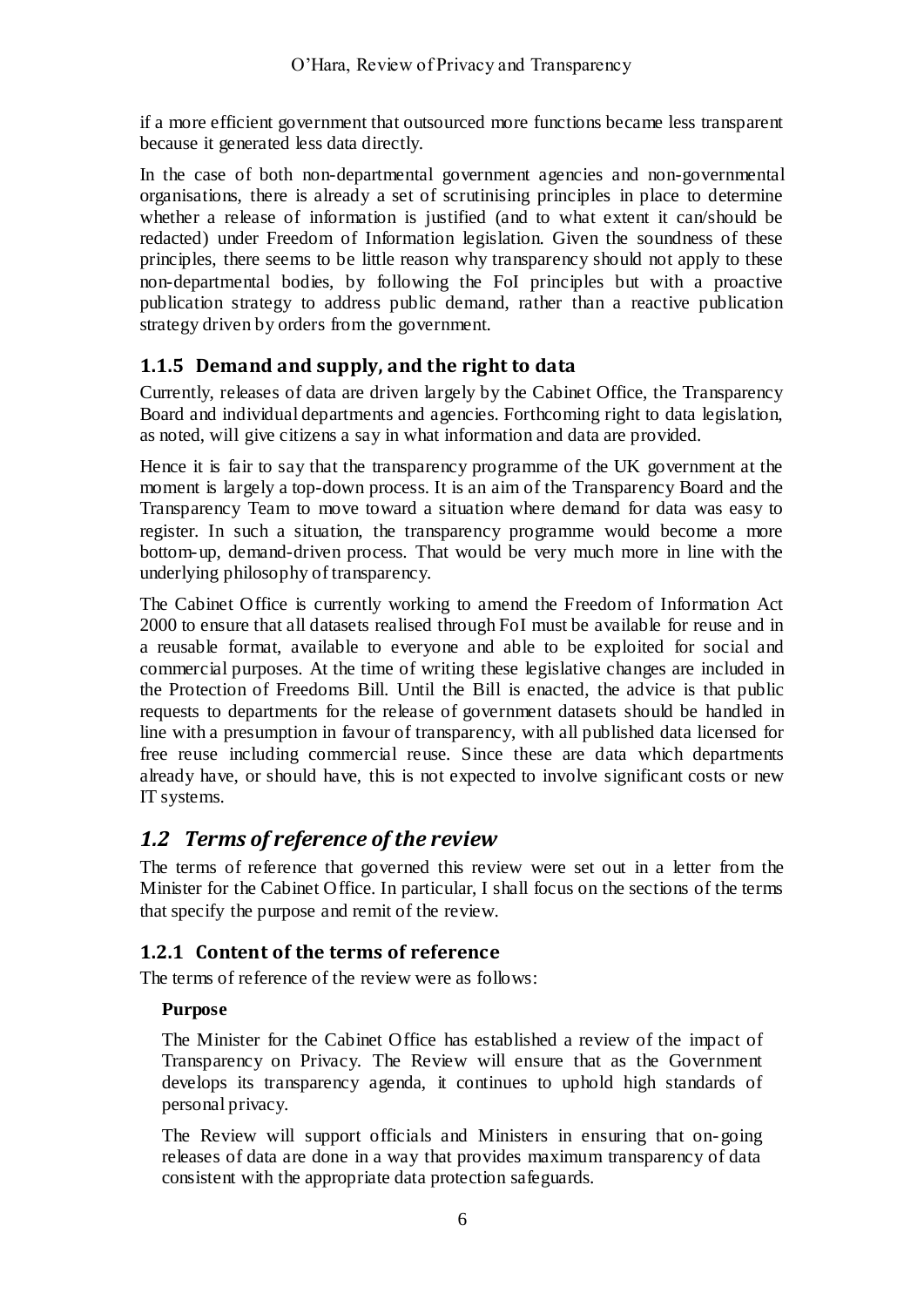#### **Remit**

The Review will:

- Support the Government in striking the right balance between transparency and data protection safeguards, and between the interests of wider society and the interests of the individual or corporate body.
- Identify the nature of the risk to privacy of the individual posed by transparency of public data, in particular the potential for ‗jigsaw' identification.
- Advise the Government on practical approaches to take.

### <span id="page-6-0"></span>**1.2.2 Legal concepts of 'privacy' and 'personal data'**

Privacy is generally discussed in primarily legal terms, using instruments developed over many years including the relevant article (article 8) of the European Convention on Human Rights. Article 8 states:

### **Article 8 – Right to respect for private and family life**

1. Everyone has the right to respect for his private and family life, his home and his correspondence.

2. There shall be no interference by a public authority with the exercise of this right except such as is in accordance with the law and is necessary in a democratic society in the interests of national security, public safety or the economic well-being of the country, for the prevention of disorder or crime, for the protection of health or morals, or for the protection of the rights and freedoms of others.

Other than this, there is no independent privacy tort (i.e. a wrong caused by a failure to perform a civic duty to respect privacy) in UK law (I shall discuss the issues of privacy harms and remedies in section [3.3\)](#page-33-0). Note for now that Article 8 has a number of get-out clauses which provide grounds for transparency activists to contest a privacy ruling. Indeed, these clauses are a useful checklist for transparency activists – if a privacy-threatening data release does not help prevent disorder or crime, or protect rights and freedoms, or help national security or economic well-being, why go through with it?

The other important instrument in this area is the Data Protection Act 1998, based on the EU Data Protection Directive 95/46. The Act, like all data protection legislation, is not specifically intended to protect privacy, but rather to balance the interests of the subjects of data with the interests of data users (for a review of data protection legislation, see Walden 2007).

The Directive defines personal data as follows.

(a) 'personal data' shall mean any information relating to an identified or identifiable natural person (‗data subject'); an identifiable person is one who can be identified, directly or indirectly, in particular by reference to an identification number or to one or more factors specific to his physical, physiological, mental, economic, cultural or social identity.

This appears to be clear, and indeed was clearer in the days when linking data across applications was difficult. The lack of ability to transfer data easily from host to host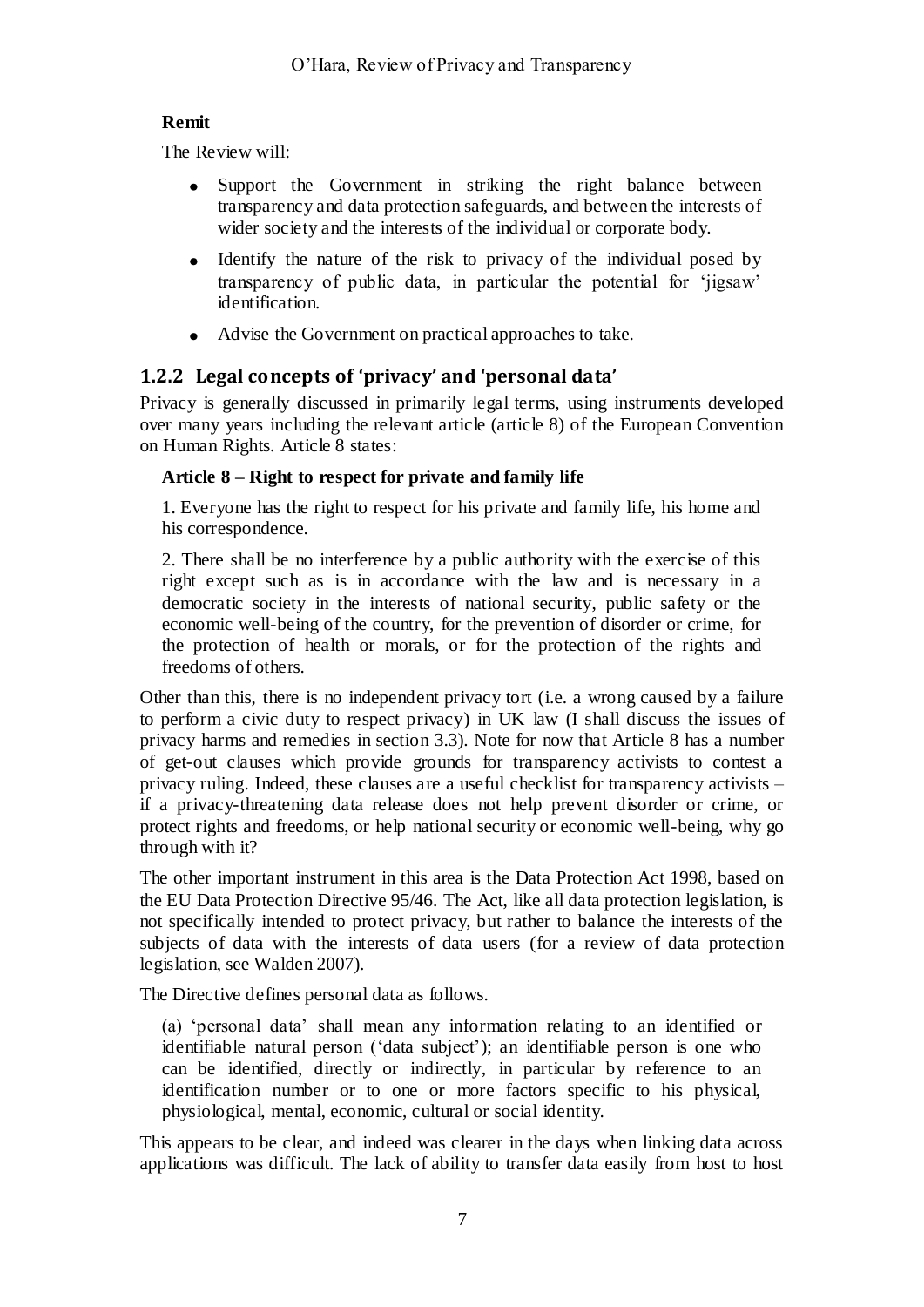created a kind of practical obscurity that the Directive – already becoming out of date before it was published – trades on. This bygone nature of the Directive may be taken as somewhat worrying, given that, in the absence of a specific privacy tort in UK law, the discourse of data protection is "assimilating privacy questions" and so, to an extent at least, is being used by judges as a means of protecting privacy (Wacks 2006, 173).

### **1.2.3 Issues with data protection**

The Data Protection Directive, and the associated Act of Parliament which implements it, appear to be somewhat unloved by both privacy advocates and those who champion data-sharing as a means to efficiency and effectiveness. This might seem odd given the opposite pull of these two positions, but is explained by the lack of clarity of the Directive which renders much uncertain, particularly when considered in the light of the development of new technology and the evolution of social attitudes to technology that have taken place in the last twenty years.

The form of an EU directive is that the substantive provisions are given in *articles*, which must be implemented by national governments within a reasonable timeframe. Interpretations of the directive, including its aims, objectives and the background context understood by its authors, are given in a series of *recitals*, which do not have to be implemented in national legislation. The Data Protection Directive has been implemented unevenly across the EU, leading to many uncertainties (Korff 2003).

To take an obvious and oft-criticised example, an identifiable person is defined as "one who can be identified". We can adopt the gloss of 'identifiable' produced by the European Commission's advisory Article 29 Working Party here.

In general terms, a natural person can be considered as "identified" when, within a group of persons, he or she is "distinguished" from all other members of the group. Accordingly, the natural person is "identifiable" when, although the person has not been identified yet, it is possible to do it (that is the meaning of the suffix "-able").  $\dots$ 

Identification is normally achieved through particular pieces of information which we may call "identifiers" and which hold a particularly privileged and close relationship with the particular individual. Examples are outward signs of the appearance of this person, like height, hair colour, clothing, etc… or a quality of the person which cannot be immediately perceived, like a profession, a function, a name etc. The Directive mentions those "identifiers" in the definition of "personal data" in Article 2 [quoted above, section [1.2.2\]](#page-6-0). (Article 29 Data Protection Working Party 2007, 12)

This raises the natural question: 'identifiable by whom?' An act implementing the Directive could be very strong if the answer to this question is 'by anybody', or relatively weak if the answer is 'by the data controller'.

The question of 'identifiable by whom?' is discussed in the Directive's Recital 26.

(26) Whereas the principles of protection must apply to any information concerning an identified or identifiable person; whereas, to determine whether a person is identifiable, account should be taken of all the means likely reasonably to be used either by the controller or by any other person to identify the said person; whereas the principles of protection shall not apply to data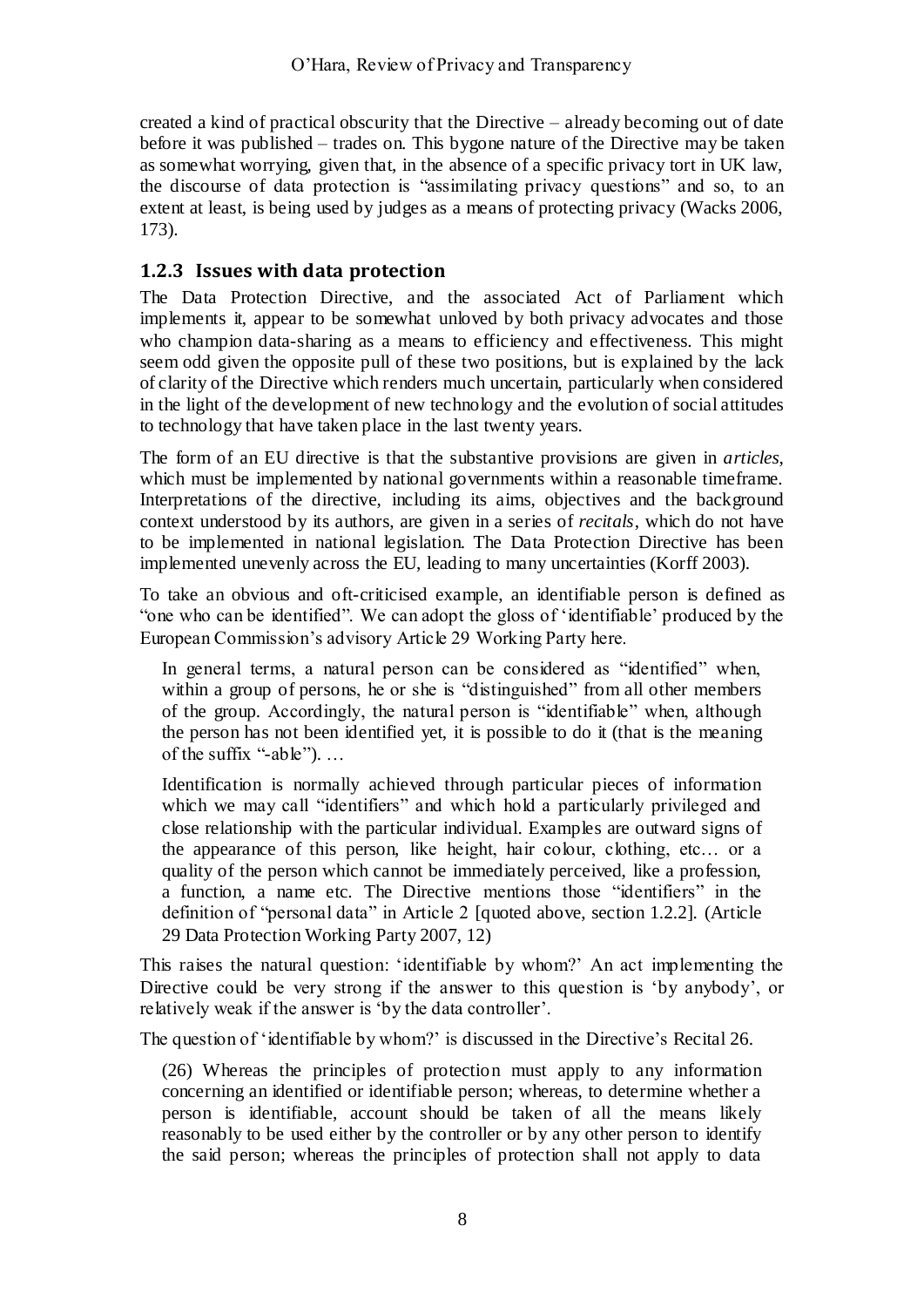rendered anonymous in such a way that the data subject is no longer identifiable

…

This is quite strong, suggesting that if *anyone* can identify someone from the data it is personal data. However, the upshot of this recital was not implemented in the Data Protection Act, which instead puts the onus on the *controller*:

"personal data" means data which relate to a living individual who can be identified—

(a) from those data, or

(b) from those data and other information which is in the possession of, or is likely to come into the possession of, the data controller,

and includes any expression of opinion about the individual and any indication of the intentions of the data controller or any other person in respect of the individual;

If we examine Recital 26 further, it raises more questions. All means "likely reasonably to be used" – this is an extraordinarily vague phrase. As shall be discussed later, there are methods for deanonymising data that are very powerful, and although they are probably (at the time of writing) beyond the means of most individuals, their cost is balanced by the potential for exploitation of a large quantity of data in a dataset.

Similarly, the principles of protection are not applied to anonymised data – but anonymised in the Recital simply means that "the data subject is no longer identifiable." Once more, this raises the question: 'identifiable by whom?' Recursively, one would imagine that the Recital intends the same wide interpretation of the question as it itself applied to the Directive, which means the same issues arise. In a world in which there are very powerful techniques for deanonymising data, is the upshot of the Recital that data sharing and transfer should virtually cease (as, for example, the legal scholar Paul Ohm has argued is a very reasonable interpretation of the Directive as a whole – Ohm 2010)?

Furthermore, how effective do the means have to be to suggest that a person should be identifiable? Suppose I have a deanonymisation method that enables me to identify a person in a given dataset with a probability of 0.1% – I can identify one person in a thousand. Then any given person in the dataset is very unlikely to be identified by my method, but if I had access to a dataset with sensitive information about 25m individuals (such as the Child Benefit database lost by HMRC in 2007), then I could be reasonably sure that I could get access to sensitive information about 25,000 individuals – not a bad haul. For any individual person, it could be said that the chances of his being identified by these means are very small. Nevertheless, it is clear that many individuals are likely to be identified by the method.

Of course, these and other interpretative questions have been thrashed out in various courts over the years, but grey areas remain both at the European level and at the level of national law (Korff 2003). The Directive is also being revised at the time of writing [\(http://ec.europa.eu/justice/policies/privacy/review/index\\_en.htm\)](http://ec.europa.eu/justice/policies/privacy/review/index_en.htm). We need to ask whether data can be linked to an actual person, at what cost, with what effort, for what purpose, with what likelihood, before we can even start to make a judgement. Answering these questions is non-trivial, and demands not only legal but economic and technical knowledge.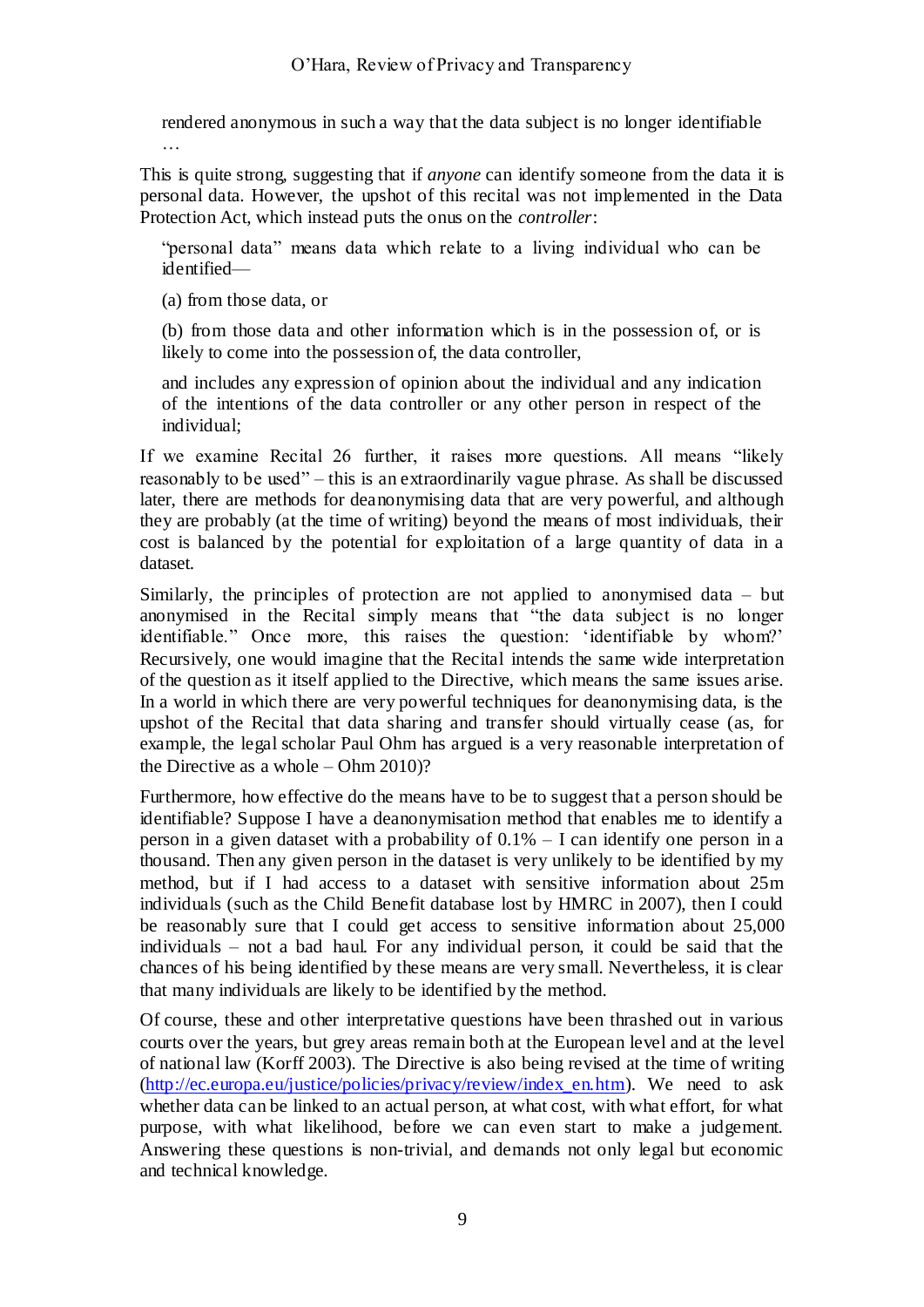#### <span id="page-9-0"></span>**1.2.4 Interpretation of the notion of 'privacy' in the context of the terms of reference of this review**

Clearly, the legal definition of data protection, and its relation to privacy, is extremely important in this space. It has come under criticism from privacy activists who believe that its protection is too scanty, from data users who believe that its provisions undermine the fruitful exploitation of data for the public good, and technologists who believe that it is based on an outdated understanding of the technical capabilities of those who wish to undermine personal privacy. Some lawyers have argued that the legal definition is incoherent (Wacks 2006, 175-181). Nonetheless, it should go without saying that, however inadequate the law is, the government should not wilfully break it. Furthermore, the law represents an attempt to codify social norms pertaining to privacy, and so has to be taken extremely seriously as a guide, if a flawed one, to what is acceptable and what not acceptable.

Nevertheless, the most cursory of examinations of the terms of reference will show that the focus on data protection is not on its own adequate for this review. Firstly, the review is tasked with advising the government on practical approaches to ensuring that ongoing releases of data can continue without compromising privacy. That certainly entails that the government does not break the law, but also entails that public confidence in the transparency programme is maintained. If there was a perceived problem with a data release that affected many thousands or millions of people, then, even if the government had adhered strictly to the letter of the law, the transparency programme would lose much of its political legitimacy. Equally, on the other side, worries about data protection could lead to unwarranted risk aversion about transparency, which will have its own chilling effect on the use and release of data in the public domain.

Hence this review must also take into account public perceptions of privacy and private life. Although legal definitions have attempted to codify these, public perceptions change over time, and are rarely informed by the state of the law at any one time. Technological innovation is a particularly speedy driver of public perceptions – consider how behaviour on social networking sites has surprised many observers. The public is not a homogenous group of people, and its perceptions cannot simply be enumerated, but equally there has been important work both theoretical and survey-based on how the public views its privacy and invasions of that privacy, which this review will also take into account (cf. e.g. Bradwell 2010, Coles-Kemp et al 2010). It should be said at the outset that there is evidence that the public is more relaxed about privacy, particularly as a value to be traded off against good or improved public service, than experts and privacy campaigners often realise (cf. Kelsey 2009, Bradwell 2010).

So, to take one example of how one should reason in this space, some transparency activists argue, with logic, that if data *could* be released reactively under the terms of the Freedom of Information Act (FoIA), then they *should* be released proactively under a transparency programme, as there can be no *legal* impediment. This is a pleasingly elegant formulation – yet one that I believe should be resisted, because *public* perceptions of privacy may not be exactly expressed by FoIA. The activists' principle could result in a perfectly legal release of data that causes a loss of confidence in transparency.

The second reason to expand the inquiry beyond data protection is that the terms of reference specifically mention the risks of jigsaw identification. This is a technical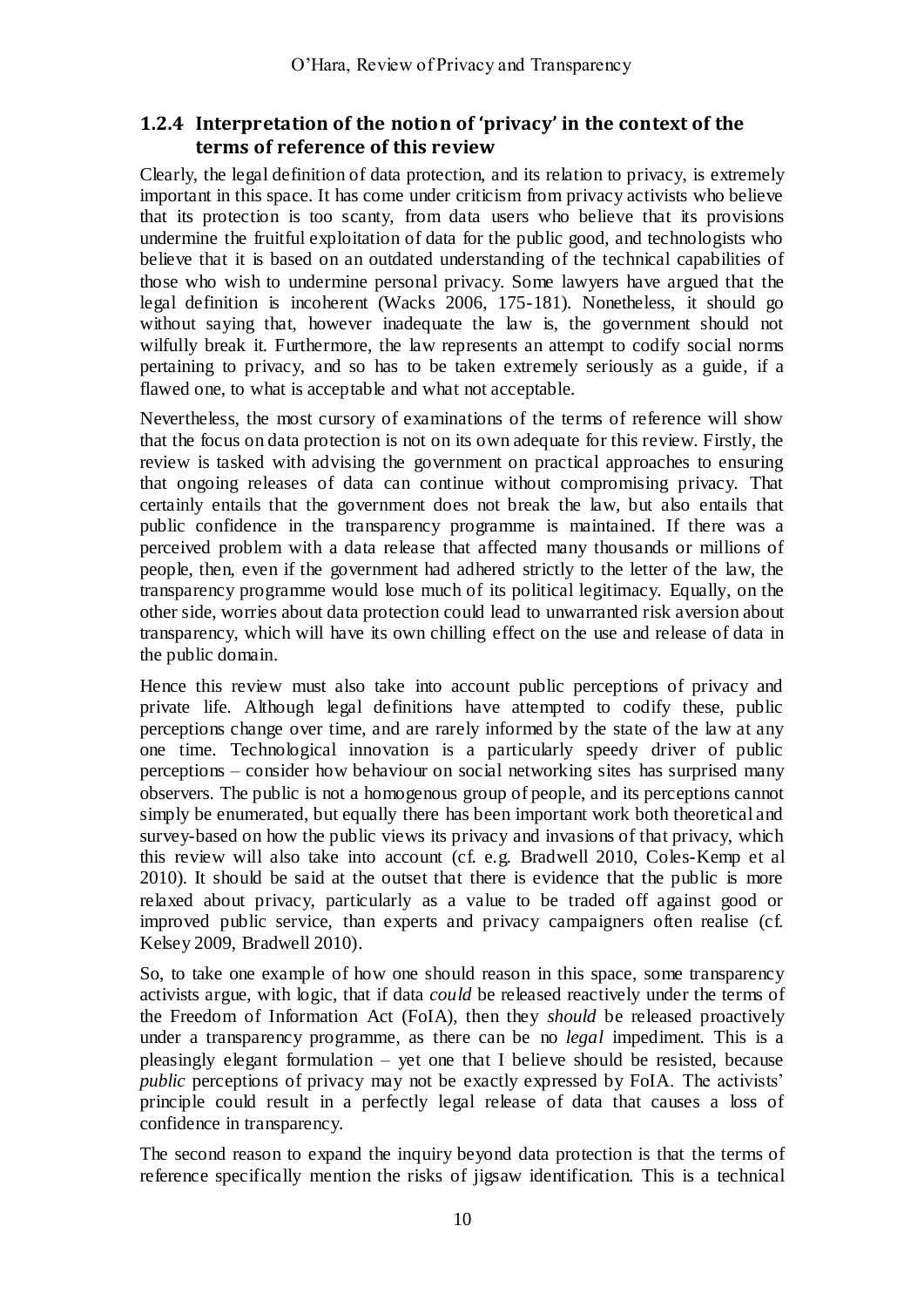concept describing the ability or otherwise of an adversary to reidentify or to deanonymise anonymised data, with the help of background information and processing power (see section [4](#page-36-0) for detailed discussion of this). Because of the technical element of this practice, it is also essential for this review to take into account technical definitions and concepts of privacy from mathematics and computer science.

Hence, the review will not focus directly on the legal definition of privacy, but instead will try to broker between the legal definition, the technical definition and public perceptions. The success of the transparency programme will depend on the government not breaking the law *and* on not losing the trust of the citizen, and to do that it will need, among other things, to avoid releasing information in a form which could lead to widespread compromises of privacy by adversaries *even if the releases were legal and the possibility of compromise was initially unanticipated or discounted by the public*. Hence all three paradigms – the legal, the public perception and the technical – are essential.

### **1.2.5 Interpretation of the notion of 'transparency'**

‗Transparency' covers a number of different styles of data release, including: the sharing of possibly sensitive personal data for disinterested research; the sale of data to companies or other bodies; the mandatory publication of data on certain matters (e.g. company accounts, or energy levels of electrical goods); and a Freedom of Information regime within government. *These are not the focus of this review*.

Its focus is the release of datasets not to individuals, but to everyone, in reusable form, with few restrictions of use (e.g. under the Open Government Licence), via an accessible infrastructure (such as the World Wide Web), under the administrative infrastructure described in section [1.1.](#page-3-0)

Some of the conclusions of this review could be different if dealing with different ideas of transparency. The review applies only to the type of unconditional transparency sketched in the previous paragraph.

### **1.2.6 Privacy, the individual and the corporation**

Given this line of thought, an immediate issue presents itself with respect to corporate bodies. Of course, corporate bodies have deep and important issues with respec t to transparency – for example confidentiality, copyright and intellectual property. Nevertheless, I do not believe that these issues are best dealt with under the rubric of ‗privacy', however analogous they may be. They have legal bases and, unlike the privacy of individuals, are best dealt with using legal procedures and reasoning.

To take one example, there are currently in place guidelines concerning redactions from contracts to be published online based upon principles previously developed in the context of FoIA. The guidelines covering the publication of central government contracts, for instance, state:

Certain redactions may be required prior to publication in order to protect certain types of information which may be considered exempt from publication. Redactions of contractual text are permitted in line with the exemptions set out by the Freedom of Information Act. This is also the approach being taken for the requirement to publish items of central government spending over £25,000. The Freedom of Information Act contains 23 grounds for possible exemptions. For example, these exemptions may include information in relation to national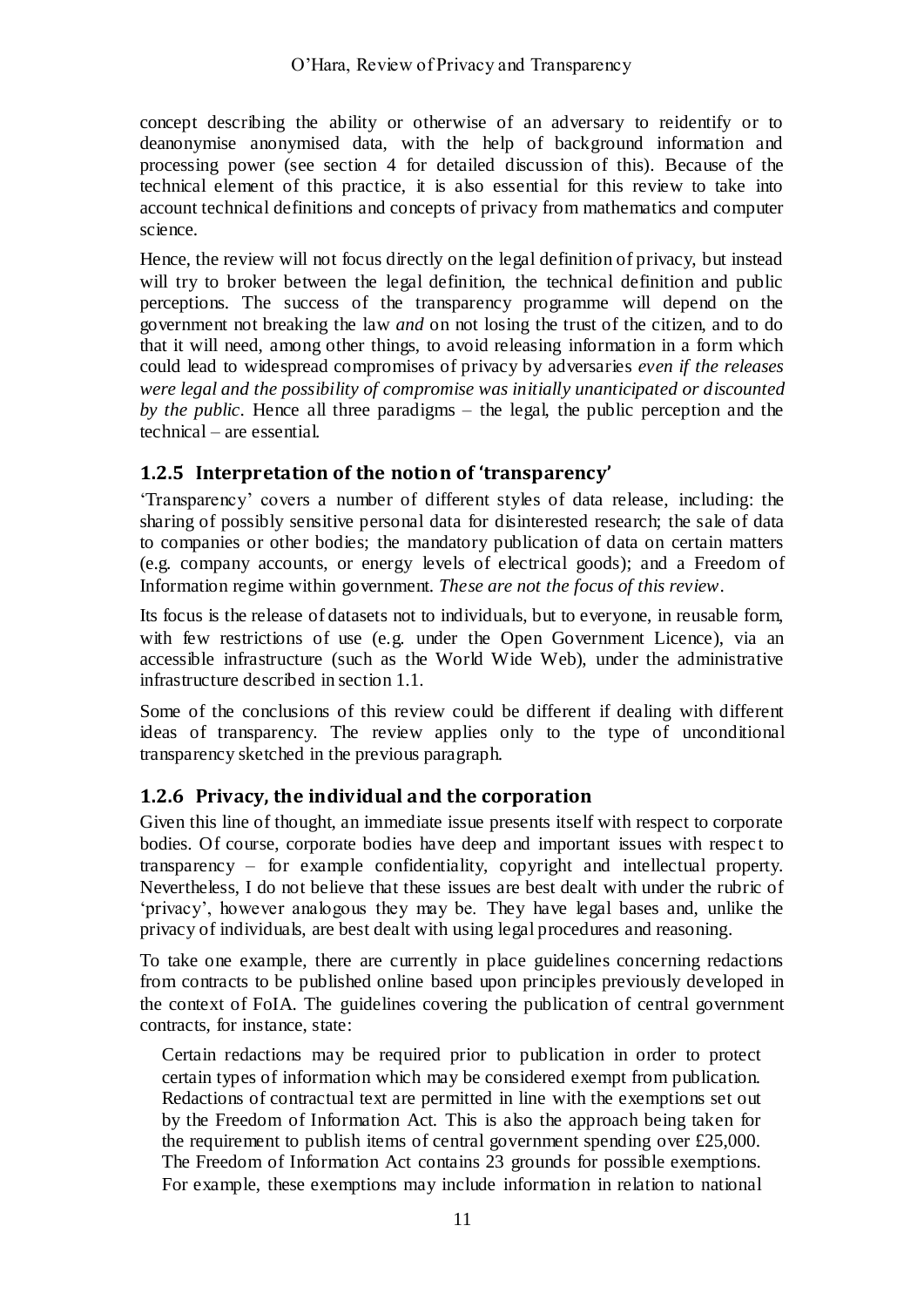security, commercial confidentiality and the protection of personal data as permitted by the Freedom of Information Act. (Cabinet Office 2011a, 9)

Also see (Cabinet Office 2011b).

The use of a legal framework already informed by FoIA is a logical step. If information or data held by a corporation can be freed under the terms of FoIA, then it seems reasonable to say that it should be freed under the transparency programme, in the corporate context where public confidence in transparency is unlikely to be threatened.

Nevertheless, the procedures and recommendations I shall set out in section [5.3](#page-56-0) could be adapted to the corporate case if this was felt necessary.

### <span id="page-11-0"></span>*1.3 Approach of this review*

Given the above interpretation of the terms of reference, in this section I shall sketch the approach that I have taken, particularly focusing on the properties of the solutions I shall be putting forward.

### **1.3.1 Broad principles**

The transparency regime in the United Kingdom is a new phenomenon whose institutions are evolving extremely quickly (section [1.1\)](#page-3-0). The Transparency Board and the Transparency Team of the Cabinet Office have no statutory powers to release data; neither do other agencies, such as the Home Office, for example, which had to work in partnership with police forces and other agencies to deliver the Prime Minister's commitment that the citizen should be able to see the level of crime in his or her street by early 2011. Hence the transparency programme has been until now realised by an *ad hoc* combination of exhortation, pressure, expenditure of political capital, cajoling and reasoned debate.

It follows that it would not be sensible to prescribe a particular set of institutions and relationships, be they ever so brilliantly devised. This review will instead try to describe *the debates and arguments that should take place, together with the evidence that should be amassed, that will enable policymakers to determine the extent of risk associated with a particular proposal to release data in one or another form*.

As a result, in its fourteen recommendations this review will set out the broad principles of an approach to the consideration of the privacy issues in this space, rather than detailed specifications of institutions or procedures.

#### **1.3.2 Case-by-case reasoning**

Furthermore, it is clear that the transparency programme is blazing a trail in a number of innovative ways, changing our political assumptions. The attitude to transparency of the public, of politicians, of the media and of public servants is likely to evolve unpredictably over the next few years. There will be unintended and unanticipated consequences.

Hence setting out strict principles, or an exact institutional structure, would be counterproductive in another way – any set of ideas to deal with the privacy issues that transparency will create will need to adapt to new circumstances, new demands and changing attitudes. What is possible now may not be possible in 2015, and vice versa.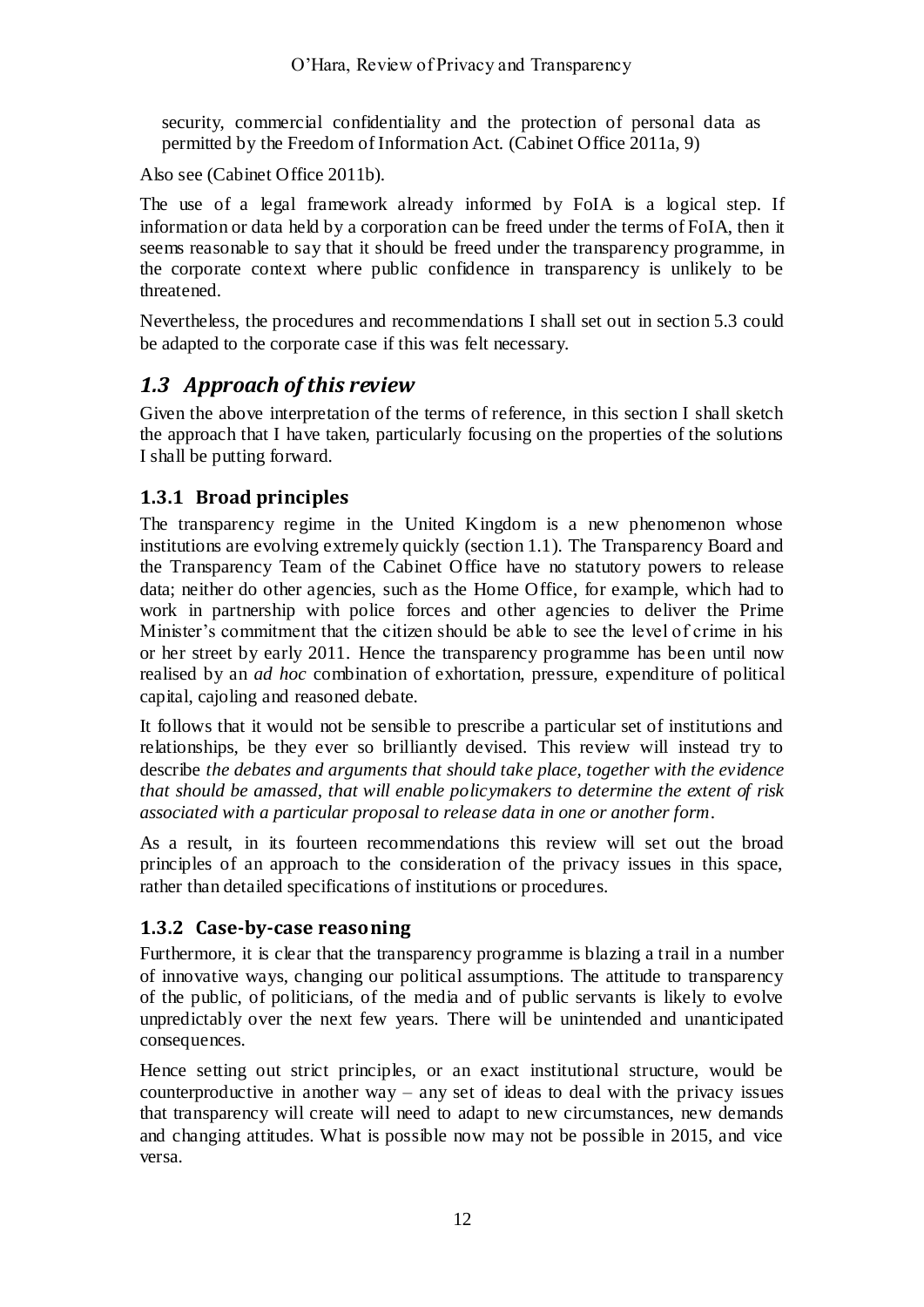There is divergence across the various areas of policy – health, transport, education, criminal justice, etc. Any particular release of data will have its own set of properties and constraints that could vary along any or all of the following dimensions:

- Public expectations.
- Legal barriers to the release of data.
- The availability and richness of background information that would be valuable to a person who wished to deanonymise personal data.
- The sensitivity of the public to privacy breaches (which itself often differs between the generations, between the sexes or between people of different educational attainments).
- The nature of the potential harms.
- The value to the public of a data release.

Hence it is important, if possible, to treat each dataset to be released as having unique characteristics based on its specific context, and deal with the privacy issues on a case-by-case basis. In this review, the broad principles and procedures I shall set out will facilitate case-by-case treatment without placing too heavy a bureaucratic burden on the transparency programme.

### **1.3.3 Balance**

‗Balance' is an important concept here. As I have argued elsewhere (O'Hara 2010), it is incorrect to assume that privacy is of value primarily to the individual, while the interests of society are served by eroding privacy. Privacy is a public good, essential for the successful functioning of a democratic society (Rössler 2005, Solove 2008, Raab forthcoming), and so the balance between privacy and transparency (which is another public good) cannot simply be expressed as a balance between the interests of the individual and those of the community.

To say this is to assume there is a linear interpretation, a zero-sum game in which a successful data release will of necessity invade privacy, and a successful defence of privacy will of necessity prevent data being used effectively for public benefit. These propositions are false: on many occasions privacy and transparency will push in the same direction.

To take one obvious type of example, the success of a transparency programme depends on public trust, which is more likely to be preserved if the public feels that those in charge of the programme respect its privacy concerns. In a second type of example, a transparency programme will be able to furnish a full and officiallysanctioned record of events, which by stating the full facts, avoiding both partiality and sensationalism, will reduce the incentives to spread misleading and decontextualized accounts which could be far more damaging even if true. Consider the publication of accurate court data: that could surely help by setting out the complete official record, recording the 'not guilty' verdicts alongside arrests, and successful appeals alongside convictions. Other media, reflected in search engines, may instead concentrate on the sensational, to create a true but misleading narrative.

Nevertheless, it has to be admitted that privacy is only one of several kinds of public good, which may well on occasion clash. When such circumstances do arise, the language of balance tends to skew the debate, particularly as privacy is often cast as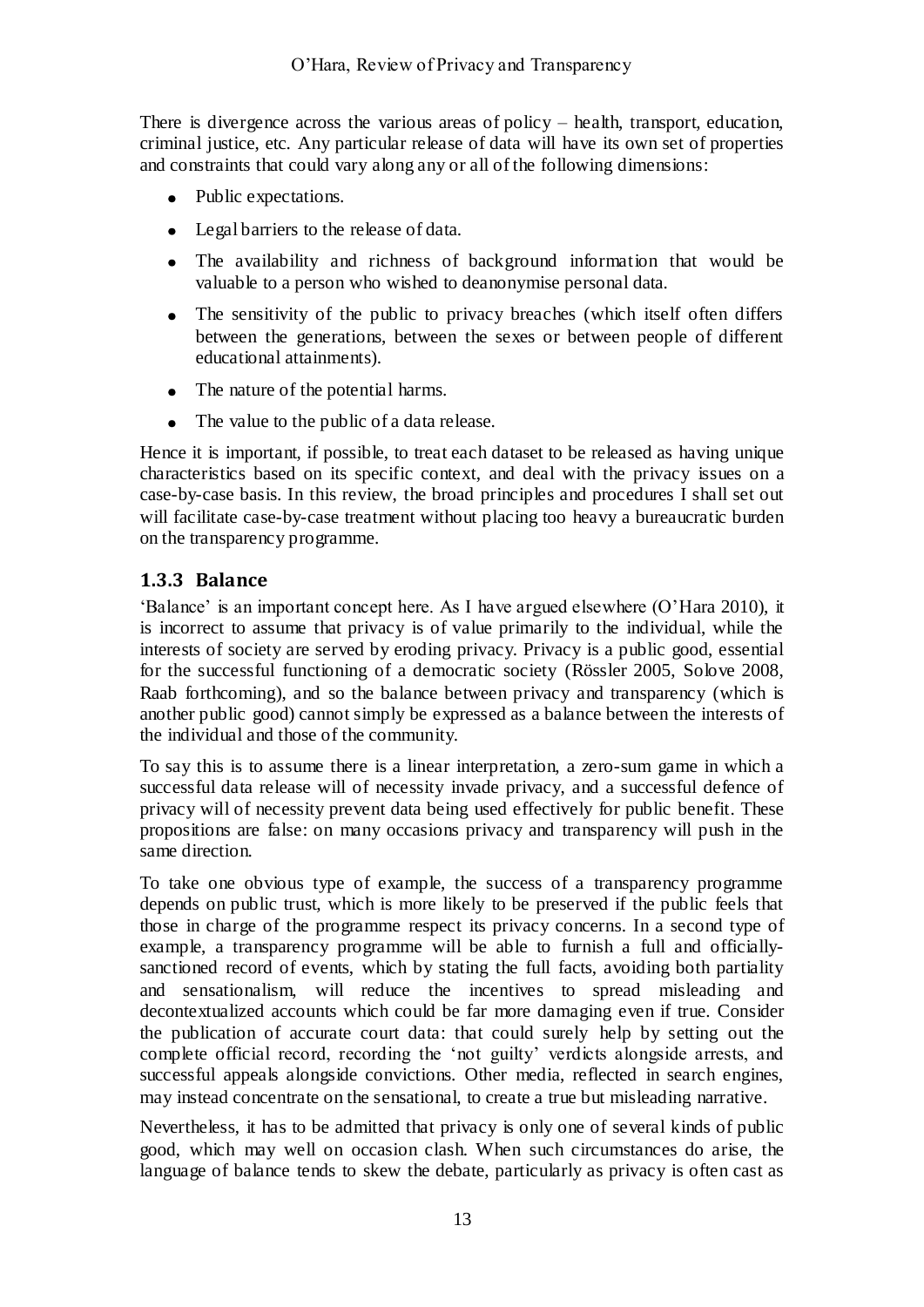primarily an interest of the individual and a cost to the community. In one of the earliest uses of the word in *Troilus and Cressida*, Achilles, sulking in his tent, growls "Of this my privacy/I have strong reasons." The wily Ulysses replies "But 'gainst your privacy/the reasons are more potent and heroical." Shakespeare seems to be hinting that the public duties of Achilles should outweigh his private motivation.

The problem then arises that the interests of the individual can hardly be expected to be treated with equal weight to the interests of the entire community (an asymmetry that has worried a number of commentators, such as Raab 1999). So embattled is the right to privacy that balance will always be extremely difficult to achieve.

To resolve the issue we should note that 'balance' is both a noun and a verb. It can denote a state wherein goods are distributed equally and justly. However, such a state is unlikely to be easily achieved in this area. Given a potential data release, a decision must be made as to whether the release goes ahead or not; there is no balance between release or retention.

A more useful interpretation is of 'balance' as a verb denoting a process of comparison and just treatment of competing goods and interests. In particular, the status of privacy as a basic human right means that any such process must ensure that privacy is preserved. This interpretation brings other more useful notions into play, including proportionality, necessity and the public good. In a practical situation, this interpretation would introduce such questions as, for example, whether it would be possible to achieve the same or comparable effects without a release of potentially identifying data.

Hence this review will treat its balance requirement as follows: *to determine the maximum level of transparency consistent with an acceptable level of privacy in British democracy*.

### **1.3.4 Data and information**

One more important terminological clarification concerns the well-known distinction between *information* and *data*. This distinction is more often gestured towards than defined rigorously, but broadly speaking data are at a lower level of abstraction than information. Information is data interpreted for some audience in some way, data presented in order to maximise their utility in a context. Data themselves might be a set of numerical values of some parameters, or (in the world of linked data) a set of triples in the Resource Description Framework (RDF). The crime data released monthly are data, while the maps and functionality of the police.uk website are information.

A government could be transparent with respect to information or to data. Given the interests and activities of the Transparency Board and the Transparency Team of the Cabinet Office who have commissioned this review, and given the focus in the terms of reference on data, I shall concentrate on *data* transparency – the release of datasets which can be turned into information (i.e. applied to a task) by anyone who downloads the data from data.gov.uk or some other outlet – rather than *information* transparency in this review. Many of the arguments are perfectly general over all levels of transparency, but if there is a doubt, the context is *data* transparency.

I shall restrict my comments to transparency with respect to data generated by or on behalf of public sector organisations. I shall call them 'government data' and 'public data' interchangeably. I do not consider the possibility of private sector organisations,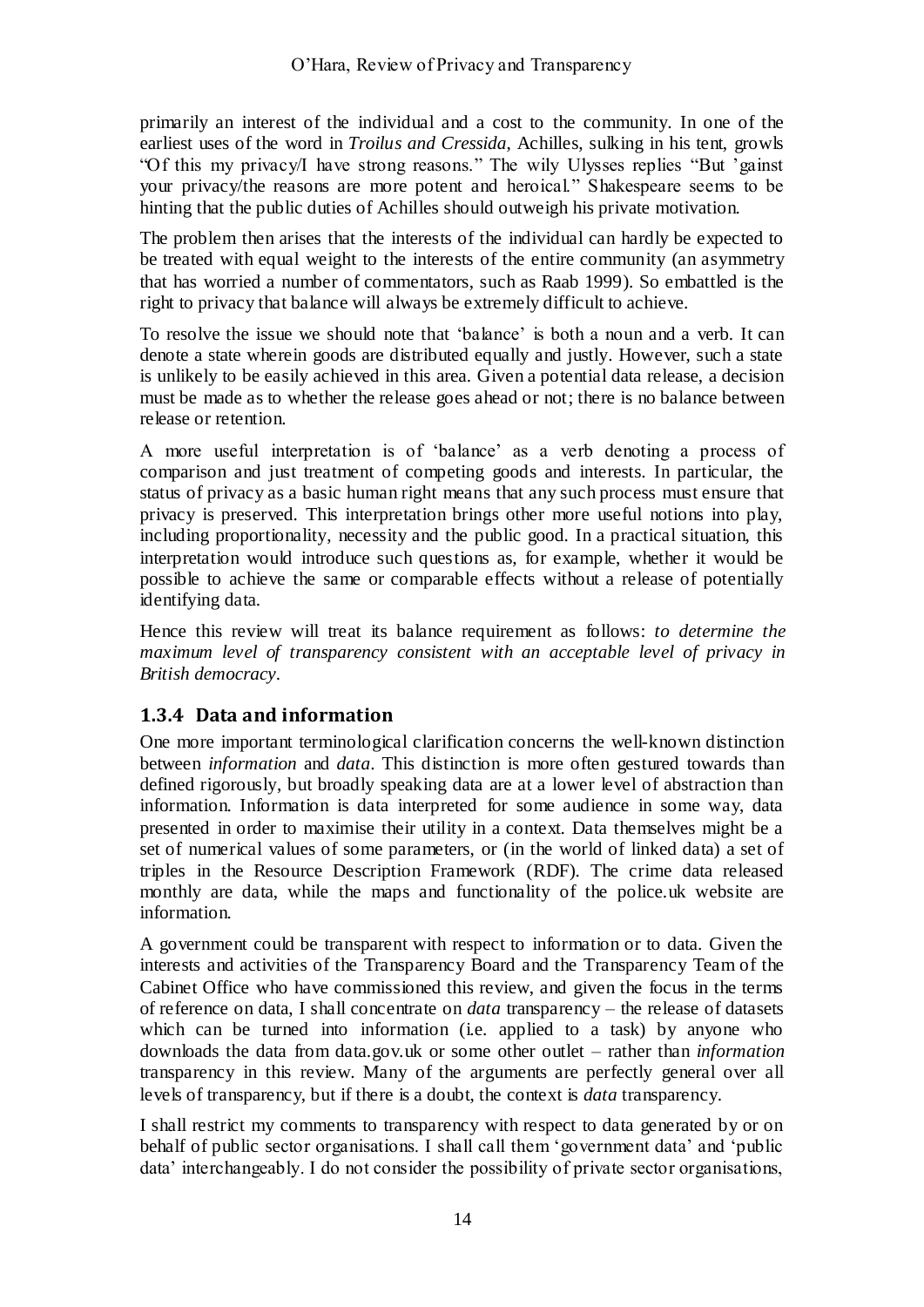whether companies or non-profit organisations, being transparent in this sense *except* where they are providing services for government, competing for government tenders and so on.

### **1.3.5 The review will not recommend new legal or technological instruments**

The aim of this review will therefore be to suggest processes and institutions that will be flexible enough to respond to new threats, fluctuations in public confidence and changing attitudes and mores. It will not recommend new legal or technological instruments, for reasons detailed in this section.

A feature of this area is the speed with which privacy-threatening technical developments occur, and the relative tardiness of responses to these. As noted above (section [1.2.4\)](#page-9-0), it is unhelpful to view this issue as primarily a legal issue demanding a legal response, and as implied in the same section, neither is this just a technical issue requiring some kind of cleverer widget or protocol to sort things out.

In the legal case, a new instrument (say, for instance, a replacement for the EU's Data Protection Directive 95/46) would simply take too long to craft, given the speed of technical development. One serious problem with 95/46 is that its intellectual background was the world of the 1980s in which the digital threat to privacy was posed by the proliferation of standalone databases within government and industry; its laudable aim was to facilitate ethical data-sharing across the national borders of EU member states to extract value from those databases in the internal market without compromising privacy. However, many commentators have argued that it is completely inadequate for a networked world. Indeed, the problems of the EU lawmaking process in the context of the regulation of technology are rather nakedly illustrated by 95/46, which came into force at pretty well the exact moment that the World Wide Web, whose existence is not mentioned in the directive, became an important social and economic tool beyond the purely academic sector. The problem with legal instruments is that by the time they appear, the threat they are intended to encounter is likely to have evolved.

I note once more that the Directive is currently under revision, having been supplemented already by Directive 2002/58/EC on privacy and electronic communications. The Commission has attempted to move quickly to produce a timely revision, but – illustrating the difficulties here – pressure on the Commission from the French Commission Nationale de l'Informatique et des Libertés (CNIL) and other bodies has already forced a delay in the schedule (Williams 2010).

Technical responses (i.e. software, protocols and tools to protect privacy) tend to become available more quickly (and their developers have a greater technical understanding of the threats), but are problematic in their own right. In the first place, there is still a time lag between the emergence of the threat and the development of tools to counter it. Secondly, privacy-enhancing technologies tend to be hard to use (Sasse & Flechais 2005), often relying on the individual to deploy an unrealistic degree of understanding of the issues (e.g. requiring the individual to state his or her privacy preferences precisely in some technical language). Thirdly, technologists' models of behaviour are often wildly inaccurate, failing to factor in mistakes, short cuts, ingenuity, laziness, creativity and lack of engagement. The degree of vigilance that purely technical solutions demand often places an unrealistically large overhead of responsibility on the individual. Fourthly, technological fixes or patches tend to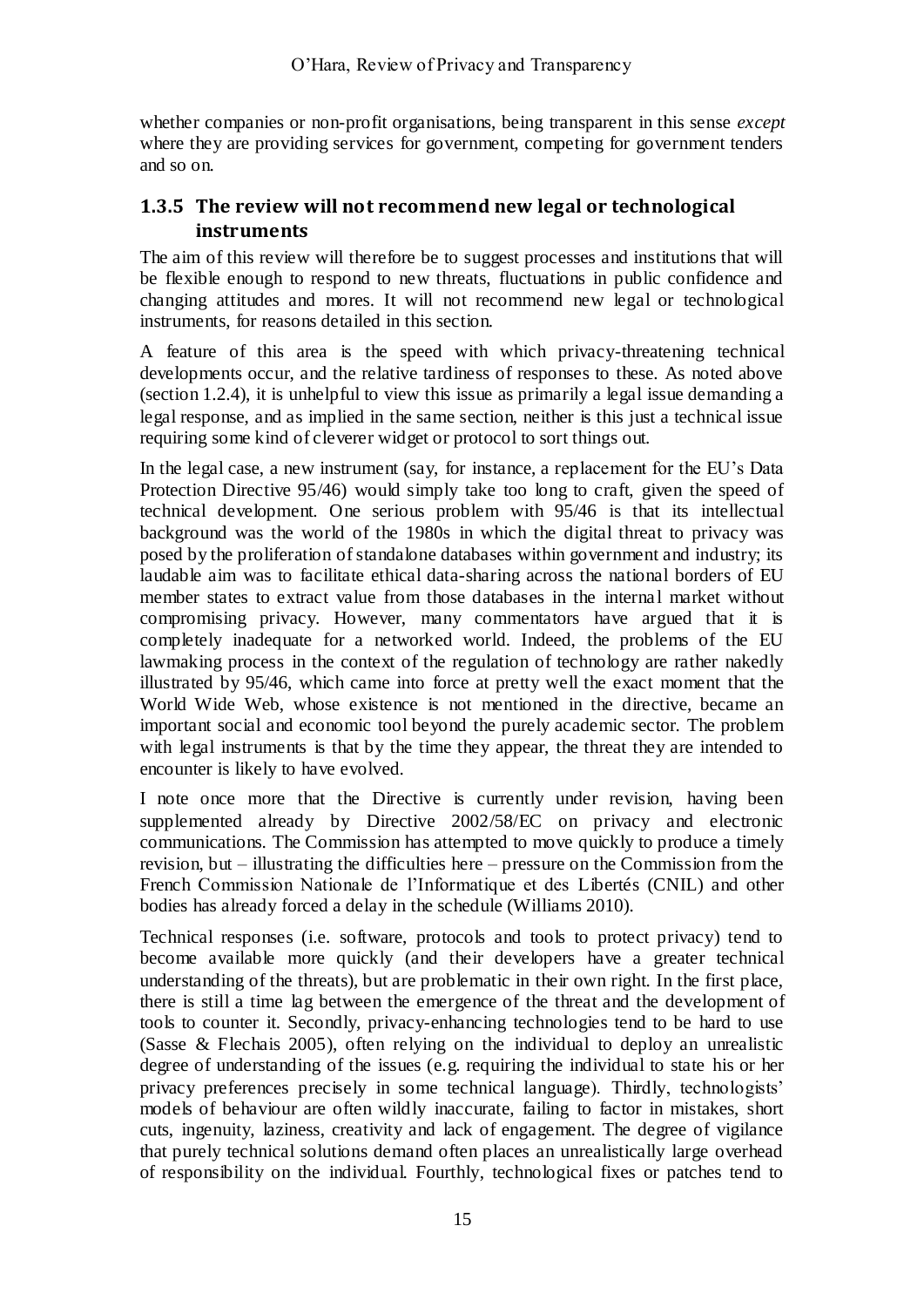deal with more specific types of attack than do the legal solutions. Consequently, patches can introduce further vulnerabilities, and in any case it is part of the natural threat/response cycle that hackers will immediately begin work to undermine the new solutions.

## <span id="page-15-0"></span>*1.4 Structure of this report*

To investigate this question, the report will be divided into three major sections. In the next section, I shall discuss the theory of transparency. In section [3](#page-26-0) I shall discuss privacy in the context of transparency, focusing particularly on how privacy and transparency can be complementary rather than antagonistic, and considering how trust in the transparency programme can be created and maintained. These two sections will provide essential background to the specific topic of the technical question of how privacy can be compromised by applying computing techniques to digital datasets (section [4\)](#page-36-0), and how traditional models of data management can no longer be accepted uncritically. Section [5,](#page-55-0) the final substantive section of the report, makes recommendations about how to address the difficulties that have been outlined.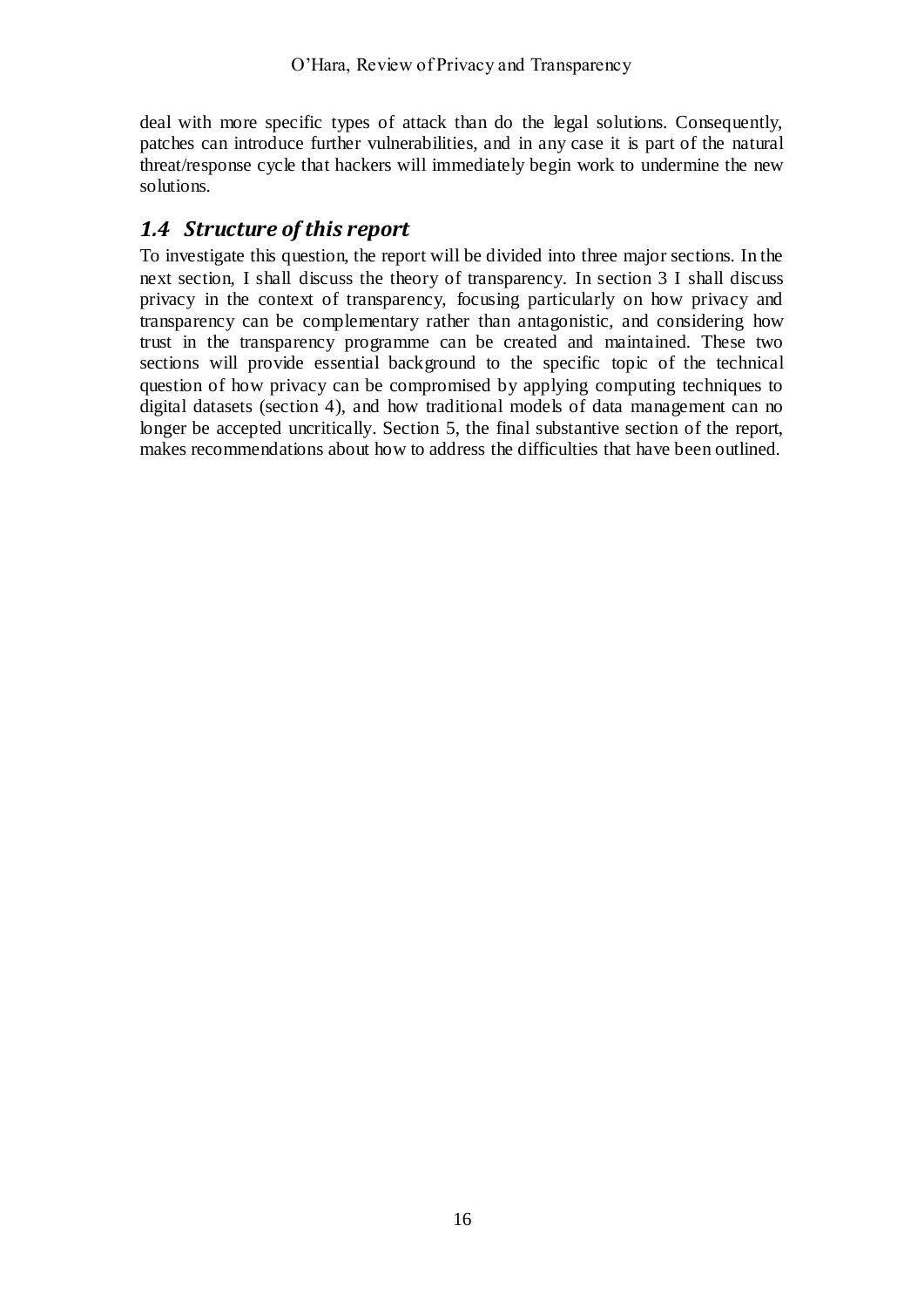# **2 Transparency**

This section will set out the theory of transparency, beginning with a description of the philosophy behind it (section [2.1\)](#page-16-0), and moving on to consider the nature of any potential threat to privacy from either theory or practice (section [2.2\)](#page-22-0)

# <span id="page-16-0"></span>*2.1 The theory of transparency*

The appeal of transparency, which grew out of the success of right-to-know measures and limited, targeted transparency programmes such as that which forced corporations to publish their accounts for investors, can be summarised in the famous quote from Louis Brandeis of the US Supreme Court: "sunlight is the best disinfectant." In a pleasing symmetry, Brandeis was also a pioneer in the development of privacy rights. In this section I shall set out the philosophy of transparency in more detail.

### <span id="page-16-1"></span>**2.1.1 The philosophy of transparency**

The basis of the philosophy of transparency is very simply stated: the government has collected data or information for whatever reason, using the resources and legitimacy it derives from its citizens, and therefore, unless harm could result from the public release of that data, there would seem to be little reason against releasing it to its citizens to make productive use of. One of the potential harms is of course the danger that the privacy of some citizens is compromised.

According to the transparency philosophy, government information and data should be *freely* available. Having been collected using public money, it should, where possible, be open for reuse in order to create further economic value. Government open data should be available to all to avoid monopoly exploitation or rent-seeking by a cabal of data controllers. The barriers to entry should be as low as possible, while publication should be inexpensive and straightforward, with as few bureaucratic overheads and layers of management as possible. Speed and timeliness are important. Regulations demanding bureaucratic oversight will provide an opportunity for the process to be obstructed, or 'kicked into the long grass'.

This means that a transparency programme should ideally eschew common regulatory mechanisms such as putting the data behind an Application Programming Interface (API), a set of rules that other computer programs must follow in order to access the data. APIs can be used to protect data, for example to operate a regime where only licensed developers or subscribers are allowed access. Such control over the released data could be of value in protecting privacy for reasons that will be explored below, but the processes of control would demand too much bureaucracy, and be off-putting for potential users.

Transparency is underpinned by a mixture of arguments from the left, right and centre of political philosophy, which goes some way to explain its wide appeal. From John Stuart Mill it takes the idea that the serendipitous reuse of data is valuable, because ―the utmost possible publicity and liberty of discussion‖ is an important condition for improving our understanding of the world via critical debate, and "the widest" participation in the details of judicial and administrative business" will only be effective if the discussants are well-informed (Mill 1861, chapter 6; see also Mill 1859, part II). From Hayek, it takes the idea that knowledge about an economy or society is distributed across its population, and that therefore individuals are bestplaced to judge their own information and data needs (Hayek 1945). And from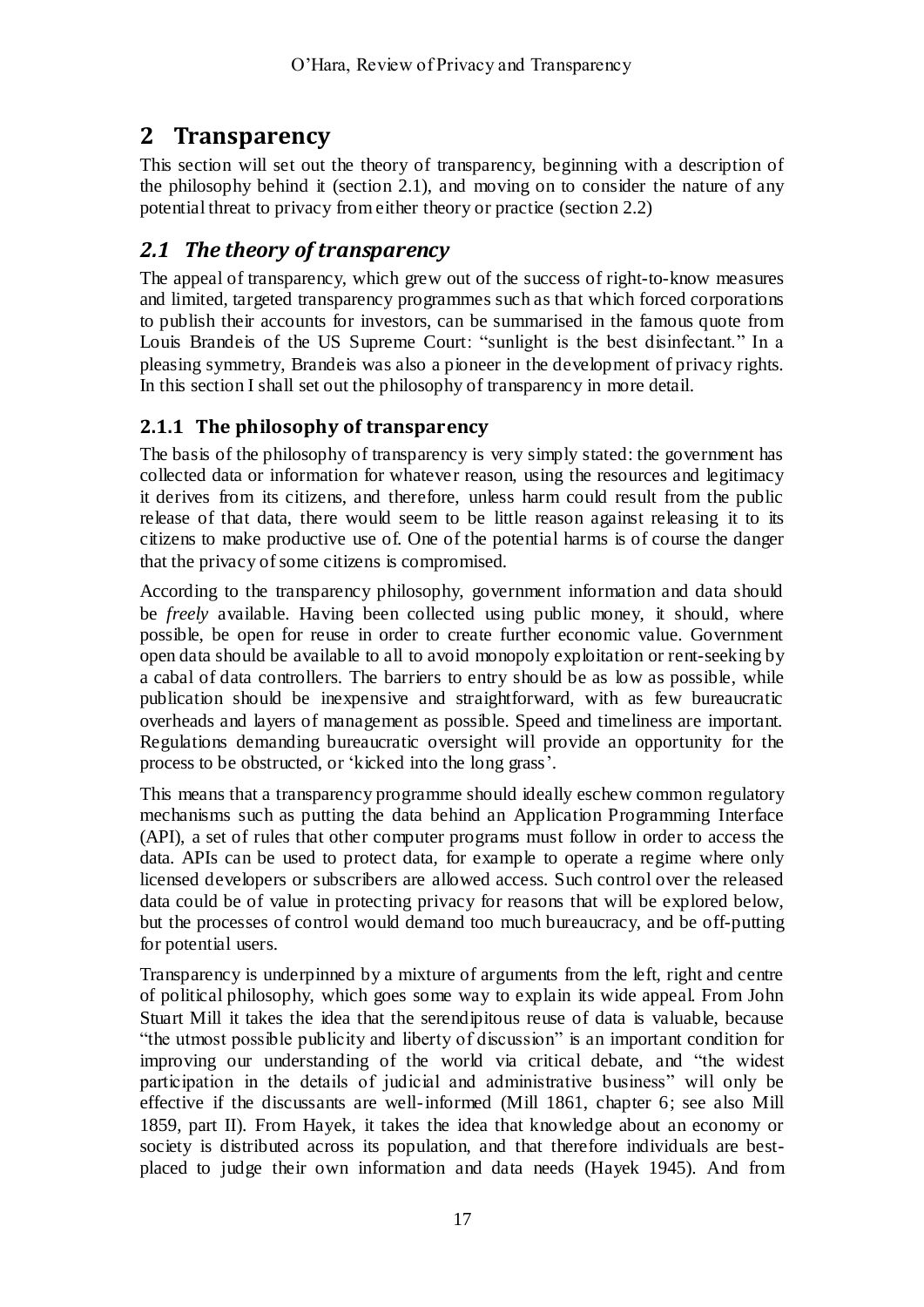egalitarian socialist philosophy it takes the idea that asymmetries of information lead to asymmetries of power, and should therefore be eliminated, a line of thought dating back to Diderot (cf. Diderot [1755]1995).

In this review, I shall take this composite philosophy of transparency as a given. It is certainly defensible and appeals across the political spectrum. I shall attempt to develop ideas for protecting privacy within its context. Were this to prove impossible, given the importance of privacy as a value and a right there would be serious consequences for transparency.

Transparency is now feasible and valuable in a way that it would not have been a few years ago. Not only have public attitudes toward authority altered, but crucially technologies are now in place which make it straightforward to disseminate data widely, and for that data to be reused in new, innovative contexts. Of all the digital technologies that are relevant, the World Wide Web is the most obvious.

Note, however, that the use of the Web subtly alters the justification for transparency. If data are to be released on the Web to the citizens of a nation, then  $-$  if the openness criterion is to remain – there is no way to restrict its publication to those citizens. The data become available to everyone, whether or not their taxes paid for data acquisition. Diderot, whose *Encyclopédie* had an impeccable internationalist outlook, would have approved.

### **2.1.2 Data literacy, representation and intermediaries**

To be properly informative, data must be usable. Yet government data, sometimes presented in complex, technical or unfamiliar formats, are difficult to understand, boring to look through and hard to manipulate. Without basic levels of data literacy, how can transparency be empowering?

This question is often raised  $-$  see, for example, the flurry of sceptical newspaper comment that accompanied the first monthly release of crime data in February 2011 (e.g. White 2011). Data literacy is indeed an issue, and is generally, like all kinds of literacy, a good thing to be encouraged (cf. e.g. Beetham et al 2009, which talks of digital literacy, or McAuley et al 2011). It would certainly make transparency more likely to empower people.

Yet in a world where data literacy is in somewhat short supply, transparency can still make a difference via the intercession of intermediaries, information entrepreneurs and applications developers who amalgamate data from different sources to present a picture of some state of affairs in real time, possibly via websites or smart phone apps for. Fung and colleagues go further and argue that citizens will underconsume data *unless* such intermediaries re-present it (Fung et al 2007, 121). The role of these intermediaries is to present the data in comprehensible form, and devise services around them. These services may be provided free of charge, but some intermediaries will find methods to monetise them, perhaps via advertising, or a subscription model. It may be that intermediaries are able to contribute, via their services, to the growth of data literacy (which may lead to their being able to access education funding).

An obvious point is that these intermediaries are in a position of some power, because they do not present the data neutrally; they have an editorial slant which they will naturally seek to promote. This is of course true, but while it may be a useful corrective to naïve optimism about a sector of public-spirited hackers, it does not hold water as a serious objection. In the current situation, news about the world is filtered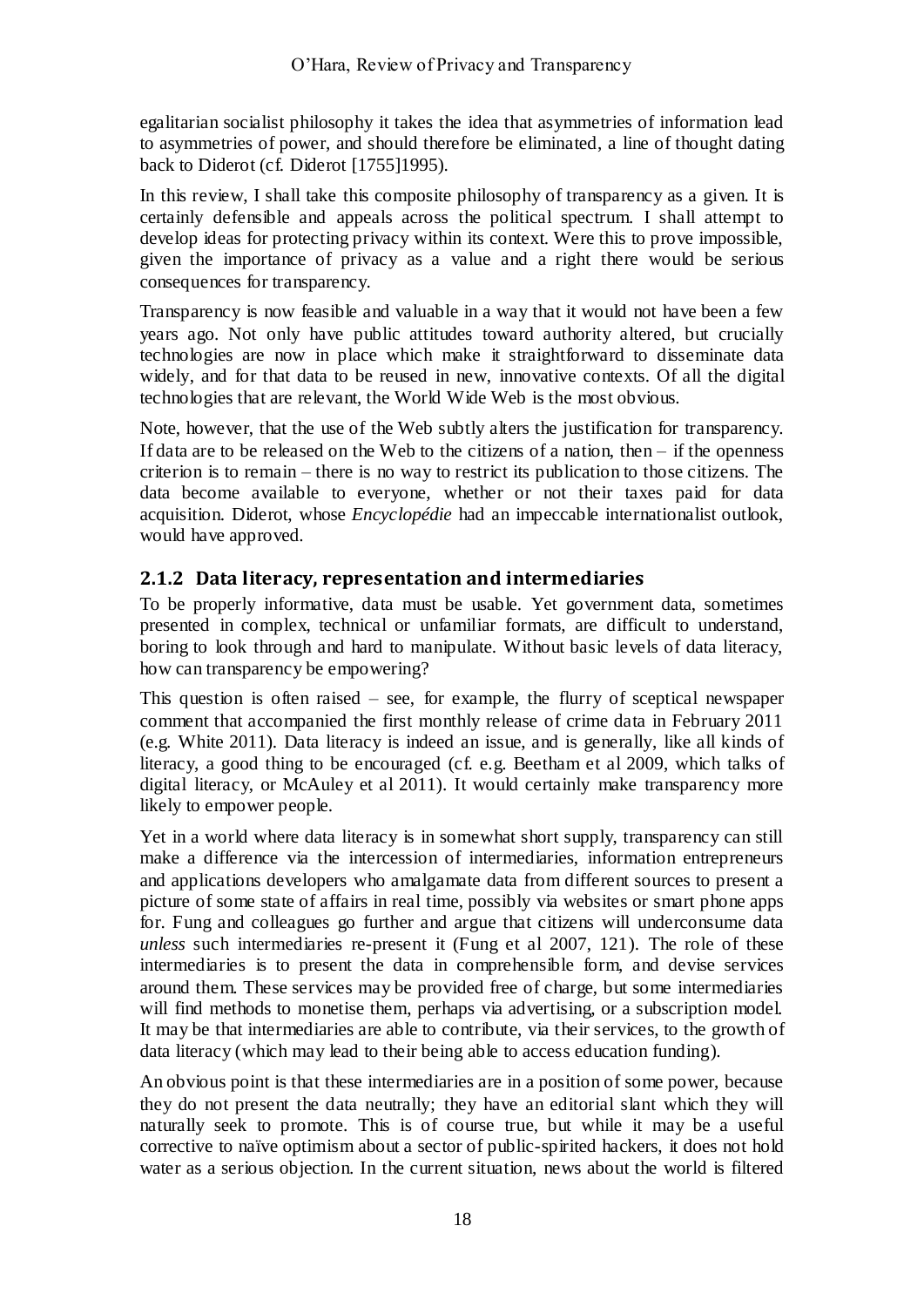through a smallish number of media outfits, whose power is proportional to the barriers to entry to the intermediary role. Transparency lowers those barriers to entry, and allows many more entrants into the field of data provision. Honesty and good faith cannot be guaranteed, but transparency at least provides the opportunity for alternative views to be heard.

Digital divides and unequal access to data are also important concerns, but once more it is hard to see how one could address this without open data re-presented by intermediaries except by the draconian and counterproductive strategy of starving the data literate of data. Even if one remained stubbornly pessimistic about the capabilities and intentions of intermediaries, it is surely impossible to argue that transparency makes anything *worse* by increasing competition in the data market.

If there is a lack of data literacy in a society, it does not invalidate a transparency programme. Instead it underlines the importance of a competitive set of creative intermediaries.

#### **2.1.3 Government as an intermediary**

There is no reason why government should not also position itself as an intermediary in some cases, although this cannot be the only solution to the problem. Even if government does adopt this role, it is essential that the *data* are released, so that other intermediaries can use them as they see fit.

How, and why, might the government set up as an intermediary? As an example, consider the release of crime data. The data are being released on a rolling basis, b ut the Home Office also set up a site, police.uk, to present them to the public. This site has two entirely laudable functions. The first is to help create a constituency for the crime data, a group of people interested in what they tell us. Rather than release the data and wait, possibly for months, for intermediaries to emerge and present the data imaginatively, the Home Office's sensible strategy was to launch a crime mapping site, with associated publicity, to increase awareness. The second function of police.uk is to provide an interface between the citizen and the police, for example informing people of who their beat officers are, and when meetings between police and the community are scheduled, thereby equipping the citizen to play a more active role in the policing of his or her own neighbourhood.

So much is good practice. Yet there are two potential pitfalls to this approach. The first is that the government, with its extensive resources, could squeeze out other intermediaries, resulting in a less rather than more varied information market.

The second is that intermediaries focus on the *representation* of the data, not the data themselves. Hence the government might find itself, as both a data provider and a data intermediary, looking at the data in incompatible ways. For example, in the UK there has been a perception that it will be problematic to bring data about *crime* (which are currently available) together with data from the *courts*, despite the immense public interest in knowing how crimes were dealt with by the criminal justice system. Of course it would be problematic to do that *on a map updated monthly*, because of various issues to do with the time lags between criminal activity and court proceedings. But that is an issue with the specific representation type – the map. There is no reason why some creative intermediary could not find some other way of amalgamating crime and court data (possibly with other types of data) to produce an imaginative presentation of the unified datasets to the public. The undoubted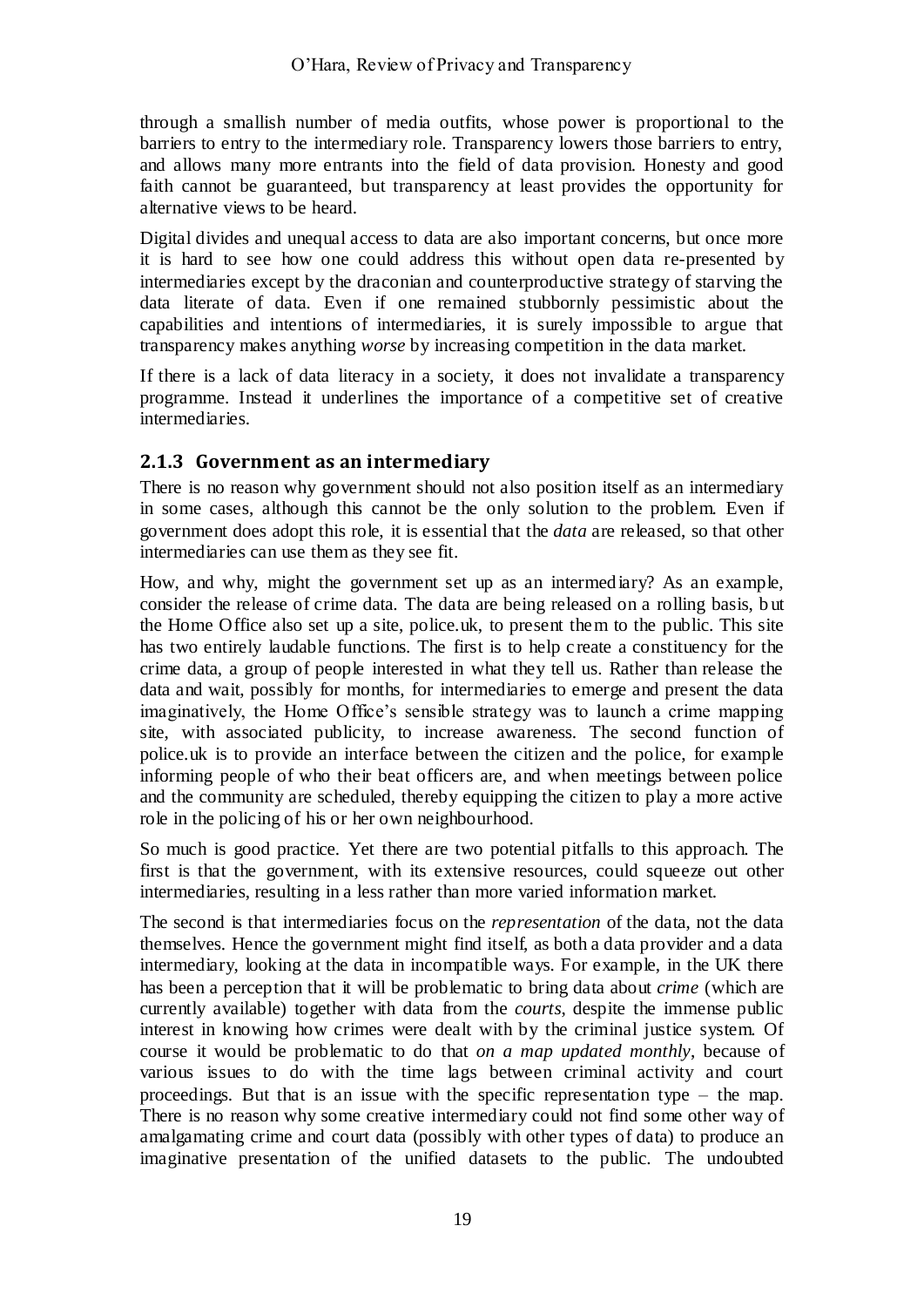difficulties of *representation* can be taken, falsely, to imply difficulties in data *provision*.

Hence government is unlikely to be a satisfactory intermediary beyond the short term, but does have a role in helping boost awareness and data literacy. Independent intermediaries are likely to be much more creative and aware of demand in their use of data. Furthermore, their demand-awareness will also help set the agenda in the selection of datasets to release, and will allow them to work in partnership with government to ensure data quality and reliability.

### **2.1.4 Two transparency agendas**

The transparency philosophy contains two separate and independent agendas which I call the *accountability agenda*, and the *information agenda*.

- Under the accountability agenda, the aim is to move away from traditional models of accountability of public services. Currently, the accountability mechanisms used for public services are internal to government and/or formal (to use the terminology of Gilbert 1959), using resources and processes generated by government itself (chiefly oversight by civil servants, often driven by targets, ultimately grounded in the accountability of ministers to Parliament). The aim is to move toward informal, external oversight (Gilbert 1959) with direct intervention and participation by citizens, interest groups and the media. The accountability agenda therefore requires sufficient relevant data to be provided to allow considered judgement about the performance of public servants, and especially to allow comparisons to be made over time or between agencies.
- Under the information agenda, the aim is to allow the citizen to develop a rich  $\bullet$ picture of his or her community, empowering him or her by enabling the negotiation and management of community and environment. Under this idea, the government supplies data that it possesses or has collected which could be of value to the citizen, but because the citizen decides what is of value and how, government cannot predict with any accuracy which data that it holds is of most interest.

These two agendas work together in driving change, giving incentives for government agencies and service providers to move from being bureaucratic organisations, to post-bureaucratic organisations. This distinction between bureaucratic and postbureaucratic has been bandied about frequently in recent British politics, and some commentators have become suspicious of the jargon. Nevertheless, the distinction has been made with due precision; for definitions of the terms, and the characteristics of these types of organisation, see (Kernaghan 2000).

The accountability and information agendas are not equivalent, and may sometimes be in tension. The differences between them are summarised in the following table.

| <b>Accountability agenda</b>                            | Information agenda                                                                  |
|---------------------------------------------------------|-------------------------------------------------------------------------------------|
|                                                         | Can be driven from the top down.   Better driven from the bottom up, as the citizen |
| Expertise is helpful                                    | for   has a much better idea of which data are of                                   |
|                                                         | determining which data are value to him or her, than the government can             |
| valuable for holding government   have in the abstract. |                                                                                     |
| agencies to account for the                             |                                                                                     |
| functions which they are designed                       |                                                                                     |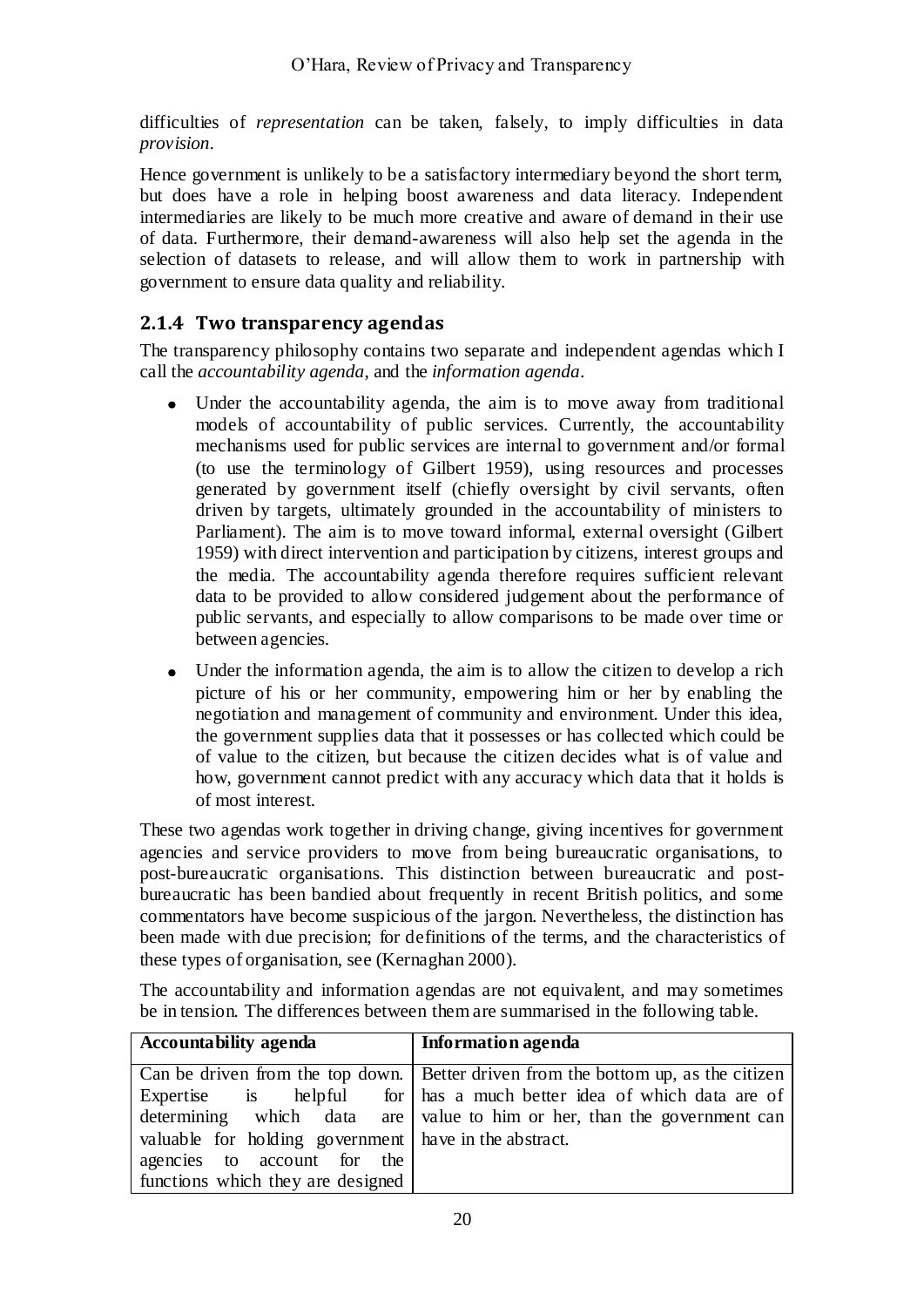| <b>Accountability agenda</b>                                                                                                                                                       | <b>Information agenda</b>                                                                                                                                                                                                                                                                                                                               |
|------------------------------------------------------------------------------------------------------------------------------------------------------------------------------------|---------------------------------------------------------------------------------------------------------------------------------------------------------------------------------------------------------------------------------------------------------------------------------------------------------------------------------------------------------|
| to carry out.                                                                                                                                                                      |                                                                                                                                                                                                                                                                                                                                                         |
| Supply-focused.                                                                                                                                                                    | Demand-focused.                                                                                                                                                                                                                                                                                                                                         |
| The data need to be specific only in<br>so far as they allow the important<br>comparisons to be made.                                                                              | The more specific (less aggregated) the data the<br>better. Citizens need data about their local<br>community, and all things being equal will<br>benefit from seeing those patterns visible at a<br>low level (street level, neighbourhood level,<br>ward level), rather than the patterns that emerge<br>at higher levels (county level, city level). |
| (holding)<br>Assumes<br>purpose<br>a<br>government agencies to account)<br>for the data.                                                                                           | The released data have no purpose as such. I.e.<br>although they may have been collected by<br>government for a purpose, there<br>is<br>no<br>assumption that the data will be reused by the<br>public for this or any other purpose.                                                                                                                   |
| Hence it makes sense, in this<br>context, to talk about unintended<br>consequences of a data release (e.g.<br>a government agency might be able<br>to game the system).            | The intended consequence is that the citizen be<br>empowered in some way. Hence the only<br>possible unintended consequence would be that<br>the data release disempowered the citizen<br>(possibly by invading privacy).                                                                                                                               |
| The data are likely to be useful in<br>isolation (which is not to say they<br>will not have uses when linked to<br>other data).                                                    | The data will become much more useful and<br>powerful when linked to other datasets.                                                                                                                                                                                                                                                                    |
| It follows from the above that there<br>are fewer imperatives to represent<br>the data in formats that maximise<br>linkability (e.g. RDF).                                         | It follows from the above that there are stronger<br>imperatives to release the data in linkable<br>formats.                                                                                                                                                                                                                                            |
| will be disappointing.                                                                                                                                                             | Failure of the public to use the data $\vert$ Failure of the public to use the data will not be a<br>problem.<br>They have a right to the data,<br>including datasets that remain unused (in the<br>same way that an unused right of way is, and<br>should remain, a right of way).                                                                     |
| <b>Based</b><br>hold<br>right<br>on<br>$\mathbf{a}$<br>to<br>government to account.                                                                                                | Based on a right of access to the data.                                                                                                                                                                                                                                                                                                                 |
| Intended to critique government<br>services,<br>improve<br>service<br>and<br>delivery and efficiency.                                                                              | Intended to increase the citizen's independence<br>of government.                                                                                                                                                                                                                                                                                       |
| To be effective, there need to be<br>routes and methods in place to<br>allow the<br>citizen to<br>make<br><sub>a</sub><br>difference to the institutions being<br>held to account. | To be effective, services need to be developed<br>around the data.                                                                                                                                                                                                                                                                                      |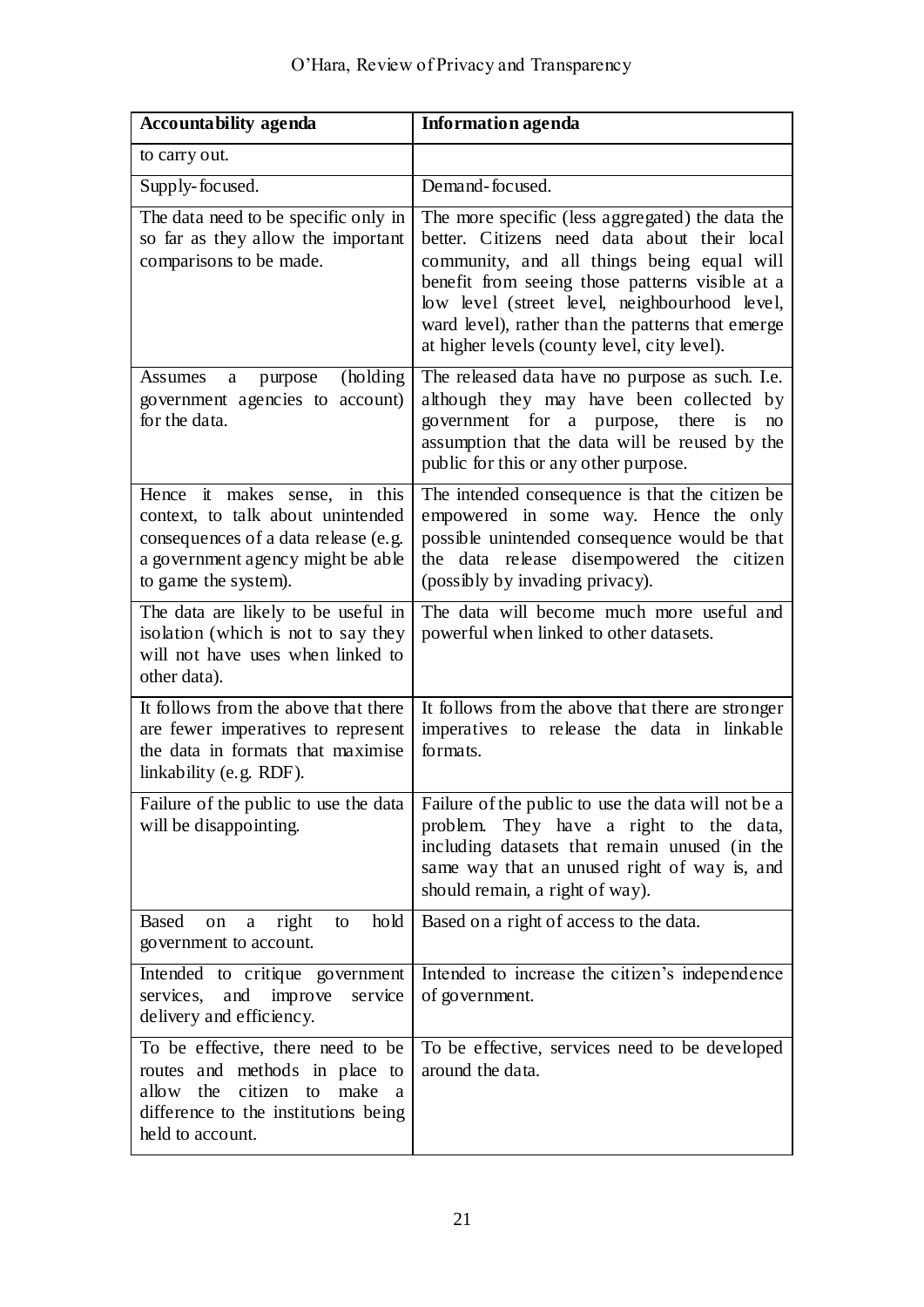Tension between the two agendas arises in particular with the *types* of data selected for release, the methods of *selection* and the levels of *aggregation*. For instance, data about crime are most helpful to the accountability agenda when aggregated to a certain degree, so that patterns at the level of a police force's territory are visible, whereas they may be most helpful to the information agenda when disaggregated, so that one can see specific crime hotspots, for instance down to a particular street corner. Release of data in the form appropriate for one agenda may make it hard to infer the data in alternative forms, and hence there is a tension.

In most cases, the two agendas co-exist perfectly peacefully. For instance, again using the example of crime, it may be that accountability is best served by releases of data about serious crime, while the information agenda provides a stronger demand for data about anti-social behaviour. There is no tension here, because of course both types of data can be released in parallel.

### **2.1.5 What transparency is not**

In recent years, there have been incidents of the unscheduled releases of data which have provoked substantial public debate. It is important to make clear how these incidents differ from the transparency programme – and therefore are beyond the scope of this review. Such events do sometimes have privacy impacts, but these will not be remedied or otherwise addressed by the recommendations below. Examples include:

- 1. In 2007, two CDs belonging to Her Majesty's Revenue and Customs with only weak password protection, containing sensitive details of child benefit claimants in the United Kingdom, went missing from the internal mail service. Around this time, a series of unintended releases of data, through carelessness and poor organisational management of information, occurred in the British government and in the private sector. Almost certainly, similar incidents continue to happen even though the media spotlight has been trained elsewhere.
- 2. In 2009, in response to a Freedom of Information request, the House of Commons authorities prepared to release redacted records pertaining to the expenses claims of MPs over a period of years. Before the records were released, however, the *Daily Telegraph* published unredacted copies of the same records which received massive publicity and created an unprecedented scandal.
- 3. In 2010, the document archive website Wikileaks published confidential documents relating to the conflicts in Iraq and Afghanistan, and detailed correspondence between the US State Department and various of its diplomatic missions.

None of these cases is an instance of transparency. In the first case the data were not released openly or published. If the data are still available to anyone, they will be available only to a small number of people, who either found or stole the original CDs, or who have purchased their contents from the possessor.

In the first and third cases, the data release was not planned, and was partial. The total set of potential data users (i.e. the general public) was not alerted to the forthcoming release, which was therefore not a transparent process. Furthermore, there was no guarantee that the data released was a comprehensive collection of the relevant data.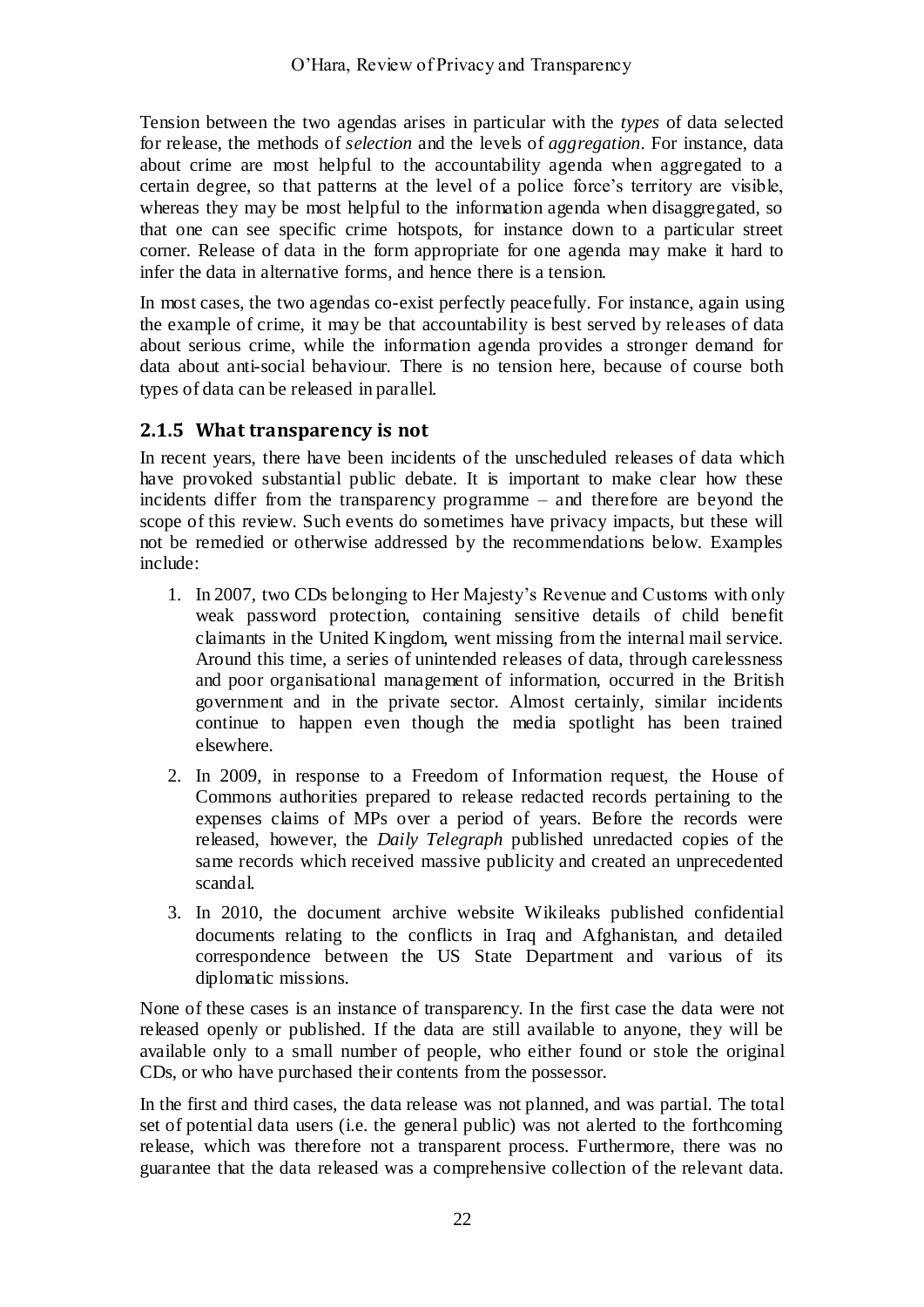The data may have contained gaps, and therefore may present a slanted or biased view.

In the second case, the *Telegraph* information was not released according to a wellunderstood schedule and methodology. The information released in accordance with the original FoI request was so released, but the leaks from the *Telegraph* were intended to drive a news agenda, were released in staggered fashion, were accompanied with sensational commentary and also disregarded the data subjects' (MPs') prior understanding of how the process should work. That does not entail that the official, much-delayed release of the data under FoI was a perfect method of publication, and that the redactions were justified; the argument is only that the *Telegraph*'s leak was not in itself part of a meaningful, agreed, accountable and legitimate transparency process.

In none of the cases was the release of information itself a transparent process. The distribution of data was restricted in the first case, selection of information was random in two of the cases, while in the case of MPs' expenses there was no due process.

### **2.1.6 The forms of resistance**

The British government has traditionally been somewhat retentive of data and information. Tony Blair, whose government introduced the Freedom of Information Act 2000, famously berated himself in his memoirs as a "naïve, foolish, irresponsible nincompoop" and "quake[d] at the imbecility of it." The Minister for the Cabinet Office has argued that transparency will require a "radical culture change for the public sector" (Maude 2010).

Parts of government which do oppose the transparency programme will be apt to use not only direct arguments to stop the process, but also indirect ones about the qualities of the data in order to slow down releases. There are a number of such arguments that can be marshalled here, including the need for accuracy (so that the public is not misled by inaccurate data), and the supposed costs of the process. Privacy is one of these useful arguments; raising privacy concerns can prevent data releases even if the risks are small or easily mitigated by aggregation or other means. Hence an *apparent* concern for privacy on the part of a data provider may or may not reflect a *genuine* underlying concern. The Information Commissioner's Office (ICO) urges organisations not to hide behind the Data Protection Act unnecessarily when dealing with requests from members of the public (cf. [http://www.ico.gov.uk/news/current\\_topics/duck\\_out.aspx\)](http://www.ico.gov.uk/news/current_topics/duck_out.aspx). Though this certainly does not entitle those implementing a transparency programme to brush privacy concerns away (cf. ICO 2011), it complicates the issue in a retentive culture where transparency is alien.

### <span id="page-22-0"></span>*2.2 Is there a threat to privacy from transparency?*

How might transparency affect privacy? In this section I shall briefly look at this question, at first from the viewpoint of the philosophy of transparency, and secondly from the perspective of the actual implementation of the UK government.

#### **2.2.1 The** *prima facie* **threat to privacy**

There is of course a *prima facie* issue with respect to privacy in any transparency programme. A transparent government must release data, by definition. What if the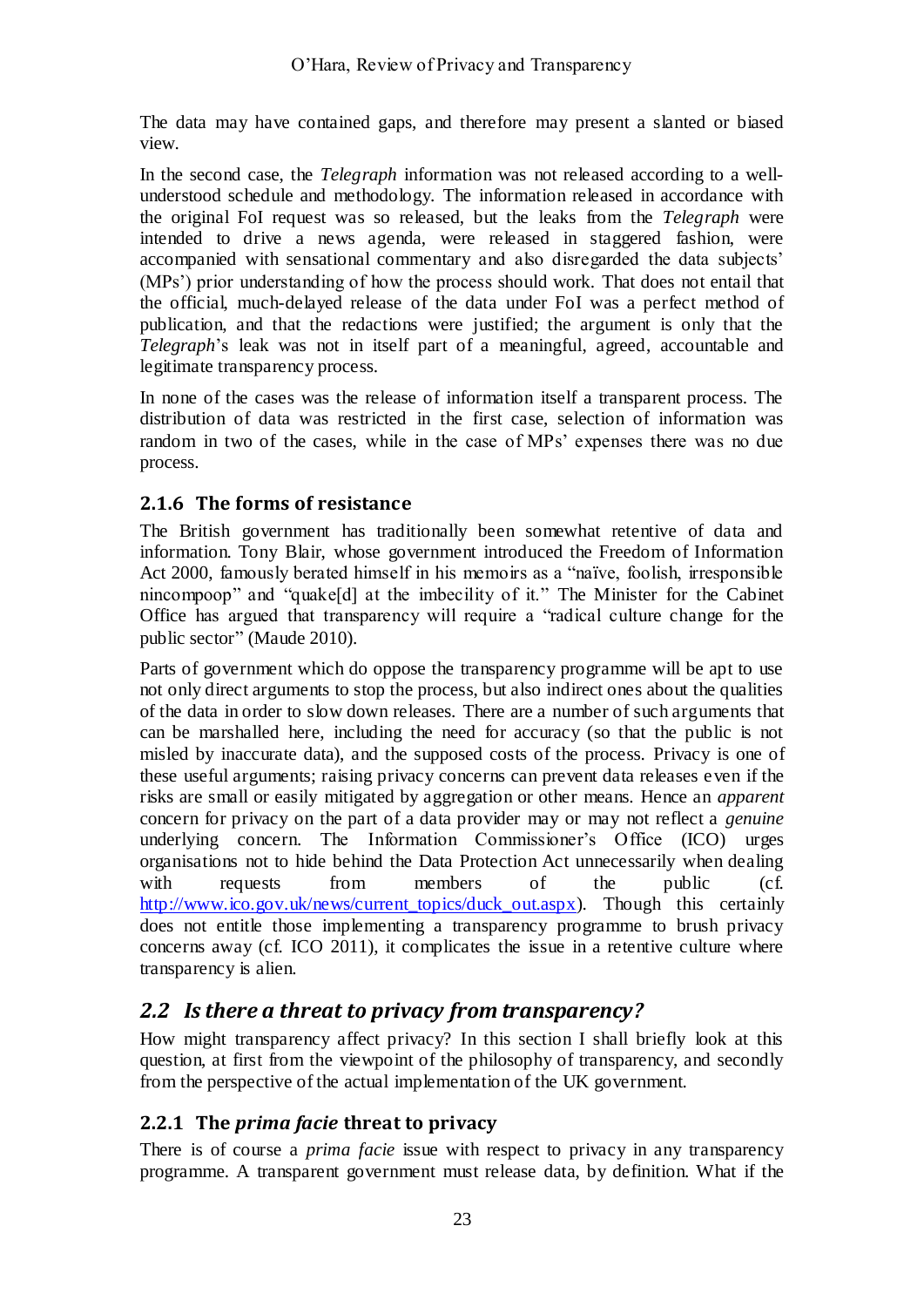data concern me? If data, of which I am the subject, are released onto the Web, where is my privacy then?

It is worth noting first of all that the privacy which is supposedly at risk from transparency is a somewhat odd brand. The data about which people are concerned are held by government, and are not in possession of the data subject. The subject has little control over how the use of the data. To feel private, the subject must trust the government to prevent access by others, follow best practice in both data protection and data acquisition. As Raab  $(2005, 285)$  pointed out, "it is no comfort to a privacyaware individual to be told that inaccurate, outdated, excessive and irrelevant data about her are encrypted and stored behind hacker-proof firewalls." Privacy here is akin to trust in government.

Nevertheless, there is an obvious point that transparency does impact the individual at the point where he or she interacts with the government. If citizens are to judge whether, say, a particular school is underperforming, then they will need to know the examination results of the children in that school; to judge their police force they will need data about crime and from the courts. Of course these can be anonymised or aggregated into statistics, but the main point is that knowing about government necessarily involves knowing about society.

Even if the data are aggregated, so that individuals do not obviously appear in them, there may be worries that a picture of one's life could be reassembled by someone with sufficient information, resources and patience. As we shall see in section [4,](#page-36-0) this suspicion is not unfounded. Indeed, even when one does not appear in a dataset at all, one can still have aspects of one's life exposed in an unwelcome way.

As an example of this somewhat counterintuitive notion, consider an extraordinary case in Germany, a nation which is generally more conscious of privacy than Britain. After some controversy, Google Street View, a service which provides panoramic views of locations across the world, went live in Germany despite concerns that people's houses would be clearly visible. After some pressure from the German government, Google agreed to a compromise, that people would be allowed to 'opt out' of the service by contacting Google, upon which images of their property would be blurred out.

So far so good. However, in Essen, transparency activists have been attacking and vandalising the homes of those who have opted out, throwing eggs and writing graffiti (‗Google is cool') on the blurred-out houses. This behaviour is not endorsed in any way by Google (BBC Online 2010).

The interesting point is that the compromise was meant to be privacy-preserving, but in this case the activists wished to identify only the (whereabouts of the) houses of those who opposed the aims of Google Street View – an identification which could be achieved from the unblurred photographs of adjacent houses which were handily available from Google Street View itself.

Hence we have an example where *not* appearing in a dataset identifies a person via analysis of that dataset. It is extremely hard to preserve privacy when one is a minority presence in a transparent world. Given that difficulty, we need to understand how transparency affects privacy, where the threats are, and how they can be curtailed in order that privacy retains sufficient protection to allow us to live our public and private lives unhindered by unwelcome interference.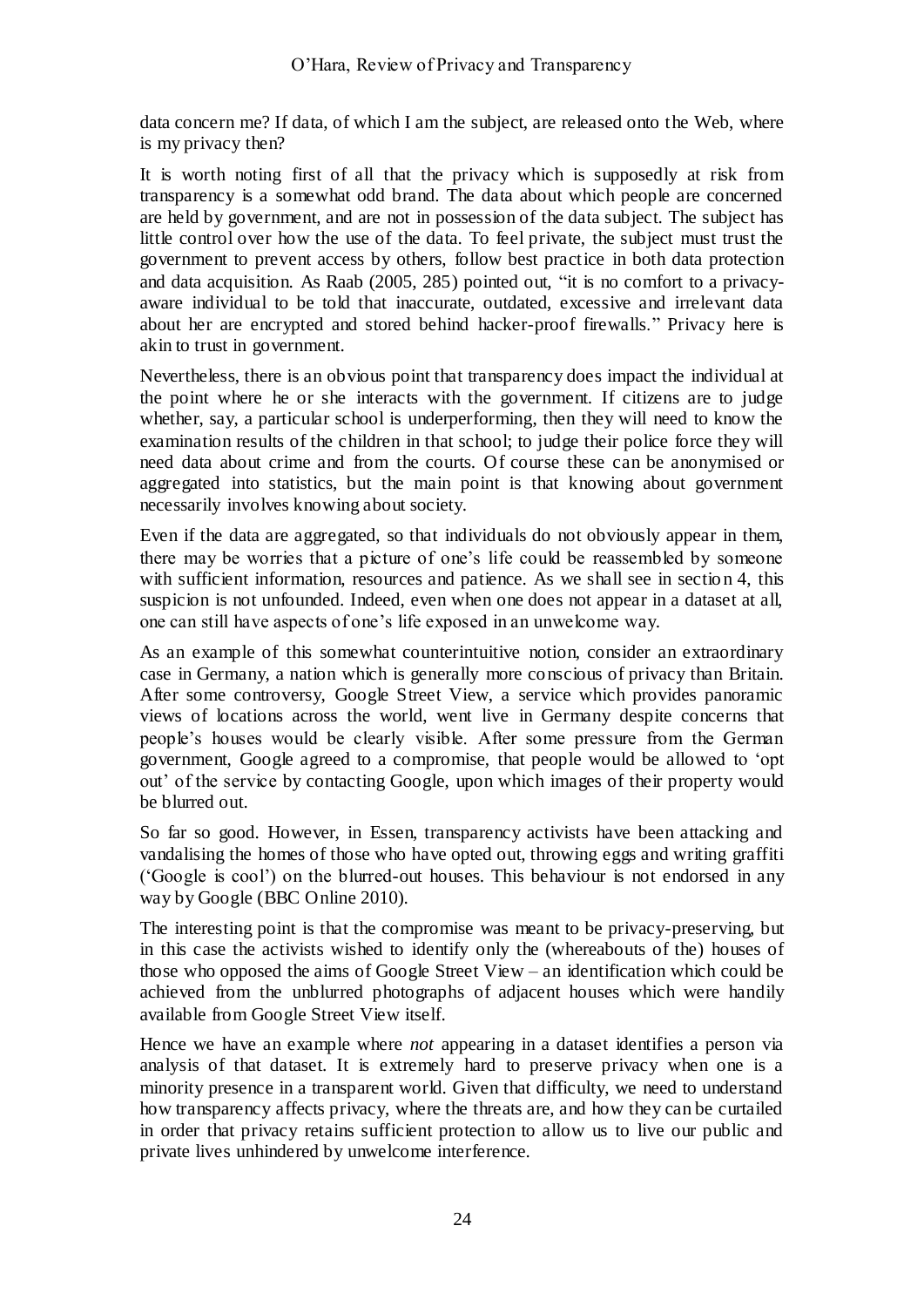#### **2.2.2 Potential risks to privacy**

The theoretical possibility of a threat to privacy by transparency has been discussed. What about the practical prospect in the UK in 2011?

Encouragingly, the Public Data Principles are prefaced with the following clear statement.

"Public Data" is the objective, factual, non-personal data on which public services run and are assessed, and on which policy decisions are based, or which is collected or generated in the course of public service delivery. (Transparency Board 2010)

The Minister for the Cabinet Office has explicitly emphasised this definition of public data as specifically non-personal.

However, despite my profound belief that transparency is transformative in its effects, it is crucial to be clear about the type of transparency we mean. We want to be transparent about anonymised corporate data, we do not want to publish the public's personal details. Personal privacy is the bedrock of a free society, and is as important a guiding principle for this government as transparency. That is why our commitment to making government more open goes hand in hand with our commitment to strengthen civil liberties. So as we move forward with our plans for government transparency, it is imperative that we continue to strike the right balance between this openness agenda and individual privacy. (Maude 2010)

Nevertheless, where the citizen and the state interact, and the perfo rmance of government agencies depends on the behaviour of individuals, data about government may indeed include data about individuals. The crime data released on  $1<sup>st</sup>$  February, 2011 are an example of this kind of case, as are some of the datasets mentioned in the Prime Minister's letter to Cabinet Ministers of  $7<sup>th</sup>$  July, 2011 (Cameron 2011), particularly with regard to health, education and criminal justice. Definitions of ‗personal data' are not sufficiently precise to be of a great deal of help in borderline cases such as these. It is not always easy to tell whether someone is identifiable from a dataset, or from a combination of that datasets with others (some of which might be very rich sources of information, such as newspaper reports, or material placed on social networking sites). The grey areas here are very grey; it is not a simple matter to examine data and determine whether or not data subjects are identifiable.

We should also note that the ultimate aim of the transparency programme in the UK is to move from the current top-down regime to a more demand-driven one where citizens can express their interest in particular datasets. Because the initial programme was rather more focused on the accountability agenda than on the information agenda, there was a corresponding focus on comparable data that express something about how well a department or agency is functioning. Personal data could easily be selected out. If we move to something closer to the information agenda, then citizens will begin to demand data that is meaningful for them – which will naturally include some data that could be personal, including health data, educational data and criminal justice data (Cameron 2011 has moved in this direction). Of course such data will not and should not be released *automatically* and will be anonymised, but there will be debates in the foreseeable future in which privacy and transparency will be in immediate tension. In such cases hard decisions will need to be taken about whether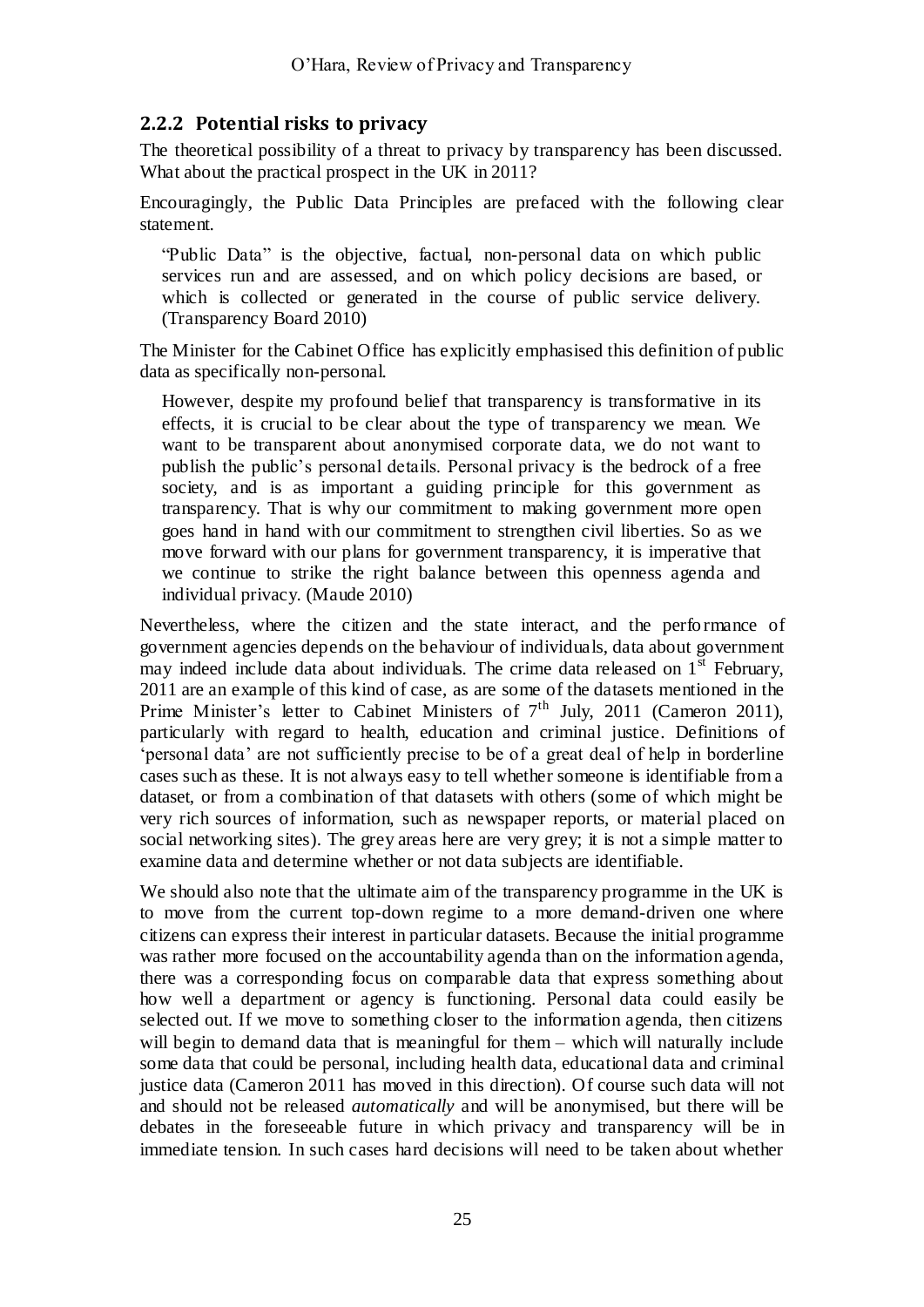the public goods which are hoped to follow from data releases can be sufficient to justify invasions of privacy.

In his latest letter (Cameron 2011), the Prime Minister committed to release a number of anonymised datasets in open standardised formats under the Open Government Licence, many of which are tailored to the information agenda and which will be very valuable to communities. Of these commitments, perhaps the most striking from a privacy point of view is "opening up access to anonymised data from the National Pupil Database to help parents and pupils to monitor the performance of their schools in depth, from June 2012. This will enable better comparisons of school performance and we will look to strengthen datasets in due course."

I do not wish to go into detail about the datasets considered for release in (Cameron 2011); as I argue elsewhere, whether a particular data release is unacceptably risky should be determined by relevant experts in context, not by crafting general-purpose rules in advance. However, there is no doubt that the 2011 commitments will require the release of anonymised datasets, and there are issues concerning the effectiveness of anonymisation and the levels of risk of deanonymisation, which will be explored further in section [4](#page-36-0) below.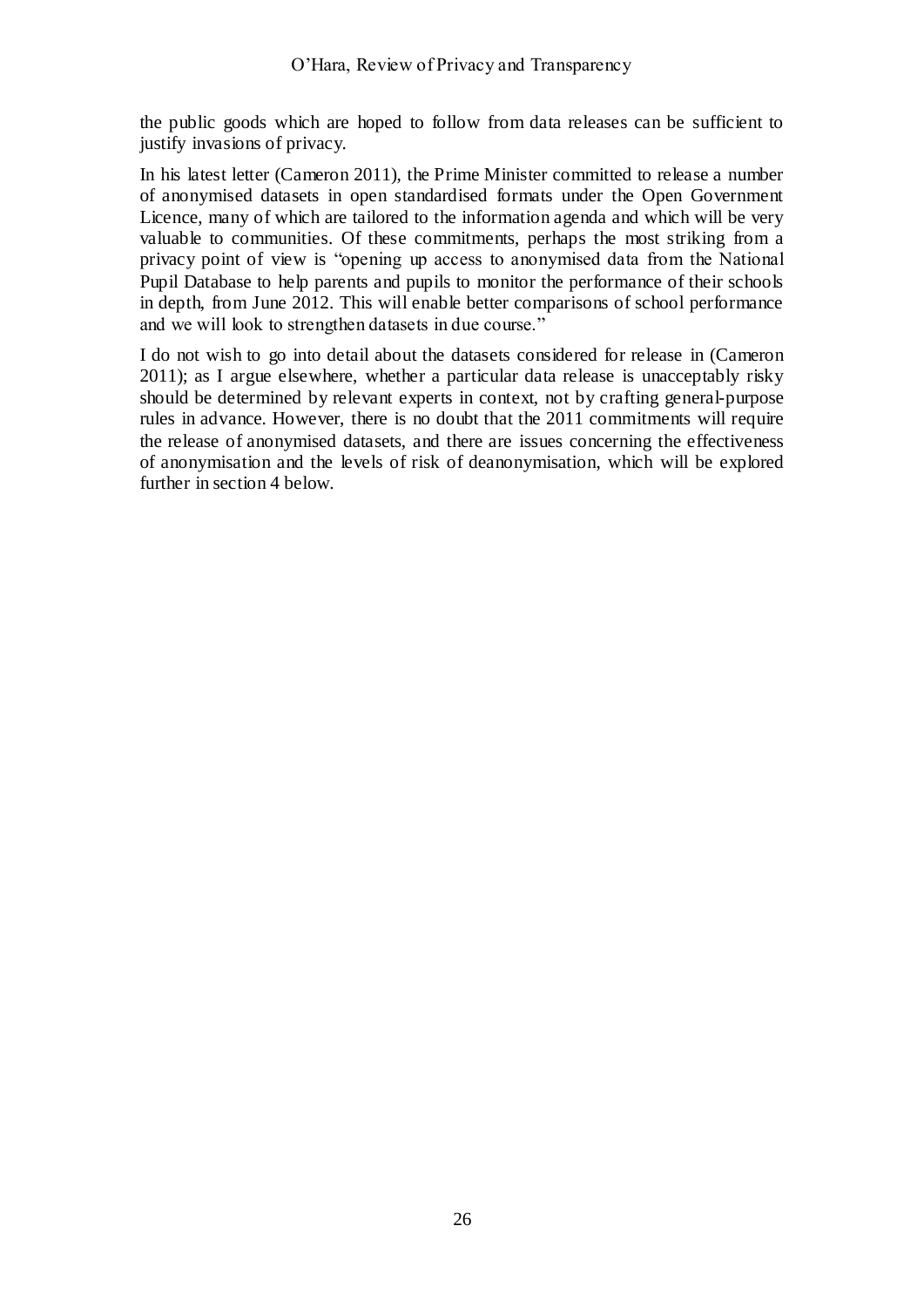# <span id="page-26-0"></span>**3 Trust, privacy and transparency**

Any transparency programme needs to be sustainable. For this to happen, it will need to retain the confidence of the citizenry. In any system where data are required to be provided on a regular basis, and where data consumers interact in a relatively sporadic and infrequent way with the system, there is a danger that over time the system will start to serve the providers' interests rather than the consumers' (Wilson 1980, Fung et al 2007, 11, 106, 109). Citizens need to know that transparency serves them as well as or better than it does the providers, in order to have sufficient confidence in the system to make it a success. They also need to be confident that the data provided are as complete and accurate as possible, and to be sure that the data are more likely to be used for their benefit than to their detriment.

There are many important factors in the maintenance of trust, but privacy is central to the concerns of this review. If citizens come to believe that an effect of the release of public data will be a significant decrease in privacy, then the result will inevitably be a withdrawal of support and a reduction in the democratic legitimacy of the programme.

It follows that the maintenance of privacy, as the Minister for the Cabinet Office has argued, is essential to preserve confidence, and the best way to do that is to embed privacy protection within the programme itself, rather than having it as a bolt-on component. If the processes underlying the transparency programme are clearly privacy-preserving (and seen to be so), then public confidence (in that aspect of the programme at least) should be retained. Far from being in opposition to transparency, privacy is *necessary* for it.

In this section, I shall explore this issue in more detail. I shall begin with a discussion of public attitudes to privacy, and then consider the role of political and technical debate about privacy in fostering confidence in transparency. Legal redress for breaches of privacy is of great importance, and will be discussed in section [3.3.](#page-33-0) Section [3.4](#page-34-0) discusses the role of transparency about transparency in creating trust and confidence. Finally, section [3.5](#page-35-0) raises the question of whether transparency might be aided without damage to privacy if there were different classes of personal data.

# *3.1 The citizen's reasonable expectations*

### **3.1.1 Privacy and context**

Public attitudes to privacy can appear confused or inconsistent. Surveys show a great interest in privacy (e.g. Bradwell 2010), but actual behaviour (for example, using online social networking sites) often reveals a rather cavalier attitude, as people give away and publish intimate details of their lives (e.g. Joinson & Payne 2007). These apparent confusions, however, can often be explained away as caused by shifting contexts, ignorance, inappropriate levels of abstraction in presenting a problem to people, and varying attitudes to privacy, in particular between generations. Let us briefly consider these in turn.

**Context.** Privacy is not only about what information is around, but many other matters connected with the social situation (Nissenbaum 2010, and see section [3.1.4](#page-29-0) for more detail on her work). Of course we have varying attitudes about who knows what – I might be comfortable with my doctor knowing fact A, my bank manager knowing fact B, and my friends knowing fact C, but extremely uncomfortable with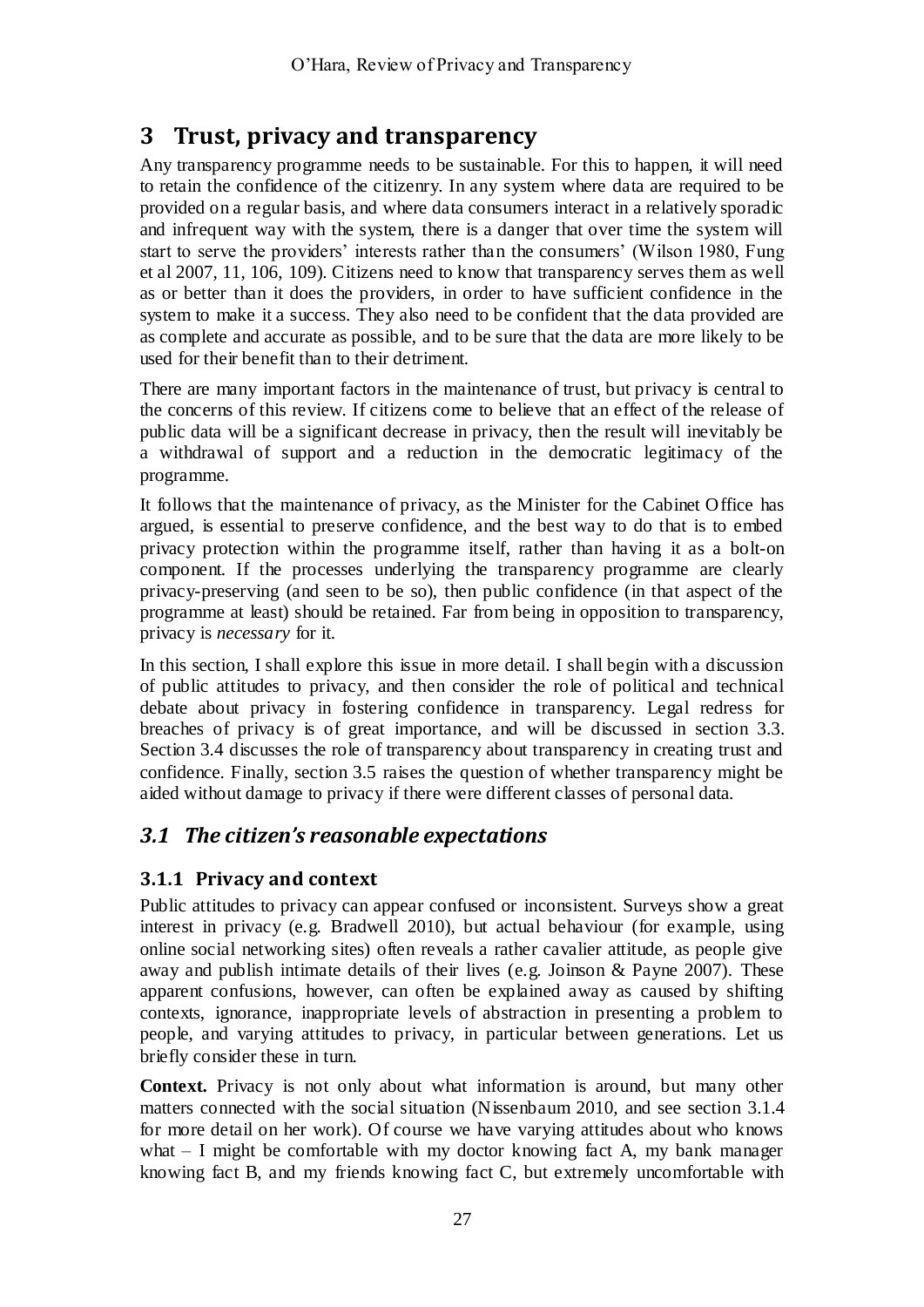anyone knowing the conjunction of these facts. But context goes further than this – even the method of transmission of information is important. If I ask my wife what she is doing tomorrow, she will tell me (I complacently assume). She is comfortable with my having that information. However, if I didn't ask her, and discovered the same information by looking in her diary without permission, she might well be justifiably annoyed. And if I sent a FoI request to her PA for the information, relations might become extremely tense, not to say glacial, at home. Yet it is the same information I receive each time; the relevant difference is the method of acquisition.

**Ignorance.** In 2010 the websites pleaserobme.com and icanstalku.com achieved notoriety by raising awareness that people were inadvertently sharing information about their whereabouts using Twitter and releasing geotagged information (for instance photographs with the location embedded in the metadata). Someone who tweeted that they were at a lecture or a concert, thereby revealed to anyone following their Twitter feed that they were not at home. Someone who placed a photograph of their own home on a photo-sharing site such as Flickr, and tagged it as such, could reveal where they lived (since the location of the camera, sometimes contained in its metadata, would of course be close to the location of their home).

In other types of case, people would place revealing photographs of themselves and their friends online, and describe aspects of their lives on social networking sites such as Facebook. Surveys (e.g. Karyda & Kokolakis 2008) have shown that people sometimes had very little awareness of the implications of their actions – for instance, it is not widely appreciated that Facebook owns the data on its site, and that its most promising business models are based around the targeted advertising that access to those data makes possible.

**Abstraction.** Any breach of privacy takes place in a specific context where there are often benefits that can be achieved by sacrificing privacy. For instance, a mobile phone gives one's position away as it locates and interacts with the nearest antenna; this is naturally privacy-invasive as it tells the phone network where one is (for example, it has recently been revealed that Apple iPhones and 3G iPads have been storing data about the devices' whereabouts in unencrypted form – Allan & Warden 2011), but the convenience of mobile phones means that people are prepared to discount that worry. People collect points with store cards, even though it means that supermarkets are able to build up detailed databases of their likes, dislikes and patterns of purchase. An intimate blog may reveal many details about one's personal life, but the gain in self-expression and assertion is usually felt to compensate (interestingly, many explicit bloggers are embarrassed when their friends or family read their writings, but have no problem with total strangers – de Laat 2008). In the abstract, the issues surrounding location-based privacy, or commerce, or intimate blogging, seem remote and hard to comprehend. In some (perhaps only a few) particular circumstances, however, one's behaviour may lead one into unanticipated, though avoidable, problems.

**Attitudes.** It is also widely thought that there is a generation gap in attitudes to privacy. Some believe that younger people have no interest in privacy, but this is false. Rather, there is a difference in interpretation of privacy.

Among older people, a *control* model predominates (and this is reflected in most privacy law). The person feels private when he or she is able to control others' access to information about him- or herself.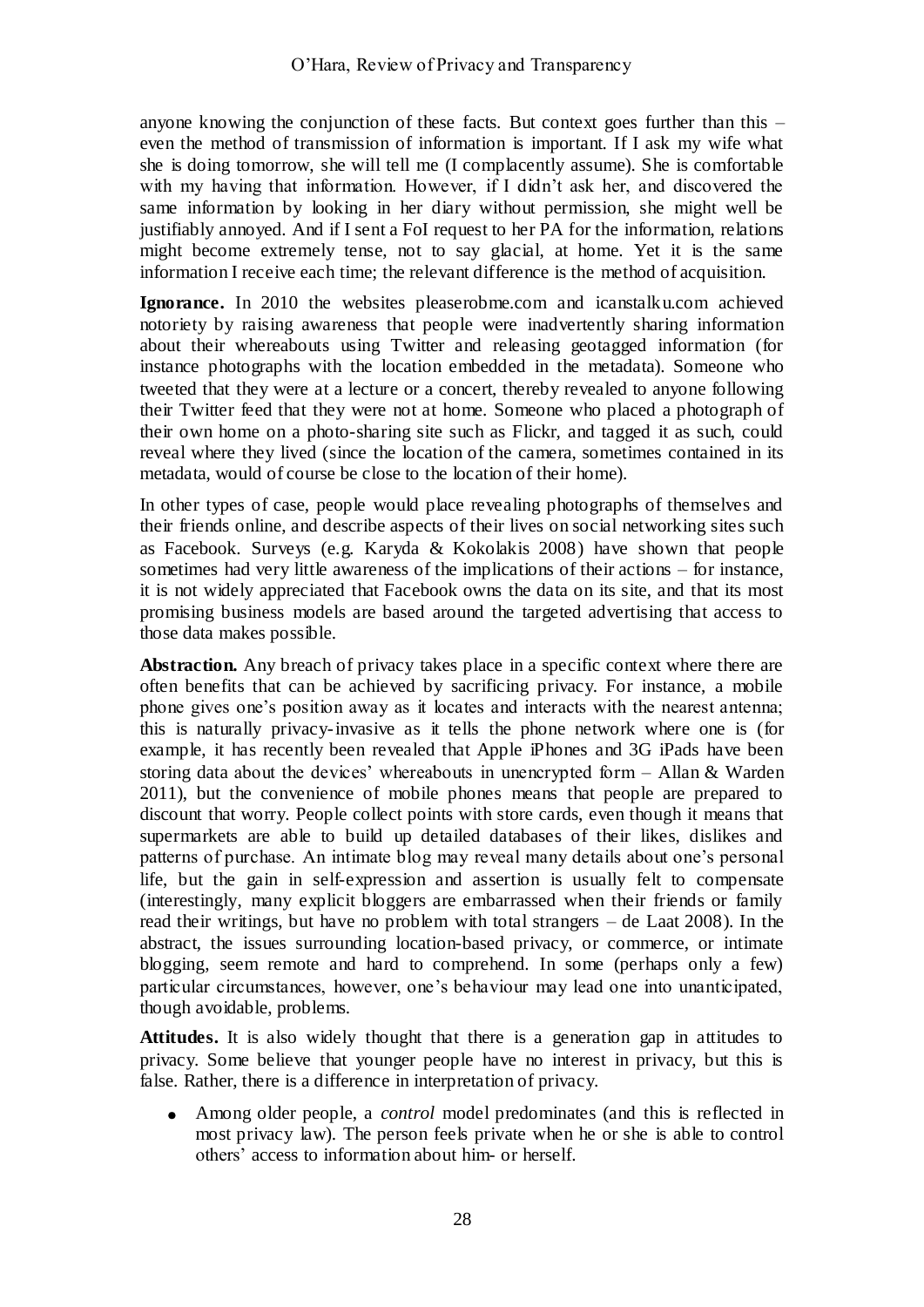Among younger people, an *anonymity* model predominates. The person feels private if freely available information cannot be connected with him or her (cf boyd 2008).

Younger people (digital natives, to use a common term) have become very experienced in negotiating the benefits and pitfalls of sharing information for social ends. It may be that over-enthusiastic information sharing is unwise and will tend to get out of one's control (Bailey & Kerr 2007), but even people who have revealed major aspects of their lives online usually have an interest in preserving their privacy to an extent that suits them.

In summary, privacy makes sense only in a particular context. Without knowing what information may or may not be shared, with whom, for what reason, in what form, and for what potential benefit, privacy is a meaningless abstraction – something, like motherhood and apple pie, that virtually everyone is in favour of.

### **3.1.2 Use Limitation**

It follows from this that one way of making decisions about privacy is to fix the context of data. This principle is enshrined in a number of privacy codes, and is often referred to as the use limitation principle. For instance, an influential set of OECD guidelines (non-binding, but which have been incorporated into a number of binding statutes and conventions over the years) published as long ago as 1980 (OECD 1980) set out the Purpose Specification Principle and the Use Limitation Principle.

#### **Purpose Specification Principle**

9. The purposes for which personal data are collected should be specified not later than at the time of data collection and the subsequent use limited to the fulfilment of those purposes or such others as are not incompatible with those purposes and as are specified on each occasion of change of purpose.

#### **Use Limitation Principle**

10. Personal data should not be disclosed, made available or otherwise used for purposes other than those specified in accordance with Paragraph 9 except:

- $\bullet$ a) with the consent of the data subject; or
- $\bullet$ b) by the authority of law.

There are privacy-preserving merits about such principles, as they provide the data subject with the context in which data will be used. If personal data are used other than for the original purposes, then either the new use has the force of law behind it (in which case the subject would in any case have no right to prevent it happening), or will have to be explained to the subject when his or her informed consent is sought. It has been argued that use limitation is increasingly important in the protection of privacy (Brown 2010).

However, the application of these principles is not as simple as one might hope.

### **3.1.3 Transparency and context**

It is obvious that the principles do not sit very well with the ideology of transparency. The whole point of transparency is that serendipitous reuse of data is powerful – one cannot predict all the circumstances in which data will be valuable. Hence, when data are published on the Web, not only can one *not* say how they will be used, the *whole*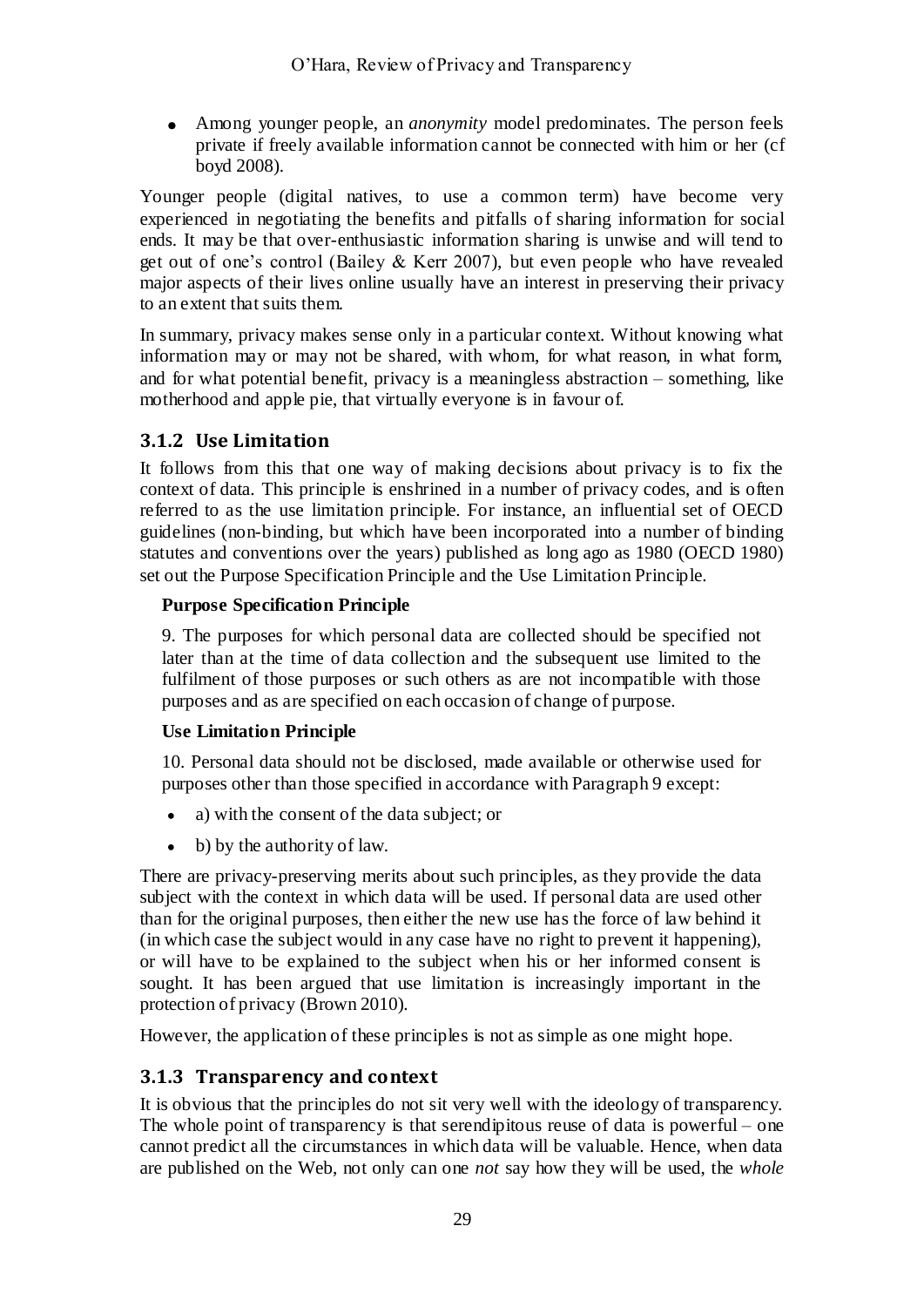*aim* is for them to be used in an unexpected way. Against the Use Limitation Principle, the transparency ideology places a Use Maximisation Principle for nonpersonal data (recall, for instance, in the UK public data are specifically defined as non-personal data). Transparency demands that the contexts in which data are released are unlimited by terms and conditions, representational and formatting issues, and so on. Because the Use Maximisation Principle of transparency applies to a different set of data to the Use Limitation Principle, there should be no clash. If data are personal data, then the Use Limitation Principle will trump use maximisation.

However, there will be grey areas. The transparency argument that there is a great public interest in the unlimited dissemination of data should not be dismissed out of hand, especially if it is unclear whether a dataset is personal data or not.

In short, the philosophy of transparency actively seeks out new contexts for information and data. To the extent that such a philosophy is accepted, instruments such as the Use Limitation Principle will be problematic; to the extent that purpose specification and use limitation are adhered to, transparency is handicapped.

### <span id="page-29-0"></span>**3.1.4 Context and expectations: the theory of contextual integrity**

Failure to understand the importance of context to privacy, and the potency of context-relative expectations for privacy perceptions, is one of the main explanations of the difficulties in developing privacy policies for new technologies and institutions, according to academic commentator Helen Nissenbaum (2010). Nissenbaum's theory of *contextual integrity* is a useful tool in this space. This recommends specifying the social context in which a data management practice takes place, understanding the norms, expectations and actors which are active in the context, and specifying the data and information flows characteristic of a new practice – in other words, what do people expect to happen, and what actually will happen when a new information management practice (in our case, the release of datasets onto the Web with little or no restriction) is put in place?

If we think of transparency using this framework (cf. Nissenbaum 2010, 182-183), we find some constant factors. New methods of transmission of data by publishing datasets online for the world to download bring a whole new set of actors into the context – all those people who were previously unable to get the information because it was held by government. Other aspects of the context are broadly unaffected.

Two sorts of evaluation are required. The first must issue from the context itself: will the data release undermine the aims and goals of legitimate actors in the context? To take the example of the crime data released monthly from 2011, will the release of crime data make the police's job harder? For example, will people, knowing that ‗their' crime, of which they were a victim, will appear on a crime map, be reluctant to report crime for some reason as a result, thereby causing degradation in the quality of crime data themselves? If so, then a rethink will be necessary.

The second is a wider examination of the moral and political factors in operation in the particular context. In particular, could the data release cause a reduction in autonomy or privacy in this or other contexts? Could it cause unjust outcomes? Could some agent gain unwarranted power via processing of the data? Will people's reasonable expectations of privacy in that context be completely undermined, so that they are acting under a set of expectations (e.g. confidentiality) that are now false?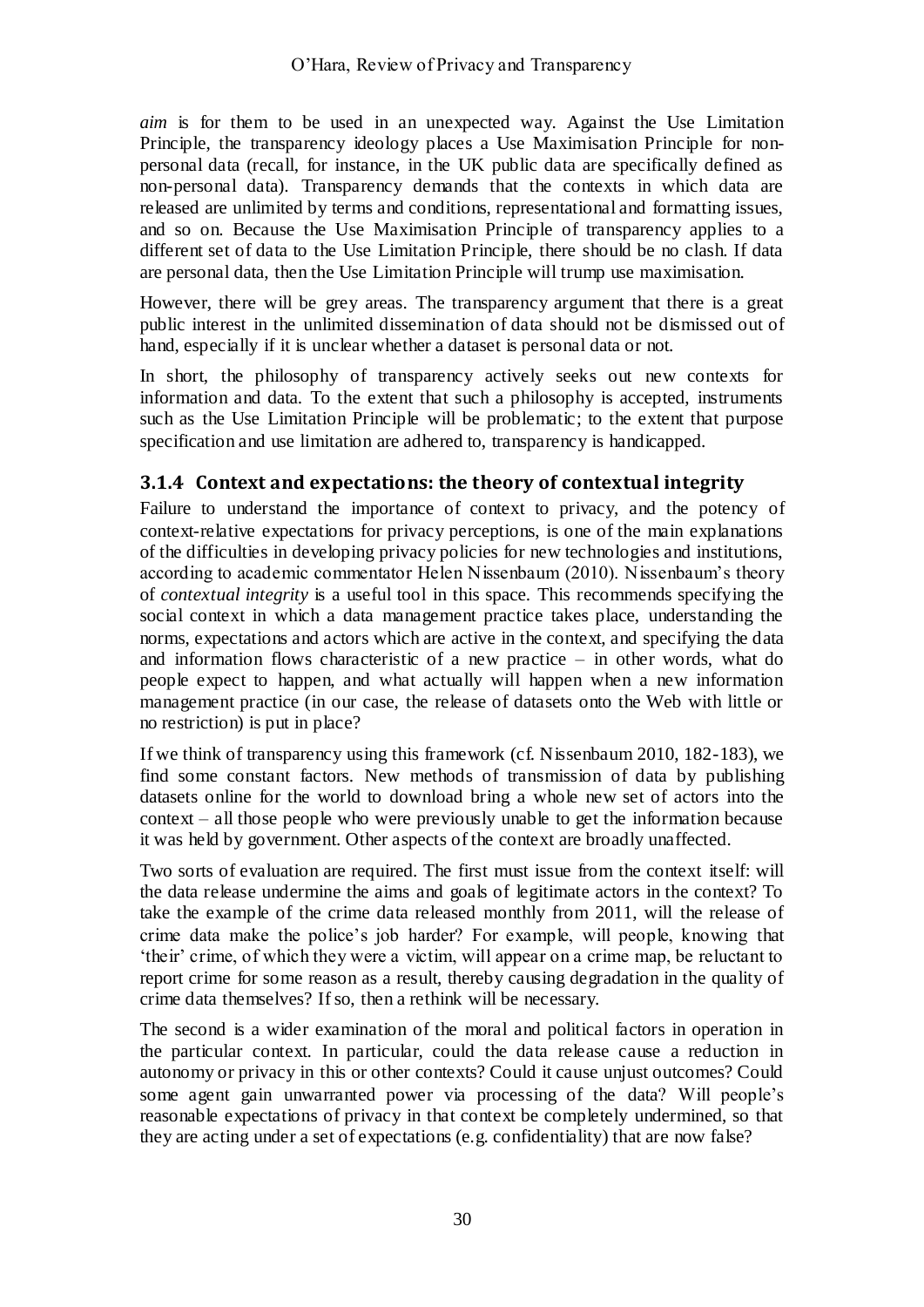Understanding the expectations and norms in any particular domain enables the maintenance of the contextual integrity of the situation. This will be extremely important for retaining the legitimacy of the transparency programme, by ensuring that no radically new data management practices are imposed upon an unwilling and unprepared public. However, gaining that understanding is not as easy as it might sound. At a minimum, those pushing forward with transparency need to be highly aware, and not dismissive, of public opinion, and need to devise process management institutions which include widespread consultations and sample a range of opinion (in the recommendations to this report, I shall recommend a process structure that brings in such a range).

### **3.1.5 Empowerment and consent**

One desirable feature of data management systems is that they should empower the subjects of data where possible. The obvious method here is via consent of the subject about the treatment of personal data about him or her. Consent is an important part of the Use Limitation Principle.

However, consent is something of a blunt instrument. The current model of consent is somewhat unsatisfactory – for example, on a website, one is presented with a link to a long, complex and tedious privacy policy, and one ticks a box to show that one accepts it. Few are capable of understanding such policies, and even fewer bother to read them. Yet by giving consent to one's data being used in this very binary fashion, one may be signing up to more than one bargained for. To take one example, Facebook's privacy policies shifted from an opt-in to making data available to third parties, to an opt-out – yet it was not required to ask for its users' consent for this significant change. The original consent for a totally different policy is deemed adequate.

Furthermore, consent may well not be such a black-and-white issue. There are nuances – one may consent in some circumstances to the use of one's data, and not in others.

There are good reasons to explore making consent a much more useful tool in the context of transparency. At the moment, the binary yes/no model is not very useful. A more nuanced approach, that would not only allow a subject to differentiate between contexts, but also allow the revocation or reinstatement of consent even after a dataset is released is an attractive option, if at all possible (Whitley 2009, Bonnici & Coles-Kemp 2010, Coles-Kemp & Kani-Zabihi 2010).

At the moment, however, the bureaucratic overhead of managing such a system would be too great for a transparency programme to undertake. As noted in section [2.1.1,](#page-16-1) the management of transparency has to be as lean as possible. Nevertheless, there are research projects in the UK currently looking at mechanisms, institutions, formalisms and architectures for supporting detailed and sophisticated consent management (cf. Encore, ENsuring COnsent & REvocation, [http://www.encore-project.info/,](http://www.encore-project.info/) and VOME, Visualisation and Other Methods of Expression, [http://www.vome.org.uk/\)](http://www.vome.org.uk/), and the outputs of these projects should be considered by future managers of departments' transparency programmes. Currently, this research is not at a mature stage, but it is an important and promising direction in which to go.

Hence, as current consent mechanisms are (a) not very empowering, (b) bureaucratic in operation, and therefore (c) unsatisfactory, I shall not include any universallybinding recommendations about including consent in this review (although it may be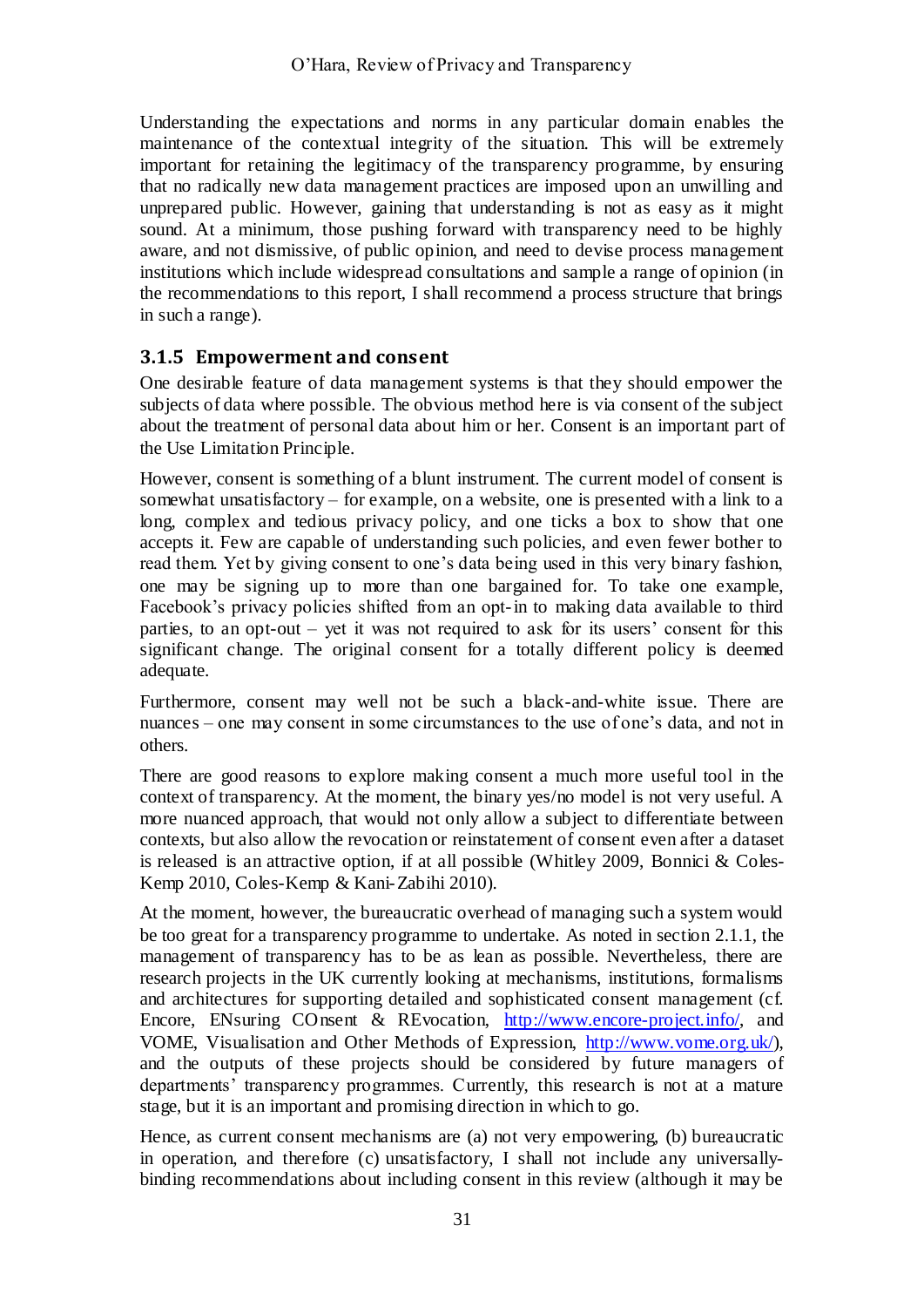appropriate in some contexts which I will try to specify  $-$  see recommendation 1). However, this is a promising direction for research, and the state-of-the-art should be kept under review.

# *3.2 The role of debate*

Given the somewhat difficult state of the law with regard to data protection (which as we will see in section [4](#page-36-0) will get even murkier, once we see how hard it is to decide what is and what is not 'identifiable'), there is an enhanced role for debate and discussion to play in the transparency programme. Complex legal and technical argument needs to be amalgamated into a cogent decision-making process, which will be important evidence about whether government has been properly careful of, or alternatively negligent with, citizens' privacy.

### **3.2.1 An ideal structure**

Ideally, a transparency programme would be driven by information providers with strong interests and incentives to publish. A government department would wish to publish some data, perhaps in response to requests from the public. It would examine the case internally (and transparently), and be enthused about the public interest in putting the data out. Meanwhile, defenders of privacy would be invited to scrutinise the proposed release. If there was a *prima facie* case for redaction, aggregation, further anonymisation or even scrapping the release altogether, the department and the privacy activists should debate it out in some democratically legitimate forum. In short, information providers would be transparency enthusiasts, and they should be made to prove their case under rigorous scrutiny.

This, sadly, is unrealistic in the general case, though a model exists in the Office for National Statistics' Microdata Release Panel [\(http://www.statistics.gov.uk/about/ns\\_ons/ons\\_microdata\\_releases.asp\)](http://www.statistics.gov.uk/about/ns_ons/ons_microdata_releases.asp), which scrutinises requests for access to unpublished microdata. It should be noted that these releases are not transparent in the sense used in this report. In order to protect the confidentiality of the data subject, releases are governed by confidentiality agreements, are available only to recognised institutions and appropriate individuals and for specific statistical purposes, so that the ONS retains a measure of control.

As noted, privacy (alongside other convenient arguments against transparency, such as national security and accuracy) is likely to be used as a delaying tactic. A government department which was less than enthusiastic about transparency would be less than committed to assembling the best case for a data release. The history of transparency shows that only rarely do information providers become enthusiasts (cf. Fung et al 2007), and that they are as likely to try to subvert or manipulate the system as to take part freely and openly. One naturally anticipates a culture change in Whitehall, but there is no reason to think that it will be either speedy or consistently spread across departments.

Nevertheless, the key notions of the envisaged debate – rigour, transparency, detailed scrutiny and advocacy for both transparency and privacy – are important and attractive in this context.

### **3.2.2 Content of the debate**

What would the debate need to cover? As we shall see in section [4,](#page-36-0) there can be no guarantees about the safety of a particular data release, even of anonymised or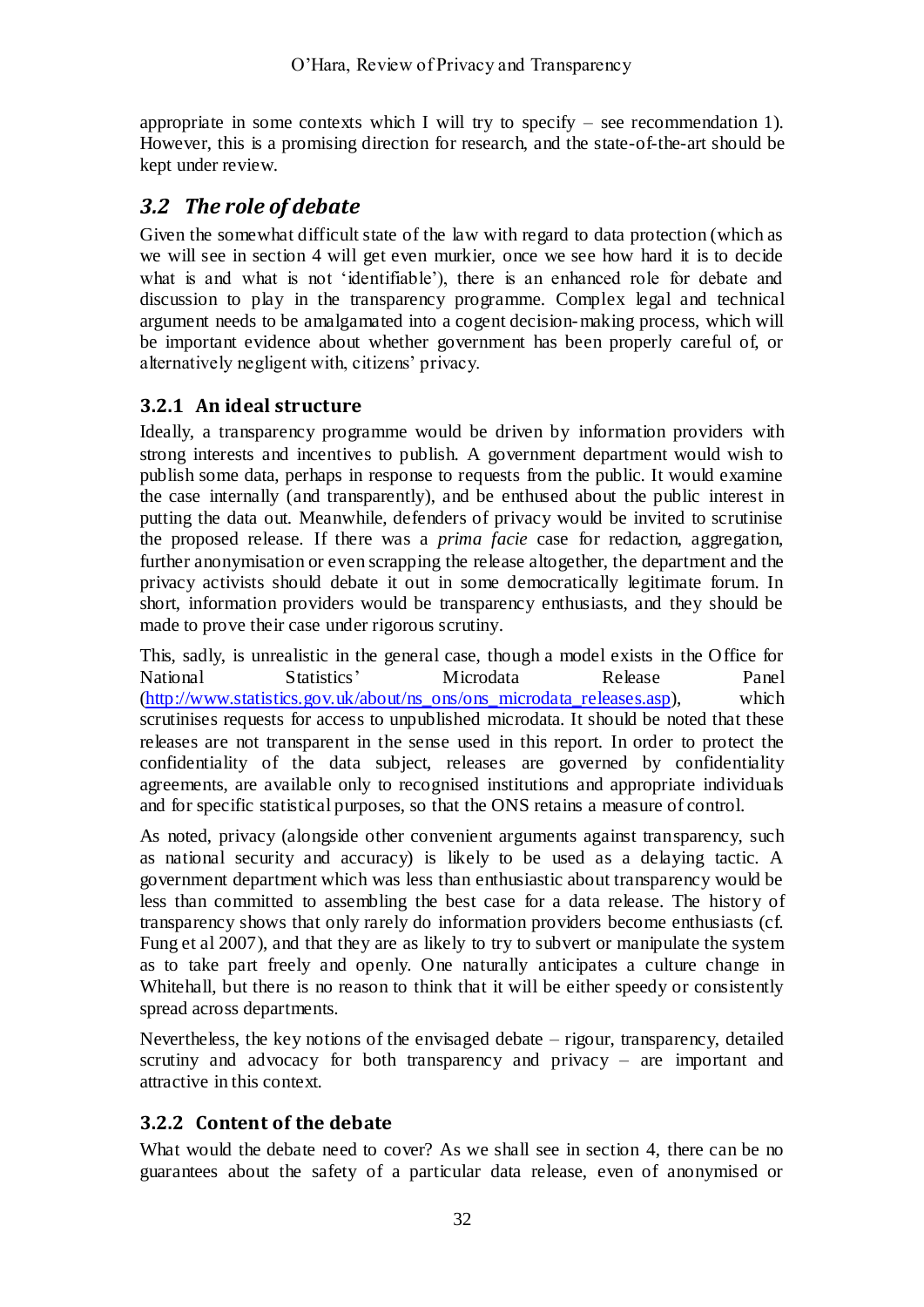aggregated data, and it is undesirable to continue to conduct our affairs in this space under the pretence that it is.

The issues that therefore need to be addressed in any decision about a data release onto the Web are the risks of release, and the potential benefits. The debate, therefore, should be a risk/benefit analysis.

It is important that the analysis is not 'captured' or driven by a particular interested party, and that the outcome is not pre-determined. Such a debate therefore demands the representation of diverse stakeholders, ideally including those demanding the data, and who therefore can provide some context for the discussion. In recommendation 7, I shall suggest a list of the stakeholders who would ideally be present.

Nissenbaum (2010, 181-183) provides a decision heuristic, based on her theory of contextual integrity, for deciding on whether to introduce a technological innovation, and if so how to regulate it. Those taking part in the debate may or may not subscribe to her theory, but her heuristic provides a good structure independently of whether her theory is being followed. She advocates looking at structural aspects of the context, and then at the following issues:

- A *prima facie* assessment.
- Evaluation of the moral and political factors affected by the data release.
- Evaluation of how the data release affects the goals and values of the context.

The debate could either result in a decision, or a report. Whoever did make the decision would need to compare risks and benefits and decide accordingly. What seems correct (and acceptable to the public) will vary depending on social, political and intellectual attitudes of the day. I therefore do not wish to suggest particular rules, restrictions or constraints at this point.

#### <span id="page-32-0"></span>**3.2.3 Debate and audit**

A detailed debate between those proposing a data release and those opposing has much to commend it. In the first place, open debate would enable the relevant points to be put and tested, and would be more likely than any other forum to uncover and quantify potential risks to privacy, and benefits of transparency. Debate will enable a more accurate and objective model of threats and opportunities to be constructed.

Second, transparent public debate (e.g. with detailed minutes published online) will facilitate media scrutiny.

Third, visible evidence of careful attention to detail and protecting privacy would help the public appreciate the commitment within the transparency programme to the protection of its interests. Confidence in the programme would be more likely to be maintained if it were clear that issues pertaining to privacy were taken seriously, and embedded in the process itself.

Fourth, in the event that a data release came before a court, the rehearsal of the debate would clearly be valuable for the government in constructing its case. The involvement of experts in debate and scrutiny would mean that the important arguments would have received an airing. In the event that a data release was being contemplated that could possibly be challenged under Article 8 (which is unlikely in the near future, but which cannot be ruled out absolutely), the debate would help determine which of the Article 8 qualifications (national security, public safety,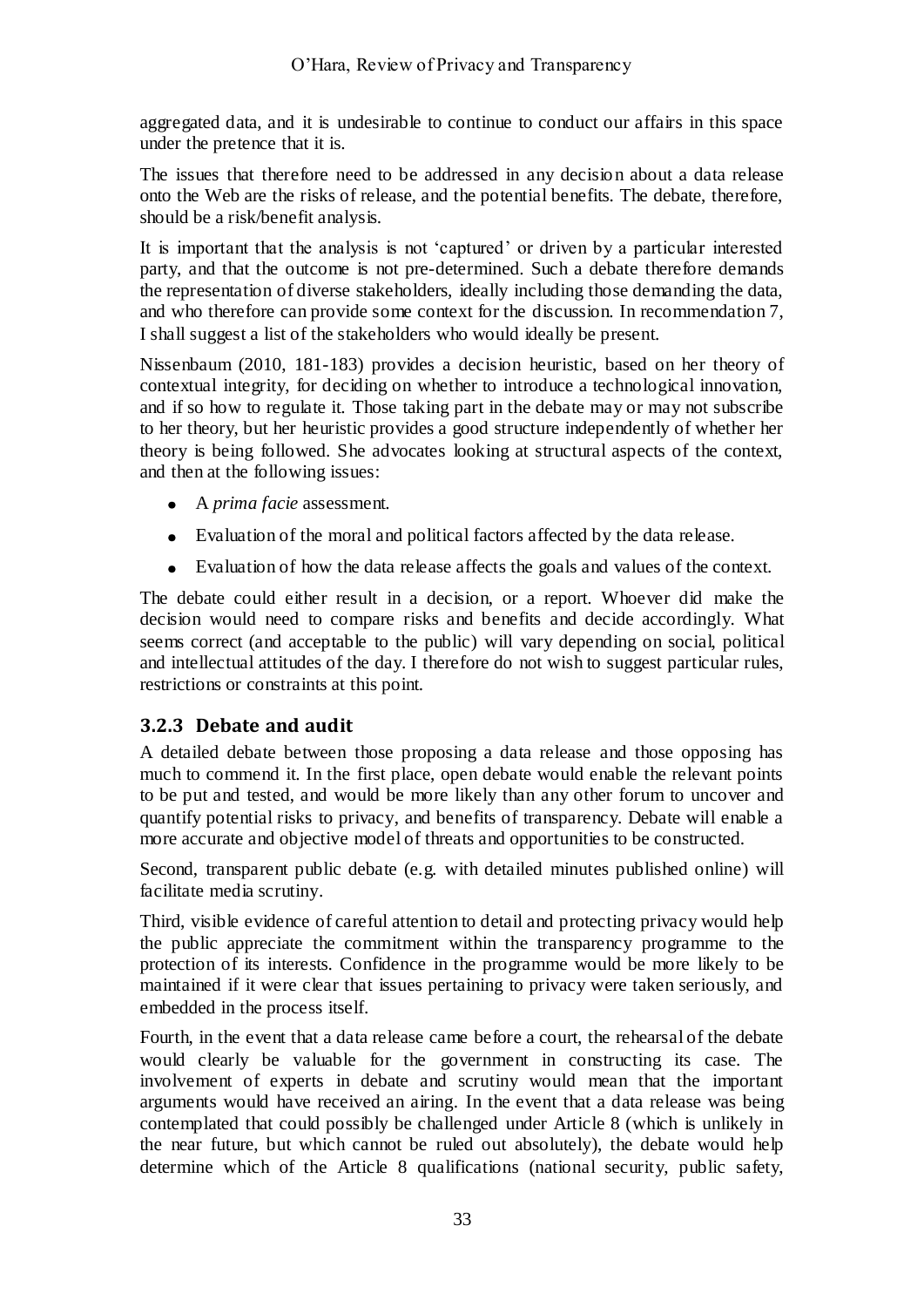economic well-being etc.) was being invoked. The very existence of a scrutiny process that was prior to, and as rigorous as, the legal process would anyway help lower the risk of legal proceedings being brought.

Fifth, whereas a legal debate is focused very much on legality, a debate that brings in experts from beyond the legal discipline together with lawyers will be of much greater value in promoting confidence. The use of technical experts who understand procedures for deanonymising data, for instance, would inform any discussion of the likelihood of data subjects being reidentified. As noted above, it is important for the success of transparency that it retains the confidence and trust of citizens; if the government's actions are morally dubious, technologically uninformed, or against the contextual norms and expectations of citizens, the fact that they are nonetheless legal will hardly promote trust.

Sixth, such a debate will help promote awareness and disseminate best practice among privacy professionals. This would be of particular value for Chief Privacy Officers and managers of small to medium-sized enterprises who have to deal, on slim resources and often with little training available, with difficult issues about data sharing. It may also help promote consistency across the sector.

The account of the debate and its outcome would resemble a forensic Privacy Impact Assessment in many ways (PIA – for the ICO's advice on PIAs, see [http://www.ico.gov.uk/upload/documents/pia\\_handbook\\_html\\_v2/index.html\)](http://www.ico.gov.uk/upload/documents/pia_handbook_html_v2/index.html). Its publication would be an important resource for those with interests in the application and regulation of transparency and privacy.

# <span id="page-33-0"></span>*3.3 Harms and remedies*

The approach of European privacy law, attempting to anticipate and regulate harms in advance, is problematic in this sphere, as the nature and extent of those harms are so unclear. In the US, the existence of specific privacy torts (Prosser 1960, Soma & Rynerson 2008, 31-43) has the advantage of allowing releases of data under a transparency programme, but the disadvantage of doing nothing to address risk (at least until a court has ruled on a specific existing problem). There is a difference of opinion about the existence of a privacy tort in the UK; Wacks (2006) argues that judges are not interested in privacy, and tend to use other doctrines such as breach of confidence as a poor substitute for a privacy tort, while Phillipson (2006) maintains that actually breach of confidence has morphed into a privacy tort properly so-called, although even this falls far short of the protection that the European Court of Human Rights seems to assume. Both, however, seem to concur that privacy is strongly associated with breach of confidence in UK law, and that the protection is not very great.

Certainly any transparency programme worth the name needs to consider the possibility of harms resulting from the release of government data onto the Web, and means of remedy.

Insisting on citizens' having recourse to the courts seems entirely unsatisfactory. This is generally a time-consuming and expensive process that would be extremely difficult to undergo for an ordinary person (even celebrities have been known to struggle). Even with legal aid or no-win-no-fee agreements, this would be a tough and off-putting course of action to have to take.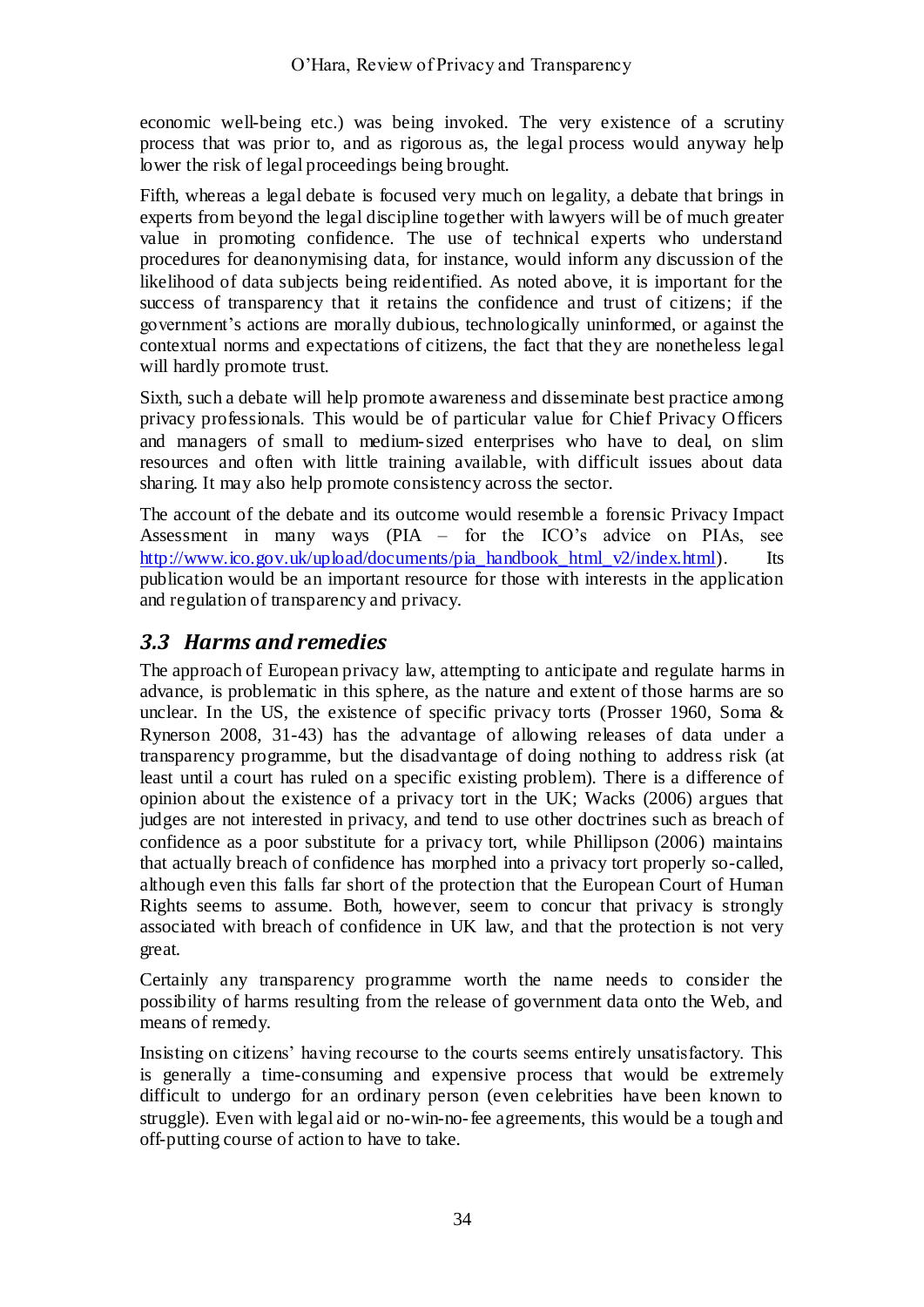Furthermore, the release of large datasets raises the possibility that many cases may hit the courts at the same time if the privacy of a number of people is compromised.

Finally, the possibility of jigsaw identification of a data subject means that it may be very hard to prove that a government dataset breached a citizen's privacy rights, as the identification might have used data from a number of more or less innocuous sets. The government data might not have been especially worrying – as we shall see in section [4,](#page-36-0) the science of deanonymisation has made impressive advances, and information valuable to an adversary can be constructed from apparently unproblematic data.

Currently, one role of the Information Commissioner (IC) is to administer fines for breaching the Data Protection Act. It can also investigate complaints from the public, although it cannot award compensation. The IC should therefore remain the judge of whether a data release under the transparency programme incurred too great a risk – in making this judgement, the debate trail discussed in section [3.2.3](#page-32-0) above should be a valuable tool for the IC.

One function that the IC currently does *not* have is the ability to compensate those who have had privacy breached. This may not be too important an omission, as a privacy breach may not lead to direct financial loss for a victim – rather the harm would be less tangible and arguably irremediable by financial means.

The needs of a future where transparency was an assumption of government are hard to judge in the absence of evidence about what such a world would look like. Hence it would seem that there are two questions which will need to be kept under review.

- $\bullet$ How many cases are reaching the ICO? It may be that the ICO is swamped by cases as a result of data releases about a substantial number of people. In that event, there may need to be new rules, or even a new institution, to prevent the ICO being overwhelmed. One has also to note that if many aggrieved citizens were moved to complain, it would be hard to see how public confidence and trust in transparency could survive.
- Are there significant levels of financial loss or other types of loss as a result of privacy breaches for which a just remedy would be financial compensation?

### <span id="page-34-0"></span>*3.4 Metatransparency*

I have made the argument that the UK's transparency programme depends on retaining the trust and confidence of the public. This depends on ensuring that citizens' interests, including but not restricted to privacy interests, are central to decision-making. It also follows from this that citizens need to be sure that transparency is not a way of pushing one particular political agenda, and that the data released under the transparency programme are chosen for their value to citizens both for holding government to account, and as a means of gaining a rich picture of their community.

To this end, the most obvious principle that should attach to transparency is what we might call *metatransparency*, or more prosaically transparency about transparency. The decision-making about transparency should be as clear and open as about any other government business. This entails a number of things, of which perhaps the most important are:

Transparency of *data assets*. Releases of data are generally welcome, and the data should be accompanied by metadata contextualising and explaining the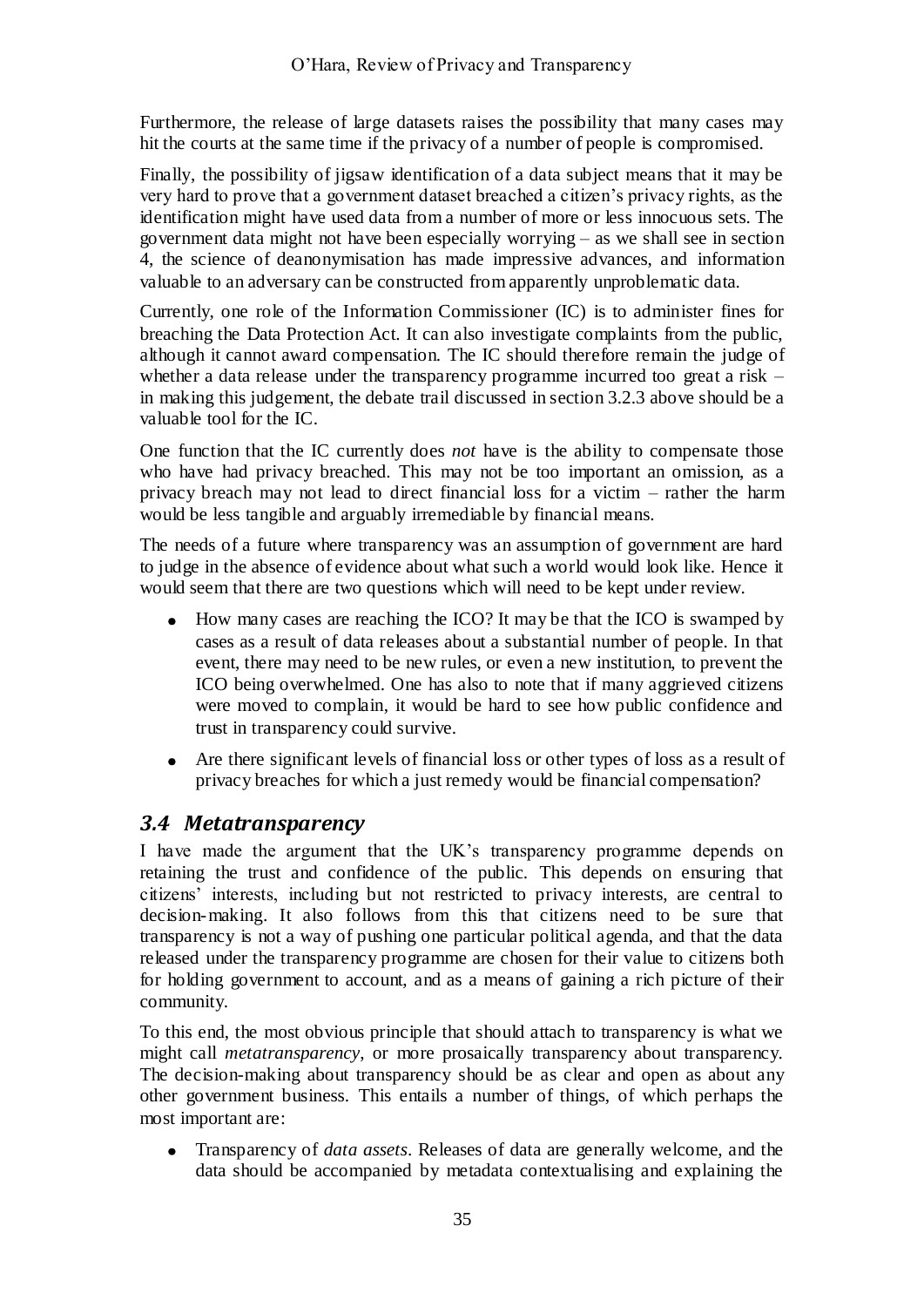principles underlying the data. It is also important for citizens to know what other relevant data have been collected, whether those data are available, and if not why not. In this way, consumers of data will be able to make a judgement about whether the data they have got give a clear or biased, full or partial picture. Datasets should be described, but need not be released if there is good reason not to (e.g. to protect privacy).

Transparency of *debate*. As noted in section [3.2.3,](#page-32-0) there will need to be discussions about the dangers to privacy from the release of some datasets. These debates, if conducted in good faith and released in full, will be very important for increasing trust that citizens' privacy is being properly protected, and that data releases are being properly scrutinised.

### <span id="page-35-0"></span>*3.5 Personal, public and private*

Nissenbaum's discussion in terms of context helps explain why it has proved extremely difficult to draw a neat line around private space, to delineate it from the public, and why when the situation changes (as for example when new technologies appear), previously unexpected fuzziness or underspecified boundaries are revealed (Nissenbaum 2010, 89-102). It is very difficult, in the absence of a specified context, to determine exactly what is public and what private; there are many clear-cut cases, but the boundaries are very hard to draw. It may be that the publication of certain types of personal data would be less harmful, and perhaps (given a public interest argument) even welcomed by the public.

This sort of distinction is made by the German courts, which recognise three spheres of personality, the *intimate*, the *private* and the *individual*. The intimate sphere includes thoughts and feelings, sexual behaviour and health information, and receives maximal protection. The private sphere, which includes information about one's family life, gets qualified protection. The individual sphere, which relates to one's public, professional and economic life, gets the lowest level of protection (Wacks 2010, 67-68).

However, there is a strong doubt uncontroversial, non-damaging personal data and more intimate personal data can be treated differently. Recent discoveries in the world of computer science and computer security have effectively ruled out the distinction. These discoveries, and technological responses currently under exploration, will be discussed in the next section.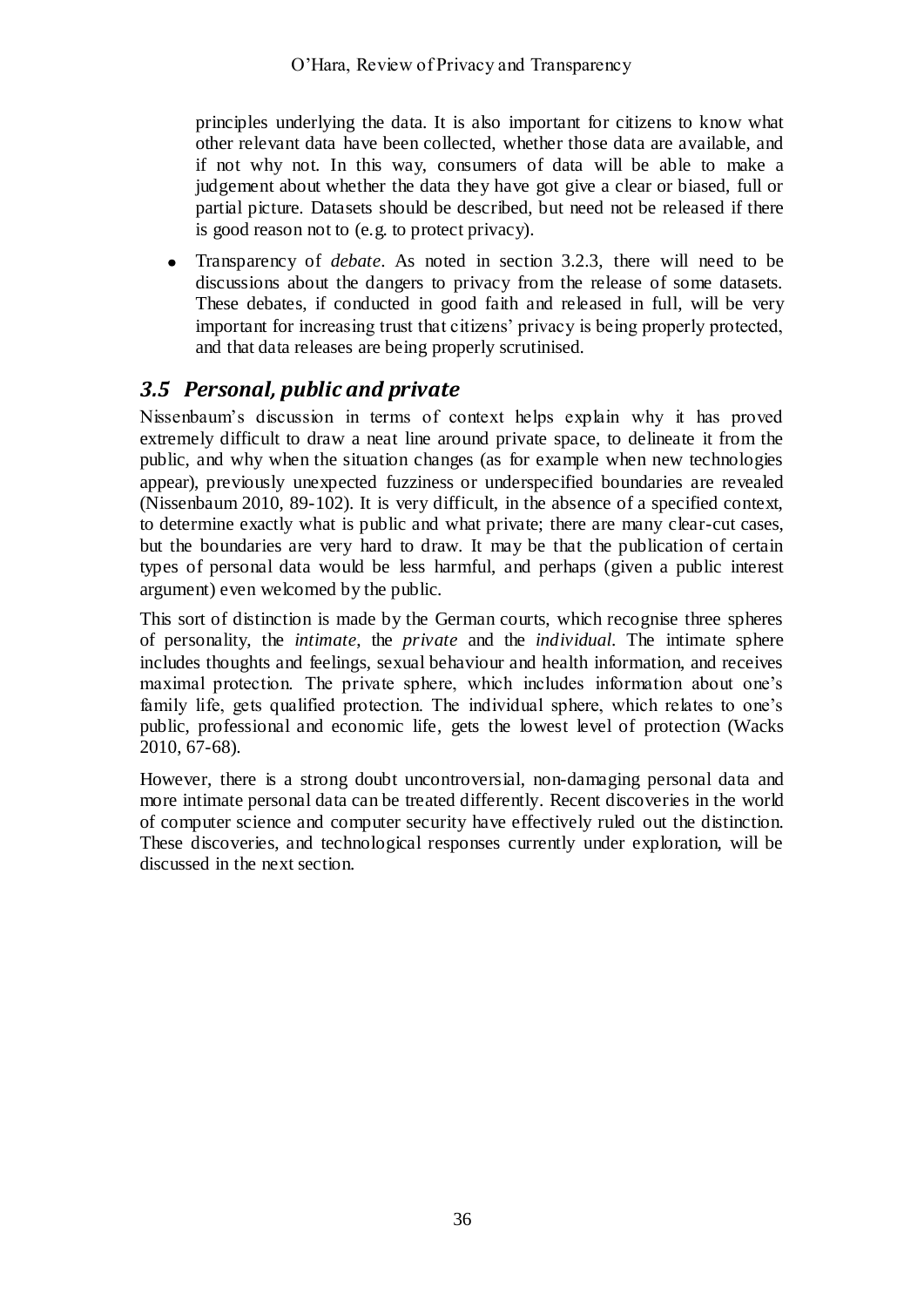# **4 The science of deanonymisation**

In this section, I shall examine the use of technology to deanonymise datasets that contain personal data. In recent years, the anonymisation and pseudonomisation of datasets have been used as important methods to preserve (much of) the utility of data, and allow it to be shared (or sold) without incurring bureaucratic costs of compliance with data protection laws. However, this broad strategy is under challenge; various theoretical results have undermined assumptions about the safety of anonymisation and pseudonymisation. I emphasise that these results are theoretical, and that there is very little empirical evidence that this theoretical risk translates into a real-world threat, but it is nevertheless a serious issue for any transparency programme, which can only thrive to the extent that the data that it produces has utility. It could be a serious constraint if utility has to be severely curtailed to preserve anonymity because of the dangers of identification of data subjects.

Alternatives to anonymisation will be considered, but they will also prove problematic in the context of transparency.

# *4.1 Anonymise-and-forget*

Anonymisation has been used for a long time as a means to enable data controllers to share data without revealing the names of data subjects, whether within their own organisations or with the outside world, and whether done *pro bono* or as a commercial transaction. With regard to transparency, it is clear that anonymisation, if it lived up to its name and genuinely rendered the data subjects anonymous, would be a powerful tool for a transparency programme, which could release valuable and desirable datasets about people with little or no risk of their reidentification.

## **4.1.1 Anonymisation**

To anonymise a dataset is to manipulate the data in order to make it very difficult to identify the data subjects. Typically this is done by diluting the information content, making the dataset less specific. The most obvious ways to do this are to remove identifying information from the set (suppression), to aggregate it, or and to abstract.

Name Age Salary Profession Ichabod Thrusthaven 37 £30,000 Logistics services manager

So, for example, if we had an entry in a database that read:

Then an example of suppression would be to delete the cell containing the subject's name (or to replace it with some non-connoting identifier, such as an arbitrarily assigned reference number). Examples of abstraction would be to express the subject's age as part of a range (e.g. 31-40), or his profession as a predefined category, such as ‗managerial'. Aggregation means to take the data (e.g. the salary data), and release it in some kind of aggregate form, such as the average salary of all the people in the dataset, which is not associated with any individual subject. Of course all these types of change reduce the value of the data in the dataset, but they help preserve the privacy of the subject.

A variant of anonymisation is *pseudonymisation*, where the identifiers in the data are replaced consistently with artificially-generated identifiers. This allows connected data entries to be linked together, preserving the value of the connections. For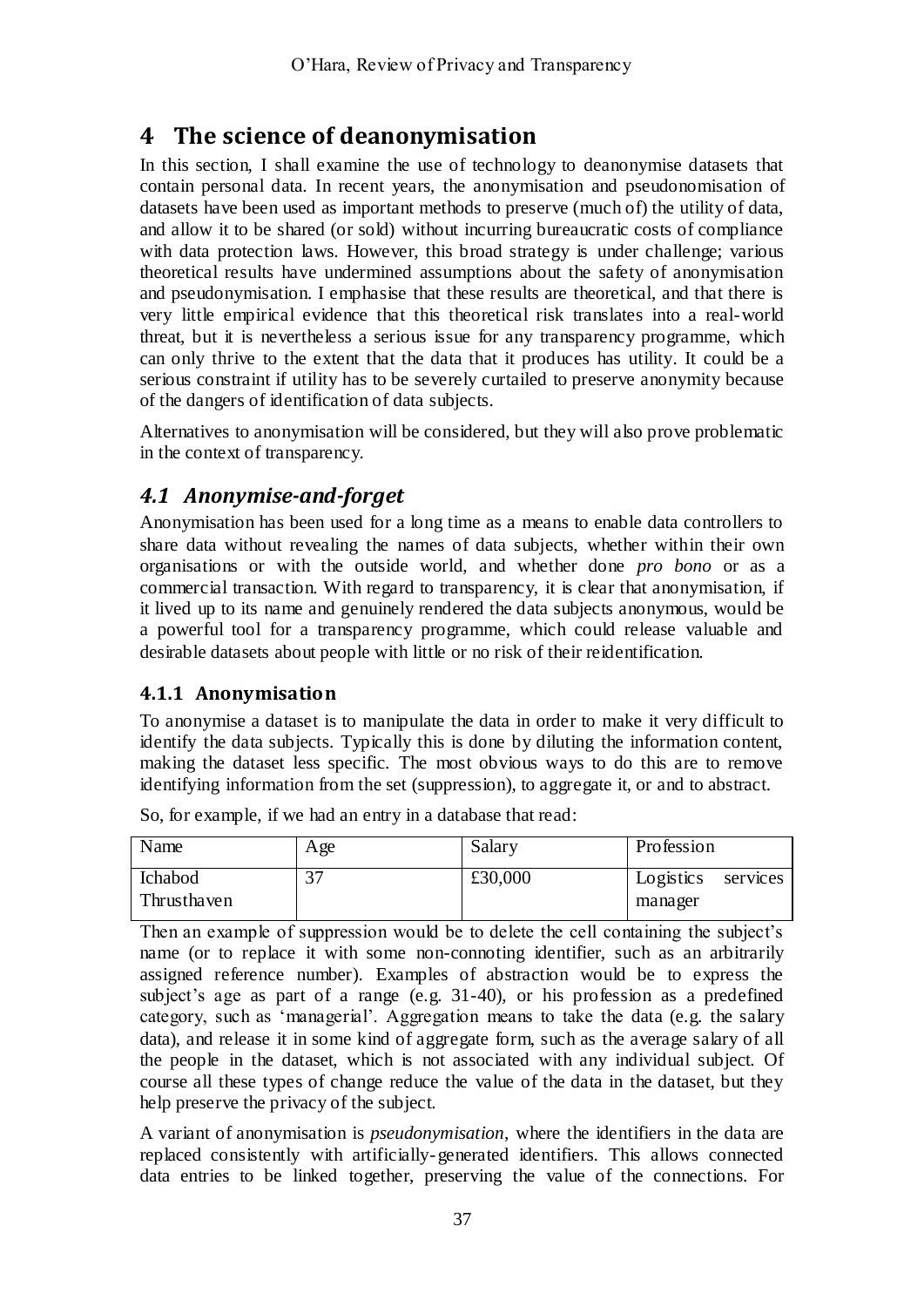instance, in the above example, the name 'Ichabod Thrusthaven' could be replaced throughout the data, wherever it appeared, with the same numerical identifier, randomly-generated especially for the purpose, e.g. ‗39484'. Then the data would allow certain limited inferences to be drawn  $-$  for instance, that the person who attended a clinic on 30th January for alcoholism was *the same person* who saw a consultant on three occasions in July for memory problems – clearly a valuable resource, even if the data do not allow the data processor to identify the person by name.

A further method of protecting privacy is to *perturb* or put noise into the data – deliberately changing some values while keeping important aggregates constant. So, for instance, Ichabod's salary could be given, falsely, as £40,000, while someone else's could be given as £10,000 less than it actually is, thereby keeping the average salary of the subjects of the data the same.

In the rest of this report, I shall concentrate on anonymisation, although the same issues pertain to pseudonymisation (the AOL dataset discussed in section [4.1.3](#page-38-0) below was pseudonymised, for example). Furthermore, one can assume that any reasonably sophisticated anonymisation or pseudonymisation method will include perturbation of the data. Broadly speaking, anonymised data are less useful than pseudonymised data, because one cannot tell, for example, whether two separate pieces of data apply to the same data subject. For the same reason, however, anonymisation is less risky. However, with respect to the arguments discussed in this report, the distinction is not important, and I shall use the term 'anonymised' to mean data from which the subject is not intended to be identifiable.

## **4.1.2 Sharing anonymised data**

The idea of anonymisation led to the doctrine/method of *anonymise-and-forget* or release-and-forget – a data controller can get maximum *social* value from the data he or she controls by anonymising it and then putting it out into the outside world (whether for money or not), allowing others to extract value from it. Once the data have left his or her control, then it is no longer their problem.

Under this regime, data which may identify data subjects are anonymised, removing information from the dataset so that people cannot be identified from it. Then the data could be released, sold or published for free download without any privacy or data protection issue.

Legally, sufficiently rigorous anonymisation has been held to get around data protection law. If the identifiers are removed from a datum, then it is deemed that the subject is not identifiable, and that therefore it is not personal data. Where anonymisation has not been robust, or when it has not been adequate, there have conversely been legal problems. For instance, Anderson (2008, 294-295) gives an example of health service data in the UK in which people were de-identified and then re-identified later, so that people who had participated in the data collection under assurances of anonymity had been deceived. Other datasets were kept, supposedly anonymised, but with date of birth and postcodes intact, making the subjects highly identifiable.

There are obvious attractions to this model, which has been used for many years, for example in the health sector, without serious compromise of privacy (Kelsey 2009), but sadly, recent work in the field (in particular Ohm 2010) has shown that anonymise-and-forget provides less protection from someone trying illicitly to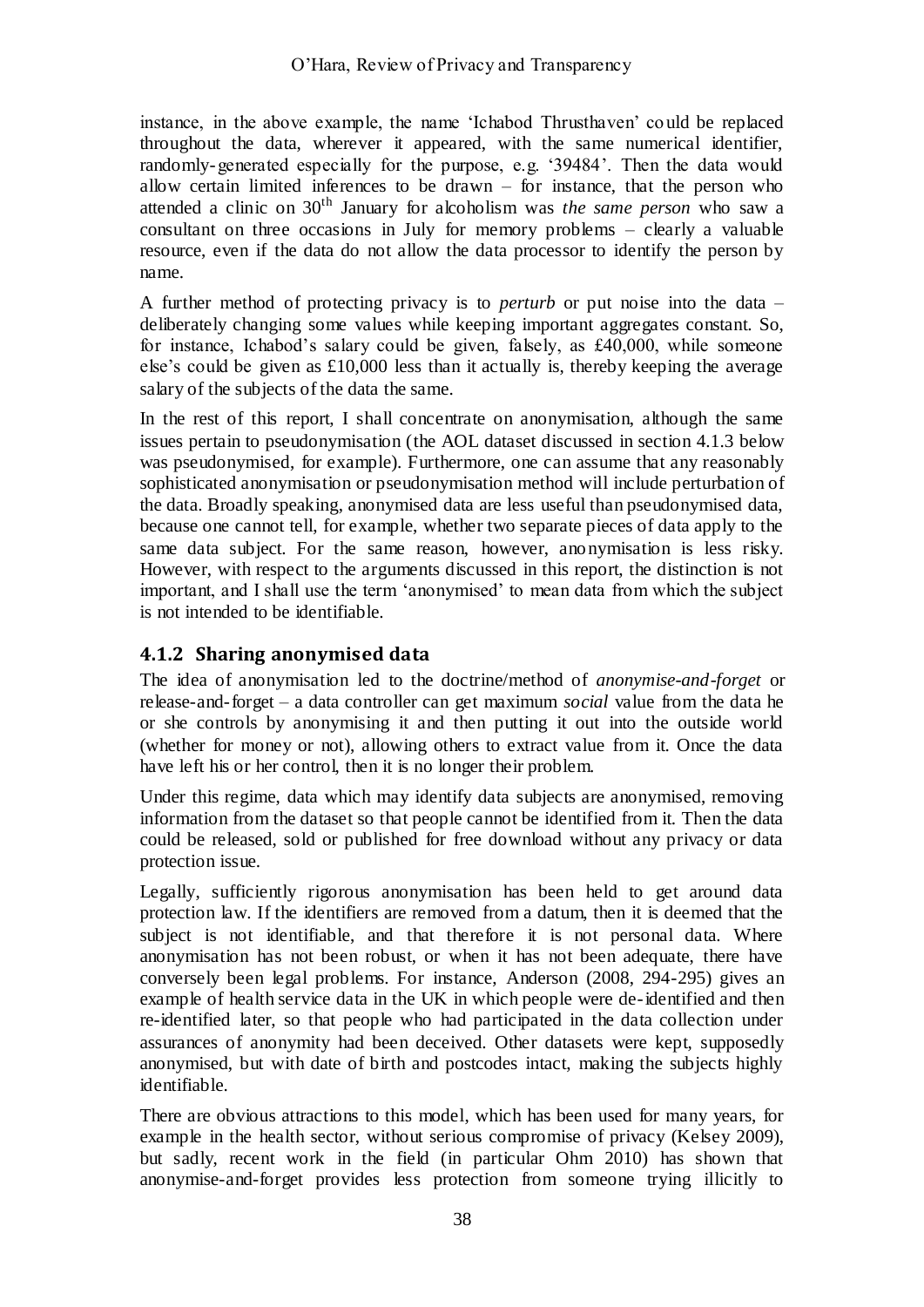reidentify data subjects than has previously been thought (I shall follow usual practice in calling such a person an *adversary*). In this section, I shall describe the anonymiseand-forget model, and in section [4.2](#page-39-0) discuss its flaws (which, to be fair to data controllers, have only recently become obvious).

## <span id="page-38-0"></span>**4.1.3 Failures of anonymity**

Merely anonymising data may not be enough to make subjects unidentifiable from the data in the dataset considered in isolation. In the United States, Latanya Sweeney (1997) proved some years ago that information that may not appear to be identifying can, taken together, be very potent.

I conducted experiments that demonstrated how de-identified health data can be linked to a population register in order to re-identify by name the persons who are the subjects of the health information. Using the voter list for Cambridge, Massachusetts, I showed how a few demographics combine to uniquely identify individuals. It was found that 12% of the 54,805 voters had unique birth dates (month, day and year of birth). Therefore, any information on these individuals that included birth date and city, would almost certainly be specific to the named individuals. Further, birth date and gender together were unique for 29%, birth date and a 5-digit ZIP (postal code) were unique for 69% and birth date and the full 9-digit ZIP were unique for 97% of the voters. These results demonstrate that combinations of characteristics can combine to construct a unique or near-unique identifier which is termed a *quasi-identifier*. These results further show that the typical de-identification technique applied when releasing information for public-use in the United States, does not render the result anonymous. (Sweeney n.d., 21)

Many datasets contain quasi-identifiers as Sweeney discusses here, such as postcodes (possibly abridged, with the first three or four digits), gender and birthdate; these will raise the risks of identification.

As an example that occurred with a pseudonymised dataset, in 2006, the American Internet services company AOL released – onto a website for download by researchers into online behaviour – 20m search query terms typed into their AOL search engines by 650,000 users over three months. This was a valuable resource for research, and AOL was trying to be public spirited by making the release. The data were anonymised, with unique identifiers (randomly chosen numbers) replacing identifiers such as the AOL username, or the IP address of the user's computer. The reason identifiers were provided at all was so that researchers could correlate the different search terms used by the same individual, without their being able to find out who that individual was.

However, search terms themselves are very identifying. Many of us, possibly for reputation management, possibly out of Narcissism, search for ourselves on the Web. If someone searches for "Ichabod Thrusthaven" more than a couple of times over a three month period, then, if the person concerned is not particularly famous, it is a fair bet that the searcher is Ichabod Thrusthaven himself. His entire search history – all the information he has attempted to find out from the Web  $-$  is then laid bare. This may include medical information, information about sexual services, information about political or religious groups and other types of information that is deeply personal. In the AOL case, certain individuals were identified from the data release (Anderson 2008, 295, Ohm 2010).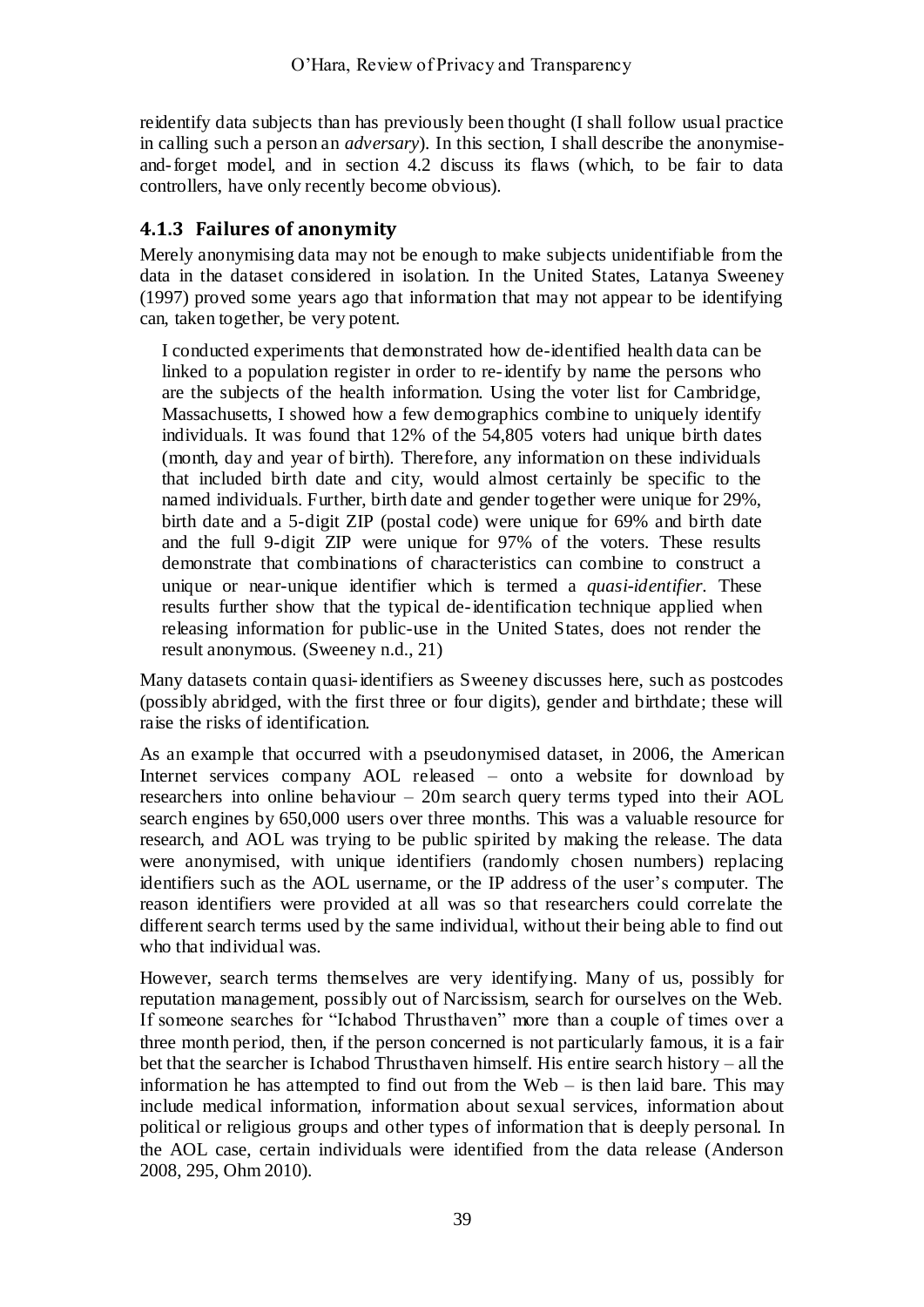## **4.1.4 Data and their use**

There have been some responses to this issue  $-$  for example, the development of the notion of *k-anonymity*, in which someone is k-anonymous in an anonymised dataset if the data about them is indistinguishable from at least k-1 others in the dataset (Sweeney 2002). In other words, there is a group of k indistinguishable people containing the data subject in the dataset at the minimum. To anonymise a dataset using k-anonymity, the data controller needs to delete or suppress the minimum amount of information that will ensure that everyone in the dataset melts into a group of k or more people.

However, even k-anonymity can be attacked, and is particularly vulnerable when background knowledge can be brought to the deanonymisation effort, and when the sensitive values in a group of people lack diversity. As an example of lack of diversity, suppose the sensitive attributes are health status and sexuality (in other words, we are keen to ensure that information about health and sexuality does not leak out). And suppose that a person is made k-anonymous, and is indistinguishable in the anonymised dataset from k-1 other people. However, if all or most of the people in that group of k have similar health status or sexuality – so there is little diversity in the sensitive values of health and sexuality *across the group* – then it will be easier for the adversary to undo the anonymisation and discover the sensitive information.

This kind of approach assumes that it is possible to make a clear distinction between identifying and non-identifying data, whereas actually the difference is made by the use to which data are put. In an era of scarce data, the distinction between identifying and non-identifying data may have made some *de facto* sense, but now there are very rich sources of information about several aspects of the lives and interests of very many individuals, any data that distinguishes one from one's fellows can be identifying. The list of identifying or quasi-identifying attributes cannot be fixed in advance. Some attributes are identifying in their own right – the name, to take an obvious example, or various biometrics – but *any* attribute, *in combination with others*, can be identifying.

# <span id="page-39-0"></span>*4.2 Jigsaw identification*

Hence, many databases do contain the materials for an identification of data subjects, if supplemented by fairly straightforward information from sources such as the electoral roll, or local knowledge. If the adversary has access to rich information resources, then the problem of so-called jigsaw identification escalates dramatically. A number of *coups de theâtre* by academics and privacy activists in recent years has left this beyond doubt.

Note the obvious point that almost everyone in practice does have access to rich information resources via the Web. Transparency will contribute powerful sets of government data to the mix. This section will briefly review the ways in which data can be deanonymised.

## **4.2.1 Identification with supplementary information: the example of the Netflix Prize**

In 2006, the online DVD rental company Netflix released data about 500,000 of its users' movie recommendations. The company sponsored a \$1m prize to be won by anyone who could take the test data, and come up with an automatic movie recommendation algorithm (i.e.  $\lq$  if you liked film X, you may like films Y and Z')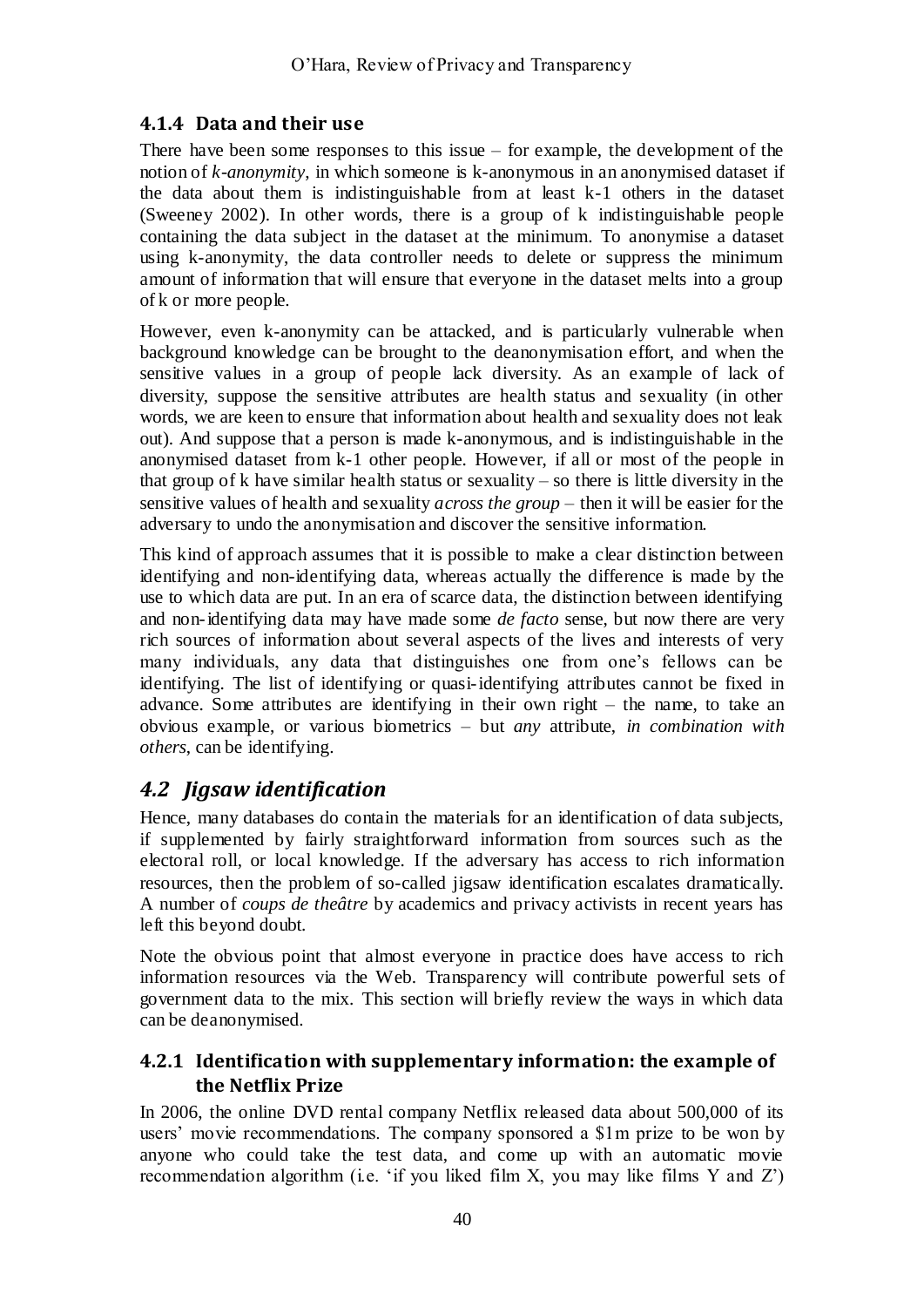that outperformed its own by 10%. The data were anonymised, and some of the data perturbed to inject noise (however, there was not very much noise in the data – too much noise would have made it hard for researchers to create and test a recommendation algorithm). However, two researchers based in the United States took a very short time to reidentify people in the dataset (Narayanan & Shmatikov 2008); the lack of noise in the system made this simpler, but their reidentification algorithm could have coped with far more noise than Netflix were able to add.

The following discussion of privacy appeared in the FAQs for the Netflix Prize.

Q. Is there any customer information in the dataset that should be kept private?

A. No, all customer identifying information has been removed; all that remains are ratings and dates. This follows our privacy policy … Even if, for example, you knew all your own ratings and their dates you probably couldn't identify them reliably in the data because only a small sample was included (less than one tenth of our complete dataset) and that data was subject to perturbation. Of course, since you know all your own ratings that really isn't a privacy problem is it?

Narayanan and Shmatikov showed that identification from the dataset was remarkably straightforward, and that the amount of auxiliary information needed was not great.

Our conclusion is that very little auxiliary information is needed [to] deanonymize an average subscriber record from the Netflix Prize dataset. With 8 movie ratings (of which 2 may be completely wrong) and dates that may have a 14-day error, 99% of records can be uniquely identified in the dataset. For 68%, *two* ratings and dates (with a 3-day error) are sufficient …. Even for the other 32%, the number of possible candidates is brought down dramatically. …

Even without any dates, a substantial privacy breach occurs, especially when the auxiliary information consists of movies that are not blockbusters.

Where would the auxiliary information come from?

Given how little auxiliary information is needed to de-anonymize the average subscriber record from the Netflix Prize dataset, a determined adversary who targets a specific individual may not find it difficult to obtain such information, especially since it need not be precise. We emphasize that massive collection of data on thousands of subscribers is not the only or even the most important threat. A water-cooler conversation with an office colleague about her cinematographic likes and dislikes may yield enough information, especially if at least a few of the movies mentioned are outside the top 100 most rated Netflix movies. This information can also be gleaned from personal blogs, Google searches, and so on.

Narayanan and Shmatikov also exploited other online movie rating resources, such as the Internet Movie Database. The IMDb is a public arena for discussion of films, where people are happy to disclose their opinions (usually but not always under a pseudonym). It should be noted that IMDb discourages crawling its site, although an adversary would not be picky about sticking to its terms and conditions. However that may be:

Given a user's *public* IMDb ratings, which the user posted voluntarily to reveal *some* of his (or her; but we'll use the male pronoun without loss of generality) movie likes and dislikes, we discover *all* ratings that he entered *privately* into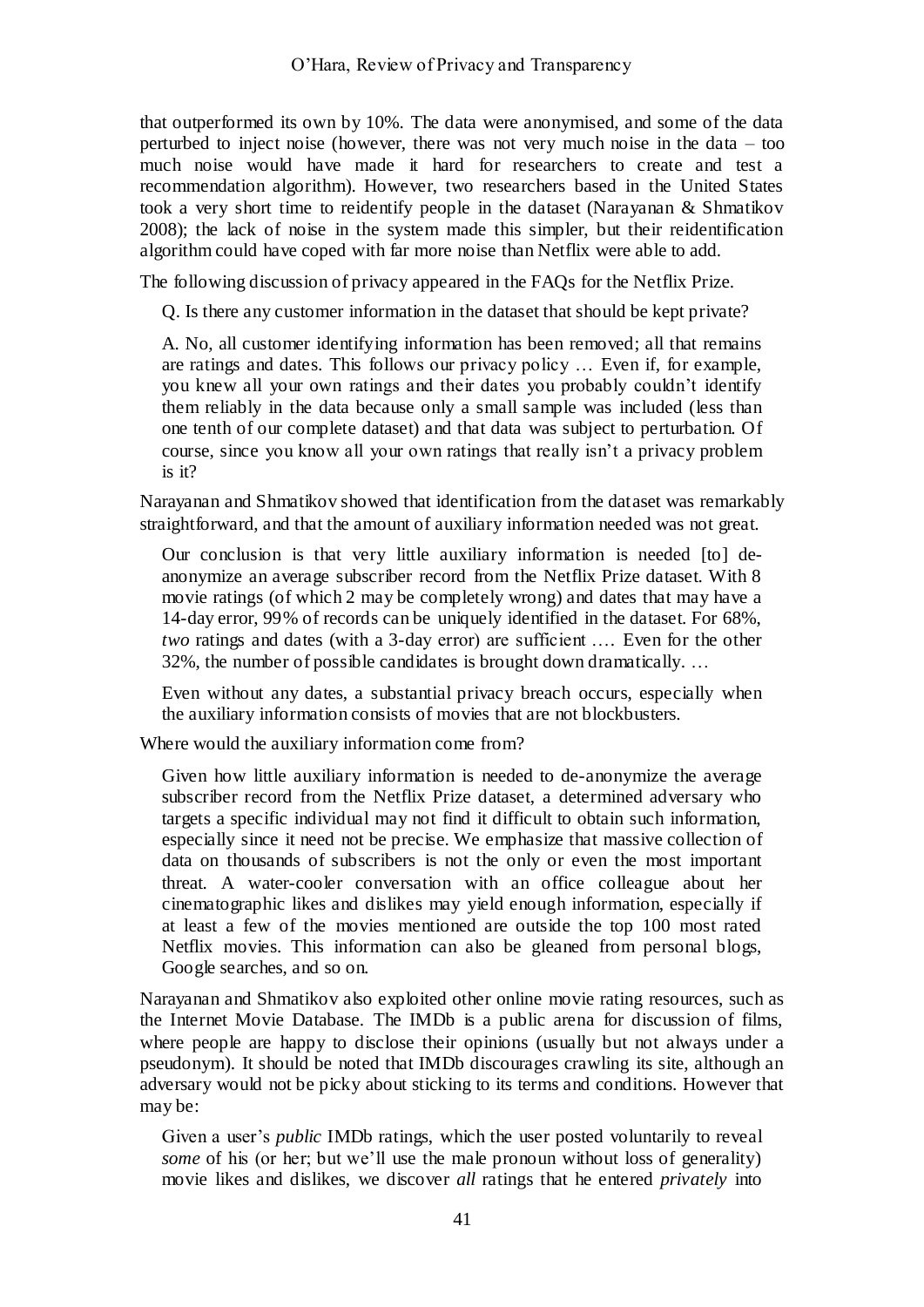the Netflix system. Why would someone who rates movies on IMDb—often under his or her real name—care about privacy of his Netflix ratings? Consider the information that we have been able to deduce by locating one of these users' entire movie viewing history in the Netflix Prize dataset and that *cannot* be deduced from his public IMDb ratings.

First, his political orientation may be revealed by his strong opinions about "Power and Terror: Noam Chomsky in Our Times" and "Fahrenheit 9/11," and his religious views by his ratings on "Jesus of Nazareth" and "The Gospel of John." Even though one should not make inferences solely from someone's movie preferences, in many workplaces and social settings opinions about movies with predominantly gay themes such as "Bent" and "Queer as folk" (both present and rated in this person's Netflix record) would be considered sensitive. In any case, it should be for the individual and not for Netflix to decide whether to reveal them publicly.

The analyses that Narayanan and Shmatikov anticipate are not guaranteed to be accurate. They are statistically-based, and so will have a built-in likelihood of error. They are also computationally very expensive. Nevertheless, they work.

Incredibly, however, Netflix persevered with its prize – won in 2009 by researchers at AT&T Labs – and because the prize was "such a research and business hit" (Lohr 2010) it immediately announced plans for another one. Only in March 2010 was the idea called off, in the face of privacy concerns, a lawsuit and the attentions of the Federal Trade Commission (Lohr 2010). Clearly the threats to privacy from deanonymisation remain poorly-understood outside the laboratory – perhaps partly because of the difficulty of the mathematics and statistics involved, but also because of a faith in the power of anonymisation that is beginning to look somewhat Pollyannaish. What the Netflix affair shows is that the simple distinction between identifying and non-identifying data is not sustainable, and should not be taken seriously by anyone with a genuine concern for privacy.

## **4.2.2 Techniques**

The techniques used in this area trade on the fact that even supposedly non-identifying things about oneself are often unique or nearly unique. The clothes I wear today, the food I have eaten this week, the shopping I have done, the mileage I have driven, the places I have visited, the trains I have caught, the television I have watched – any of these mundane pieces of information could supply the key to my identity to someone who had access to sufficient background information. And if we are genuinely worried about privacy, then we cannot make the comforting assumption, especially in this over-wired world, that that background information will *not*, or only rarely, be available. Indeed, if a particular person was being targeted, the chances would rise dramatically that the information *would* be available, as blogs, tweets and Facebook pages are incredibly rich sources provided by data subjects themselves.

Not only that, but the quantity of information available simply grows and grows. The Web doesn't shrink (by much, anyway). We should assume that if information has once reached the Web, the chances are overwhelming that it will stay there, in some form or another, for quite some time. Hence even if the background information about some people was too small to be of value to an adversary at one point in time, we cannot assume that that will remain true over time. Conversely, if at any point there *is* sufficient background information about someone, that will remain so in the future.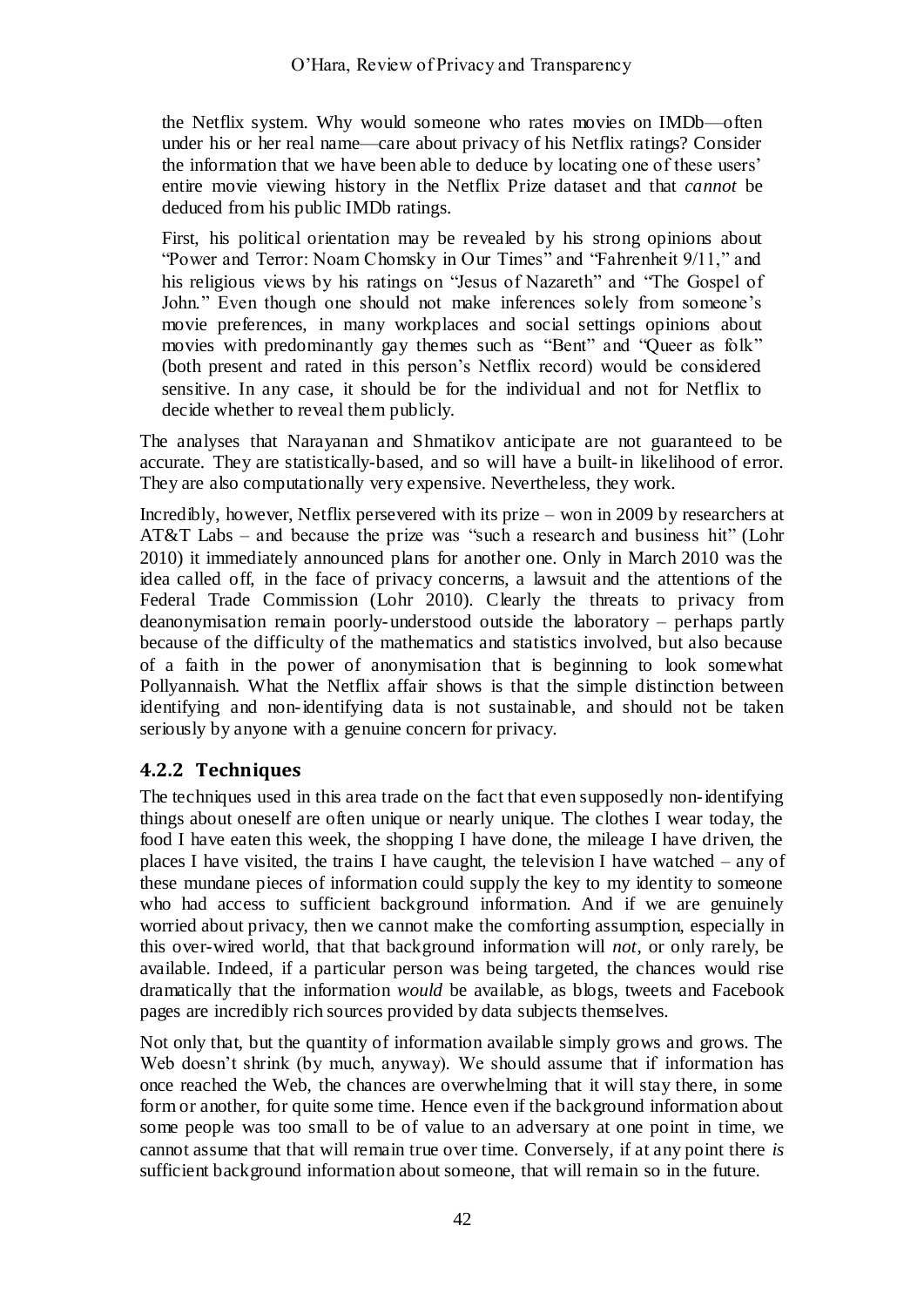The technique is very simple: given an anonymised database, and some auxiliary data, the adversary matches up lines which have attributes in common, as shown below. Suppose we have a line of data of the following form:

| <b>Attribute A</b> | <b>Attribute B</b> | <b>Attribute C</b> | <b>Attribute D</b> | <b>Attribute E</b> |
|--------------------|--------------------|--------------------|--------------------|--------------------|
| Value a            | Value b            | Value c            | Value d            | Value e            |

And a line of data of the following form comes into our possession:

| <b>Attribute C</b> | <b>Attribute D</b> | <b>Attribute E</b> | <b>Attribute F</b> | <b>Attribute G</b> |
|--------------------|--------------------|--------------------|--------------------|--------------------|
| Value c            | Value d            | Value e            | Value f            | Value g            |

If the conjunction of c, d and e is a quasi-identifier, then we can join the two lines of data to get the following amalgamated, and much more informative, line.

| <b>Attribute A</b> | <b>Attribute B</b> | Attribute C | <b>Attribute D</b> | <b>Attribute E</b> | <b>Attribute F</b> | <b>Attribute G</b> |
|--------------------|--------------------|-------------|--------------------|--------------------|--------------------|--------------------|
| Value a            | Value b            | Value c     | Value d            | Value e            | Value f            | Value g            |

So, for example, in the Netflix data, if we take three obscure movies which some users have rated, and match them with the ratings given to those films by reviewers in the IMDb, then if we find a match between the two datasets, we can infer that the two lines of data are actually about the same person.

Using such techniques, databases can be linked together, joining them where a particular set of characteristics match. As noted, these techniques are hardly exact, and a join can only be made with a degree of probability that it is correct, but the inferences can be made with some measure of confidence (even if an inference is incorrect, this may not be of any comfort to someone who is falsely accused of doing something).

Data that are innocuous in isolation can be devastating in conjunction. For instance, suppose one database contained the following row:

| No | Reference<br><b>Driver</b> | <b>Children</b> | <b>Postcode</b> | <b>Gender</b> |
|----|----------------------------|-----------------|-----------------|---------------|
| -  | Mason<br>DrP.              |                 |                 |               |

And another included:

| Age | <b>Sex</b> | <b>Address</b> | <b>Smoker</b> | Registered<br><b>GP</b> |
|-----|------------|----------------|---------------|-------------------------|
|     | Female     | Southampton    | No            | Dr P. Mason             |

Joining the two databases would allow us to create a more complete row of data which suddenly has more significance. If we could be reasonably sure that the same person was the subject of these two rows, a female resident of Southampton who has given the name of her GP as a referee in some transaction or another, that would tell us that the 15-year-old child of the second database was the mother-of-two of the first.

Another useful source of information is the structure of social networks. Narayanan and Shmatikov (2009) presented a framework for analysing privacy and anonymity in social networks with a re-identification algorithm targeting anonymised social network graphs (i.e. the basic structure of who follows whom, or who is friends with whom, without information about who these people are  $-$  information that is often shared). Their algorithm is robust to noise perturbation and other defences, and works even when the adversary doesn't have a great deal of auxiliary information. They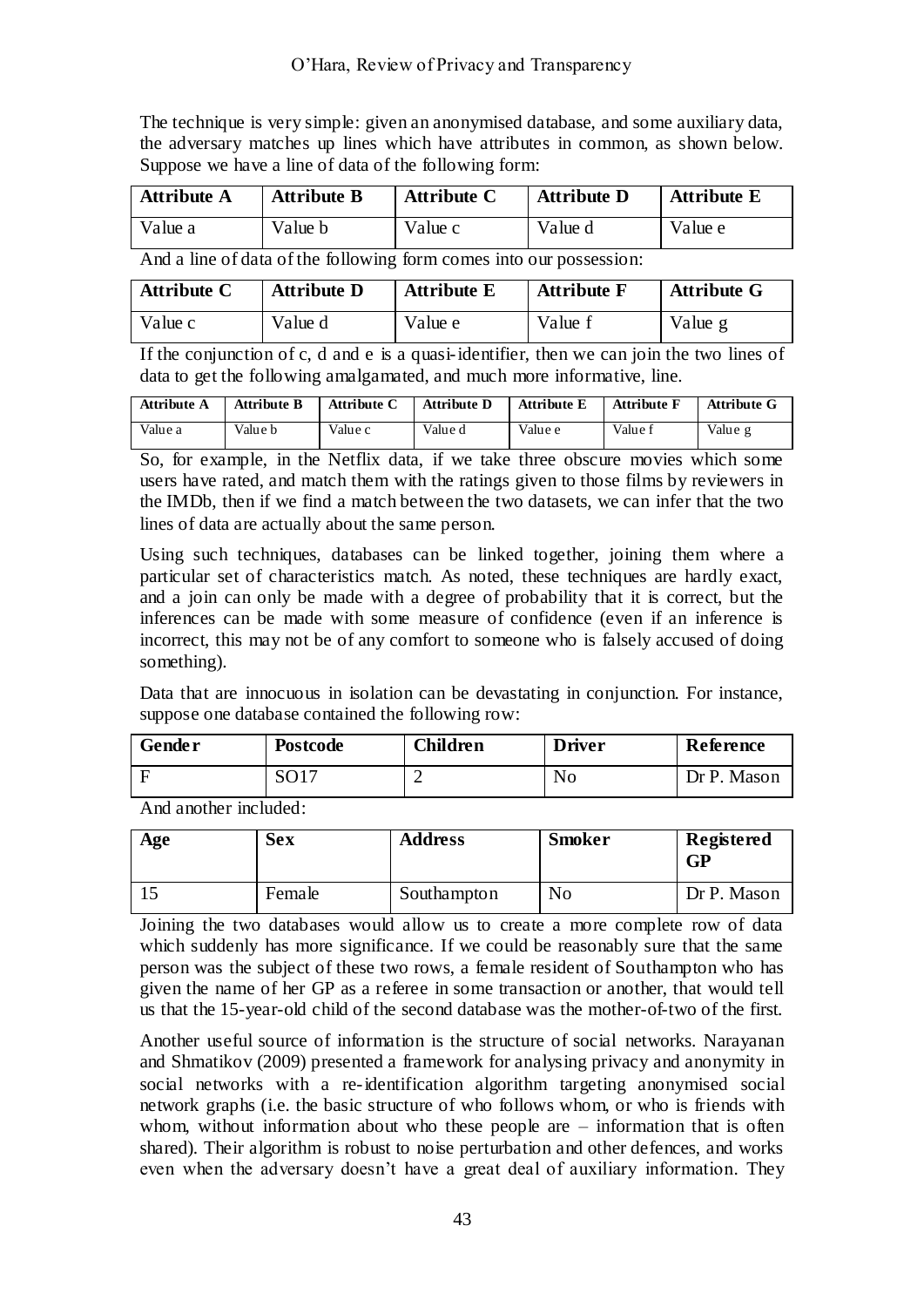showed that a third of the users who can be verified to have accounts on both Twitter and Flickr can be re-identified in the anonymous Twitter graph with only a 12% error rate.

#### <span id="page-43-0"></span>**4.2.3 Impossibility theorems**

The results presented intuitively in the previous section have been given mathematical expression in a number of powerful theorems showing the impossibility of achieving privacy while maintaining a given level of practical utility. The problem is that auxiliary information can always be brought to the calculation (cf. Dwork 2006).

Of course, to formulate mathematical theorems to show what is and what is not theoretically possible, mathematical definitions of the relevant concepts are required. One useful idea is that a database protects privacy if the adversary cannot learn anything about an individual from the database which he could not have learned without access (Dalenius 1977). Utility is very intuitively associated with the *unpredictability* of the output of the database as communicated to the user; if the user knew in advance what answers the database would give, then the database would not be very useful. The utility is also associated with the number of correct answers to queries that the database will give out; hence if we restrict the output of the da tabase to protect privacy, its utility will be restricted proportionately.

If the adversary is allowed to bring auxiliary information to the table, then he can learn things that he should not be able to learn. If, say, the database is not supposed to give out personal data, but tells us something very bland and non-personal such as the average salary of a person working for a particular company, and the adversary knows that X works for that company and earns more than the average salary, then he is already able to narrow the range for X's salary. If he knows something more precise about X (say that she earns 50% more than the average salary), then he can calculate her salary more accurately. Indeed, suppose X did not work for the company, but that the adversary knew that she earned 50% more than the average salary for that company; in that case the adversary could work out X's salary *even though she does not appear in the database at all*.

This is of course an intuitive expression of what turns out to be a fairly complex mathematical idea, but a formal, mathematical expression can be found in (Dwork 2006) and elsewhere.

#### **4.2.4 The legal repercussions**

The legal repercussions of this work could be very large. Ohm has argued that it makes the EU directive far too wide for any practical purpose. Virtually anything will be illegal because

… anonymization makes laws like the EU Data Protection Directive overbroad, in fact essentially boundless. Because the Directive turns on whether information is "directly or indirectly" linked to a person, each successful reidentification of a supposedly anonymized database extends the regulation to cover that database. As reidentification science advances, it expands the EU Directive like an ideal gas to fit the shape of its container. A law that was meant to have limits is rendered limitless. A careful balance struck by legislators between privacy and information flow shifts wildly to impose data handling requirements to all data in all situations. (Ohm 2010)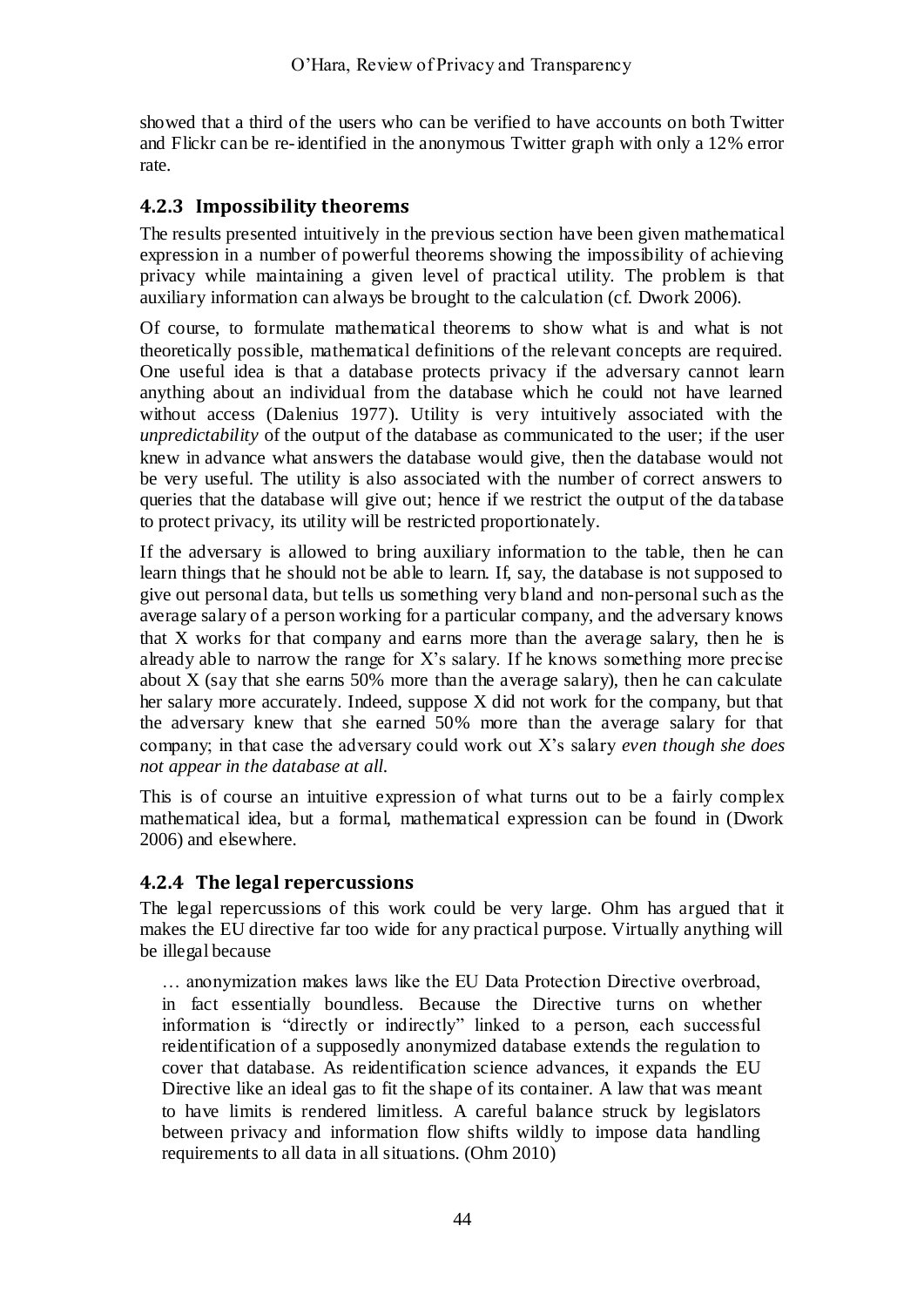In other words, the directive applies to everything, because someone could be identified from any piece of data of which he is the subject, even if anonymised. Nevertheless, powerful though Ohm's reasoning is, I am not convinced that this sweeping conclusion is necessarily the case – there is I would suggest some leeway in the directive's phrasing: "one who can be identified, directly or indirectly, in particular by reference to an identification number or to one or more factors specific to his physical, physiological, mental, economic, cultural or social identity". As Ohm points out, indirect identification is included, but there is a question about whether, say, one's film preferences, as recorded by Netflix, or even one's search query terms as recorded by AOL, count as matters specific to someone's identity in the words of the directive, at the point of data release.

Furthermore, the Data Protection Act 1998, which implements the EU Directive, is much narrower, referring to personal data as "data which relate to a living individual who can be identified from those data and other information which is in the possession of, or is likely to come into the possession of, the data controller." Hence if we take Ohm's arguments about deanonymisation and the directive on board (and cf. also Crossman et al 2007, 120-121), it begins to look like the EU Directive forbids the release of almost everything, while the UK Act, which supposedly implements it, will allow rampant reidentification!

Thirdly, the deanonymisation issue means that virtually everything is tagged as potentially dangerous. Suppose a number of datasets need to be plundered before a particular individual X is identified with a reasonable level of certainty. How does the law stand with respect to these? Are all the data releases culpable? Or is it just the last one, which was, as it were, the straw which broke the identity camel's back? After all, all the other datasets were released into a world in which the auxiliary information required to make the identification was not generally available. Or was it the last dataset which came into the possession of the adversary, which may not have been the last one released? These really do appear to be open questions.

I think it more likely that UK law will allow data releases that Ohm would believe to be reckless. The issue then is where to draw the line – and in my view, given the importance of technical advances here, it will be very hard to encode a sensible view of what is a ‗safe' release of data into either technical, computational, statistical or legal instruments.

## **4.2.5 Responsibility**

If Ohm's argument, that total responsibility must be distributed widely, doesn't stand, it is important to thrash out where responsibility for a data breach would lie in the event that a jigsaw identification did occur. There are a number of possibilities, none of which is very satisfactory.

Perhaps the most obvious candidate would be the provider of the final piece of the jigsaw that enabled the identification to take place. Yet this surely suggests an extremely onerous duty on anyone releasing anonymised data into the public domain, without powers to control access: that they should ensure that no-one can be identified, in tandem with the information context, from the data. This would be a Sisyphean task, and would have a terribly chilling effect on transparency. Furthermore, it would be very unfortunate if, say, indiscreet postings on social networking sites by data subjects were to prevent the orderly release of valuable government datasets, because the probability of identification of those subjects, given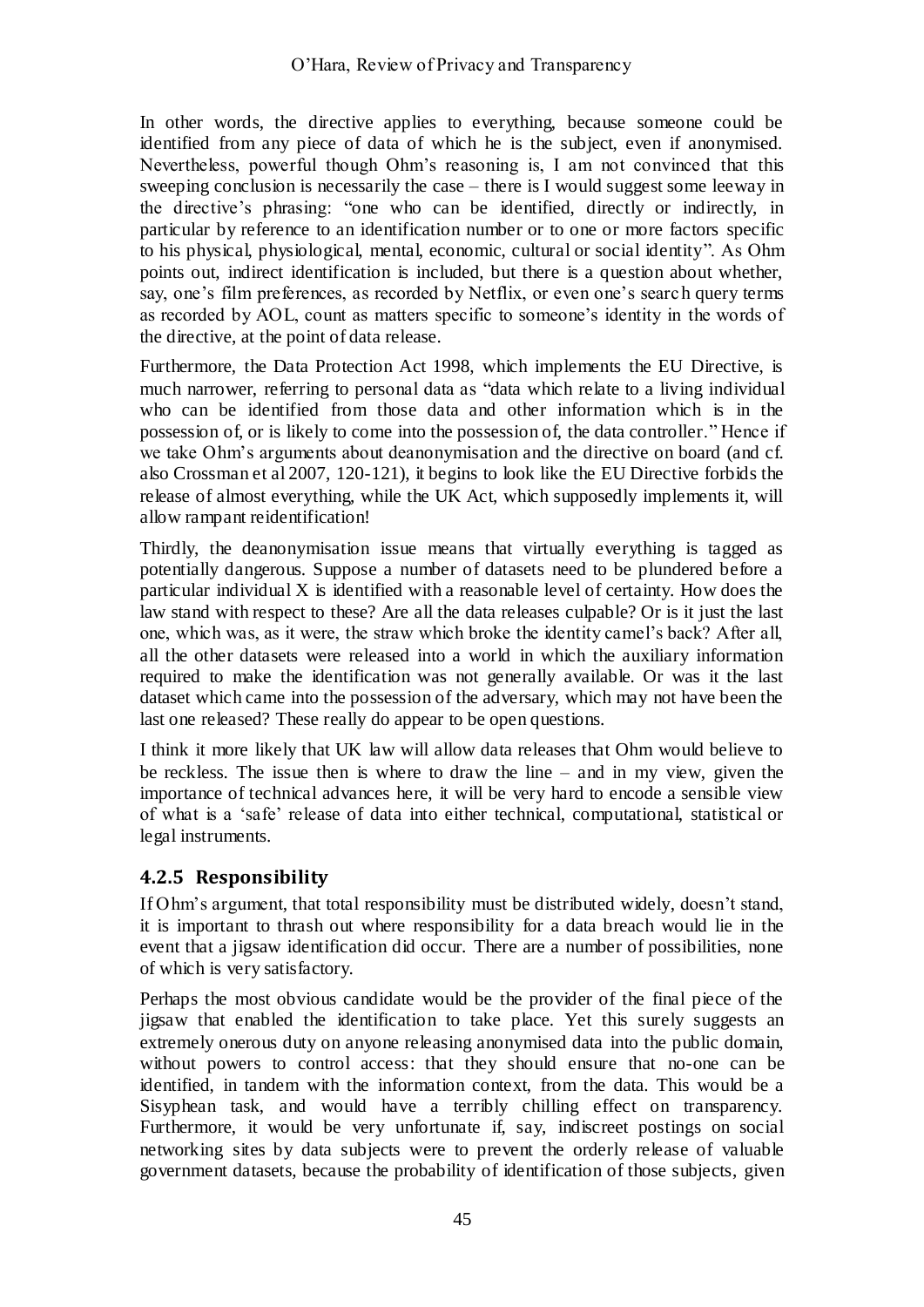the auxiliary information they themselves had made available on the social network, was too high.

Yet the order in which the pieces of the jigsaw are made available does seem important, even when some of the most telling pieces are released early on in the process. This is a particularly complex issue to resolve, especially as there are two relevant classes of responsibility, the legal and the political, to be taken account of. It may be that the sheer complexity of the analysis required to deanonymise will protect those hoping to release valuable datasets, by rendering deanonymisation of any carefully-anonymised particular dataset unlikely.

## **4.2.6 Empirical evidence**

Empirical evidence is lacking in this area. Many issues of data protection turn upon the effort required for a privacy breach, and the likelihood of that occurring. We know that deanonymisation is a real possibility – mathematically from the impossibility theorems, and in practice from the deanonymisation of the AOL data, performed, in Ohm's phrase, by "a small group of bored bloggers." Ohm makes the point that this is not just a theoretical possibility; we cannot simply ignore the issue on the ground that only a super-adversary could possibly marshal enough computing skill.

It is certainly true that deanonymisation requires a lot of skill and resources. However, the costs can be amortized or written off over time as it needs only be done once and yet could provide sensitive details of thousands or even millions of individuals (Narayanan & Shmatikov 2010), while the more information that is revealed about a person, either via legitimate data releases or by deanonymisation of anonymised databases, the easier it is to expose that person elsewhere in the future (Ohm 2010).

Furthermore, Moore's Law means that more computing power is available over time (the amount of power per chip doubles every 18 months). If we map this technology development cycle onto Britain's electoral cycle, this means that a technology that is feasible at the beginning of a Parliament, and whose benefits are monetisable, will be in routine use by the end of it.

Nevertheless, we do lack good empirical evidence about how data will be used in the real world. Bringing databases built on different principles together is a hard problem (Garfinkel 2008, Cavoukian & El Emam 2011), and data scraped off the Web by criminally-minded adversaries might well be harder to deal with than the wellstructured datasets released by AOL and Netflix. Furthermore, there may also be a difference in capabilities between well-funded and highly-qualified academic researchers and their teams of assistants, and the resources available to real-world adversaries. The small number of empirical studies there have been seem to confirm the difficulty of the problem (Lafky 2009), but the work must be ongoing because of the advantage that the continuing relevance of Moore's Law gives to the adversary. It is important to address this lack of evidence somehow, a point to which I shall return in my recommendations below.

## **4.2.7 Data integrity**

Recall from section [3.1.4](#page-29-0) the importance of retaining the integrity of data through any transparency procedure; if releasing data caused problems in the data, or made the use of the data more problematic, then a rethink may be needed. In certain circumstances, the release of anonymised data could present a problem for legitimate data users.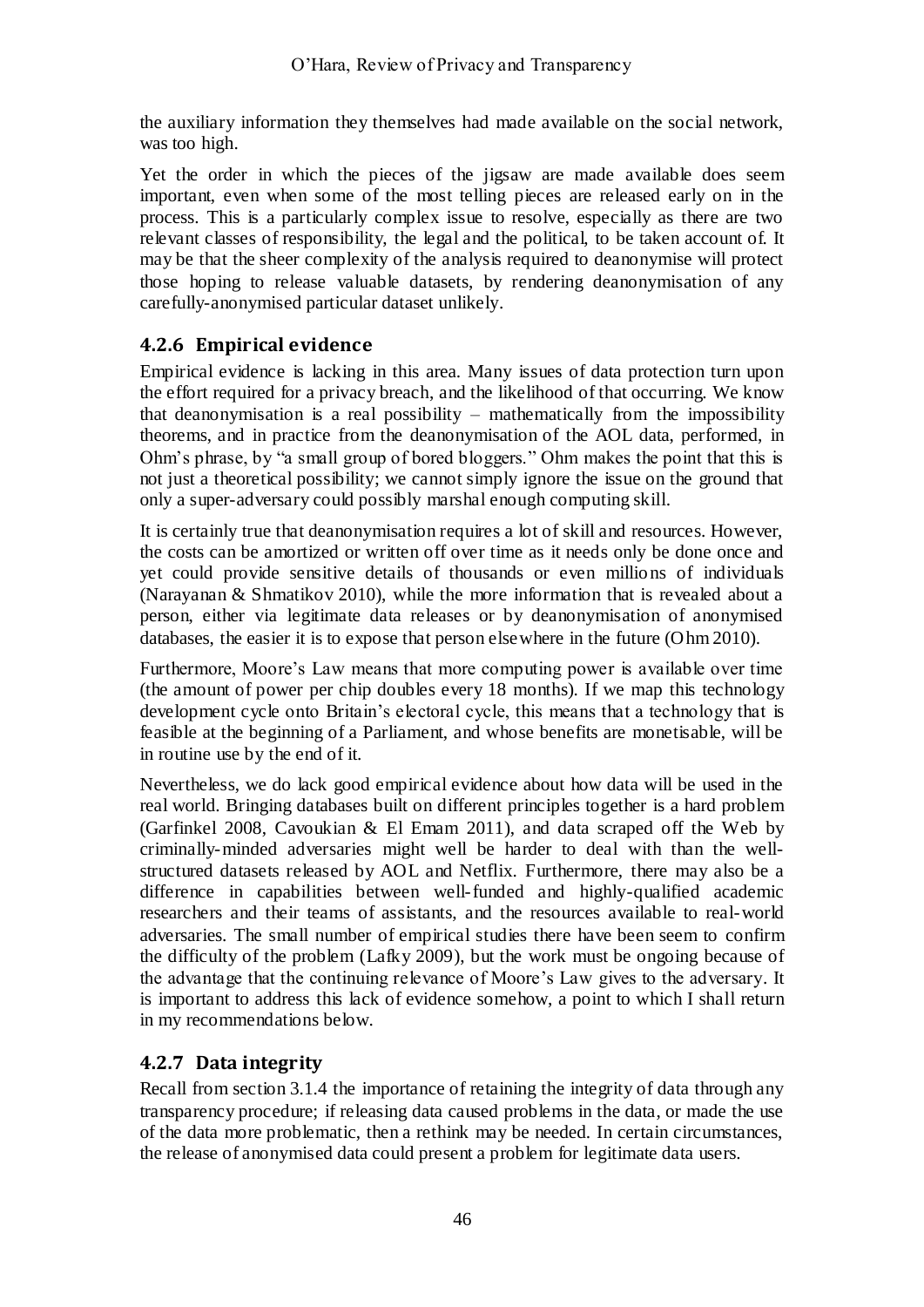For instance, it may be that a publicly available dataset could be used to identify data subjects in combination with other datasets that are available to accredited researchers under controlled conditions. Of course, this would not present a serious *privacy* problem, because government agencies have a range of constraints and sanctions that they can apply, if need be, to trusted and accredited researchers (and no-one else would have access). Hence data subjects are extremely unlikely to be identified via this route, because there will still be several methods in place to prevent or deter identification.

However, if data subjects remain *identifiable*, the problem *for researchers* may remain, because their access to the restricted datasets could be affected by a newfound and unwanted ability to identify some data subjects. It may also present a problem *for providers*, as (particularly with sensitive data such as health or education data) they may find themselves with more stringent requirements under the Data Protection Act. Even suppliers of raw data (such as GPs or schools) may be more reluctant to continue to provide such data where they are under no statutory obligation to do so, if they begin to judge that the burden of their responsibilities and liabilities is higher than they wish to bear.

The solution to this issue is easy enough; engage with data users to ensure that anonymisation of publicly-available datasets is sufficient to maintain the anonymity of data subjects across the range of data releases, including those datasets to which access is restricted and controlled. Both data providers *and* data users need to be satisfied that no-one is identifiable from the data provided.

## **4.2.8 Let's not say 'anonymise'**

It is essential that policymakers, data managers, data controllers, privacy officers and lawyers do not automatically assume that 'anonymised' data cannot be used to reidentify people. This is a semantic and legal fiction which could not have been propagated without the estrangement between legal and technical practitioners which I discussed in section [1.2.4.](#page-9-0) As noted there, *legal discourse alone is not sufficient to address this problem*.

Following Sweeney, Ohm suggests, not unreasonably, that the term 'anonymise' be removed from the legal vocabulary. Its use implies that data have been placed in a state wherein an individual cannot be identified even after some manipulation. This is now in some dispute to say the least, and so the term – an achievement word – should be replaced by one that connotes effort without necessarily guaranteed success. Sweeney likes 'deidentify', Ohm prefers 'scrub'. My own favourite, for what it is worth, is ‗disguise'. Someone can attempt to conceal their identity with a disguise, but that does not imply that they cannot be identified despite the disguise; Superman disguises himself as Clark Kent, but his identity is still blindingly obvious to everyone except the characters in the show. At the moment there is little consensus about this, so in this report I have and will continue to use the unsatisfactory terms ‗anonymise' and 'deanonymise'.

The key point to emphasise is that there are no cast-iron guarantees in this space, and we shouldn't continue to pretend there are. One plausible reading of the Directive ("one who can be identified") is that without such guarantees we have to consider data to be personal data. As (Cavoukian & El Emam 2011) point out in the context of health data, that would have a chilling effect on the sharing of valuable data.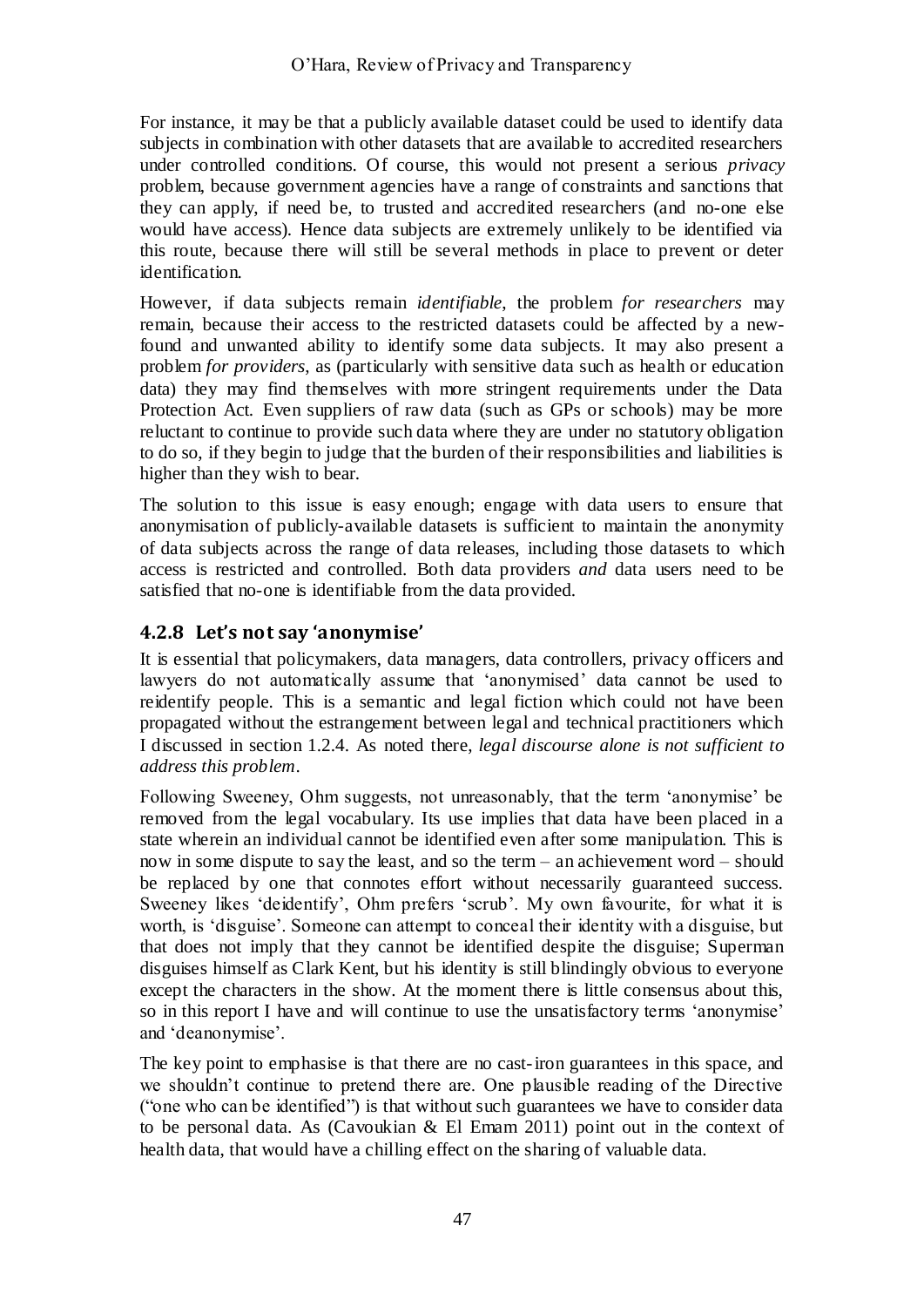And it should be emphasised that just because anonymisation techniques are susceptible to jigsaw identification, it does not follow that we should *stop* anonymising (Cavoukian  $\&$  El Emam 2011), any more than we should stop using burglar alarms to protect our homes even though they are ineffective against the most skilled burglars. Even if they are susceptible to attack, they make the task of identifying individuals very much harder. And if the sharing of anonymised data became as legally and administratively burdensome as the sharing of personal data now is, then the incentives for anonymising would evaporate. However, the possibility that data can be deanonymised, combined with the great uncertainty about how difficult a problem that would be, does need to be factored into our d iscussion about whether data can be released into the public arena.

# *4.3 Alternative approaches*

It is important to recognise that it would be a terrible defeat if it became impossible to publish useful datasets because of deanonymisation. Commentators on this issue do have potential solutions to the problem, but there is a problem in squaring them with the demands of a transparency programme. I shall discuss these matters in this section.

## **4.3.1 Disclosure control**

The first broad class of methods to protect privacy is what is called 'disclosure control' (cf. Anderson 2008, 275-311). Under disclosure control, also known as query control, the data controller interacts with those querying the dataset, and prevents privacy-threatening queries being answered. As Narayanan and Shmatikov point out, "this can be a hard pill to swallow, because [disclosure control] requires designing a programming interface for queries, budgeting for server resources, performing regular audits, and so forth"  $(2010, 26)$ .

Broadly speaking, the idea of disclosure control is to screen queries of the data for a set of queries that between them will reveal a sensitive statistic. For instance, if I want to know X's salary, I might query a database for the average salary of everyone in the database, and query for the average salary of everyone but X. Guarding against this can become computationally very intensive.

The problem with disclosure control in the context of privacy is obvious: the philosophy of transparency views data as public property, and advocates open, free and unrestricted use of released data, including allowing passing those data to other people. Furthermore, one of the aims of the UK transparency programme is to avoid a heavy bureaucratic overhead in order to facilitate the publication of as much data as possible without departments or agencies incurring large costs. Hence the whole idea of disclosure control as a routine means of protecting privacy is simply incompatible with transparency. The lower the overhead that disclosure control imposes on the data release process, the better, but in a context where the aim is to allow citizens to download data on open licences with as few obstacles as possible, then disclosure control is clearly very contrary to the spirit of transparency. Indeed a tightly controlling mechanism is relatively difficult to implement whenever a large number of queries is anticipated; a tough disclosure control regime would be something of a bottleneck.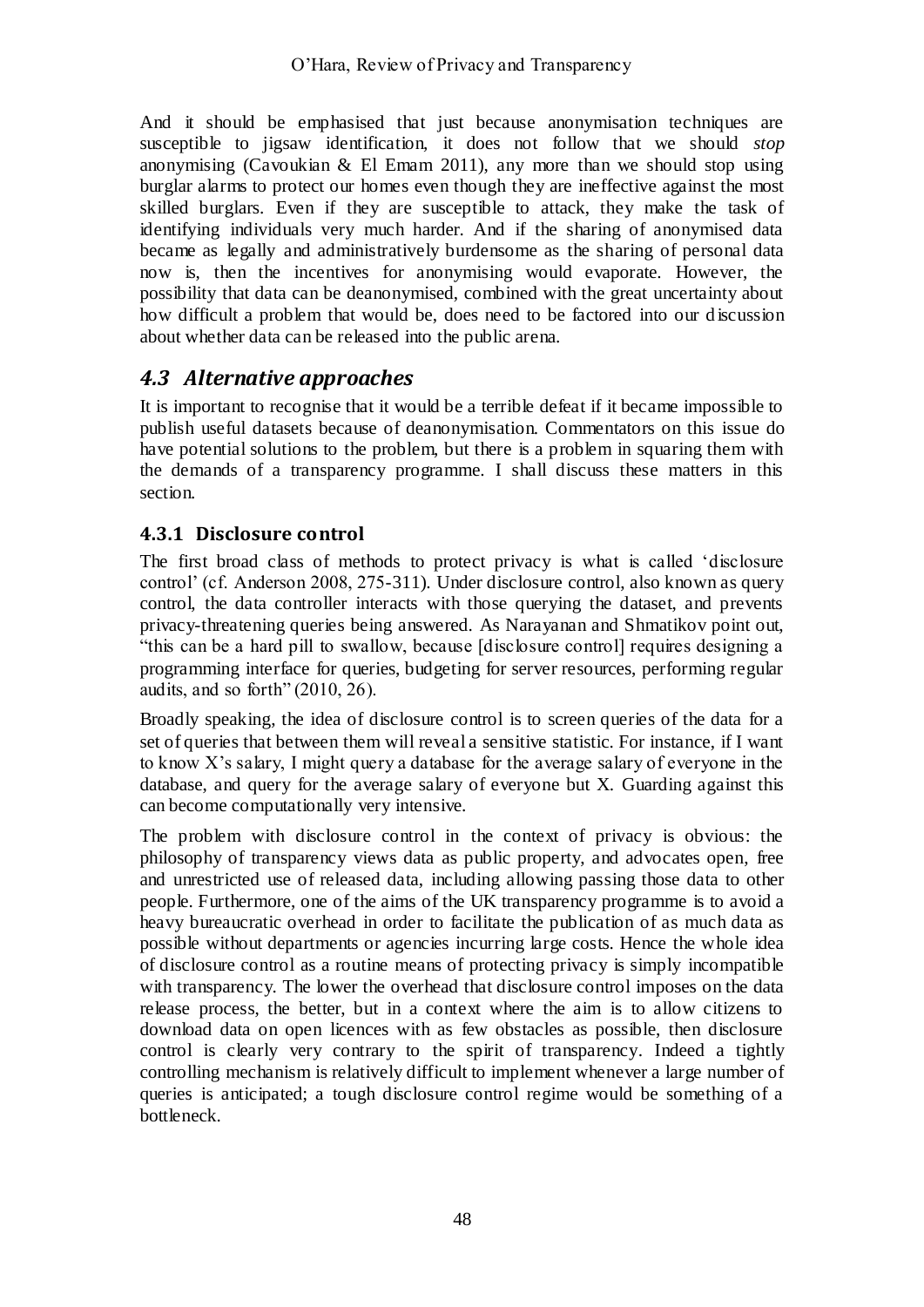That does not mean of course that transparency is necessarily threatening to privacy. It does mean that the use of one powerful but expensive mechanism is denied to any transparency programme in which privacy is respected.

Compare the situation with transparency as defined here, with that described by (Cavoukian  $&\text{El Emam 2011}$ ), who argue for the continued practice of anonymising and sharing health data. Cavoukian and El Emam's assumption that deanonymisation will be hard is boosted by the fact that health data will only be shared with vetted and trusted third parties. This means that the third parties are accountable, and the data sharer can be very much more confident that adversaries prepared and equipped to deanonymise will not get their hands on the data. This strengthens Cavoukian's case, but her powerful argument depends on supplementing anonymisation with disclosure controls. This is not an option for a transparency programme in the scope of this report.

## <span id="page-48-0"></span>**4.3.2 Administrative mechanisms**

Similar arguments apply to the use of administrative mechanisms such as consent, terms and conditions, registration and charging. These do have lower bureaucratic overheads, and would allow the government to get around data protection constraints – if consent is gained for the release of data by data subjects, then data controllers have a much freer hand, even if (as noted in section [3.1.5\)](#page-30-0) consent at the moment is a very unsatisfactory mechanism from the point of view of empowering the citizen.

Consent means getting the agreement of the data subject for the data to be used for a wider set of purposes than the immediate purpose of collection. With terms and conditions, the person downloading the government data from the Web (the user) would have to tick a box to agree to a set of terms, which could include, e.g. restrictions on the uses to which the data are put, constraints on who the user can pass the data onto, or a prohibition on the user allowing the data to be transferred, either by himself or by a third party, outside the OECD (or jurisdictions where data protection law was well-policed and governed by international agreements).

A registration system would require a user to register and identify himself before getting access to the data. Then if data were misused, there would be at least a possibility that he could be traced and sanctions placed upon him (the deterrent effect may only be small, but would at least be non-zero). In the event that a particular set of data was released on a regular basis (such as the crime data, for example, which at the time of writing are released monthly), then the government could run a regular feed service where registered users could receive the up-to-date data automatically upon their release. If the government then discovered that information was being misused by a particular user, then he could be deleted from the regular feed, or from the registration entirely.

A charging system is obvious: the government simply charges a small fee for access to the data, which would add to the costs of those planning to use the data to compromise privacy, and would alter the economics of any criminal or anti-social usage.

These mechanisms are crude and not too easy to enforce, and do impose a bureaucratic cost, both on the government to run schemes like this, and on the users who would have to comply with them. They also raise the barriers to entry for new information entrepreneurs to enter the market. The quality of the data could also be compromised in the event that, say, only a few data subjects gave informed consent.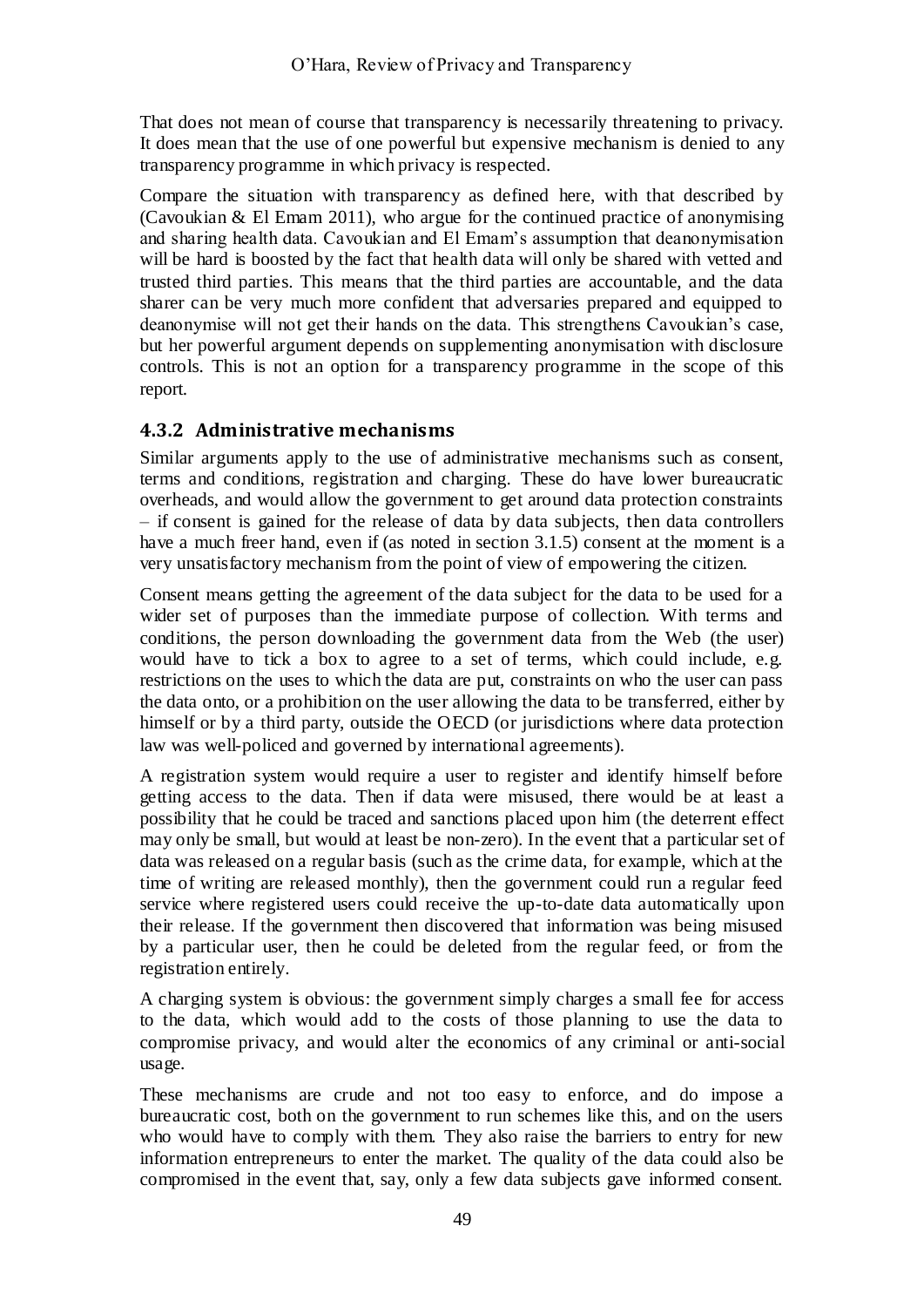Hence they are not very compatible with the transparency programme, and should not be viewed as a useful general purpose tool in this space.

However, it should be remarked that the costs of such schemes are not enormous. It might be the case that in some circumstances, the government could consider using such schemes for potentially sensitive data that it wished to make available. I did suggest in my interim report on the crime data that exploration of a consent-based system, in which some victims of crime could agree to having geographical data about the crimes of which they were victim being given without being made deliberately vague, would be a good idea – although, because of the bureaucratic overhead involved, I did not recommend that such a system should definitely be used.

One could imagine their use in some circumstances, including:

- Where there were some identifiable risks from releasing the data.
- Where the data were not obviously sensitive in the abstract, so the opportunity from a data release was of greater moment than the threat. Sensitivity of course depends a great deal on context, and the use of an informed consent mechanism would allow the data subject a say on data that might not otherwise be released.
- Where government departments and agencies could be confident that the costs to them would be made up by wider economic benefits.
- Where there was keenly-expressed demand and a willing user base for the data.
- Where there was evidence that there would be many information entrepreneurs  $\bullet$ willing to compete against each other to provide information services using the data, so it was known that the barriers to entry to the market were not high enough to deplete competition.
- Where the generation of the data by the government department or agency demanded substantial investment, thereby increasing the desirability of creating an income stream.

In short, bureaucratic access control systems can be of value when (a) having them in place makes a data release possible where it would not otherwise be possible (which might be for privacy reasons, or other reasons such as cost), or when (b) their presence would have a positive effect on the quality of the data being released.

In such circumstances, then one could imagine one or more of these methods having some value. However, at the moment, there would seem to be no particular reason to explore these ideas, as there are plenty of datasets of very little risk indeed which could be released without compromising privacy at all. They are worth bearing in mind, however, for future releases, especially as the transparency programme becomes more demand-driven.

Hence access control systems are unlikely to be part of the model of transparency in the general case, but they could add value in certain areas, in particular by allowing some privacy concerns to be allayed. Which of the methods – consent, terms and conditions, registration and charging – would be suitable in what combination would depend on the sustainability model for a particular data release. Who should bear the costs? Is the demand for the data sufficiently great that cost is not an issue? Who should administer the bureaucratic workload? Is access control compatible with low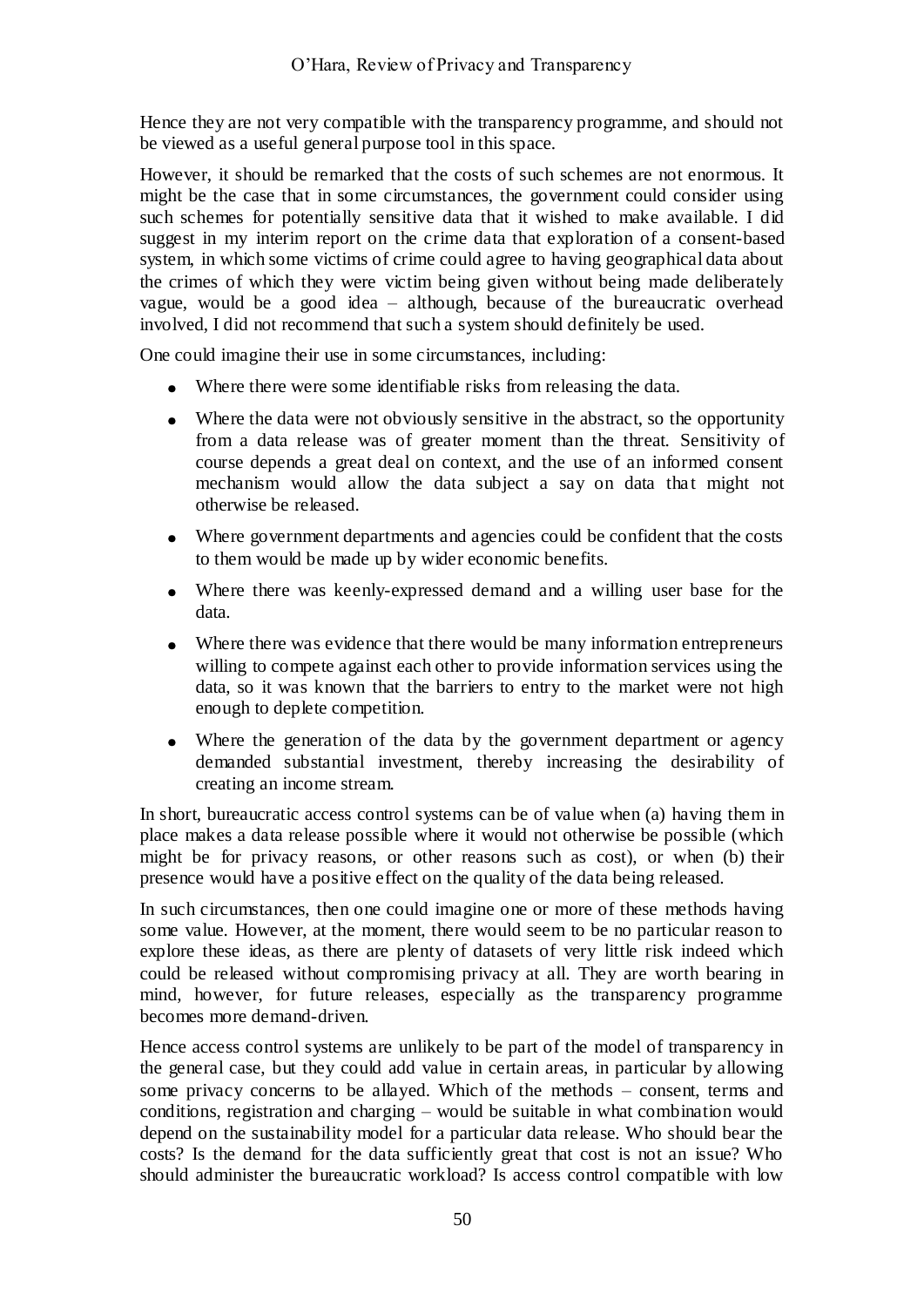barriers to entry? How should competition be fostered? And of course what is the threat, if any, to privacy? All of these issues would need to be addressed in each particular case.

## **4.3.3 Differential privacy**

Recall the impossibility theorem of section [4.2.3.](#page-43-0) It says, in effect, that the possibility that something can be learned about one from a database cannot be reduced to zero. This conundrum has led to an alternative mathematical definition of privacy, which states, broadly speaking, that the risk to one's privacy should not substantially increase as a result of one's appearing in a statistical database. This notion has been called *differential privacy* (Dwork 2008).

Note that differential privacy is a relative, non-absolute notion. There are no cast-iron guarantees – this informal characterisation relies on notions of risk, which is not to be ‗substantially' increased. Of course, what counts as a ‗substantial' risk may differ depending on whose beholder the eye belongs to, on changing social mores, and on the public good of increasing the utility of a released database. Nevertheless, the privacy guarantee from differential privacy is still very strong because it is a statistical property; once the appropriate level of risk has been decided on (a social question), the risk can be maintained independently of both the computational power and the auxiliary information that the adversary is able to throw at the problem. In effect, it is a concept that judges the *computation* as privacy-preserving or otherwise, rather than trying to make an impossible distinction between identifying and non-identifying *data*. It also implies that, even if a privacy breach does occur, the data subject can be assured that it was not the presence of her data on the database that caused the problem.

Differential privacy makes an important contribution to the field. However, once more a problem with it is that, so far as we know, to be exploited, it requires the controller of a dataset to retain control and to administer the access granted to outsiders. Control using this methodology involves monitoring queries via a special language, the Privacy Integrated Query Language (PINQ – McSherry 2010), to produce a precise statement of the privacy that has been revealed as a result of its associated theory quantifying privacy revelation. The database itself must be protected in order to monitor queries.

An important advantage of the exploitation of differential privacy is that it allows setting a level of privacy compromise which is tolerable. This of course is a political decision, not a technocratic decision, to make it larger or smaller. However, once it has been set, the use of PINQ allows a precise specification of how far a set of queries has approached the limit.

The major disadvantage for the method is that, once the limit has been reached, the dataset is finished; once the privacy 'budget' has been expended, the dataset cannot be exploited further without threatening privacy beyond the limits originally set. Of course, in such circumstances, there will also be a political threat that those wanting to extract further utility from the data will apply pressure to raise the privacy limit as it is approached. To avert this the controller of a dataset must retain control and must be resistant to pressure from those wishing to exploit the data beyond the limit (who may, of course, include the controller's bosses).

However, that is not to say that differential privacy could not have a role in the context of transparency. Differential privacy is underpinned by a theory that (a) is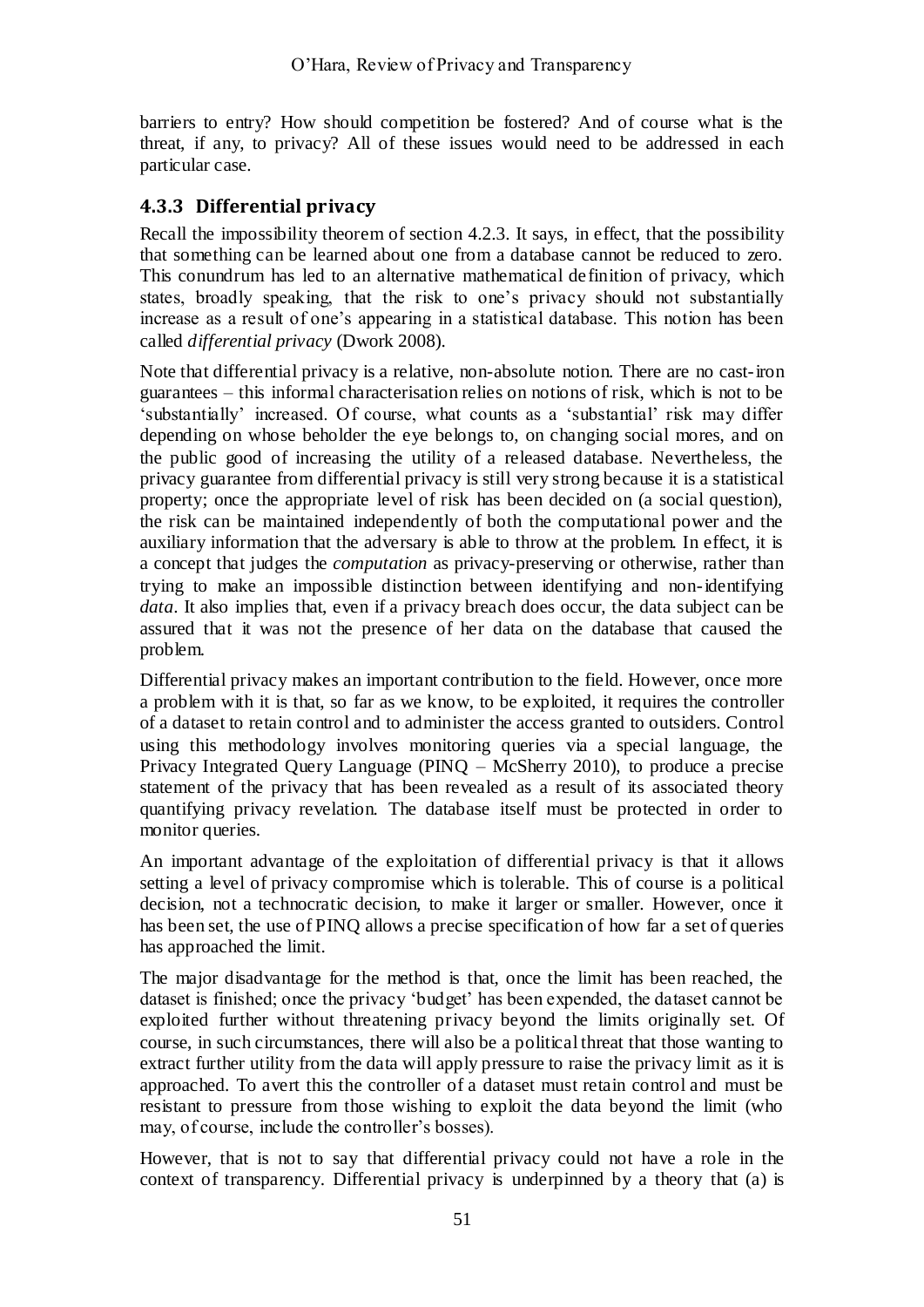rigorous, and (b) defines 'non-identifying' on the basis of what might be done with the data, in addition to the properties of the data. This means that it might well have an important role to play in estimating the dangers to privacy of a particular data release, and giving what we might call a 'privacy baseline' against which to judge the feasibility of release.

The theory may also become more practicable as it becomes linked to other notions of privacy. For example, an early result has appeared in ArXiv (Li et al 2011) that in effect analyses the flaws in k-anonymity, and then supplements it with a more relaxed notion of differential privacy to provide improved privacy guarantees from 'hiding in a crowd of k people'. It is too early to tell whether this approach is the way forward in this area, but the paper certainly indicates that privacy and transparency advocates should watch this space over the next few years.

# *4.4 How should we deal with anonymised data?*

Opinions about how we should move forward differ very markedly. In this final section, I shall comment broadly on the arguments about anonymisation and other data safety mechanisms, and will try to suggest ways to assess and properly manage the risks involved.

## **4.4.1 The low risk of deanonymisation**

There are clearly risks with the use of anonymised data, but they are relatively low and the various potential solutions to the problem are often too risk averse (for instance, using differential privacy will prevent data being used by all but very trusted and accredited researchers). We should beware of throwing the transparent baby out with the private bathwater. After all, anonymised data have been published for years, even in sensitive areas. Raiseonline [\(https://www.raiseonline.org/Login.aspx\)](https://www.raiseonline.org/Login.aspx) provides interactive analysis of school and pupil performance data, extracted from the National Pupil Database, while the Secondary Uses Service (SUS – [http://www.connectingforhealth.nhs.uk/systemsandservices/sus\)](http://www.connectingforhealth.nhs.uk/systemsandservices/sus) provides comprehensive data on health service outcomes. Services like these have served vital public purposes, and also have helped generate best practice in this area, although SUS in particular has occasionally been the subject of some controversy (e.g. Brown et al 2010).

In an interesting riposte to Ohm, Ann Cavoukian, the Information and Privacy Commissioner of Ontario, has argued that "the claim that the de-identification of personal data has no value and does not protect privacy due to the ease of reidentification is a myth" (Cavoukian  $& \text{El Emann 2011}.$ 

Cavoukian and El Emam base their argument around three claims that are important correctives to the argument made by Ohm. First, they point out that anonymisation remains a strong tool. It does protect privacy, of course – anonymised data are certainly more private than the personal data they replace. The steps to deanonymise are not at all trivial; so far most of the more sensational results have been demonstrated by highly motivated, well-resourced and well-trained researchers. Hence the anonymisation of personal data clearly puts a barrier between the data subject and those who would misuse the data about them. As an analogy, just because some burglars are capable of neutralising burglar alarms, that does not mean that we should stop using them to protect our houses. Their protective value may not be 100%, but it still outweighs their cost. Similarly with anonymisation.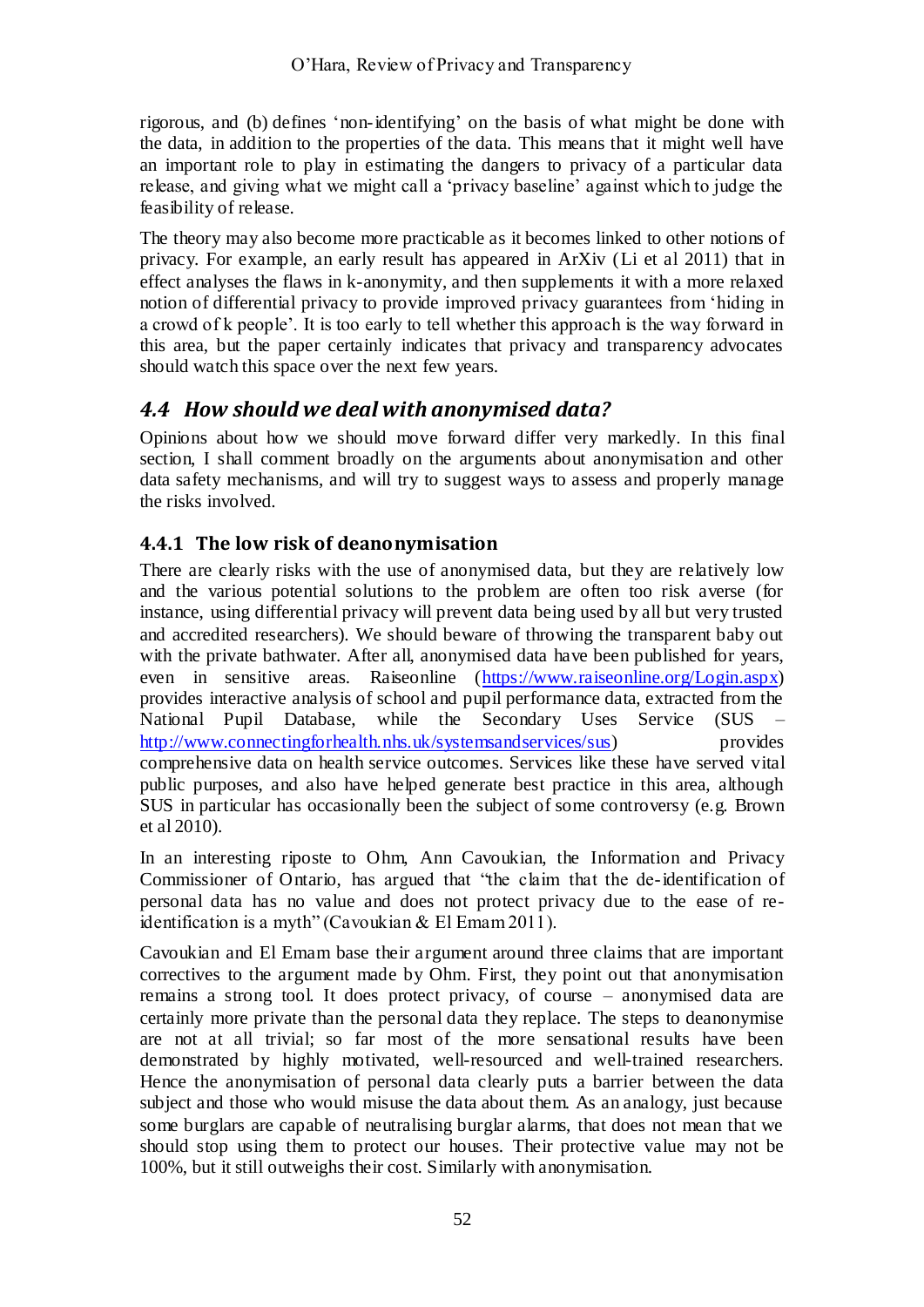Secondly, they argue that deanonymisation is not just a tricky step for the adversary; it is an enormous barrier. The empirical evidence, such as it is, shows that even experts struggle to deanonymise datasets. It is also a very costly procedure, which would be beyond the reach of many.

Thirdly, they point out that if the argument of (Ohm 2010) is accepted without reservation, then in effect we would have to treat anonymised data as identifiable, and therefore as personal data. Hence the administrative overheads for someone dealing with anonymised data would be as extensive as the overheads applying to people dealing with personal data (e.g. the need to contact all data subjects every time the data were to be used for a reason other than that for which they were collected). This would be an intolerable situation, as there would then be no incentive for anyone to anonymise anything at all. That would be crippling either to privacy, or to the benefits of data sharing. The consequences of Ohm's argument go way beyond the potential harms he has identified.

A fourth point which they could have added is that anonymisation techniques are becoming increasingly sophisticated. In contrast, the AOL data were anonymised using pretty basic techniques. The 'doomsday scenarios' of widespread privacy breaches as a result of anonymised data sharing have not happened to those datasets which were anonymised more carefully (indeed, even the most notorious losses of unencrypted personal data have not led to any serious outcome – Kelsey 2009). The risk may be non-zero, but it may also be close enough to zero to render it effectively negligible. In that case, it would hardly be a sufficient ground to deny ourselves the benefits of sharing data and transparency.

#### **4.4.2 Limits to the optimistic argument**

This is an important corrective to the view of Ohm and others. Cavoukian's cogent case that anonymisation still has a vital role to play in the preservation of both privacy and data-value is absolutely right. However, in the context of transparency as defined in this report, it is also important to understand the limits of her argument. She focuses on one particular area of highly sensitive information, personal health information, which is very private and has great social value. In this context she is thinking mainly of secondary uses such as "research and evaluation", and other "authorized secondary purposes". The anonymised data are most likely to fall into unauthorised hands by accident or via an opportunistic "inside job" and so "it is unlikely that the person who finds the information would have the motive or capacity to attempt to re-identify the individuals in the data set".

Absolutely. However, Cavoukian's argument is not conclusive. The context upon which she focuses allows a much greater level of control than the transparency with which we are concerned in this report. The assumptions she makes do not hold in the uncontrolled online context. The data, once online, will remain online, and cannot be withdrawn (the data released by AOL in 2006, for example, were withdrawn within three days when AOL realised its mistake, and yet they are still widely available). It is, as she says, no big deal if the incompetent or the opportunist can get hold of anonymised data, but once they are online the data can be sought out by competent and well-resourced adversaries at their leisure. It does not matter if such masterminds are rare; they will come to the data, rather than waiting for opportunity to knock.

Cavoukian makes much of the "conclusion that the re-identification of individuals is a difficult and time-consuming task, on the part of skilled technicians." She is once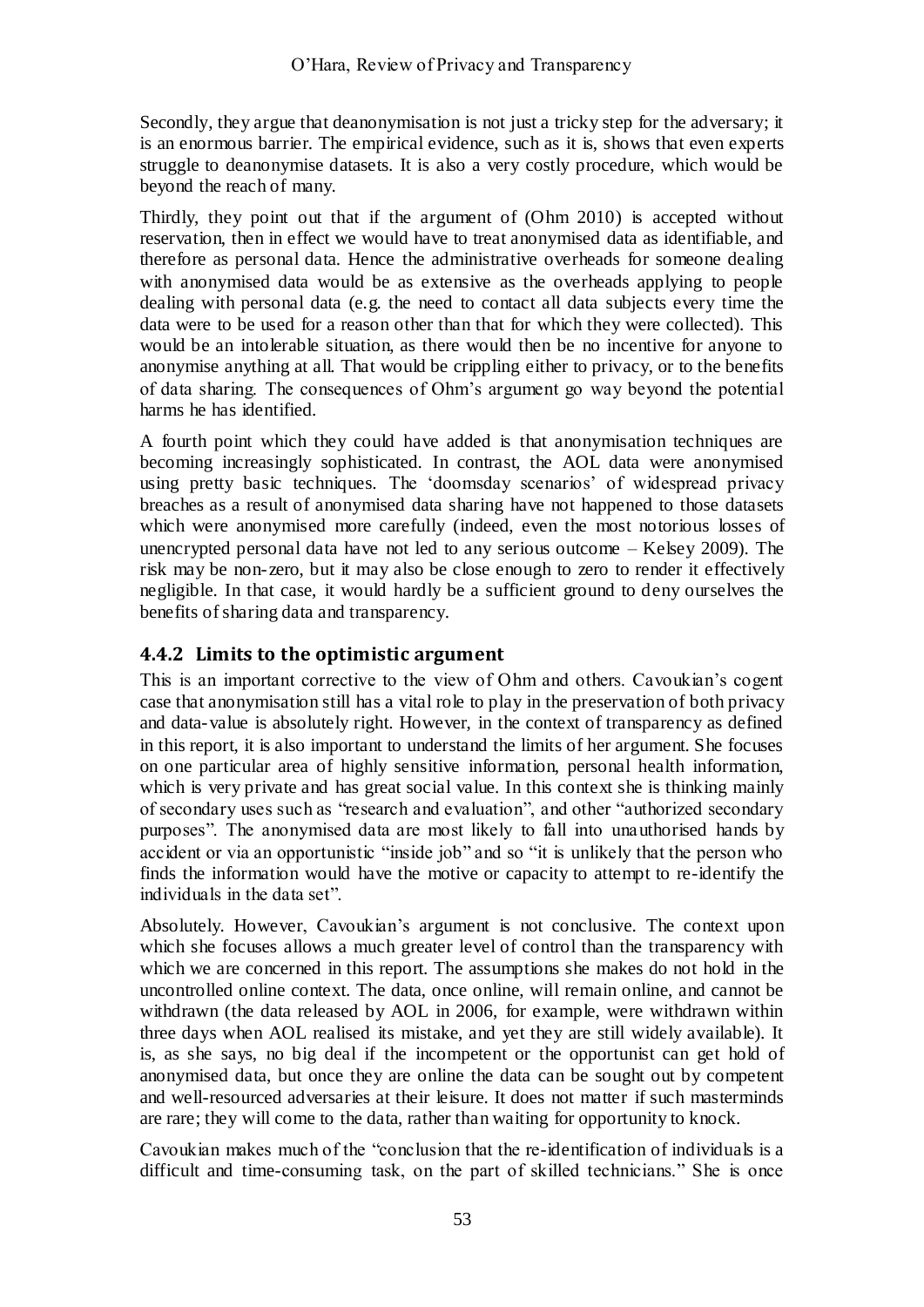more absolutely correct to do so. However, this is a very grey area – we simply do not know exactly how hard a task this is. There is little empirical evidence. But in the context that interests us, time is not necessarily a problem for the adversary, because the data cannot be withdrawn from circulation if they get into unsavoury hands. Neither is difficulty necessarily a problem, because skilled researchers can be recruited and brought to the data on a schedule that suits the adversary. Cavoukian's argument assumes a window of opportunity that can be closed if there is an unacceptable risk. This is not the case if datasets are published online.

This consideration also undermines another foundation of Cavoukian's argument, that the costs of deanonymisation are too great for most adversaries. Again this is probably true, though empirical evidence once more is lacking (and organised criminals do have access to impressive resources). But in the context of transparency as defined here, the costs of deanonymisation can be amortised – that is, written off against the potential benefits stemming from the large number of identities that may be uncovered – and distributed, by selling information on in the many criminal markets for stolen identities.

Furthermore, the science of deanonymisation will no doubt develop, as will the cheap computing power available to an adversary. Even if an anonymised dataset is uncrackable now, it may not be two years hence – and, even if it has been officially withdrawn by then, it must be assumed that its Web presence will continue.

Finally, deanonymisation gets easier as the amount of auxiliary information increases. And of course relevant auxiliary information is increasing online all the time. In particular, if a government is releasing anonymised data in a sector regularly, then the cumulative effect will be to increase the amount of relevant data in that sector over time. Each release is not only vulnerable in itself, but it will act as potential auxiliary data to crack other datasets in that area.

#### **4.4.3 The need to confirm our optimistic intuitions**

Cavoukian's closing statement that "while de-identification may not be a perfect solution to reduce all privacy risks when personal information is being considered for secondary purposes, it is an important first step that should be used as part of an overall risk assessment framework" (Cavoukian & El Emam 2011) correctly draws attention both to the value and the limitations of anonymisation. The task of any transparency programme such as that of the United Kingdom is to craft the risk assessment procedure in a realistic and conscientious way. I shall address that task in the recommendations below.

The risk of deanonymisation is very low, but not zero. However, even critics of anonymisation admit that the situation is extremely unclear; for example, Narayanan has written that "we need to better understand the theoretical limits of anonymization and to extract the common principles underlying the more complex re-identification techniques developed in recent years" (Narayanan 2009). There are a few examples of dramatic deanonymisations in the literature, some of which are reviewed above, but they have tended to be of well-structured datasets under optimal conditions. This is a tiny percentage of all the anonymised data releases over the years, and the heightened awareness of the potential for deanonymisation has not led to a flood of deanonymised data.

It is also important that debates about particular anonymised datasets are properly informed, and that (recalling section [3.4\)](#page-34-0) we are transparent about transparency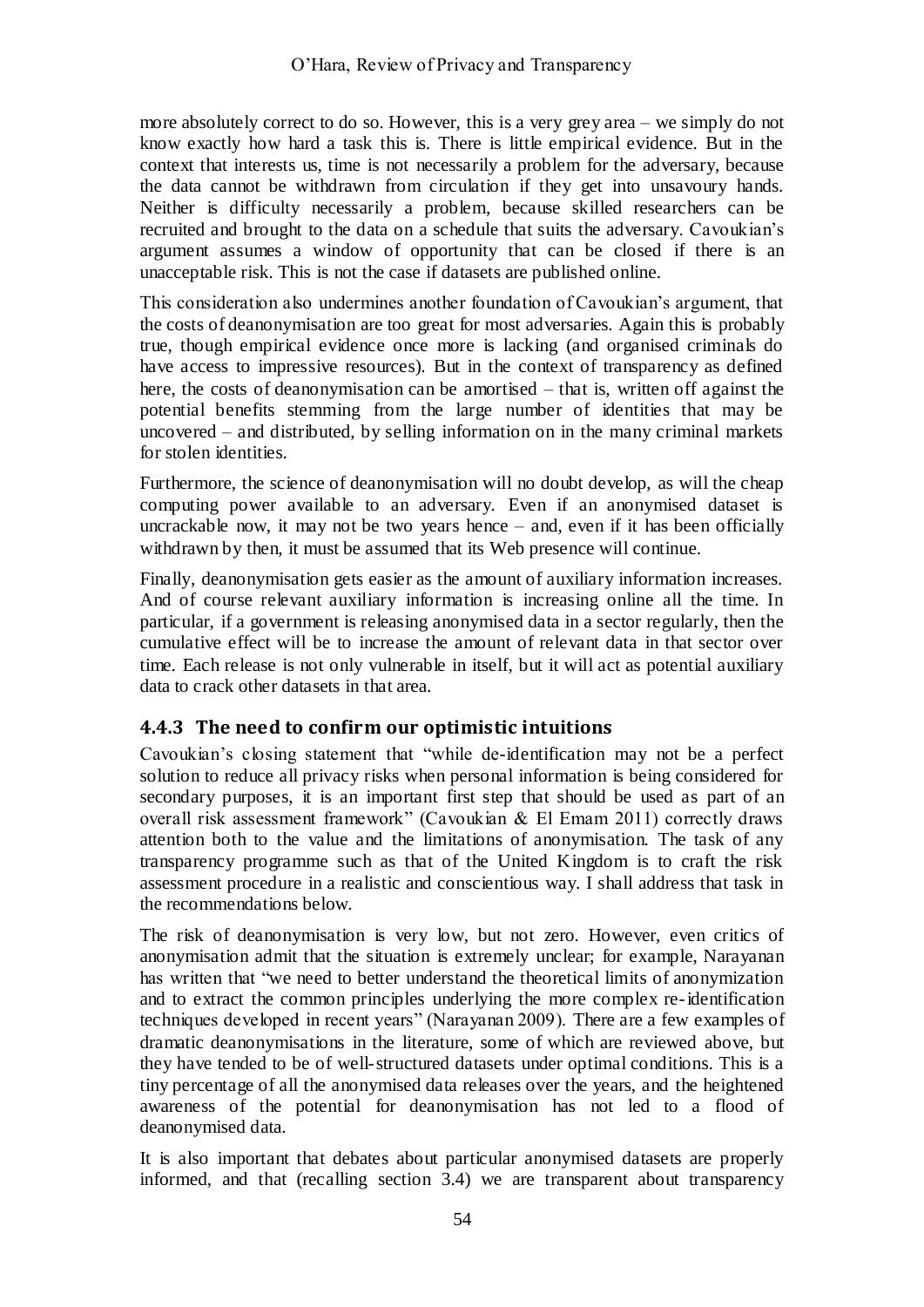practice. In order to maximise the value of debate about releasing anonymised datasets, it will be important to be open about which anonymisation techniques are being used to anonymise datasets (this will not allow the original dataset to be reverse engineered, of course), in order to allow realistic and independent assessments about risk to be made.

All this is cause for optimism that sophisticated anonymisation, perturbation and pseudonymisation techniques will continue to allow the release of valuable data for use by the public, and the management of a negligible risk. However, it is important to confirm that intuition with further investigative work to show that the risk really is negligible – and if it proves not to be, to suggest further ways forward. It is not the place of this report to ‗solve' this problem or ‗decide' the argument one way or the other; my aim here is to state the position of the debate as it stands, and suggest means by which realistic consideration of the issues surrounding particular sensitive dataset releases can be facilitated.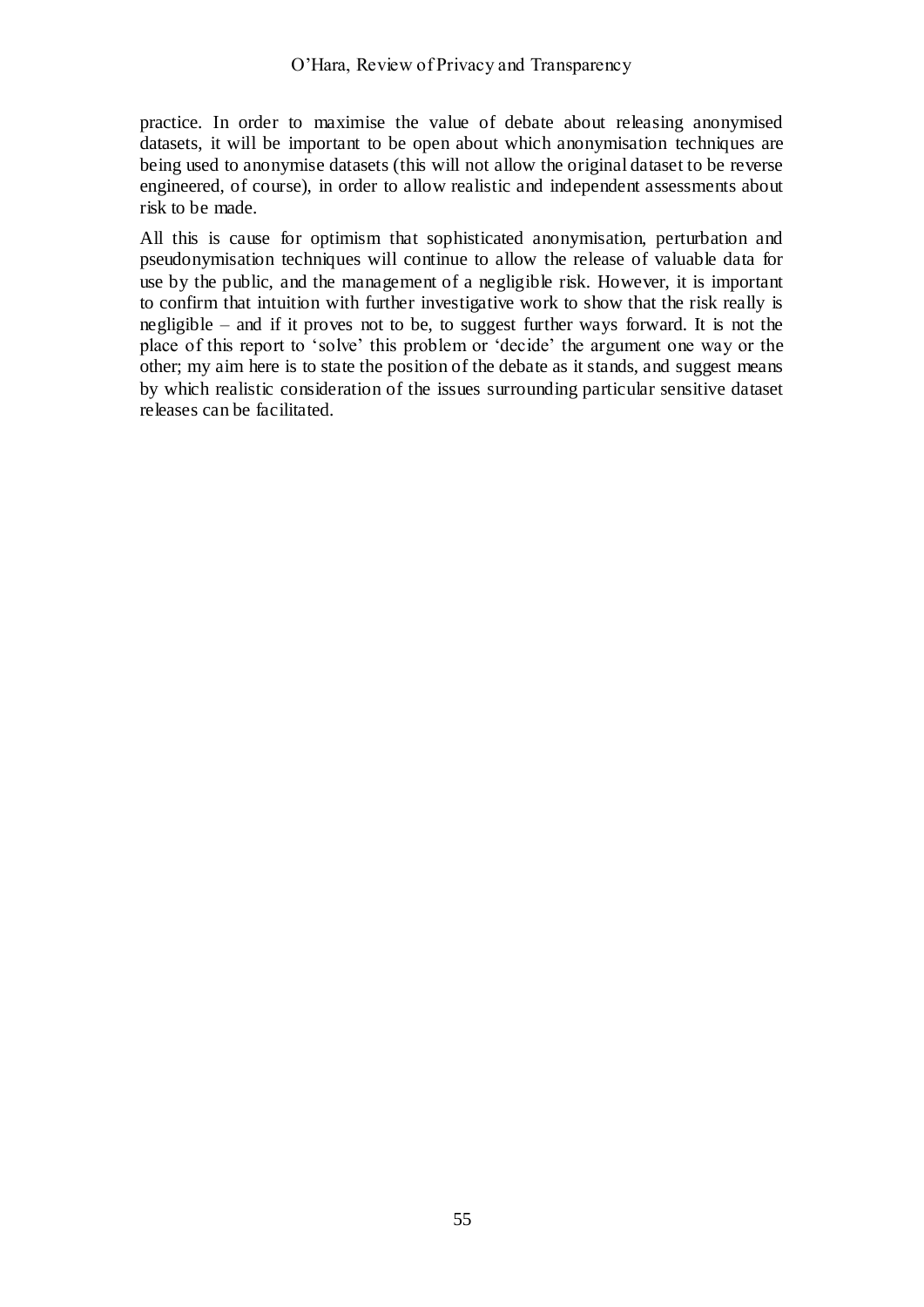# **5 Conclusions and recommendations**

## *5.1 Introduction*

I have reviewed transparency, privacy in the context of transparency, and the technological developments that have created so many imponderable problems. The general outline of my recommended courses of action is probably clear from the discussion; we need better institutions and conversations to screen data for the privacy implications of their release, and we need to include technologists in these conversations to a much greater degree than has historically been the case.

To this end, I make fourteen recommendations. None of them is intended to place a large bureaucratic overhead on the UK government's transparency programme, nor should there be any substantial cost implications (certainly not relative to the potential gains across the economy by improved transparency). All the recommendations are supported by the reflections above. Some will require ongoing effort, others could be implemented immediately.

There have been some ideas floated in the text above which I have not included in the recommendations (for instance, my hope that the field of differential privacy might in time contribute to our understanding of privacy, in section 4.3.3, or that a practical architecture for citizens' consent management may emerge from British research, in section 3.1.5). That is not to say that these ideas should be discounted or ignored, but they rest on the potential of currently progressing research rather than on proven principles or easily implemented systems, and are considerations for the longer term only.

# *5.2 Conclusions*

The outlines of the conclusions should be clear by now.

- $\bullet$ Privacy is extremely important to transparency. The political legitimacy of a transparency programme will depend crucially on its ability to retain public confidence. Privacy protection should therefore be embedded in any transparency programme, rather than bolted on as an afterthought.
- Privacy and transparency are compatible, as long as the former is carefully protected and considered at every stage.
- Under the current transparency regime, in which public data is specifically  $\bullet$ understood not to include personal data, most data releases will not raise privacy concerns. However, some will, especially as we move toward a more demand-driven scheme.
- Discussion about deanonymisation has been driven largely by legal  $\bullet$ considerations, with a consequent neglect of the input of the technical community.
- $\bullet$ There are no complete legal or technical fixes to the deanonymisation problem. We should continue to anonymise sensitive data, being initially cautious about releasing such data under the Open Government Licence while we continue to take steps to manage and research the risks of deanonymisation. Further investigation to determine the level of risk would be very welcome.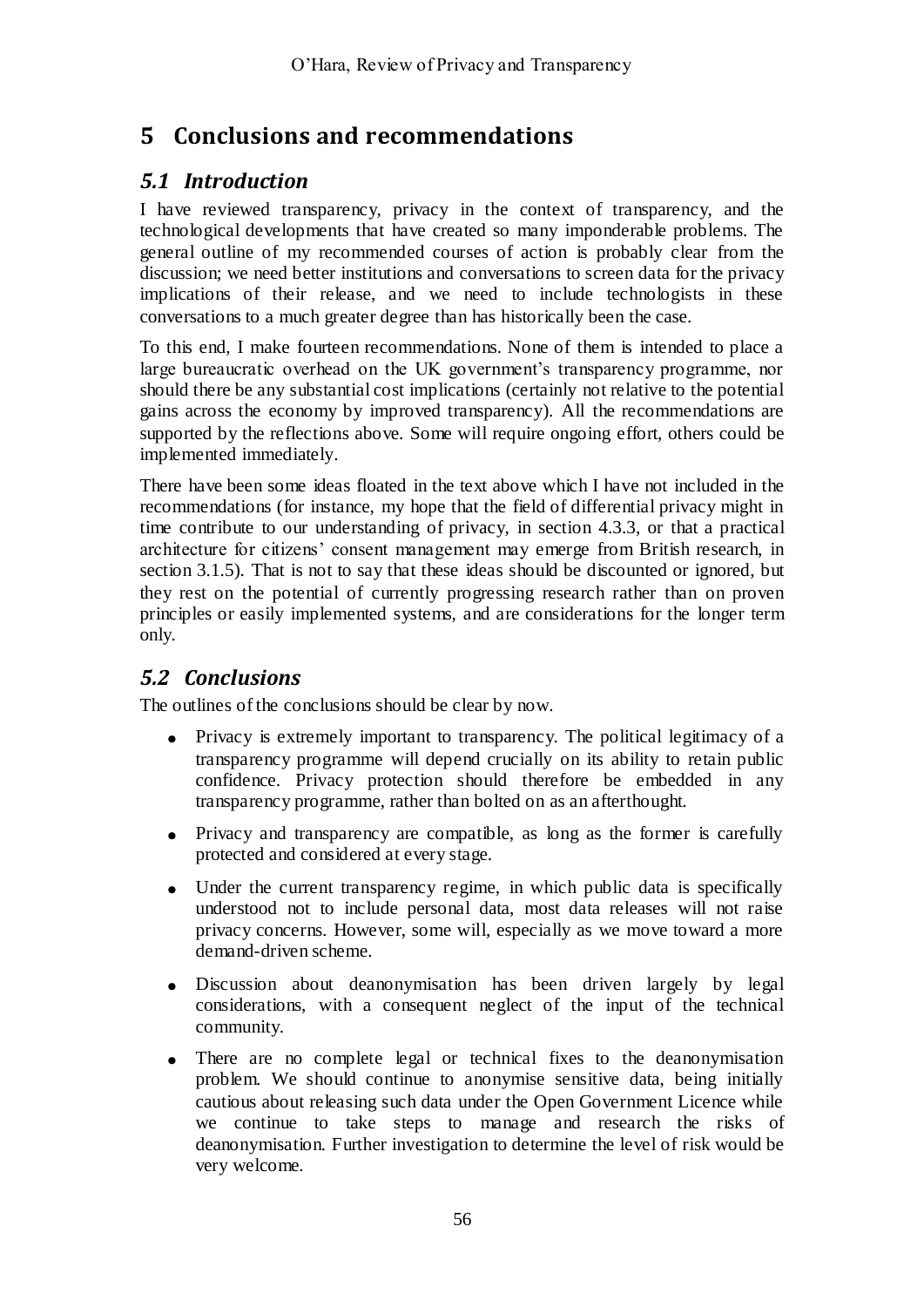There should be a focus on procedures to output an auditable debate trail. Transparency about transparency – metatransparency – is essential for preserving trust and confidence.

In the remainder of the report, recommendations will be made which are intended to implement these conclusions without making too strong a claim on scarce resources.

# *5.3 Recommendations*

There are fourteen recommendations. Some are quite general, while others suggest specific actions to be carried out. Although any or all of them could be adopted in isolation, they are mutually supportive, and are intended to work together as a package. They are not intended to place an excessive administrative or budgetary burden on government. They should allow the transparency programme to progress while preserving the confidence of the British public. The ideas are intended to appeal across party political boundaries, and to parties in both the Coalition government and the opposition. I also hope that these recommendations will keep the UK transparency programme to remain in the vanguard of innovation in this area, while also helping it learn from the positive experiences of other governments.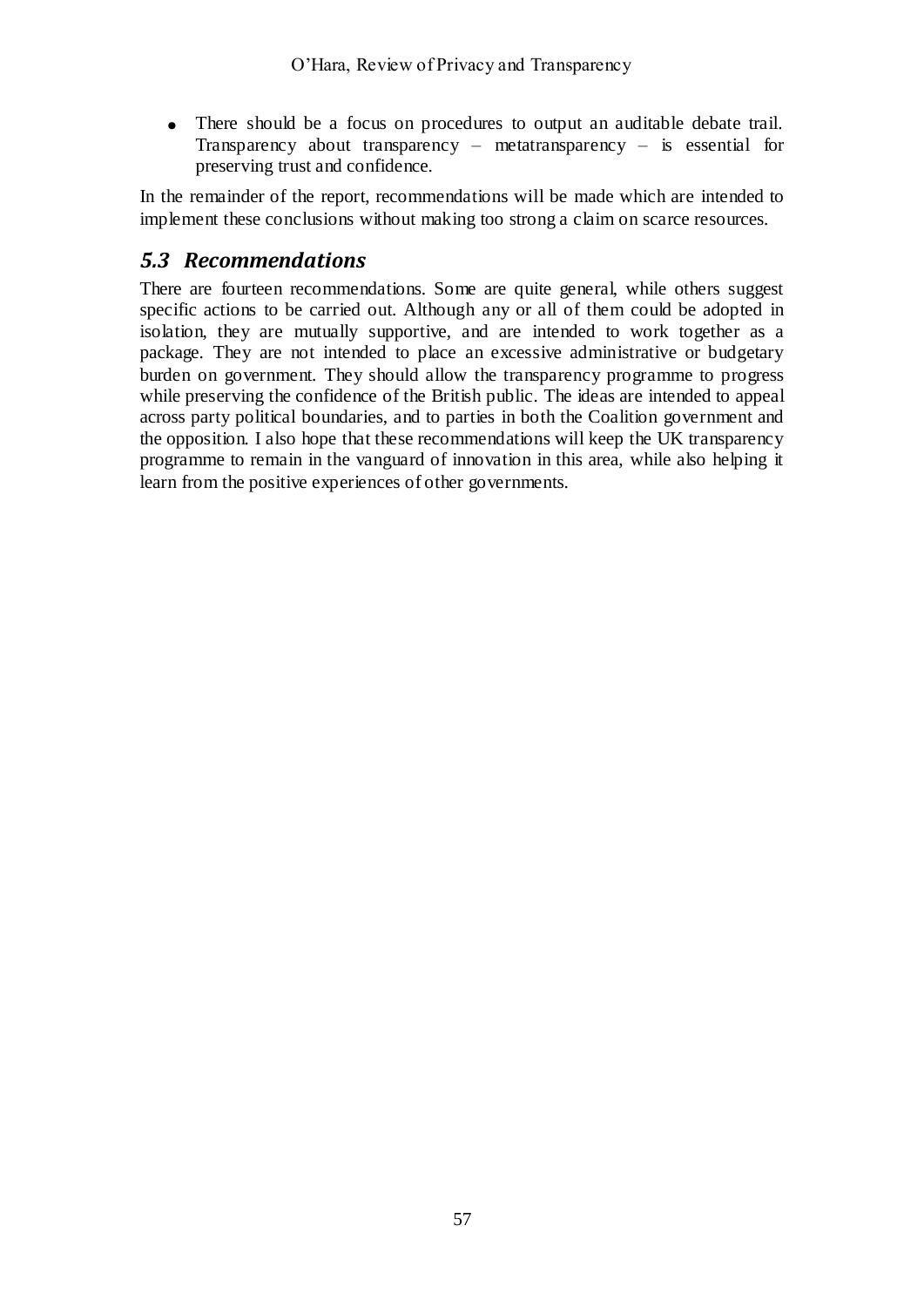#### **Recommendation 1: Represent privacy interests on the Transparency Board**

It is vital to preserve public trust and confidence in the transparency programme. To that end, as it will prove impossible for the programme to avoid questions about personal data, it will be far better to embed privacy protection in the programme itself, rather than as a bolt-on or additional component of the procedures.

The obvious way to do this from the top is to include someone independent of government in the Public Sector Transparency Board advisory body whose role will be specifically to protect citizens' privacy.

Such a person should be recruited to the Transparency Board with an international reputation in privacy advocacy, particularly someone with a clear understanding of the complex technical and technological issues. The new recruit should be able to command the confidence of those concerned with the protection of privacy, and be of sufficient stature to defend privacy interests effectively in the Transparency Board.

One candidate for this would be the Information Commissioner, whose public role is precisely that. Furthermore, the IC also has responsibility for promoting freedom of information; hence he or she should not be inclined simply to act as a blocking force. However, it may be that the IC's role as independent of government would preclude him or her from this role. It may be that the IC should be seen as independent of, and therefore free to criticise, the Transparency Board. That is a reasonable view of the IC's function, in which case the new recruit for the Board should be sought from the wider community.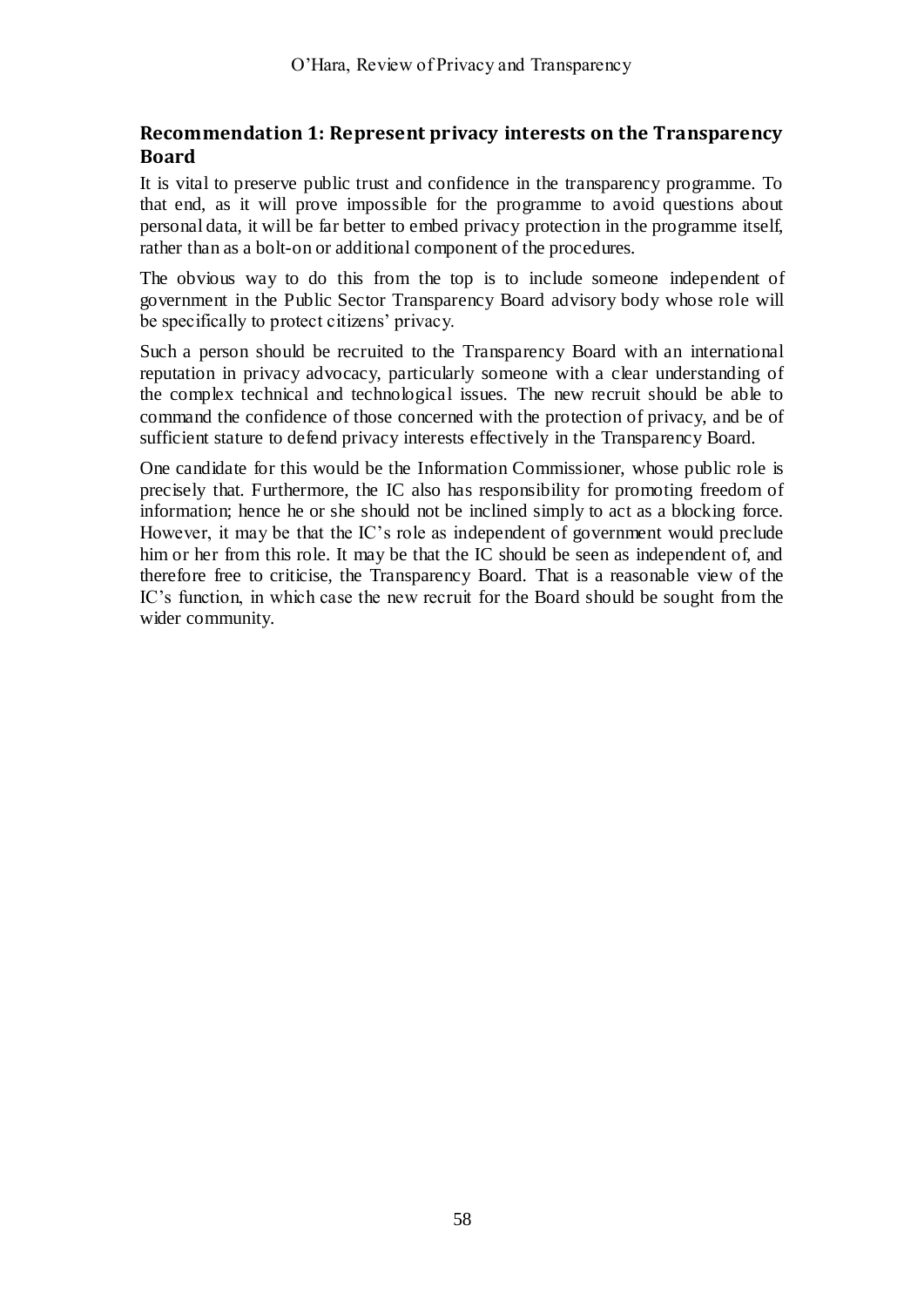#### **Recommendation 2: Use disclosure, query and access controls selectively**

There is a potential clash between the transparency agenda, and the increasing technical consensus (Narayanan & Shmatikov 2010, Ohm 2010) that disclosure, query and/or access control measures will be required to allow anonymised data to be released online.

Such measures would be detrimental to transparency. I have therefore not attempted to suggest that they should be used routinely in the transparency agenda. My recommendation is not that disclosure controls are useless or too expensive, but merely that their routine use cannot be a part of the transparency programme as currently conceived.

This should *not* be taken to mean that personal data can be released without controls. It *should* be taken to mean that: *if* a data release were potentially privacy-threatening, *and if* disclosure/access controls could remove the threat, *then* they should be considered. *If* resources did not permit the implementation of such controls, *then* the data could not be released.

Hence controls are not ruled out, and could be used in certain circumstances (cf. section 4.3.2). The particular measures that are likely to have a role are:

- Consent.
- Use of terms and conditions.
- Use of registration to identify users.
- Charging.

The circumstances where their use could be valuable include:

- Where there are identifiable risks from releasing the data.
- Where the data are not overtly sensitive in themselves.
- Where government departments and agencies could be confident that the costs to them would be made up by wider economic benefits.
- Where there is keenly-expressed demand and a willing user base for the data.
- Where the barriers to entry to the market are not high enough to deplete competition.
- Where the generation of the data by the government department or agency demands substantial investment.

Control systems should be considered when:

- Having them in place makes a data release possible where it would not otherwise be possible.
- Their presence would have a positive effect on the quality of the data being released.

Not all the relevant considerations here are concerned with privacy, though they will cover a number of privacy-threatening situations.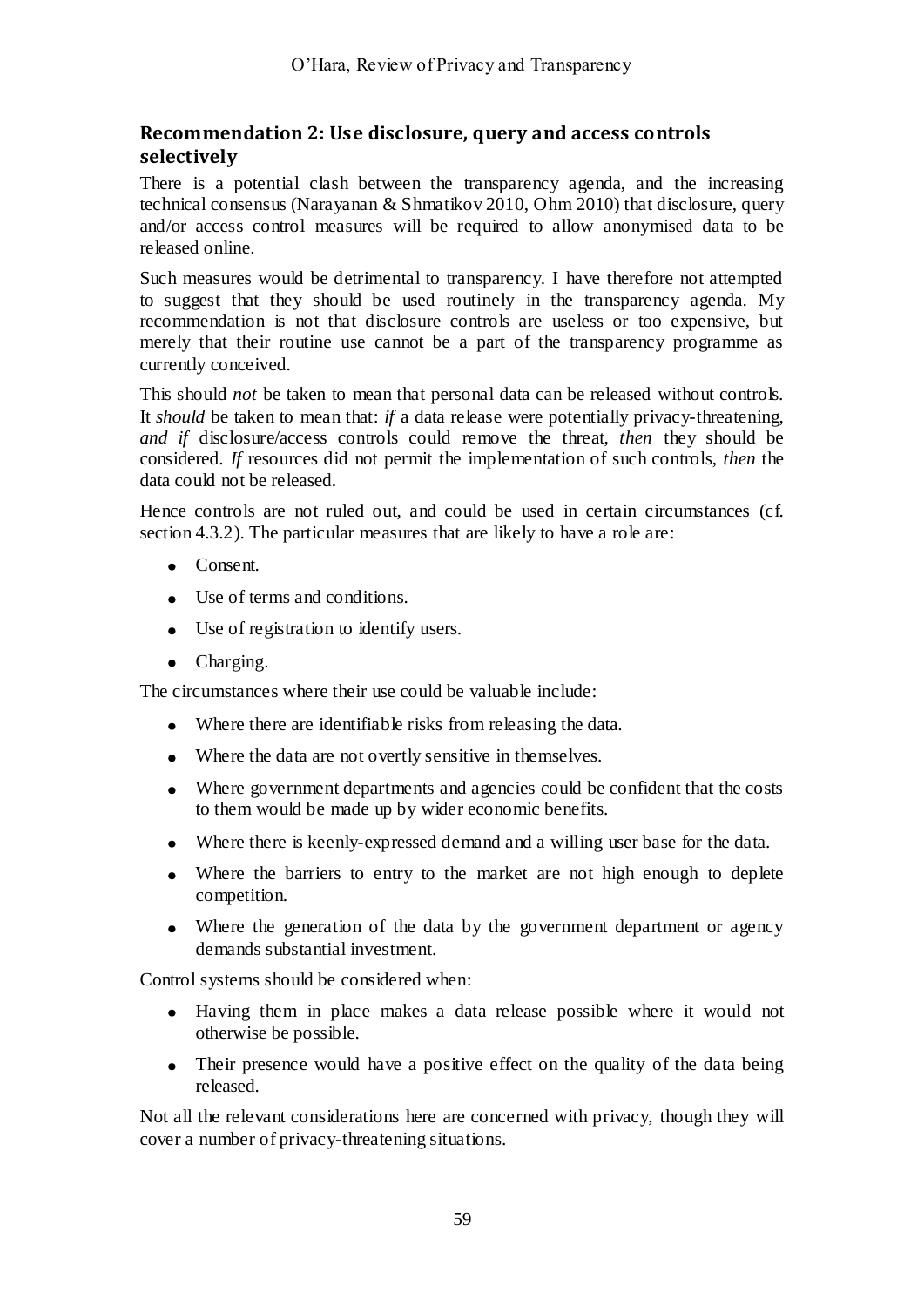Standard methods for protecting privacy such as anonymisation should continue to be used, even though they cannot give a 100% guarantee that they cannot be undone by a sufficiently adept adversary.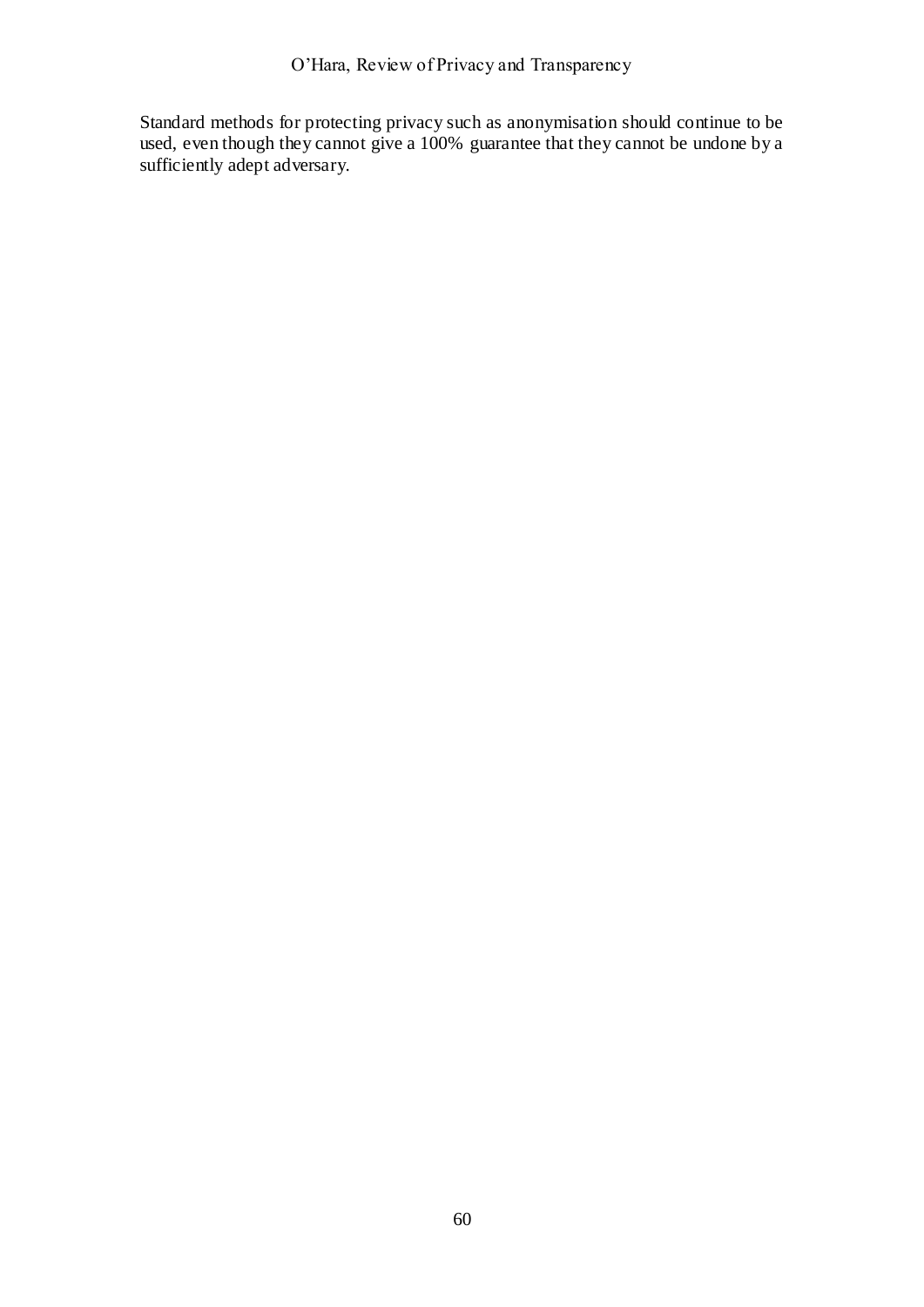#### **Recommendation 3: Include the technical paradigm**

Legal definitions of privacy have tended to dominate the debate in the United Kingdom and elsewhere. However, these have proved inadequate to provide a clear framework for analysis of privacy issues, especially in the context of jigsaw identification using recently developed deanonymisation techniques.

To this end, there should be greater awareness of the technological paradigm. This should happen in two specific ways.

- 1. Technologically-trained experts should be brought into procedures for deciding whether or not to release particular datasets. A description of how this may be done is given in recommendation 7.
- 2. There needs to be a greater awareness of technical issues in the Information Commissioner's Office (ICO). The ICO has made welcome strides in recent months, for example with the appointment of a Principal Policy Advisor in this area, and the creation of a Technology Reference Panel. Nevertheless, the severe technical demands made by cutting-edge research in deanonymisation mean that more effort is needed in this direction.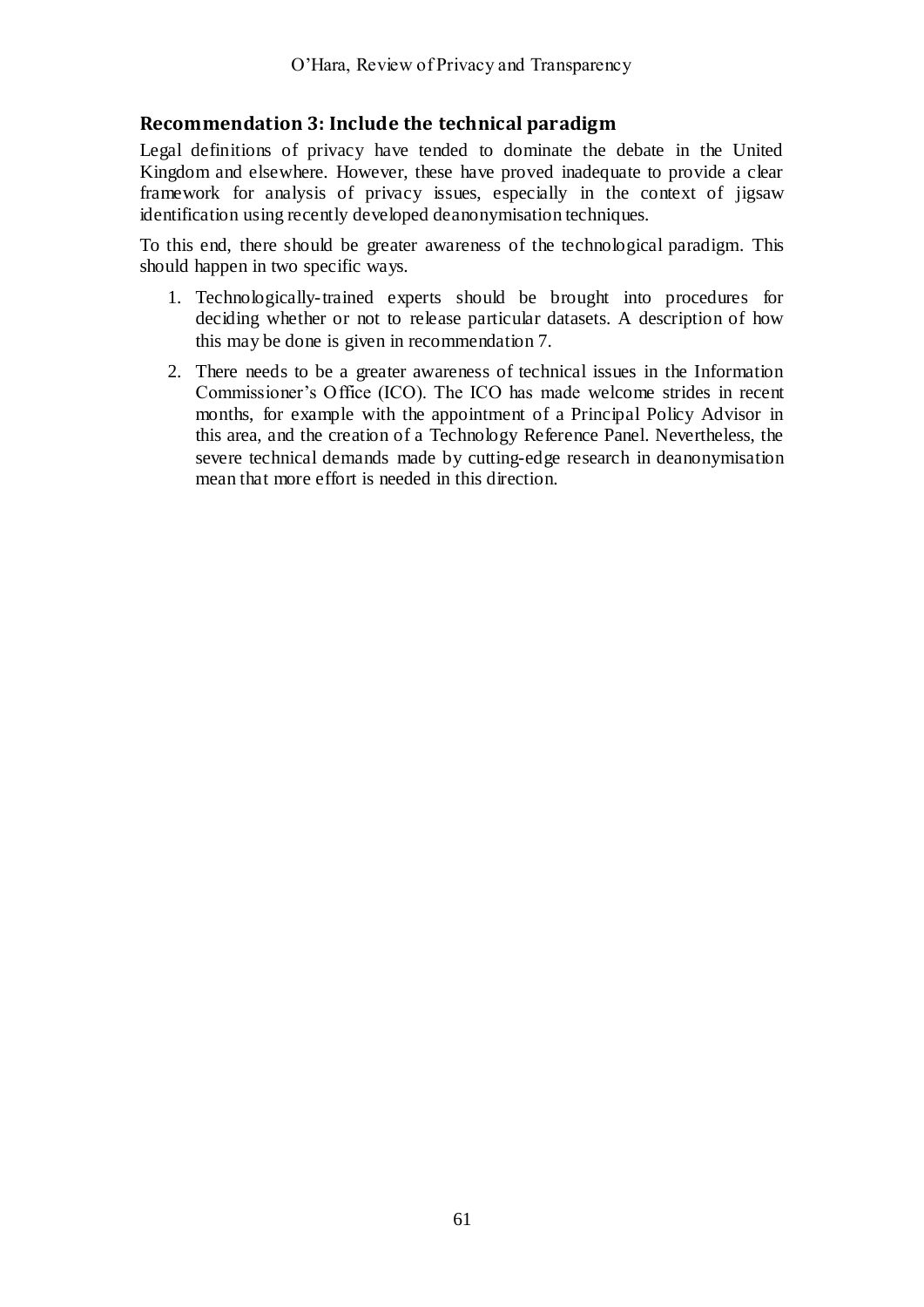#### **Recommendation 4: Move toward a demand-driven regime**

The transparency programme covers two separate agendas as noted in section [2.1.4,](#page-19-0) an accountability agenda and an information agenda. In its current phase (a year or so into the Coalition government), it has concentrated on accountability, and as such has something of a 'top down' feel. Ultimately, it would be desirable to move the emphasis from accountability to information, providing the raw materials for citizens, charities, intermediaries and entrepreneurs to develop a rich picture of their communities, to enable and empower users to interact more effectively with their fellow citizens, organisations, companies and government. As this happens, the transparency programme should shift to a more demand-driven, ‗bottom-up' regime.

The Transparency Board is attempting to serve both the accountability agenda and the information agenda, but (notwithstanding the presence on the Board of a successful information entrepreneur and other advisors who have experience in the use of data by citizens) attempts to suggest which datasets might be useful for citizens in real-world contexts are naturally somewhat hypothetical.

In a demand-driven regime, information entrepreneurs would ask for the datasets they felt they needed, or felt that they could use to create value, whether social value or commercial value (profit) for their own firms. This suggests two requirements.

- 1. Entrepreneurs must know what datasets there are.
- 2. There must be a screening process to ensure that privacy-threatening releases (and other problematic releases, such as ones which might threaten national security) could be challenged and blocked.

These two requirements will be the subject of the next two recommendations.

A demand-driven regime would, as argued in section [2.2.2,](#page-24-0) pose some threats to privacy that are not currently on the horizon in the present context. These threats are not terminal, and should be addressed using the procedure outlined in recommendation 7.

However, it is worth noting here that in two respects a demand-driven regime would *promote* privacy. First, it would be incumbent on those demanding the data to demonstrate conclusively that it was either not privacy-threatening to release them, or that their release, and the use to which they would be put, were of overwhelming public interest and proportionate compared to the privacy threat. If such a case was robustly expressed and rigorously scrutinised, this would be a good indicator of the likely threat to privacy of that particular release. This compares favourably to the current situation, where the release of data is uncontextualised with a small understanding of the demand side. As noted in section [3.1.4,](#page-29-0) privacy norms and expectations are highly context-dependent, and very difficult to state convincingly in the abstract.

Second, two important principles, the Purpose Specification Principle, and the Use Limitation Principle (cf. section [3.1.2\)](#page-28-0) are in tension with the transparency programme's driving assumptions that *serendipitous reuse* of data (i.e. gaining value from data by its reuse by others in unanticipated contexts and for unanticipated purposes) should be facilitated, and that productive use of data cannot be fully anticipated by data controllers. The idea of serendipitous reuse does not allow those releasing data to specify exactly how they will be used, while the demands of the transparency programme for a small bureaucratic overhead make terms and conditions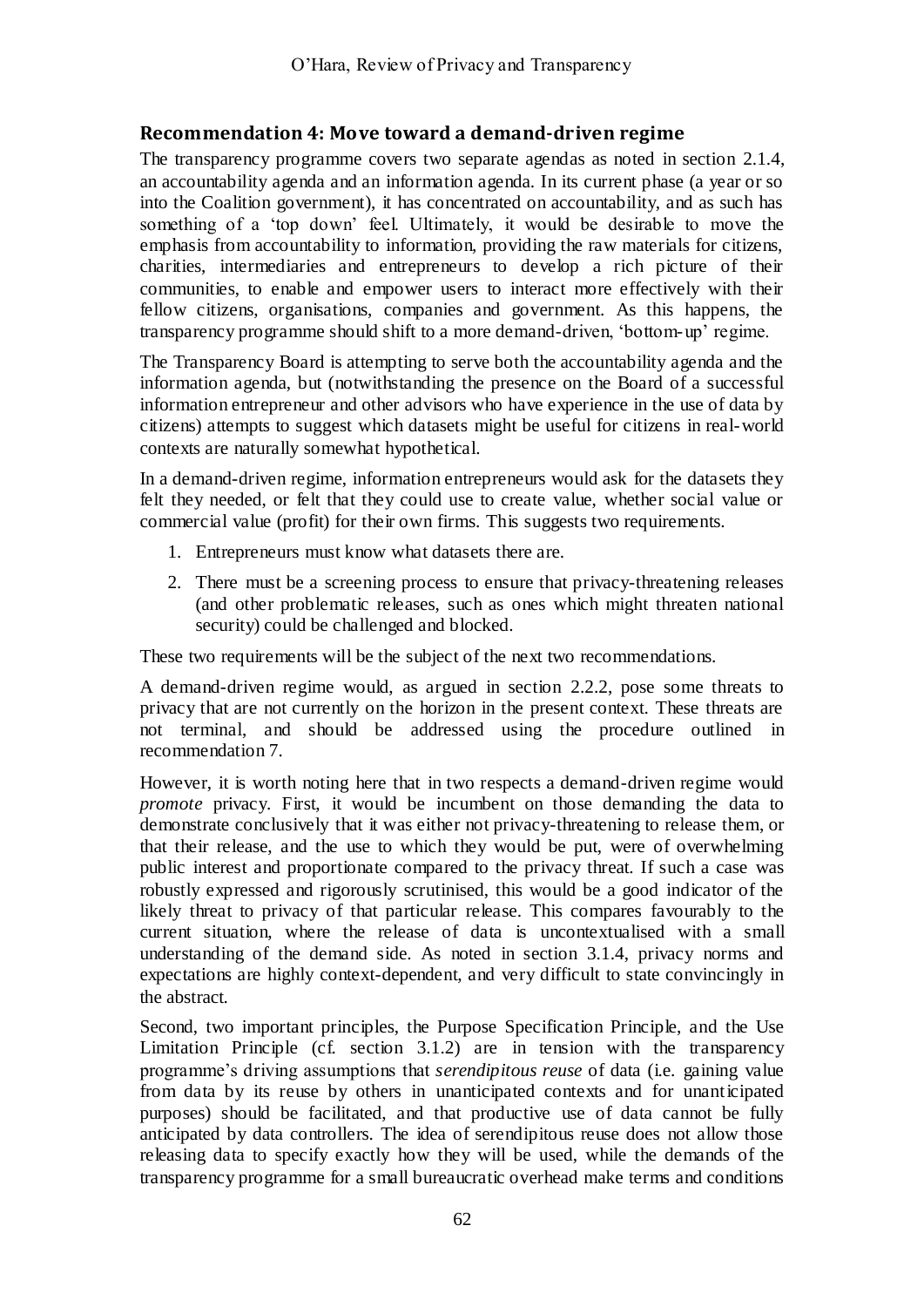and other access control methods problematic (section [4.3.2](#page-48-0) and recommendation 2). However, if a case has to be made by someone *demanding* the data for a specific purpose, then at least those judging threats to privacy will be in a position to understand *some* likely contexts for their use.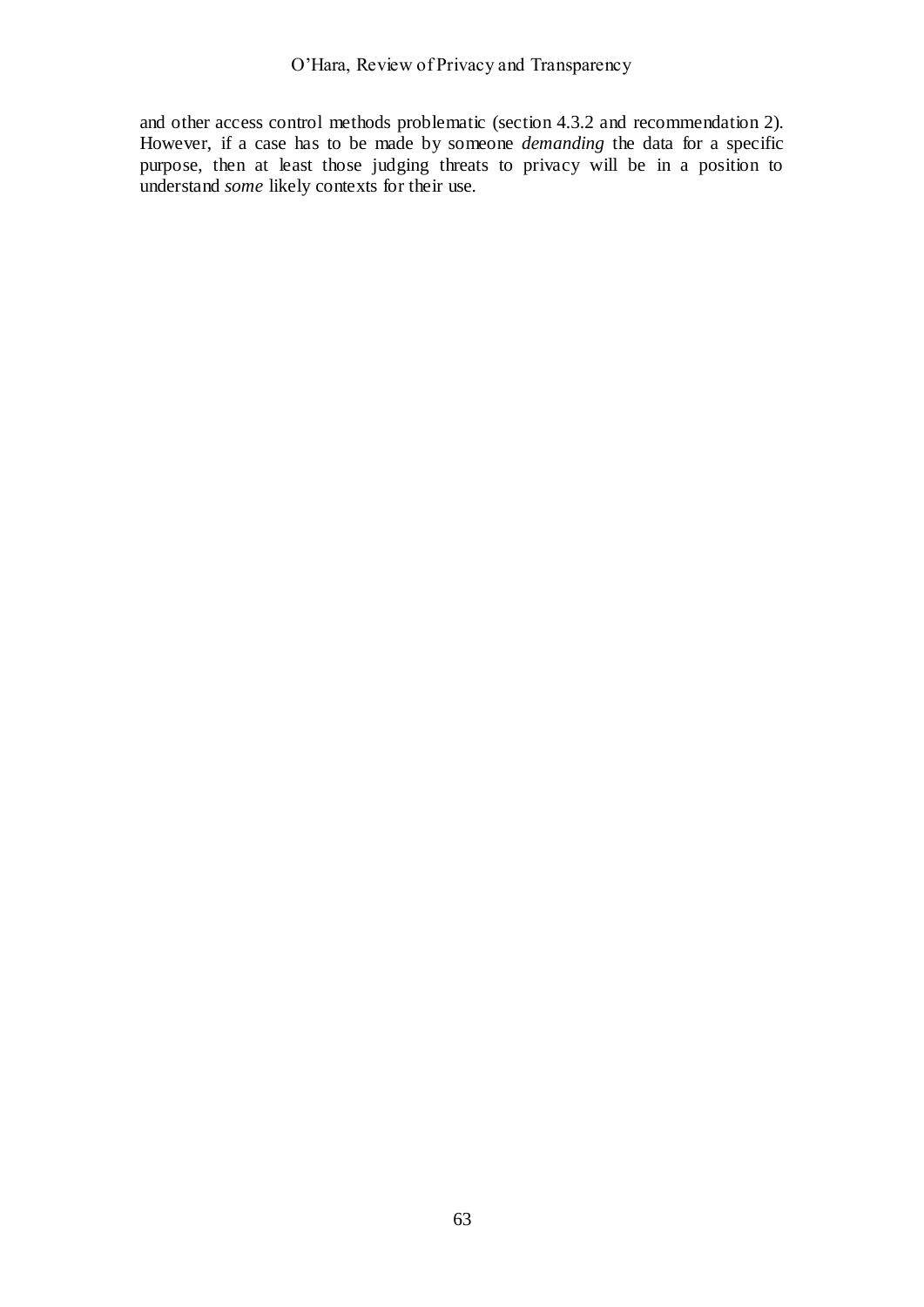## **Recommendation 5: Create a data asset register**

A register of government data assets should be compiled and publicised. This need not be complete (indeed, could not be). The register should set out what datasets were controlled, what they contained, and what decisions had been taken about their release. Possible classifications would include:

- The data are confidential and on no account will be released via the transparency programme.
- The data are accessible without restriction from the Web on an OGL.
- The data are accessible from the Web with some restrictions (if access control has been deemed useful in this particular case, or if for some reason an older, more restrictive licence is in force).
- The data are not deemed confidential, and though not currently accessible  $\bullet$ from the Web, they are scheduled for release in a named format at an appointed time.
- The data are not deemed confidential, and are not currently accessible from the Web or currently scheduled for release, in which case a request for them can be lodged and processed.

The asset register could be centrally curated, or kept by individual departments and agencies.

In the case of confidential data, it is important for metatransparency (section [3.4\)](#page-34-0) that citizens are aware of what information government holds even if it is not made available. When citizens use public data to build pictures of their communities, they need to know whether such pictures are complete, or whether certain aspects are under-represented. There is nothing necessarily sinister in keeping data confidential, but the fact of the restriction should be made clear (so it could be challenged in public debate, by an official such as the IC, or even in the courts).

Note also that the creation of a register, and its use by information entrepreneurs, is likely to improve the quality of government data, by providing feedback to influence collection methods, ontological assumptions, quality, reliability, timeliness, output formats and so on.

Given the register, entrepreneurs should be able to ask for particular datasets which were currently unavailable. Note:

- This would not entitle the requester to exclusive use of the data. The  $\bullet$ presumption would be that the data requested would be placed on the Web via some access point such as data.gov.uk.
- If data of a particular type were requested, the request should be expanded to cover *all* data of that particular type. For instance, if someone requested data about, say, GPs' earnings in Welwyn Garden City, the data to be considered for release should be about all GPs' earnings.

In other words, an information entrepreneur should not be able to frame a request to him or her a competitive advantage over others via an information asymmetry. If the request was granted, the result should be an increase in *public* good.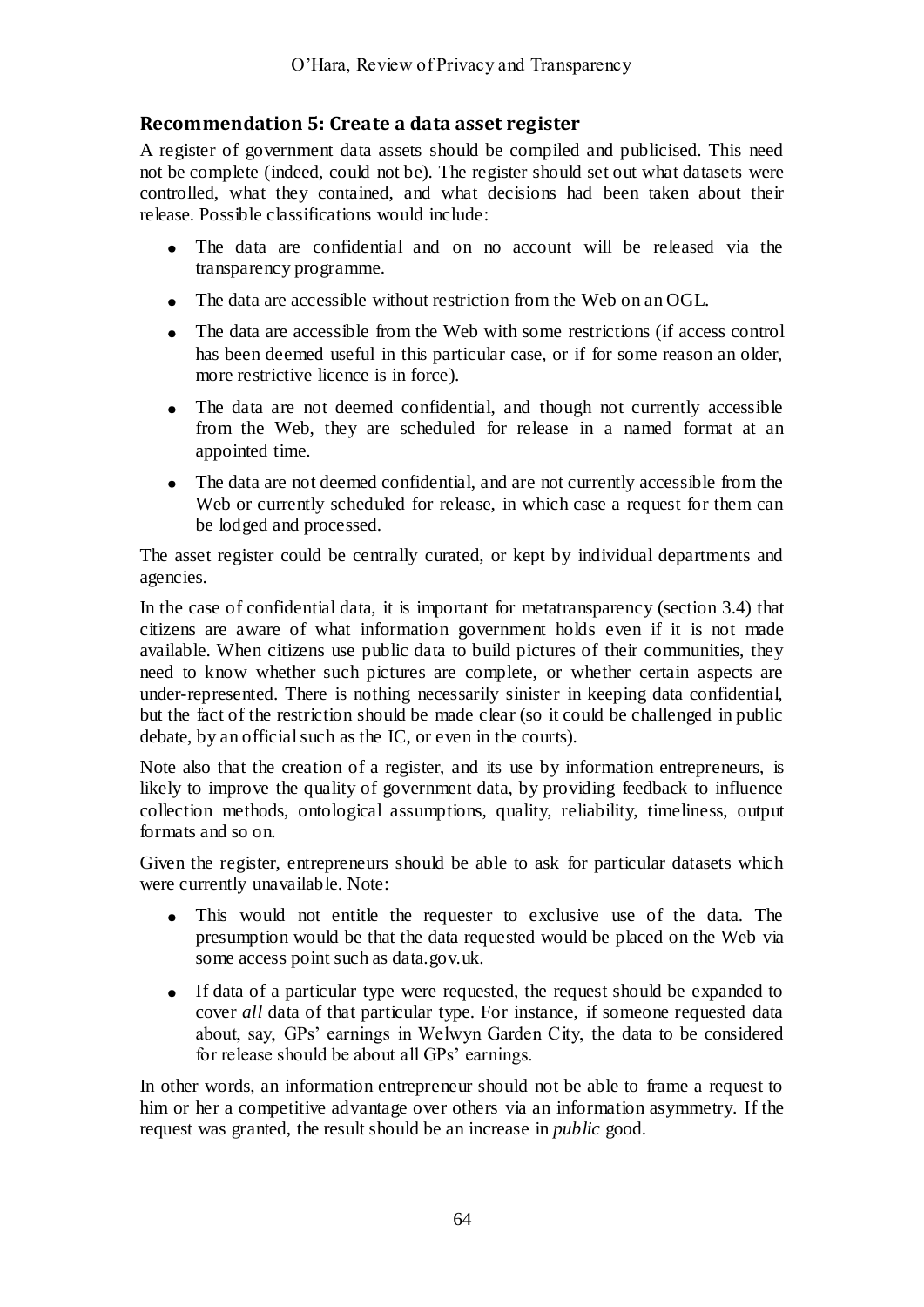#### **Recommendation 6: Create sector transparency panels**

Requests for data should be considered by a competent body. This should be below the level of the Transparency Board, which should keep its strategic advisory role.

The most logical step is to create dedicated transparency panels distributed across sectors. These bodies should determine, among other things, whether there was a *prima facie* privacy threat from the release. If not, then there would be no privacy objection to the information's release, and an instruction should be sent to that effect to the government department or agency controlling the data, which should then work to place the dataset on its release schedule. The panels could help manage demand by influencing release schedule ordering.

In most cases, it would be helpful for a sector panel to cross ministerial or agency boundaries, to prevent the panel being 'captured' by a particular ministry or agency. However in some areas (e.g. transport), that may not be possible.

I will not make any specific recommendation about the size or composition of sector panels, or indeed which sectors should be served with panels. It is worth experimenting to determine best practice. Furthermore, it may be that different sectors have different requirements (e.g. in health, it may be best to proceed cautiously and rigorously, and so to have a sector panel with a wide and diverse membership, whereas in other areas, e.g. transport, the panel could be smaller and nimbler).

However, the procedure I shall suggest in recommendation 7 will influence the composition of the panels, or at least the rosters of experts upon whom they will draw. For instance, each panel should have access to technical advisors if it did not already include them in its membership.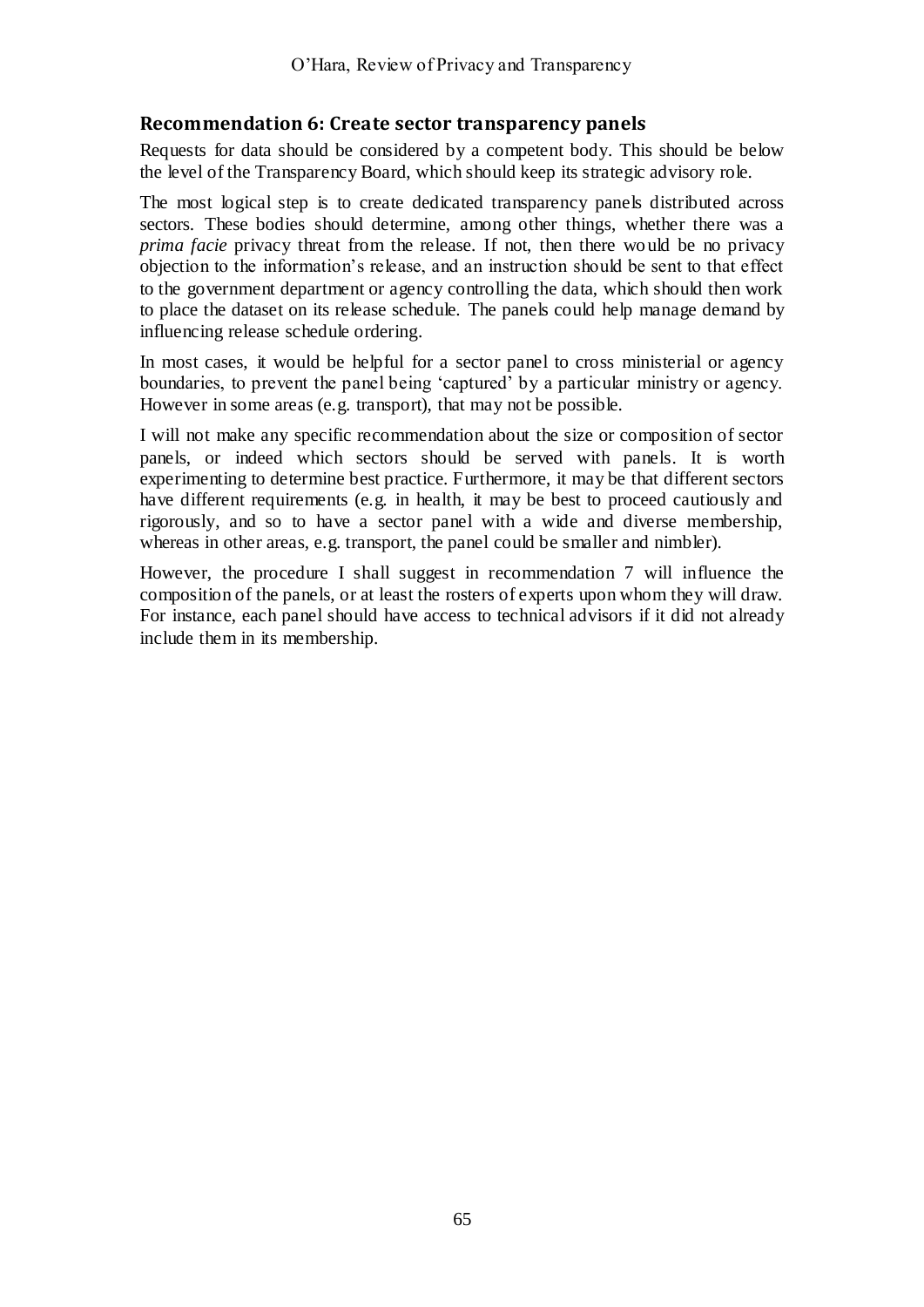#### **Recommendation 7: A procedure for pre-release screening of data to ensure respect for privacy**

For reasons set out in section [1.3.1,](#page-11-0) I shall not be recommending any strict set of rules or institutions. Rather, I set out a broad outline of a procedure that could be implemented in a number of ways. The aim is to suggest a method of pre-release screening that will work in a variety of contexts, including currently, as well as in a more demand-driven regime.

Note that this means that I will not provide a method of squaring the circle of releasing deanonymisable data on the Web. This is not a problem that can be *solved*; it involves a set of risks and potential benefits that can be *evaluated*. This evaluation will depend on the current state of knowledge, public opinion and political preferences. It will depend on whether the transparency programme has proved a success or not. It will depend on public attitudes to privacy, which are evolving very rapidly all the time.

The debate and discussion should be on a case-by-case basis, and hence this recommendation will not include criteria for making the decision, or red lines which should never be crossed. These will be a matter for policymakers and public at the time of a data release.

Note also that there is a nascent infrastructure in place already that might be built upon - OPSI's public sector information unlocking service upon – OPSI's public sector information unlocking service [\(http://unlockingservice.data.gov.uk/\)](http://unlockingservice.data.gov.uk/) is designed to allow people to ask for information, and also has a screening service based on the Freedom of Information Act principles.

How would such a procedure work? I envisage a sequence of stages such as the following. To repeat, the exact set of institutions that implements these procedures need not be specified here, especially as the transparency programme is in an early phase and is bound to evolve over time. And although I have assumed a demanddriven transparency process, this procedure, beginning at stage C, would also be appropriate for the current top-down context.

A. Maintenance of a data asset register See recommendation 5.

#### B. User demand

Information entrepreneurs should be able to make requests for data from the data asset register, on the bases established in recommendation 5. At this stage, the entrepreneur need not disclose the purpose of the request.

#### C. Screening of user requests

A competent body, which could be the sector panel as envisaged in recommendation 6, or alternatively could be an *ad hoc* body accredited by the panel, should then screen the request.

In the event that the body finds a *prima facie* threat, then the sector panel should be able to convene an inquiry to consider the data.

D. Consideration of potential privacy threat

If there was a potential threat, this should be assessed by the inquiry. The assessment should consist of rigorous analysis and debate with *all relevant stakeholders*. These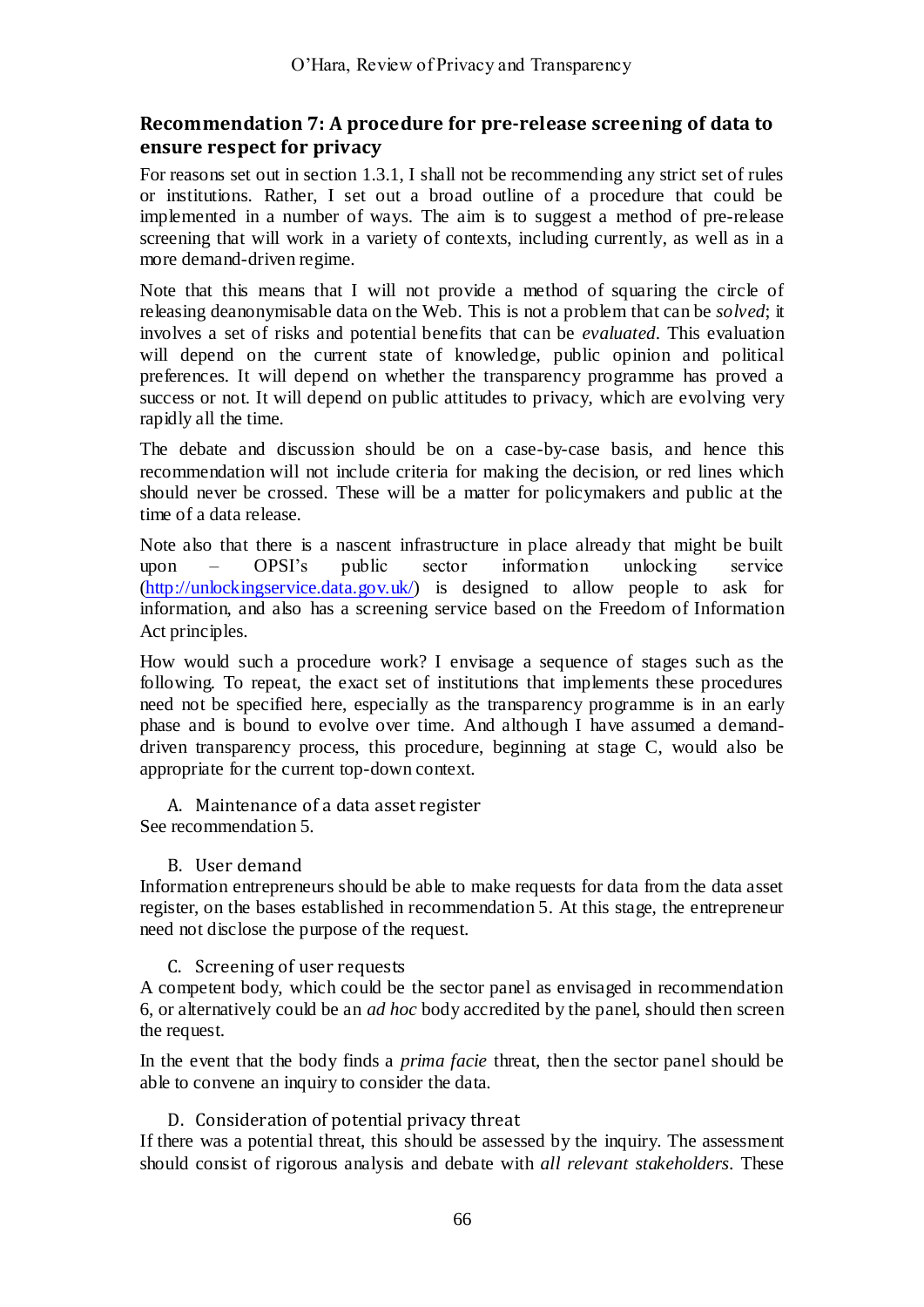stakeholders consist of representatives of at least the following five groups of interested parties.

- a. Those tasked with increasing transparency and publishing public data.
- b. Those tasked with protecting privacy.
- c. Domain experts.
- d. Technical experts with understanding of deanonymisation techniques and the current threat model.
- e. The information entrepreneur(s) who made the original request.

The role of the domain expert is to provide expertise about how data are, or could be, used in the specific sectoral context – e.g. health, education, university education, primary education, etc. The role of the information entrepreneur is to explain the role that he or she envisages the data will play, and to demonstrate how any p rivacy concerns will be allayed.

The particular roles could be allocated to specific individuals ahead of time, or a group could be assembled *ad hoc*.

The value of debate about this issue was discussed in section [3.2.3,](#page-32-0) and the content in section [3.2.2.](#page-31-0) The structure of debate would be a matter for the chairperson. However, the heuristics provided by Nissenbaum (2010, and see section [3.1.4\)](#page-29-0) give a sense of what questions would be relevant and how they should be framed. The issues should look at norms and expectations in the domain, and in that context, consider the risks and benefits of a data release.

The debate should as far as possible combine rigour with convenience and cheapness. It could take the form of a face-to-face meeting around a table, an extended email exchange, or collaboration on a written report.

One possible output would be a privacy impact assessment (PIA). Particularly in a demand-driven transparency regime, there is an issue as to who should accept the costs of a PIA associated for a particular release of data. Should it be the data provider who will be accountable for a reckless release? Or the entrepreneur demanding the data? If the latter, then that will clearly increase the costs of asking for data, as any request may of course be turned down. Furthermore, the entrepreneur's incentives would all be for transparency and against privacy if there was a clash, possibly compromising the legitimacy of any PIA he or she commissions.

Hence one possible structure is that, if a potentially privacy-threatening release of data is planned, the relevant stakeholders listed above should meet and together produce a PIA for consideration by data managers.

There is no reason to think that this will be a costly procedure in the large. Best practice and precedents will become available, allowing shortcuts in future decisionmaking and clarifying amendments to the data asset register. At present it is of course unknown what proportion of requests would need to be dealt with by an inquiry, and what proportion of those would be hard cases that would require hours of deliberation.

It should also be noted that the way that the current transparency regime is working, the number of borderline cases is actually very small, both in number and as a proportion of scheduled releases. Very few datasets containing data that could become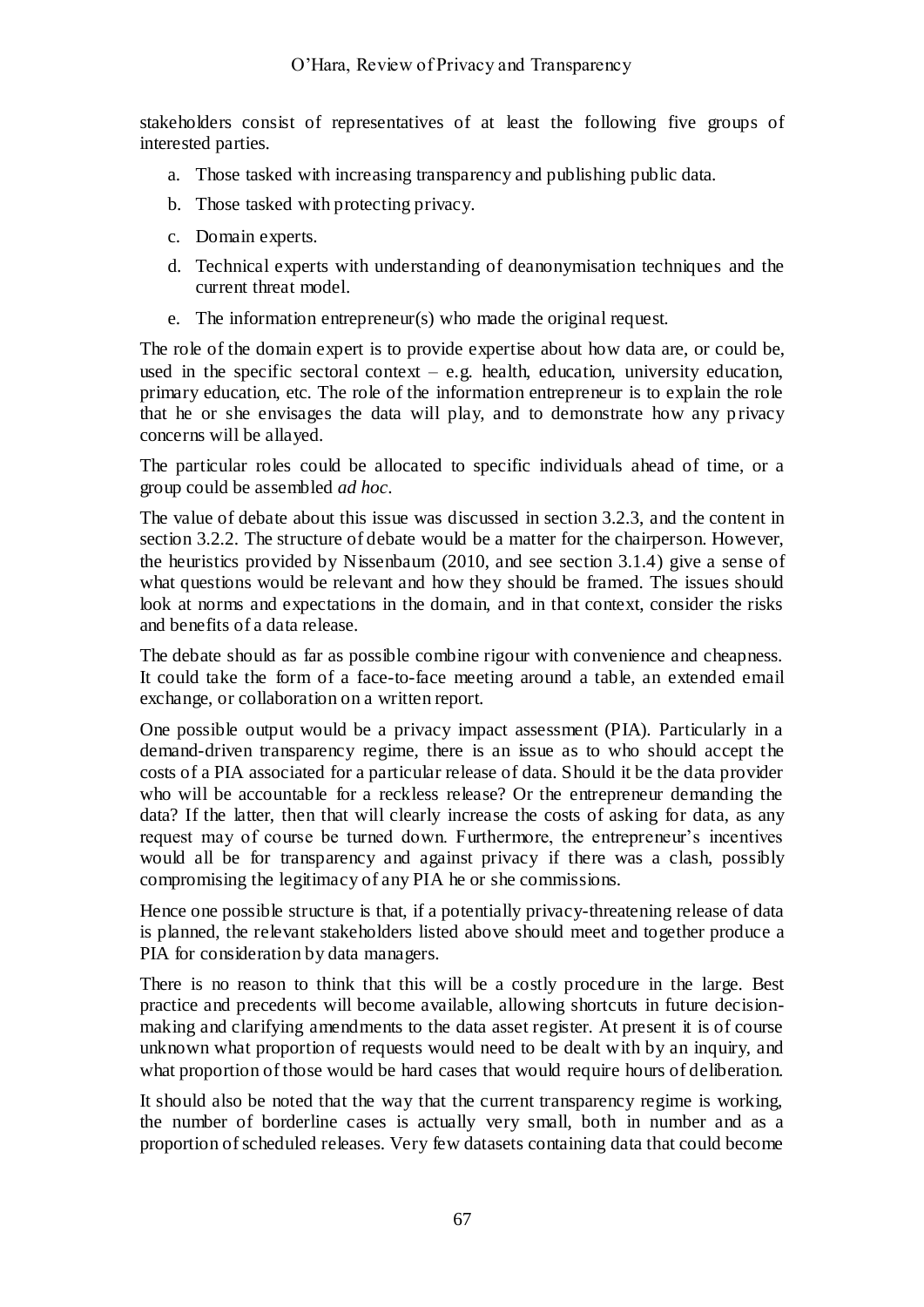personal data are scheduled for release. Therefore, on current assumptions, this assessment procedure is unlikely to be triggered very often.

If it turned out that this procedure *was* prohibitively expensive, then that could be dealt with extremely easily by raising the bar and turning down more requests at an earlier stage. If privacy questions were fundamentally difficult and expensive to resolve, then the transparency programme should err on the side of caution and take fewer risks with privacy. This would mean fewer data releases, but also less risk to privacy.

E. Decision

The inquiry should either (i) reach a decision about whether, and if so how, the data should be released, or (ii) provide a report upon which a decision should be based. The decision should include specification of any level of aggregation, pseudonymisation or anonymisation required. It may be that aggregated data become useless for the entrepreneur's purposes, because the low-level patterns that he or she is looking for will disappear in the aggregation process. Hence it is vital that the entrepreneur is represented in the discussion.

It should also include a recommendation about whether any access or disclosure control system (cf. section [4.3.2](#page-48-0) and recommendation 2) should be imposed, and if so what that system would contribute. As noted in recommendation 2, access control systems will act in the interest of transparency if they enable data to be released that could not otherwise be released for privacy or other reasons.

The decision, and its grounds, should be made absolutely clear and should be transparent and open to scrutiny. The likely context of use should be stated, from information supplied by the entrepreneur. If it has been deemed necessary to invoke one of the exceptions listed in Article 8, then the ground for this invocation should be made clear. The technical underpinning of the decision should also be evident.

A sufficient period should be made available for public and media scrutiny of the decision before the data are actually released.

A procedure of the type envisaged here would have a number of important advantages.

- 1. It would ensure that privacy was protected, that the public interest was properly considered, and that an auditable debate trail would exist in the event that a legal process was eventually triggered. The debate trail would also be an important resource for media scrutiny, and in the preservation of public confidence in the transparency programme (cf. section [3.2.3\)](#page-32-0).
- 2. Each case would be considered on its own merits. Case-by-case analysis is far more potent than overarching principles which are hard enough to create and which, if the arguments of Ohm and others are persuasive, will never be sensitive to individual circumstances (cf. section [1.3.2\)](#page-11-1).
- 3. The arguments will be addressed, under this procedure, in advance of any harms that may result, resulting (one hopes) in prevention rather than identification of fault after the fact.
- 4. The inclusion of technical experts ensures that their understanding of the threats and opportunities in this space is not neglected (cf. recommendation 3).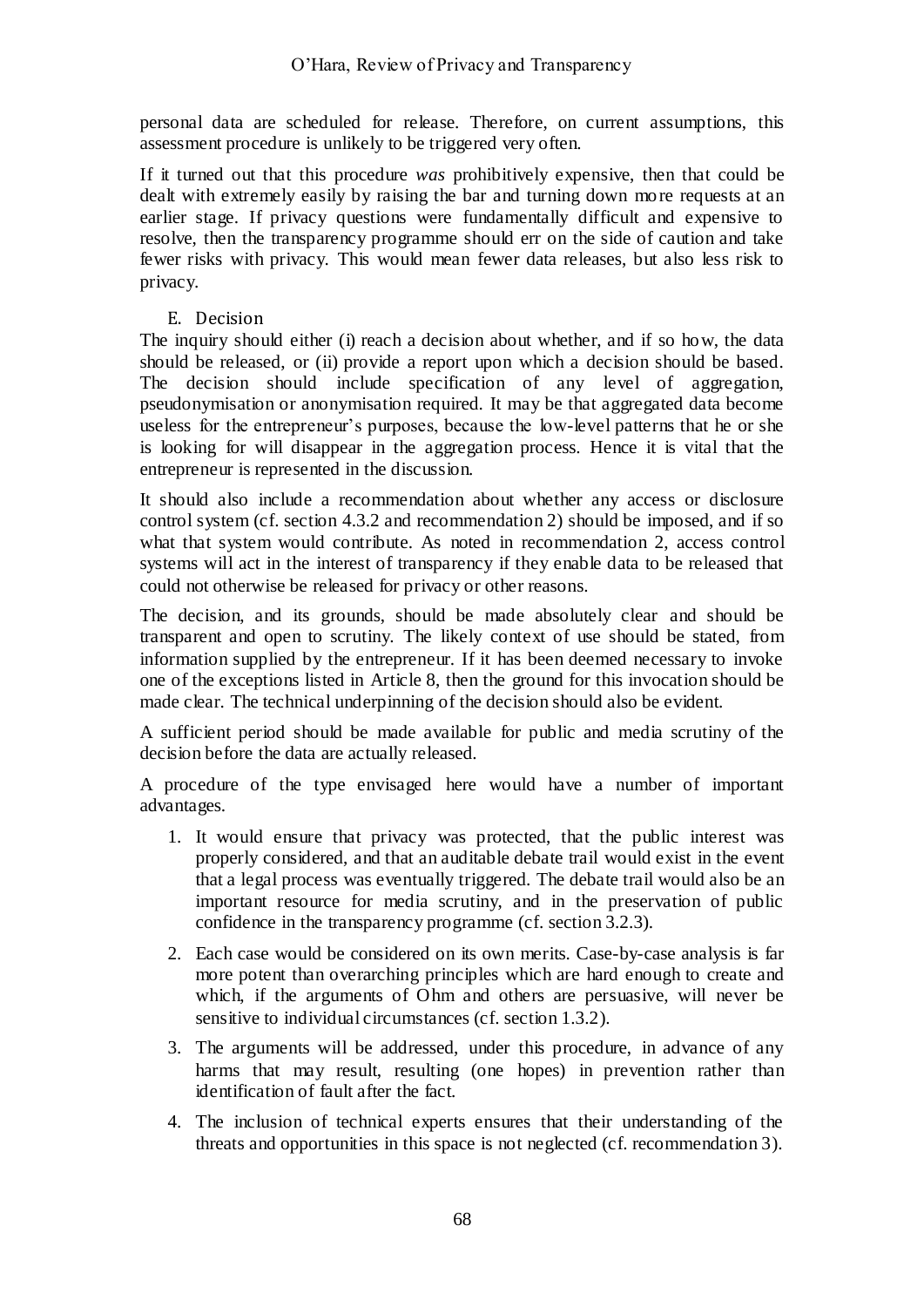#### **Recommendation 8: Extend the research base and maintain an accurate threat model**

As noted many times in this review, our understanding of the threats from deanonymisation, both theoretically and empirically, is relatively low. Furthermore, as a new area of government activity, our understanding of the politics and public perceptions of transparency is also slim-to-vanishing.

It is therefore likely to be worthwhile convening a working group containing practitioners from industry to help build up the evidence base about cutting-edge techniques for risk management in this area, and also about the threats to privacy from the latest data analysis techniques. This working group could be managed jointly with a professional or learned society.

More traditional academic research would be very valuable in a number of areas. One area where the United Kingdom lags, particularly relative to the United States, is the mathematics and computer science of privacy. There are a number of world-leading experts in the field based in the UK, but cutting-edge work on topics such as differential privacy and deanonymisation tends to originate in the US. Privacy science is a burgeoning field which is clearly of great importance, and experts in the field will become extremely valuable and influential over time. It should become a research priority.

It is important to boost research into privacy in the context of open systems such as the World Wide Web, rather than in controlled systems which allow disclosure, query and access control. The mathematics of the latter are better-behaved, but open systems are the future. The research programme of Web Science has been in place for a small number of years, to develop theories of the Web as an unbounded sociotechnical system, and, from the point of view of the issues raised in this report, privacy science is quite naturally understood as a branch of Web Science.

One area where the United Kingdom is in advance of many other nations is research into practicable methods for consent management. This is a very hard problem, but ongoing projects such as ENCORE and VOME are developing a multi-disciplinary foundation for research in this area. Progress in understanding and managing consent will enable corresponding progress in several areas of transparency, not restricted to transparency programmes of the type discussed in this report. For instance, there are a number of important issues with respect to the sharing of personal data with controls to third parties, where effective consent management could help preserve privacy while increasing the quantity and quality of legitimate data sharing.

There are also some low-cost methods of extending crucial areas of understanding, exploiting already-existing mechanisms.

1. **Datalabs**. In order to help assess how easy/difficult it is to deanonymise a proposed data release, datalabs (such as are already run by a number of government agencies, including the Office for National Statistics and Her Majesty's Revenue and Customs, as well as the Secure Data Service of the ESRC-funded UK Data Archive) can be exploited. In a secure environment, researchers could be invited to deanonymise a dataset proposed for release, bringing whatever auxiliary information they liked to support their quest. In an extension of this method, academic researchers could be invited to do the same in competition, perhaps for a low-value prize – this sort of 'hackfest' is a wellunderstood institution in academe, where the main gain is academic kudos. I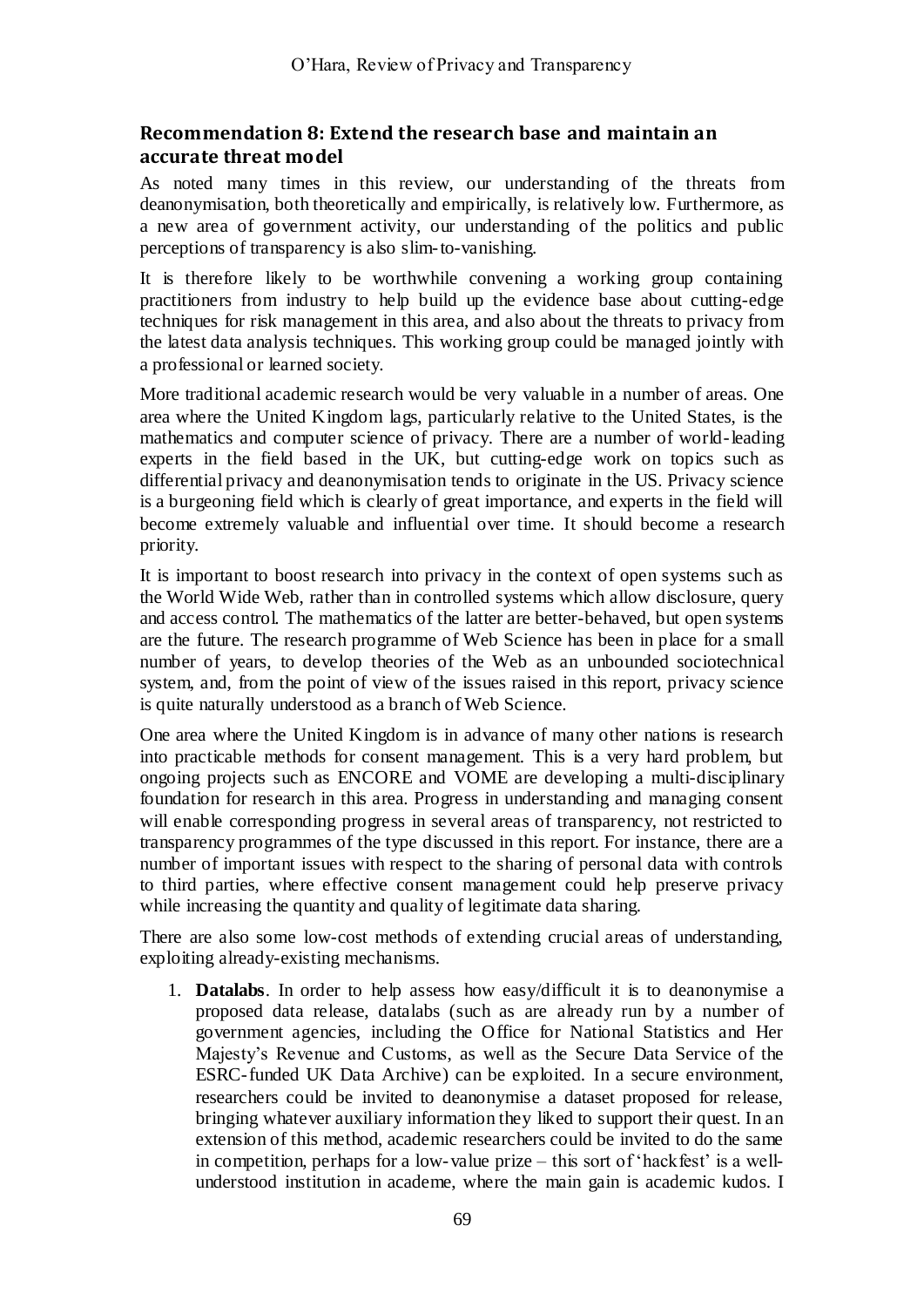should emphasise that this sort of exercise need not be performed for every dataset, but rather should be performed on real or realistic dummy datasets on a regular basis in order to educate policymakers on the extent of the real-world threat to privacy from jigsaw identification. The threat model currently in place lacks verification and is based to a large extent on intuition (for a rare example of the use of this technique to inform us empirically, see Lafky 2009). The use of secure datalabs and competitions will inform the threat model.

2. **Citizens' panels**. Many government departments and agencies conduct citizens' panels on a regular basis, testing public opinion on a number of matters. Even given the demand-driven regime of recommendation 4, representation of citizens' opinions on particular data releases would be somewhat second-hand, via the efforts of information entrepreneurs. Citizens' confidence in transparency is vital – consulting citizens' panels could help to gauge and track opinion on this somewhat complex issue, and also of disseminating awareness through the wider population.

Finally, as part of the threat model, we also need to understand what the business model for an adversary would be, and what harms might be precipitated. Whether an adversary could actually monetise the effort of deanonymising data is an important factor in assessing risk; at the moment, there seem to be few convincing examples of how someone may profit from discovering and revealing identities.

It is important, given the need for public confidence, that the transparency programme does not outpace our understanding of the threat, or our understanding of public attitudes. However, the need to be anchored in empirical understanding does not mean that the transparency programme should be risk averse. The deanonymisation risk is unlikely to be large, and public attitudes may well be less concerned with privacy than is often thought. Research to fill these gaps in our understanding could be done relatively quickly. However, in general, an incremental approach to data releases, and to levels of anonymisation within particular datasets, will be more privacy- and confidence-preserving in the absence of telling empirical results.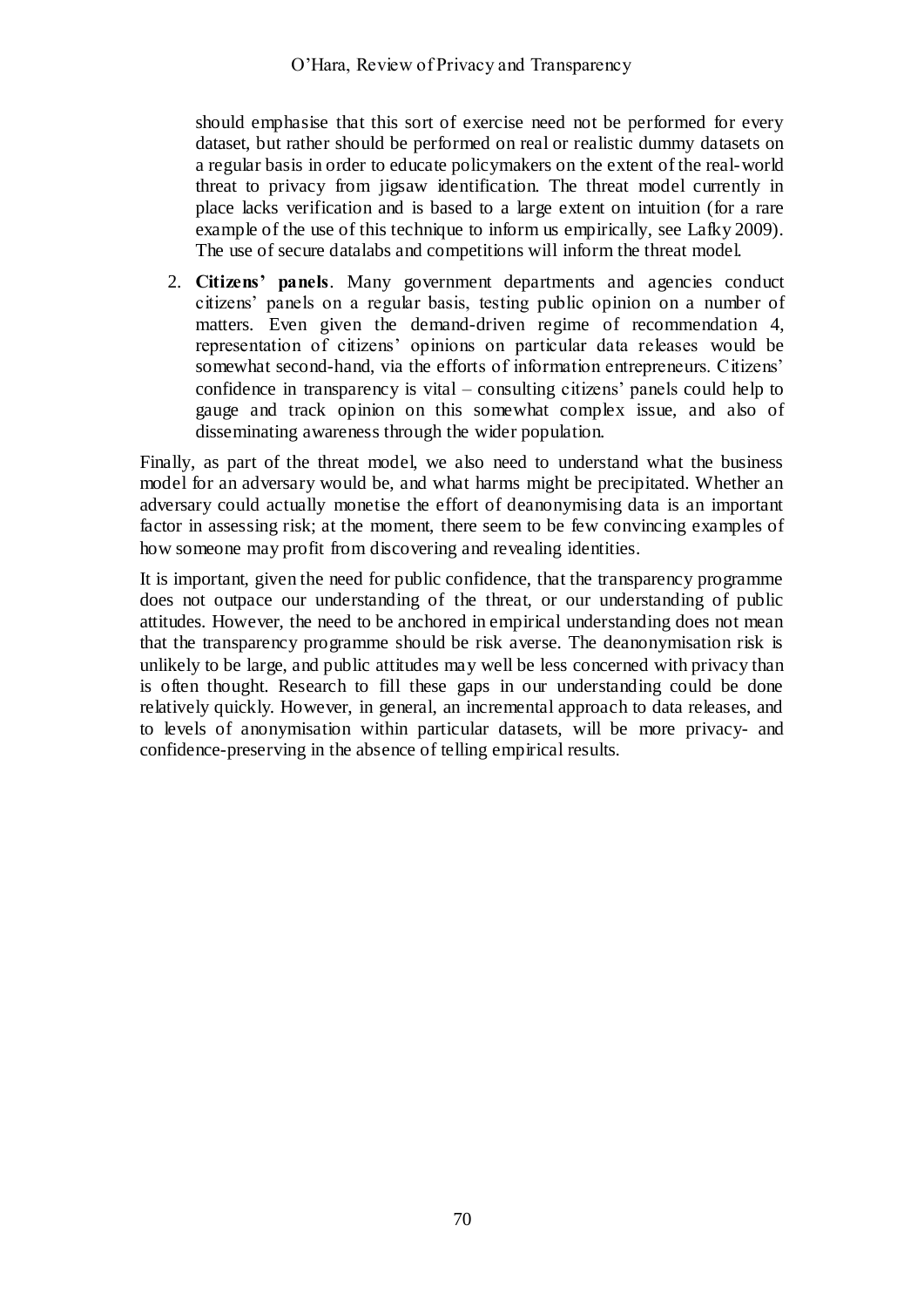#### **Recommendation 9: Create a guidance product to disseminate best practice and current research in transparency**

The practice of transparency programmes is, as noted, very new. There will inevitably be a lot of trial and error, and reinvention of the wheel. Furthermore, the legal background is extremely sparse, with relatively little guidance provided by current data protection jurisprudence. A particular danger is that governments become too averse to risk. While they should be very much aware of the risks to, and properly protective towards, citizens' privacy, this should not lead them to retrenchment and failure to act. A number of experiments in transparency (of all kinds) have been in train across the world, and best practice will eventually emerge concerning problems practical, legal and moral (including ways of maximising use of data without compromising citizens' privacy).

Some of the recommendations in this report – in particular recommendations 7 and 8 – will be important contributions to best practice in this area. Experience in other nations, and other types of administration (local governments, city governments, health service providers, even commercial companies) will also contribute to our understanding of this burgeoning field.

The United Kingdom government could play an important part by aggregating this experience in a guidance product, highlighting:

- How authorities and those charged with data sharing manage the processes.
- How the law is evolving internationally.
- How threat models are evolving.
- Where economic gains and losses are to be made.
- How privacy is being preserved.

The product will be in effect a journal of best transparency practice. One of its obvious functions would be to publish, and to act as a repository of, the debate trails about privacy and transparency that would occur under recommendation 7. It would also be an obvious route to publication for the research that I advocate in recommendation 8. The specific issues of consent management and privacy science, discussed in recommendation 8, should be included in the remit.

Such a guidance product would be a boon in an area where activity is somewhat diffuse, and would help create coherence and common standards. The development of standards could prompt nations or organisations with fewer resources to become more transparent. The product would also be an important resource for benchmarking progress in the UK.

The recommendation does not dictate the form of the product. One possibility would be a website, another would be a magazine existing both online and offline. It could either attract original contributions, or aggregate existing ones (or both). The contributions should not be technical, though they should be technically-informed; the product should communicate best practice to practitioners. The product should be open access.

A high-profile and respected editor would be important, and at least the major original contributions should be peer-reviewed. A high quality editorial board, made up not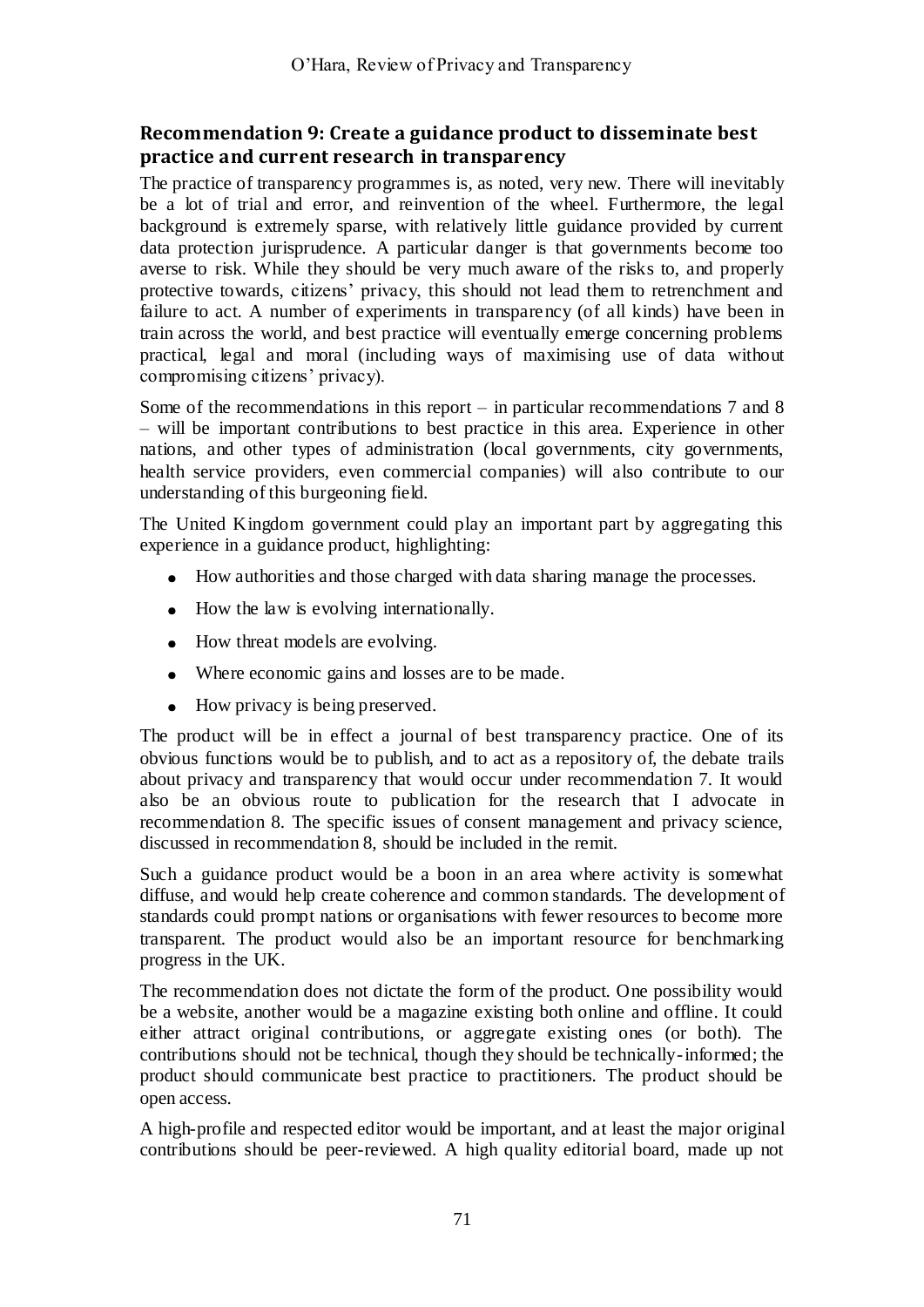O'Hara, Review of Privacy and Transparency

only of academics, but also key industrial partners, should manage the product. It may be that a learned society could be included as a partner for management and delivery.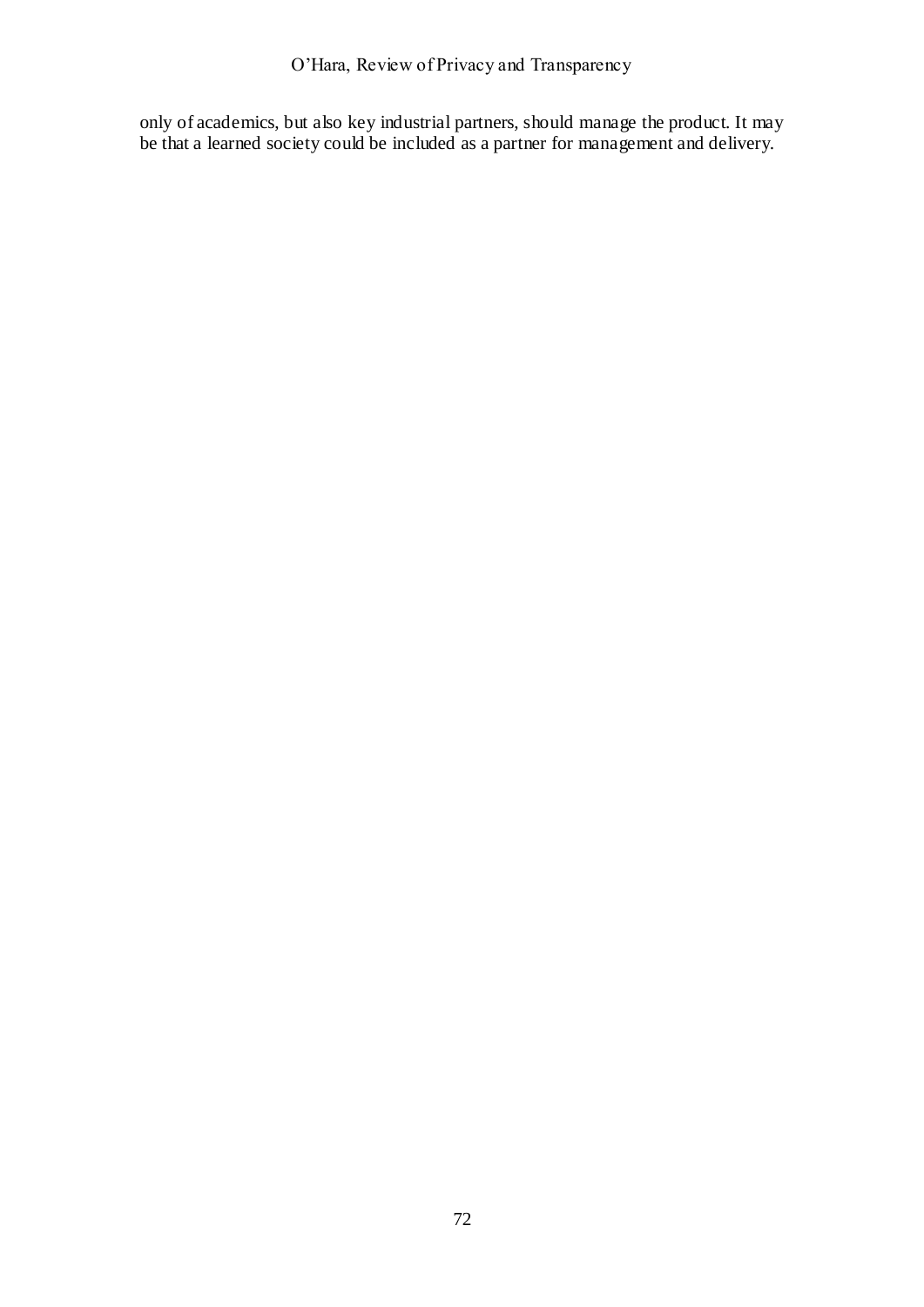## **Recommendation 10: Keep the efficacy of control in the new paradigm under review**

Under the current retentive Whitehall culture, privacy receives a lot of protection via the practical obscurity engendered by the sheer difficulty of getting information released in a scheduled manner. Privacy is protected at least partly because civil servants are reluctant to part with data. Rules for information control go with the grain of this retentive culture, and so can be expected to be relatively effective. Even so, there have been plenty of well-publicised errors with laptops left on trains.

If the transparency programme achieves its ultimate aims, then there will be a culture shift in Whitehall towards a paradigm of transparency and sharing. The default question to be asked will no longer be 'why should I release these data?' but rather, ‗why should I *not* release these data?' In such a culture, privacy-preserving rules for information control will go against, rather than with, the grain. It may be that the current rules, adequate in a retentive culture, will no longer be adequate in a transparent culture. Civil servants tend to err on the side of caution. Under the current paradigm, caution = retention. Under a new transparent paradigm,  $caution = publication$ .

Under any regime, one of the greatest threats to privacy where data are collected is the accidental (or even malicious) release of data outside the rules, and this will always be a risk however carefully crafted the rules are. It should never be assumed that rules will be followed perfectly on every occasion.

Departments and agencies should ensure that the rules for retaining information whose release would threaten privacy remain adequate in a world in which the natural assumption is that information should be released. The situation should be kept under review.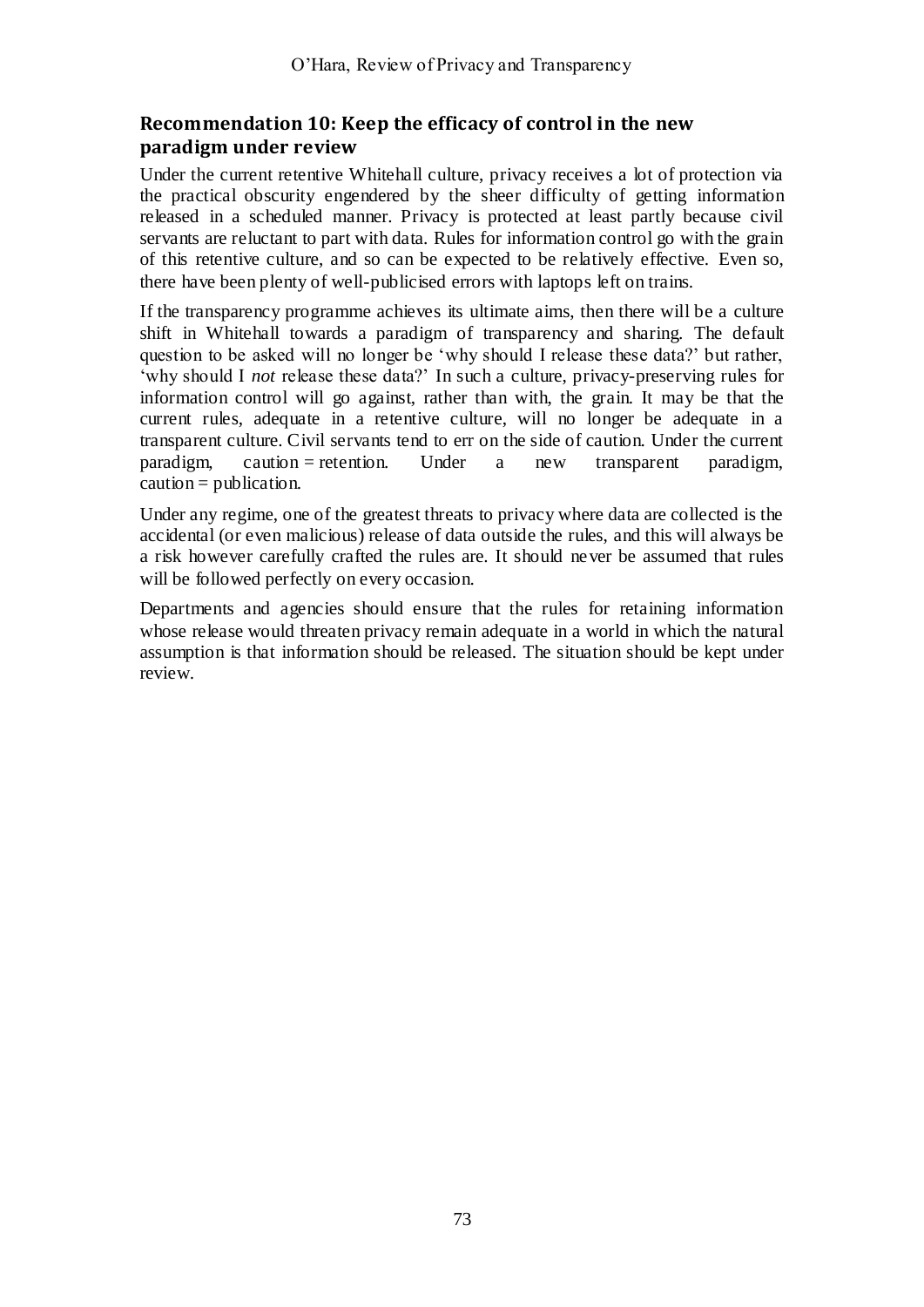### **Recommendation 11: Maintain existing procedures for identifying harms and remedies**

The question of establishing harms and remedies needs to be considered along the lines argued in section [3.3.](#page-33-0) There are two avenues open to the aggrieved citizen at the moment. First, he or she can apply to the courts for legal redress. This is not a satisfactory situation, because in the area of privacy, this provides easier access for a rich person than someone of average income.

The alternative is to apply to the ICO for help, advice and redress. This is clearly a more accessible route than the courts, and should stay in place.

However, it may be that if a large number of cases is generated by the transparency programme, the ICO's resources will be strained. In that case – and it must be emphasised that there is currently no evidence that this will be the ca se – then additional means for assessing harms and determining remedies must be sought.

The ICO does have leeway to prioritise particular cases, and to treat related complaints as a group, so that a series of similar cases (people affected by the same release of data) is judged together. It therefore has some means of coping with a rapid increase in complaints.

The ICO does, however, only have powers to fine, not to award compensation. This again should not be immediately considered as problematic, as privacy breaches tend to cause loss of reputation or station, rather than financial losses. These may be irreparable, but may not be remediable by financial compensation. However, until we have seen the effects of clashes between privacy and transparency, we ca nnot be sure that this will be the case in future. For instance, the determination of the government to publish details of contracts with private-sector suppliers might result in financial losses that would not otherwise have occurred. In such cases the ICO, though it would be able to criticise and fine departments or agencies for malpractice, would not be able to award compensation – the complainant would have to seek redress through the courts.

If the ICO's workload expanded unreasonably, or if it became clear that many of those whose privacy was breached had reasonable claims for compensation, then it may be that a new institution should be created to deal with complaints generated by the transparency programme. It might be worth considering creating a data ombudsman to adjudicate cases and award compensation where deserved.

However, until it is shown that the transparency programme does generate a number of complaints which cannot be effectively served under the current regime, no action should be taken. Note also that if its technical expertise is boosted as recommended in recommendation 3, the ICO would be better able to determine the recklessness or otherwise of a release of a dataset on the Web.

The situation should be kept under review, but at present the current regime should remain in place.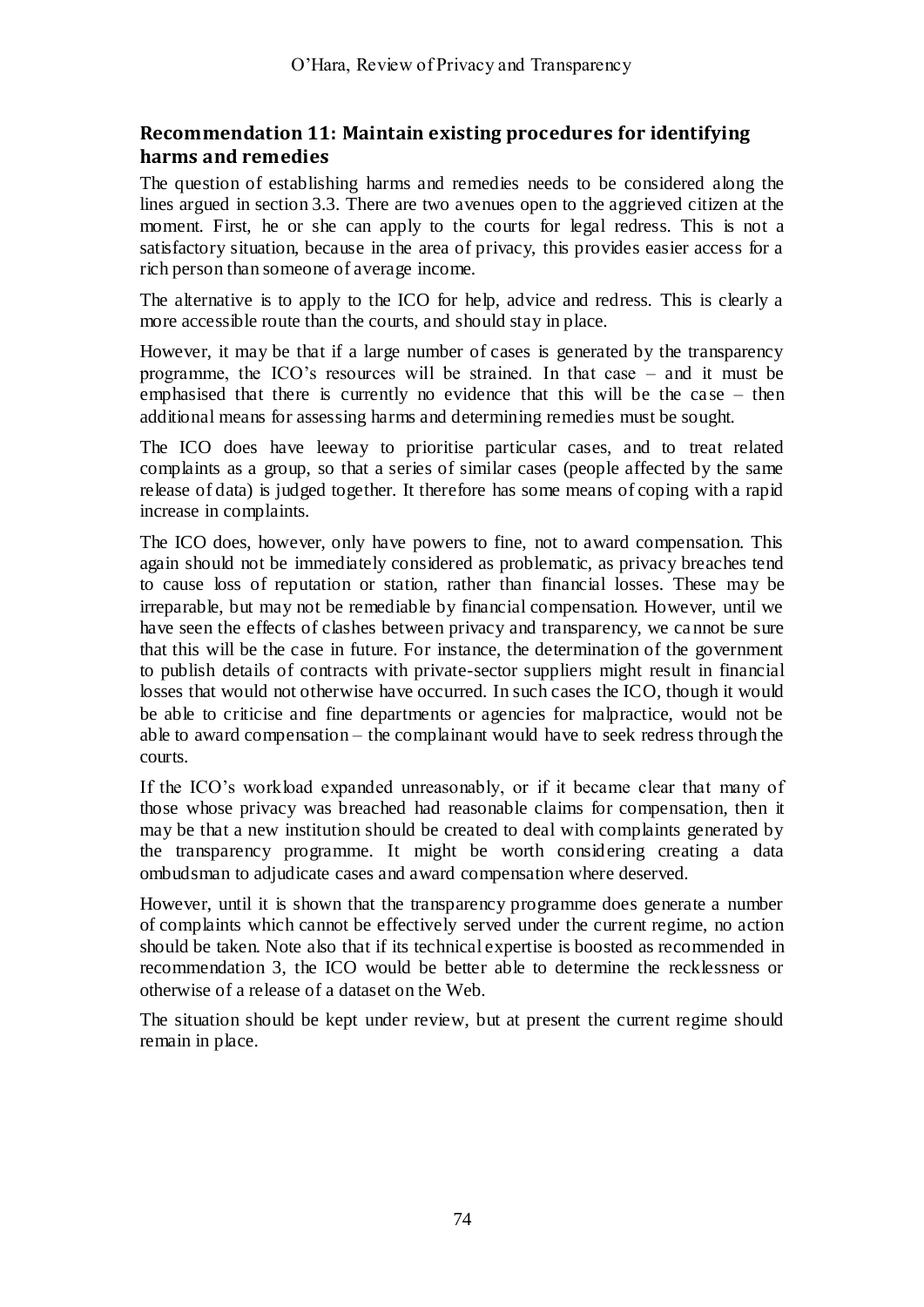### **Recommendation 12: Use data.gov.uk to raise awareness of data protection responsibilities**

Finally, the Data Protection Act applies to people downloading data from data.gov.uk. Whether downloading data counts as an act of processing under the Act is perhaps doubtful (is it an act of 'retrieval'?). If the data are not used by entrepreneurs in any useful way, or only for domestic purposes, or are non-personal data then presumably no duties are incurred by them. However, if someone does manipulate personal data and disseminate the resulting output, then they become a data controller in the meaning of the Act, and incur the relevant duties. In particular, if they take aggregated or anonymised data that have been released and reidentify individuals from that data, they clearly fall under the aegis of the Act.

data.gov.uk should include prominent and clear reminders to those downloading datasets of the provisions of the Data Protection Act, and clearly state that best practice includes not attempting to deanonymise data. The reminders should be prominent enough to register, should include links to the Act, and yet should not interfere with or prevent the downloading of the data. For example, they could take the form of banner advertisements.

Of course this final suggestion will not deter someone who is determined to deanonymise data for anti-social reasons, and will have little effect on someone outside EU jurisdiction or the OECD. But it has a relatively low cost, may prevent inadvertent breaches of privacy, and will help spread awareness of data protection law.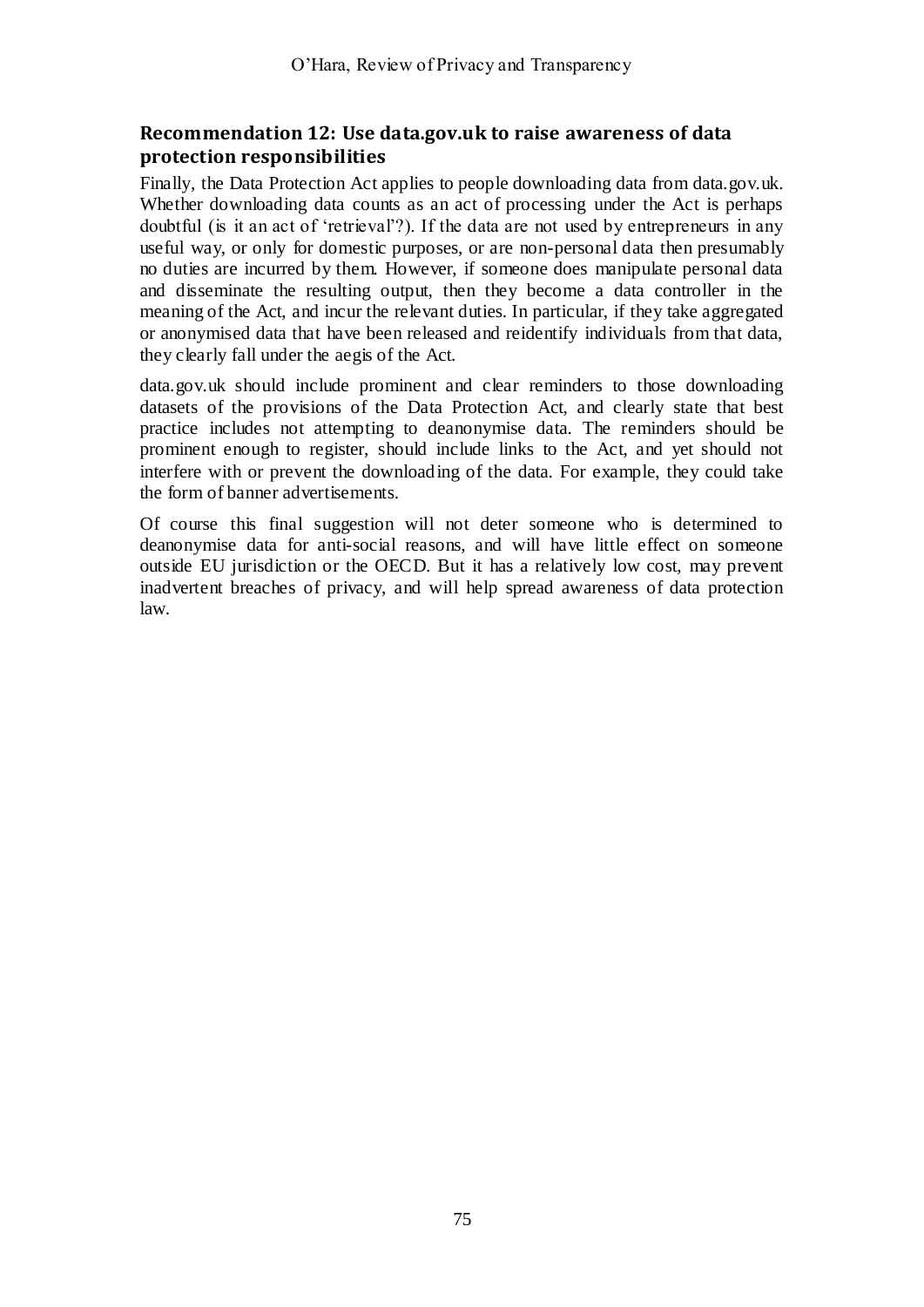## **Recommendation 13: Investigate the Vulnerability of Anonymised Databases**

To accept the arguments of (Ohm 2010) in full would be to neutralise most of the positive benefits of the transparency programme. However, the potential to deanonymise, and the impossibility of exercising access or query control, mean that releasing anonymised datasets will constitute a small risk to privacy. The extent of this risk is unclear; although it is currently extremely low, it may not be negligible. If the empirical work to develop the threat model which I recommend above is carried out, then our understanding of the risk will become clearer.

Given the lack of certainty, and given the transparency programme's current focus on extracting value from anonymised datasets, it would be very valuable to scrutinise the latest sophisticated anonymisation techniques, alongside a critique of the practical capabilities of known deanonymisation methods. A working group with the requisite technical abilities should be convened to investigate the extent of the risk along the lines suggested in recommendation 8. On the basis of current knowledge (cf. Lakfy 2009), the group's task will be to confirm the low level of risk, and therefore to provide extra reassurance to those with a legitimate privacy concern. If the risk appears to be larger than the evidence currently suggests, then a rethink will of course be required.

One cheap, quick and direct method of testing the risk would be to commission researchers to try to identify individuals from sample datasets under secure conditions. Whether or not the datasets could be 'cracked', the result of such an exercise would be a greater understanding of the threat – an undeniable benefit to both privacy and transparency campaigners. In particular, valuable information could be gathered about where vulnerabilities exist, which parameters are most helpful to those trying to deanonymise data, and which levels of aggregation are most appropriate for preserving the anonymity of data subjects.

As noted in recommendation 8, transparency practice should not outpace our understanding of the risk. The threat is almost certainly very low, but it important that that intuition is backed up with evidence.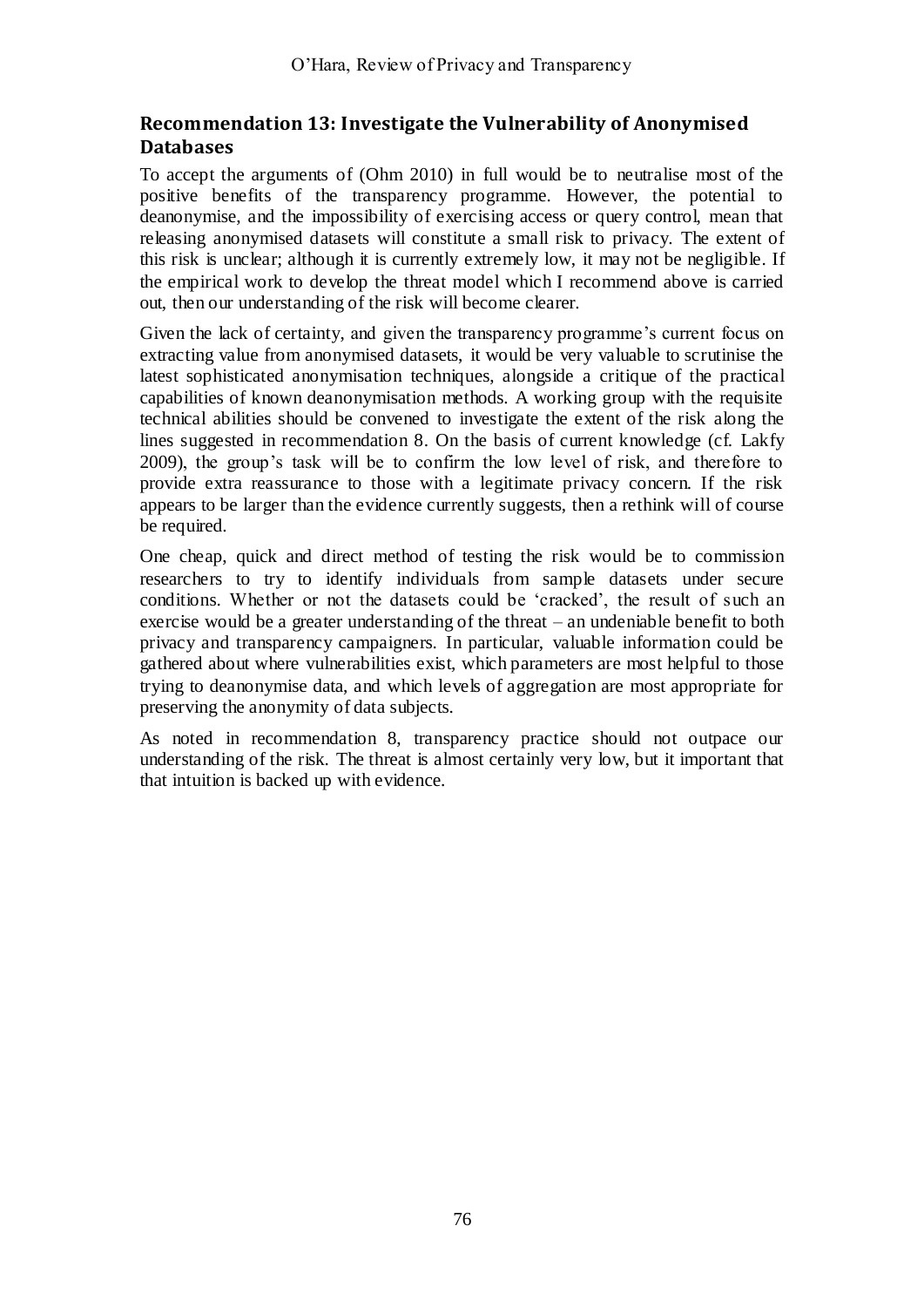## **Recommendation 14: Be transparent about the use of anonymisation techniques**

Given the importance of transparency about the transparency programme (section [3.4\)](#page-34-0), and the value of debate and research about the deanonymisation threat (recommendations 7, 8 and 13), it will be extremely helpful if agencies are open about the techniques that they use to anonymise, pseudonymise or perturb datasets. This will facilitate sensible and accurate debate about the risks and benefits of data releases (and will not, of course, enable an adversary to reverse-engineer the original database of personal data).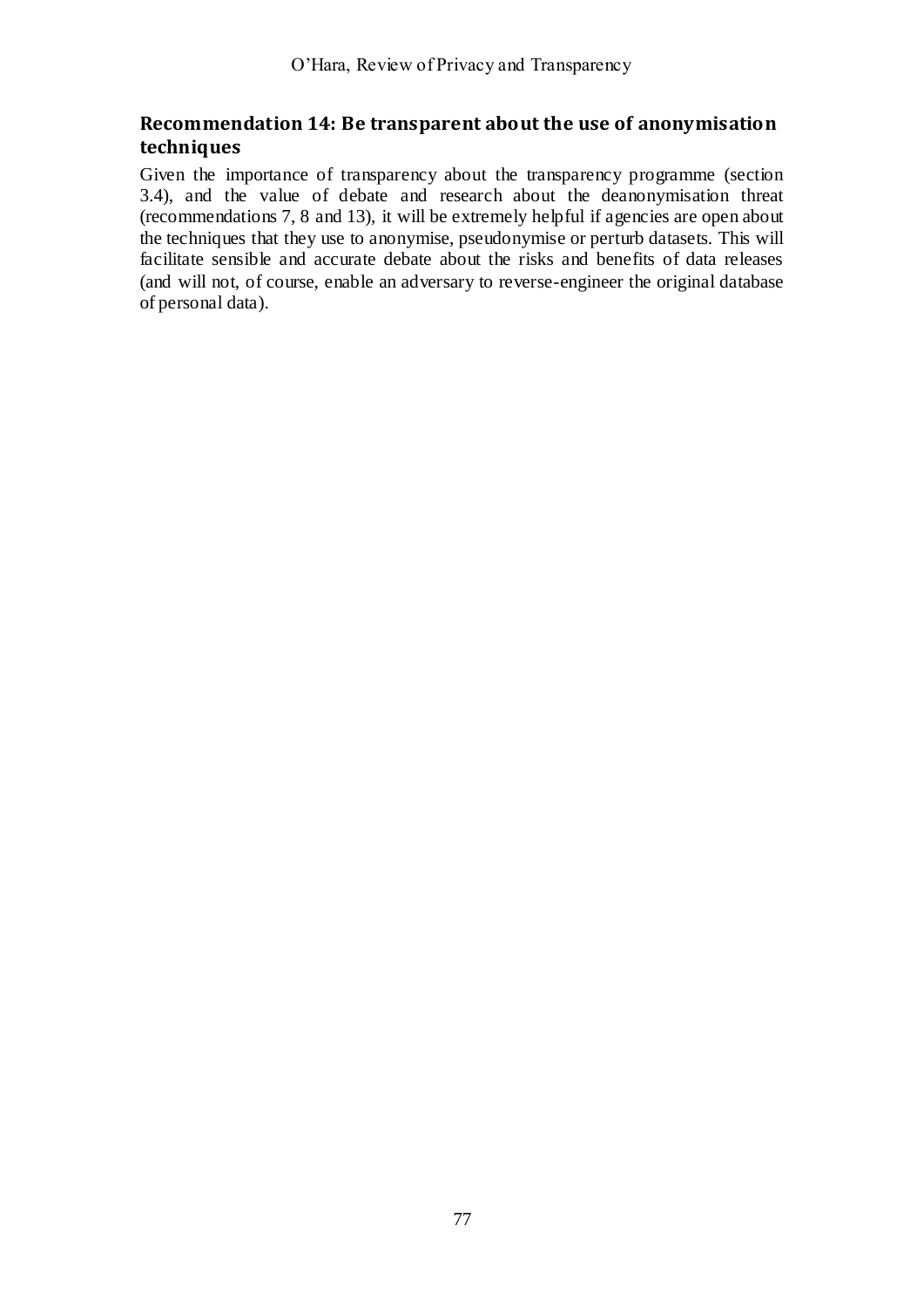## **6 Acknowledgements**

The reviewer's thanks go to the following people and organisations who engaged with and advised the review process. Many experts will recognise their ideas included in the text above, and I am grateful to everyone who gave their time to see me, and who invited me to events from which I invariably learned a great deal. Of course, the responsibility for the use that I have made of information and ideas lies solely with me, and the appearance of a person or organisation in these acknowledgements sho uld not be taken to imply their agreement with the arguments of this report.

#### **Representatives of the following public departments, agencies and offices**

| Association of Chief Police Officers                                      |
|---------------------------------------------------------------------------|
| Cabinet Office                                                            |
| Department for Education                                                  |
| <b>Equality and Human Rights Commission</b>                               |
| Her Majesty's Revenue and Customs                                         |
| Home Office                                                               |
| Information Commissioner's Office                                         |
| Local Public Data Panel                                                   |
| Ministry of Justice                                                       |
| The National Health Service Information Centre for Health and Social Care |
| National Police Improvement Agency                                        |
| No.10 Downing Street                                                      |
| <b>Office for National Statistics</b>                                     |
| Transparency Board                                                        |
| Experts on privacy and/or transparency                                    |
| Ross Anderson, Cambridge University                                       |
| Paul Aylin, Imperial College, Dr Foster Unit                              |
| Caspar Bowden, Independent Consultant (previously Microsoft)              |
| Ian Brown, Oxford Internet Institute                                      |
| Conn Crawford, Sunderland City Council                                    |
| Neil McBride, De Montfort University                                      |
| Helen Nissenbaum, New York University                                     |
| Will Perrin, Talk About Local                                             |
| Chris Pounder, Amberhawk                                                  |
| Charles Raab, University of Edinburgh                                     |
| Edgar Whitley, London School of Economics                                 |
| Representatives of the following non-governmental organisations           |
| Centre for Policy Studies                                                 |
|                                                                           |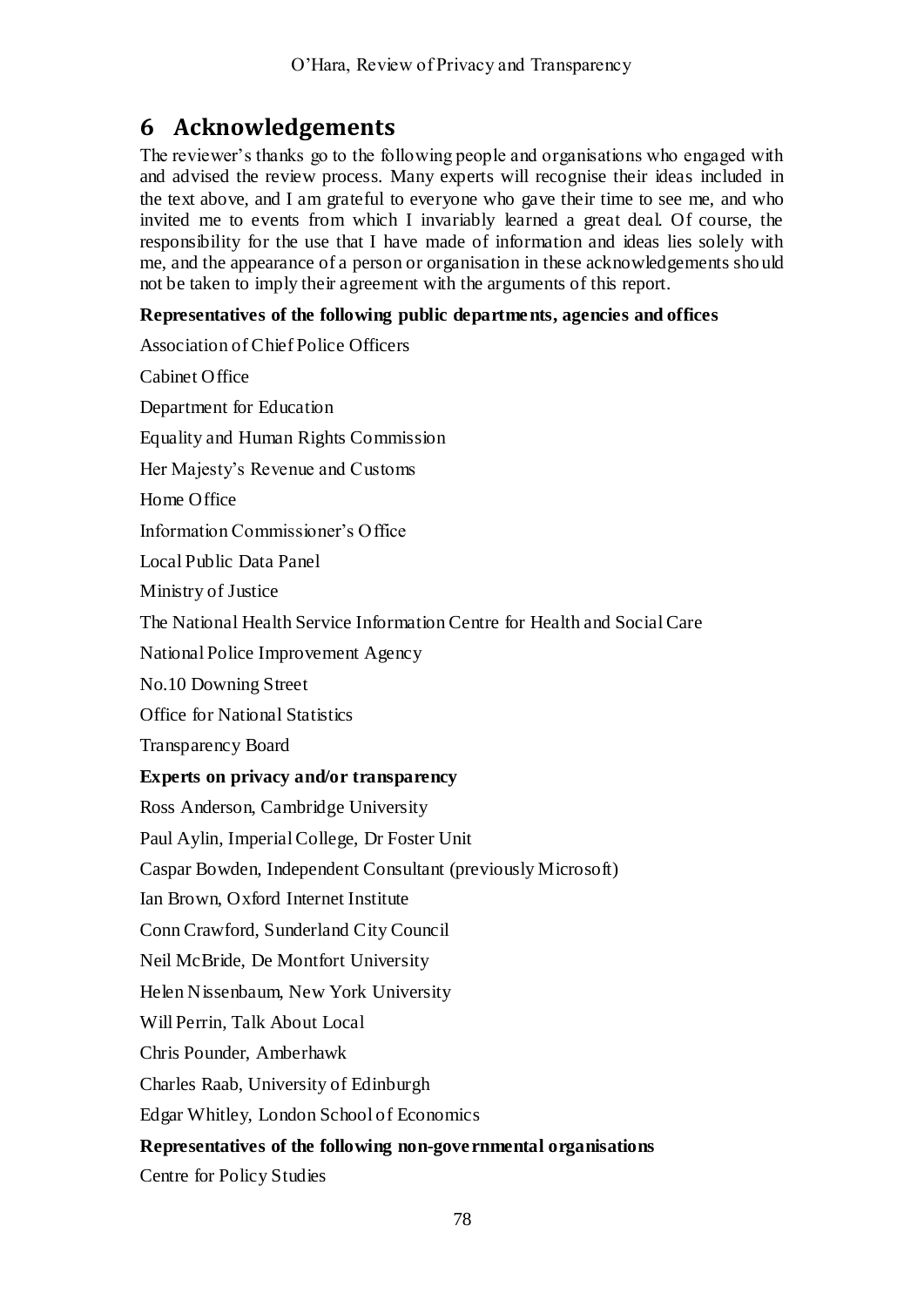Demos

IMS Health

Liberty

NO2ID

Open Rights Group

Privacy International

Victim Support

Which?

### **Participants in the following events**

VOME workshop on Delivering Public Services Online, Dec 7<sup>th</sup>, 2010

Demos workshop on The Promise and Perils of Digital Era Governance, Jan 26<sup>th</sup>, 2011

Guardian workshop on Managing Public Sector Information, Mar  $1<sup>st</sup>$ , 2011

Workshop on Open Government Data and Privacy, Catholic University of Leuven, Mar  $9^{th}$ , 2011

Intellect workshop on transparency and privacy, Mar 15th, 2011

Information Commissioner's Office workshop on Privacy and Data Anonymisation, Mar  $30^{th}$ , 2011

Administration Data Liaison Service's workshop on Showcasing UK Administrative Data: Innovative Research, Methodologies and Modes of Access, Royal Statistical Society, Jul  $11<sup>th</sup>$ , 2011

I should like to thank my employers at the School of Electronics and Computer Science at the University of Southampton, for allowing me the time and space to conduct this review. Thanks also to Derine Nelson-Streeter of the Cabinet Office for invaluable administrative and diary support,.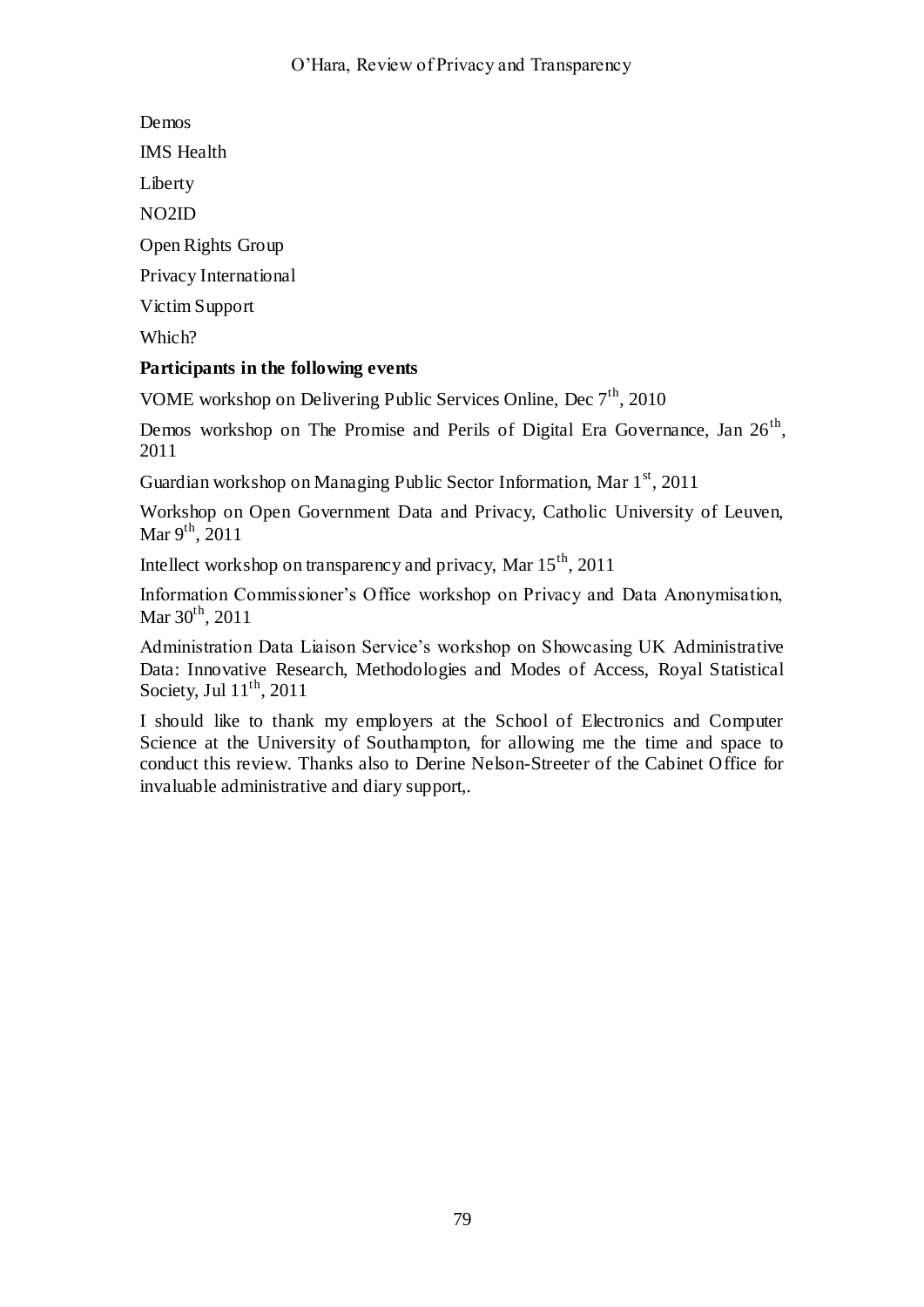# **7 References**

Alastair Allan & Pete Warden (2011). 'Got an iPhone or 3G iPad? Apple is recording your moves', *O'Reilly Radar*, [http://radar.oreilly.com/2011/04/apple-location](http://radar.oreilly.com/2011/04/apple-location-tracking.html)[tracking.html.](http://radar.oreilly.com/2011/04/apple-location-tracking.html)

Ross Anderson (2008). *Security Engineering: A Guide to Building Dependable Distributed Systems*, 2nd edition, Indianapolis: Wiley.

Article 29 Data Protection Working Party (2007). *Opinion 4/2007 on Concept of Personal Data*,

[http://ec.europa.eu/justice/policies/privacy/docs/wpdocs/2007/wp136\\_en.pdf.](http://ec.europa.eu/justice/policies/privacy/docs/wpdocs/2007/wp136_en.pdf)

Jane Bailey  $&$  Ian Kerr (2007). 'Seizing control? The experience capture experiments of Ringley & Mann', *Ethics and Information Technology*, 9, 129-139.

BBC Online (2010). 'German vandals target Street View opt-out homes', 24<sup>th</sup> Nov, 2010, [http://www.bbc.co.uk/news/technology-11827862.](http://www.bbc.co.uk/news/technology-11827862)

Helen Beetham, Lou McGill & Allison Littlejohn (2009). *Thriving in the 21st Century: Learning Literacies for the Digital Age (LLiDA Project)*, [http://www.jisc.ac.uk/media/documents/projects/llidareportjune2009.pdf.](http://www.jisc.ac.uk/media/documents/projects/llidareportjune2009.pdf)

Christian J. Bonnici & Lizzie Coles-Kemp (2010). ‗Principled electronic consent management: a preliminary research framework', *Proceedings of the 2010 International Conference on Emerging Security Technologies*, [http://doi.ieeecomputersociety.org/10.1109/EST.2010.21.](http://doi.ieeecomputersociety.org/10.1109/EST.2010.21)

danah boyd (2008). *Taken Out of Context: American Teen Sociality in Networked Publics*, PhD thesis, University of California, Berkeley.

Peter Bradwell (2010). *Private Lives: A People's Inquiry into Personal Information*, London: Demos.

Ian Brown (2010). 'Data protection: the new technical and political environment', *Computers and Law*, 20.

Ian Brown, Lindsey Brown & Douwe Korff (2010). 'Using NHS patient data for research without consent', *Law, Innovation and Technology*, 2(2), 219-258.

Cabinet Office (2010). *Coalition Agreement*, [http://www.cabinetoffice.gov.uk/sites/default/files/resources/coalition\\_programme\\_fo](http://www.cabinetoffice.gov.uk/sites/default/files/resources/coalition_programme_for_government.pdf) [r\\_government.pdf.](http://www.cabinetoffice.gov.uk/sites/default/files/resources/coalition_programme_for_government.pdf)

Cabinet Office (2011a). *Transparency: Publication of New Central Government Contracts*, guidance note, Feb 2011, [http://www.cabinetoffice.gov.uk/sites/default/files/resources/Guidance%20-](http://www.cabinetoffice.gov.uk/sites/default/files/resources/Guidance%20-%20Publication%20of%20new%20central%20government%20contracts%20-%20February%202011.pdf) [%20Publication%20of%20new%20central%20government%20contracts%20-](http://www.cabinetoffice.gov.uk/sites/default/files/resources/Guidance%20-%20Publication%20of%20new%20central%20government%20contracts%20-%20February%202011.pdf) [%20February%202011.pdf.](http://www.cabinetoffice.gov.uk/sites/default/files/resources/Guidance%20-%20Publication%20of%20new%20central%20government%20contracts%20-%20February%202011.pdf)

Cabinet Office (2011b). *Transparency: Publication of Tender Documentation*, guidance note, Feb 2011, [http://www.cabinetoffice.gov.uk/sites/default/files/resources/Guidance%20-](http://www.cabinetoffice.gov.uk/sites/default/files/resources/Guidance%20-%20Publication%20of%20new%20central%20government%20tender%20documents%20-%20February%202011.pdf) [%20Publication%20of%20new%20central%20government%20tender%20documents](http://www.cabinetoffice.gov.uk/sites/default/files/resources/Guidance%20-%20Publication%20of%20new%20central%20government%20tender%20documents%20-%20February%202011.pdf) [%20-%20February%202011.pdf.](http://www.cabinetoffice.gov.uk/sites/default/files/resources/Guidance%20-%20Publication%20of%20new%20central%20government%20tender%20documents%20-%20February%202011.pdf)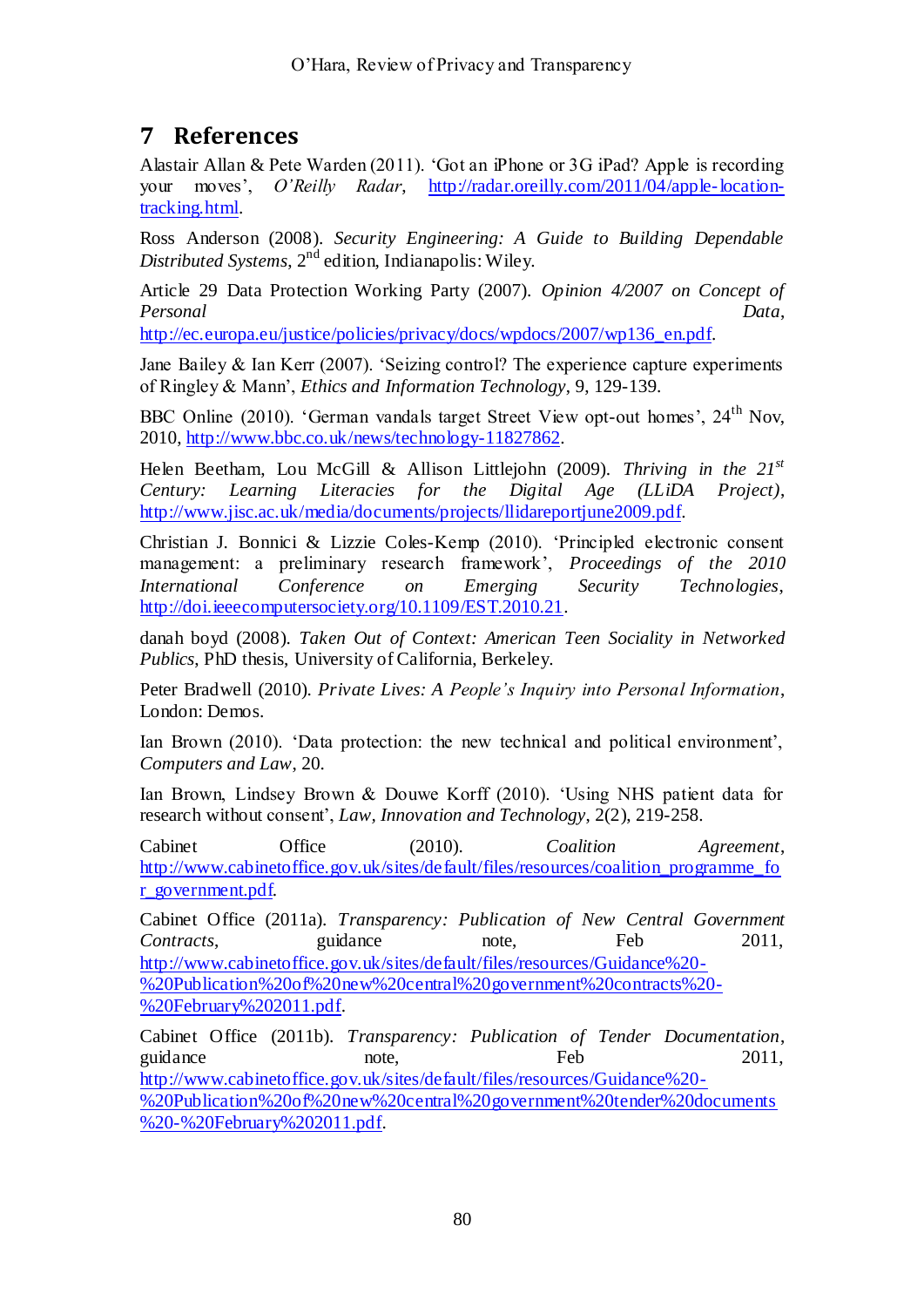David Cameron (2010). *Letter to Government Departments on Opening Up Data*, [http://www.number10.gov.uk/news/statements-and-articles/2010/05/letter-to](http://www.number10.gov.uk/news/statements-and-articles/2010/05/letter-to-government-departments-on-opening-up-data-51204)[government-departments-on-opening-up-data-51204.](http://www.number10.gov.uk/news/statements-and-articles/2010/05/letter-to-government-departments-on-opening-up-data-51204)

David Cameron (2011). *Letter to Cabinet Ministers on Transparency and Open Data*, [http://www.number10.gov.uk/news/statements-and-articles/2011/07/letter-to-cabinet](http://www.number10.gov.uk/news/statements-and-articles/2011/07/letter-to-cabinet-ministers-on-transparency-and-open-data-65383)[ministers-on-transparency-and-open-data-65383.](http://www.number10.gov.uk/news/statements-and-articles/2011/07/letter-to-cabinet-ministers-on-transparency-and-open-data-65383)

Ann Cavoukian & Khaled El Emam (2011). *Dispelling the Myths Surrounding Deidentification: Anonymization Remains a Strong Tool for Protecting Privacy*, Ontario: Office of the Privacy and Information Commissioner, [http://www.ipc.on.ca/images/Resources/anonymization.pdf.](http://www.ipc.on.ca/images/Resources/anonymization.pdf)

Lizzie Coles-Kemp & Elahe Kani-Zabihi (2010). 'On-line privacy and consent: a dialogue, not a monologue', *Proceedings of the 2010 Workshop on New Security Paradigms (NSPW'10)*, [http://dx.doi.org/10.1145/1900546.1900560.](http://dx.doi.org/10.1145/1900546.1900560)

Lizzie Coles-Kemp, Yee-Lin Lai & Margaret Ford (2010). *Privacy on the Internet: Attitudes and Behaviours*, London: VOME.

Gareth Crossman with Hilary Kitchin, Rekha Kuna, Michael Skrein & Jago Russell (2007). *Overlooked: Surveillance and Personal Privacy in Modern Britain*, London: Liberty, [http://www.liberty-human-rights.org.uk/policy/reports/overlooked-privacy](http://www.liberty-human-rights.org.uk/policy/reports/overlooked-privacy-report-december-2007.pdf)[report-december-2007.pdf.](http://www.liberty-human-rights.org.uk/policy/reports/overlooked-privacy-report-december-2007.pdf)

Tore Dalenius (1977). ‗Towards a methodology for statistical disclosure control', *Statistik Tidskrift*, 15, 429-444.

Paul B. de Laat (2008). 'Online diaries: reflections on trust, privacy and exhibitionism', *Ethics and Information Technology*, 10, 57-69.

Denis Diderot ([1775]1995). ‗*Encyclopédie*', in Isaac Kramnick (ed.), *The Portable Enlightenment Reader*, New York: Penguin, 17-21.

Cynthia Dwork (2006). 'Differential privacy', in *Proceedings of 3<sup>rd</sup> International Colloquium on Automata, Languages and Programming (ICALP)*, Berlin: Springer, 1- 12.

Cynthia Dwork (2008). 'Differential privacy: a survey of results', in *Proceedings of the 5th International Conference on Theory and Applications of Models of Computation (TAMC)*, Berlin: Springer, 1-19.

Amitai Etzioni (1999). *The Limits of Privacy*, New York: Basic Books.

Archon Fung, Mary Graham & David Weil (2007). *Full Disclosure: The Perils and Promise of Transparency*, New York: Cambridge University Press.

Simson L. Garfinkel (2008). ‗Information of the world, unite!' *Scientific American*, Sept 2008, 60-65.

Charles E. Gilbert (1959). ‗The framework of administrative responsibility', *Journal of Politics*, 21, 373-407.

F.A. Hayek (1945). ‗The use of knowledge in society', *American Economic Review*, 35(4), 519-530.

Information Commissioner's Office (2011). *Data Sharing Code of Practice*, [http://www.ico.gov.uk/for\\_organisations/data\\_protection/topic\\_guides/~/media/docu](http://www.ico.gov.uk/for_organisations/data_protection/topic_guides/~/media/documents/library/Data_Protection/Detailed_specialist_guides/data_sharing_code_of_practice.ashx)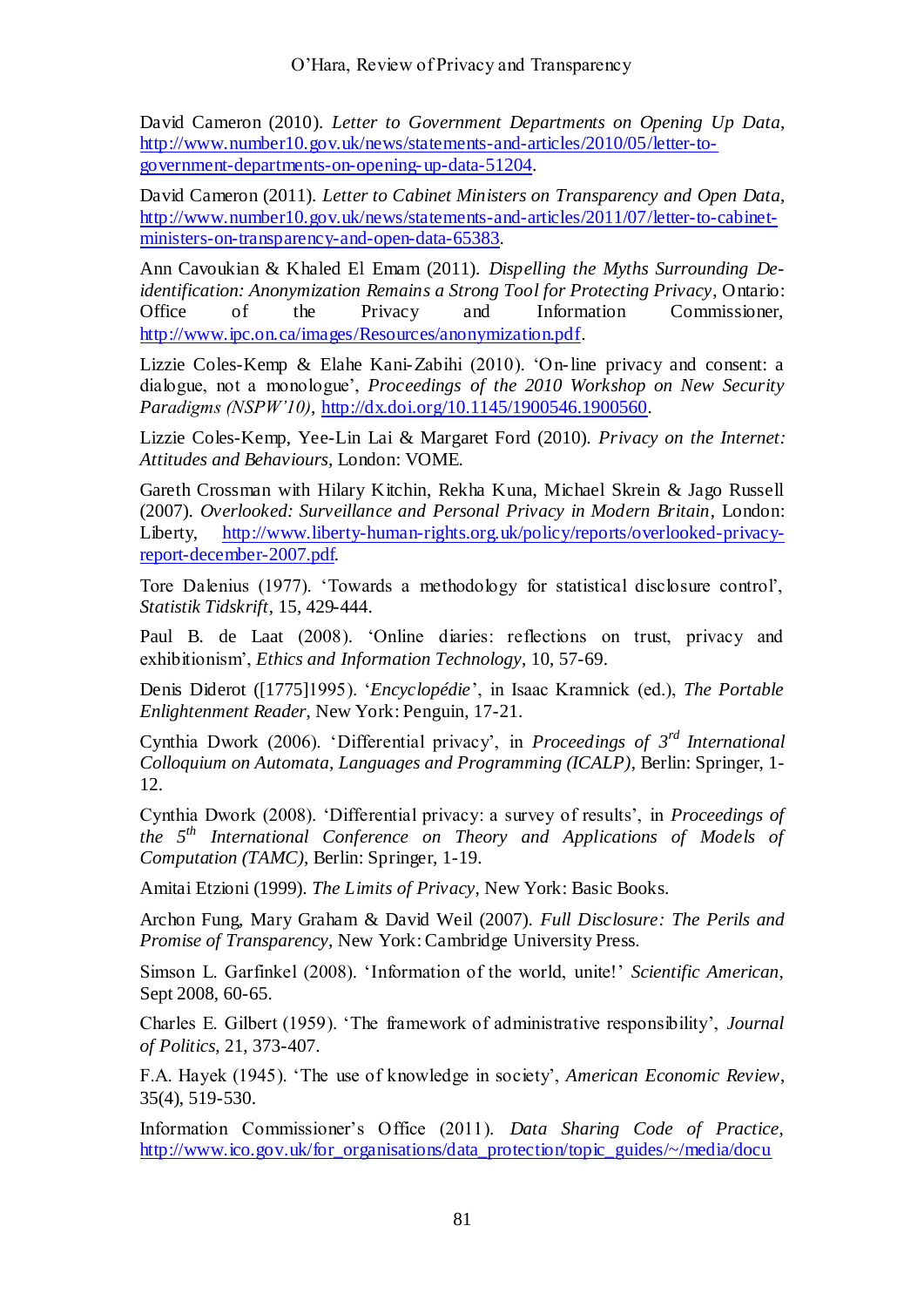ments/library/Data\_Protection/Detailed\_specialist\_guides/data\_sharing\_code\_of\_prac tice.ashx.

Adam N. Joinson & Carina B. Paine (2007). 'Self-disclosure, privacy and the Internet', in Adam Joinson, Katelyn McKenna, Tom Postmes & Ulf-Dietrich Reips (eds.), *The Oxford Handbook of Internet Psychology*, Oxford: Oxford University Press, 237-252.

Maria Karyda & Spyros Kokolakis (2008). ‗Privacy perceptions among members of online communities', in Alessandro Acquisti, Stefanos Gritzalis, Costas Lambrinoudakis & Sabrina De Capitani di Vimercati (eds.), *Digital Privacy: Theory, Technologies and Practices*, Boca Raton, FL: Auerbach Publications, 253-266.

Tim Kelsey (2009). ‗Long live the database state', *Prospect*, 161.

Kenneth Kernaghan (2000). 'The post-bureaucratic organization and public service values', *International Review of Administrative Sciences*, 66, 91-104.

Douwe Korff (2003). *Report on the Findings of the EC Study on the Implementation of the Data Protection Directive*, European Commission, 2003, [http://papers.ssrn.com/sol3/papers.cfm?abstract\\_id=1287667.](http://papers.ssrn.com/sol3/papers.cfm?abstract_id=1287667)

Deborah Lafky (2009). *The Safe Harbor Method of De-Identification: An Empirical Test*, Office of the National Coordinator for Health Information Technology, [http://www.ehcca.com/presentations/HIPAAWest4/lafky\\_2.pdf.](http://www.ehcca.com/presentations/HIPAAWest4/lafky_2.pdf)

Ninghui Li, Wahbeh Qardaji & Dong Su (2011). ‗Provably private data anonymization: or, k-anonymity meets data privacy', [http://arxiv.org/abs/1101.2604v1.](http://arxiv.org/abs/1101.2604v1)

Steve Lohr (2010). 'Netflix cancels contest after concerns are raised about privacy', *New York Times*,  $12<sup>th</sup>$  Mar, 2010.

Francis Maude (2010). 'Our plans for government transparency continue apace  $-$  but we must uphold the highest possible standards of personal data protection', conservative home com and  $15^{th}$  Oct 2010 conservative home.com,  $15^{th}$  Oct, 2010, [http://conservativehome.blogs.com/platform/2010/10/francis-maude-mp-our-plans](http://conservativehome.blogs.com/platform/2010/10/francis-maude-mp-our-plans-for-government-transparency-continue-apace-but-we-must-uphold-the-highest.html)[for-government-transparency-continue-apace-but-we-must-uphold-the-highest.html.](http://conservativehome.blogs.com/platform/2010/10/francis-maude-mp-our-plans-for-government-transparency-continue-apace-but-we-must-uphold-the-highest.html)

Derek McAuley, Hanif Rahemtulla, James Goulding & Catherine Souch (2011). ‗How open data, data literacy and linked data with revolutionise higher education', in Louis Coiffait (ed.), *Blue Skies: New Thinking About the Future of Higher Education*, London: Pearson, 88-93, [http://pearsonblueskies.com/how-open-data-data-literacy](http://pearsonblueskies.com/how-open-data-data-literacy-and-linked-data-will-revolutionise-higher-education/)[and-linked-data-will-revolutionise-higher-education/.](http://pearsonblueskies.com/how-open-data-data-literacy-and-linked-data-will-revolutionise-higher-education/)

Frank McSherry (2010). 'Privacy integrated queries: an extensible platform for privacy-preserving data analysis', *Communications of the ACM*, 53(9), 89-97.

John Stuart Mill (1859). *On Liberty*, London: John W. Parker & Son.

John Stuart Mill (1861). *Considerations on Representative Government*, London: Parker, Son & Bourn.

Arvind Narayanan (2009). 'De-anonymization is not X: the need for re-identification science', *33 Bits of Entropy* blog, 14th Oct, 2009, [http://33bits.org/2009/10/14/de](http://33bits.org/2009/10/14/de-anonymization-is-not-x-the-need-for-re-identification-science/)[anonymization-is-not-x-the-need-for-re-identification-science/.](http://33bits.org/2009/10/14/de-anonymization-is-not-x-the-need-for-re-identification-science/)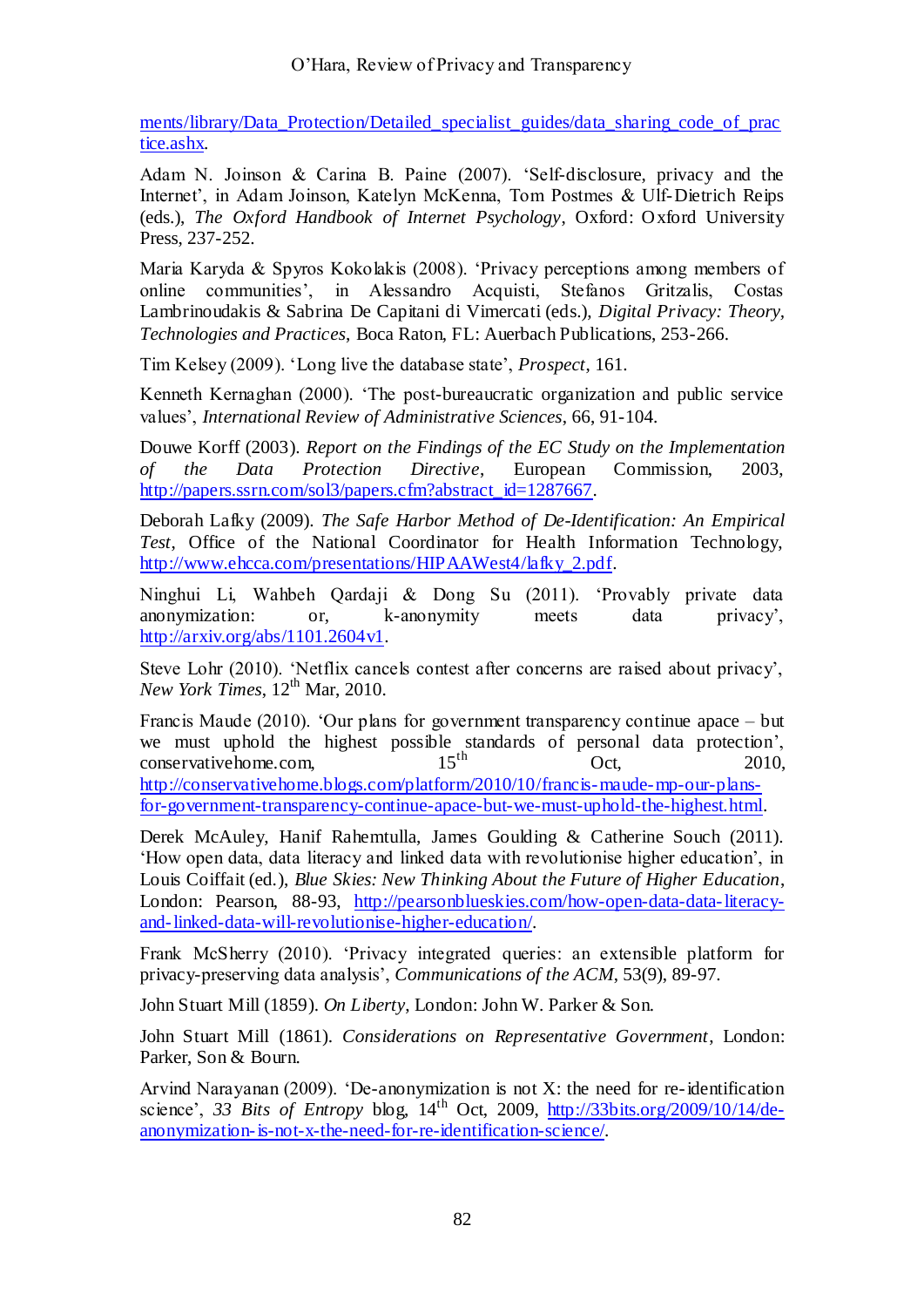Arvind Narayanan & Vitaly Shmatikov (2008). ‗Robust de-anonymisation of large sparse datasets', in *Proceedings of the 2008 IEEE Symposium on Security and Privacy* 111-125.

Arvind Narayanan & Vitaly Shmatikov (2009). ‗De-anonymizing social networks' in *Proceedings of the 2009 IEEE Symposium on Security and Privacy*, 173-187.

Arvind Narayanan & Vitaly Shmatikov (2010). 'Myths and fallacies of "personally identifying information", *Communications of the ACM*, 53(6), 24-26.

Helen Nissenbaum (2010). *Privacy in Context: Technology, Policy, and the Integrity of Social Life*, Stanford, CA: Stanford University Press.

OECD (1980). *OECD Guidelines on the Protection of Privacy and Transborder Flows of Personal Data*, [http://www.oecd.org/document/18/0,3343,en\\_2649\\_34255\\_1815186\\_1\\_1\\_1\\_1,00.htm](http://www.oecd.org/document/18/0,3343,en_2649_34255_1815186_1_1_1_1,00.html) [l.](http://www.oecd.org/document/18/0,3343,en_2649_34255_1815186_1_1_1_1,00.html)

Kieron O'Hara (2010). 'Intimacy 2.0: privacy rights and privacy responsibilities on the World Wide Web', in *Proceedings of the Web Science Conference 2010*, Raleigh NC[, http://eprints.ecs.soton.ac.uk/18760/.](http://eprints.ecs.soton.ac.uk/18760/)

Paul Ohm (2010). 'Broken promises of privacy: responding to the surprising failure of anonymization', *UCLA Law Review*, 57, 1701-1777.

Gavin Phillipson (2006). 'The "right" of privacy in England and Strasbourg compared', in Andrew T. Kenyon & Megan Richardson (eds.), *New Dimensions in Privacy Law: International and Comparative Perspectives*, Cambridge: Cambridge University Press, 184-228.

William L. Prosser (1960). ‗Privacy', *California Law Review*, 48, 338-423.

Charles D. Raab (1999). ‗From balancing to steering: new directions for data protection', in Colin J. Bennett & Rebecca Grant (eds.), *Visions of Privacy: Policy Choices for the Digital Age*, Toronto: University of Toronto Press, 68-93.

Charles D. Raab (2005). 'The future of privacy protection', in Robin Mansell  $\&$  Brian S. Collins (eds.), *Trust and Crime in Information Societies*, Cheltenham: Edward Elgar, 282-318.

Charles D. Raab (forthcoming). ‗Privacy, social values and the public interest', *Politische Vierteljahresschrift*.

Beate Rössler (2005). *The Value of Privacy*, Cambridge: Policy Press.

M. Angela Sasse & Ivan Flechais (2005). ‗Usable security: why do we need it? How do we get it?' in Lorrie Faith Cranor & Simson Garfinkel (eds.) *Security and Usability: Designing Secure Systems That People Can Use*, Sebastopol CA: O'Reilly Media, 13-30.

Daniel J. Solove (2008). *Understanding Privacy*, Cambridge, MA: Harvard University Press.

John T. Soma & Stephen D. Rynerson (2008). *Privacy Law in a Nutshell*, St Paul, MN: Thomson/West.

Latanya Sweeney (1997). 'Weaving technology and policy together to maintain confidentiality', *Journal of Law, Medicine and Ethics*, 25, 98-110.